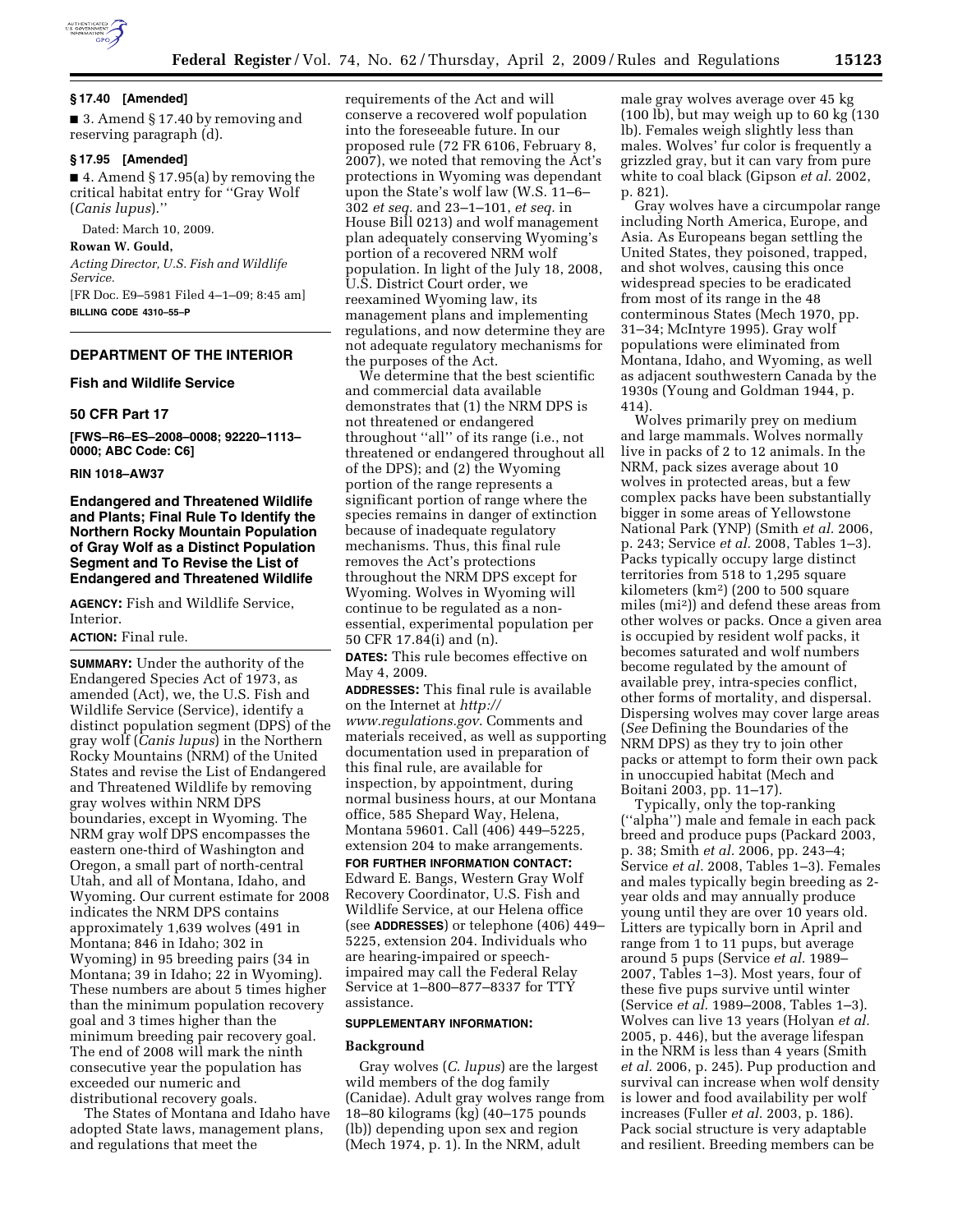quickly replaced either from within or outside the pack and pups can be reared by another pack member should their parents die (Packard 2003, p. 38; Brainerd *et al.* 2008; Mech 2006, p. 1482). Consequently, wolf populations can rapidly recover from severe disruptions, such as very high levels of human-caused mortality or disease. After severe declines, wolf populations can more than double in just 2 years if mortality is reduced; increases of nearly 100 percent per year have been documented in low-density suitable habitat (Fuller *et al.* 2003, pp. 181–183; Service *et al.* 2008, Table 4).

For detailed information on the biology of this species see the ''Biology and Ecology of Gray Wolves'' section of the April 1, 2003, final rule to reclassify and remove the gray wolf from the list of endangered and threatened wildlife in portions of the conterminous U.S. (2003 Reclassification Rule) (68 FR 15804).

#### **Previous Federal Actions**

In 1974, we listed two subspecies of gray wolf as endangered: The NRM gray wolf (*C. l. irremotus*) and the eastern timber wolf (*C. l. lycaon*) in the Great Lakes region (39 FR 1171, January 4, 1974). We listed a third gray wolf subspecies, the Mexican wolf (*C. l. baileyi*) as endangered on April 28, 1976, (41 FR 17740) in Mexico and the southwestern U.S. On June 14, 1976 (41 FR 24064), we listed the Texas gray wolf subspecies (*C. l. monstrabilis*) as endangered in Texas and Mexico.

In 1978, we published a rule (43 FR 9607, March 9, 1978) relisting the gray wolf as endangered at the species level (*C. lupus*) throughout the conterminous 48 States and Mexico, except for Minnesota, where the gray wolf was reclassified to threatened. At that time, we designated critical habitat in Minnesota and Isle Royale, Michigan. In the NRM, we completed a recovery plan in 1980 and revised in 1987. In the Great Lakes Region, we completed a recovery plan in 1978 and revised in 1992. In the Southwest, we completed a recovery plan in 1982.

On November 22, 1994, we designated portions of Idaho, Montana, and Wyoming as two nonessential experimental population areas for the gray wolf under section 10(j) of the Act, including the Yellowstone Experimental Population Area (59 FR 60252, November 22, 1994) and the Central Idaho Experimental Population Area (59 FR 60266, November 22, 1994). These designations assisted us in initiating gray wolf reintroduction projects in central Idaho and in the Greater Yellowstone Area (GYA). In 2005 and

2008, we revised these regulations to provide increased management flexibility for this recovered wolf population in States with Serviceapproved post-delisting wolf management plans (70 FR 1286, January 6, 2005; 73 FR 4720, January 28, 2008; 50 CFR 17.84(n)).

The NRM wolf population achieved its numerical and distributional recovery goals at the end of 2000 (Service *et al.* 2008, Table 4). The temporal portion of the recovery goal was achieved in 2002 when the numerical and distributional recovery goals were exceeded for the 3rd successive year (Service *et al.* 2008, Table 4). To meet the Act's requirements Idaho, Montana, and Wyoming needed to develop post-delisting wolf management plans to ensure that adequate regulatory mechanisms would exist should the Act's protections be removed. In 2004, we determined that Montana's and Idaho's laws and wolf management plans were adequate to assure that their shares of the NRM wolf population would be maintained above recovery levels. However, we found the 2003 Wyoming legislation and plan inadequate to conserve Wyoming's share of a recovered NRM gray wolf population (Williams 2004). Wyoming challenged this determination but the Federal district court in Wyoming dismissed the case (360 F. Supp 2nd 1214, D. Wyoming 2005). Wyoming appealed that decision and on April 3, 2006, the Tenth Circuit Court of Appeals upheld the district court ruling (442 F. 3rd 1262).

On July 19, 2005, we received a petition from the Office of the Governor, State of Wyoming and the Wyoming Game and Fish Commission (WGFC) to revise the listing status for the gray wolf by recognizing a NRM DPS and to remove it from the Federal List of Endangered and Threatened Species (Freudenthal 2005). On August 1, 2006, we announced a 12-month finding that the petitioned action (delisting in all of Montana, Idaho, and Wyoming) was not warranted because the 2003 Wyoming State law and wolf management plan did not provide the necessary regulatory mechanisms to ensure that Wyoming's numerical and distributional share of a recovered NRM wolf population would be conserved (71 FR 43410). Wyoming challenged this finding in Federal District Court. On February 27, 2008, Federal District Judge issued an order dismissing the case (Wyoming U.S. District Court Case Number 2:06–CV– 00245).

On February 8, 2007, we proposed to identify the NRM DPS of the gray wolf and to delist all or most portions of the NRM DPS (72 FR 6106). Specifically, we proposed to delist wolves in Montana, Idaho, and Wyoming, and parts of Washington, Oregon, and Utah. The proposal noted that the Act's protections would be retained in significant portions of the range in Wyoming in the final rule if adequate regulatory mechanisms were not developed to conserve Wyoming's portion of a recovered wolf population into the foreseeable future. Under this scenario, wolves in portions of Wyoming would continue to be regulated under the Act as a nonessential, experimental population per 50 CFR 17.84(i) and (n).

On July 6, 2007, the Service extended the comment period in order to consider a 2007 revised Wyoming wolf management plan and State law that we believed, if implemented, could allow the wolves in all of Wyoming to be removed from the List of Endangered and Threatened Wildlife (72 FR 36939). On November 16, 2007, the WGFC unanimously approved the 2007 Wyoming Plan (Cleveland 2007, p. 1). We then determined this plan provided adequate regulatory protections to conserve Wyoming's portion of a recovered wolf population into the foreseeable future (Hall 2007, p. 2). On February 27, 2008, we issued a final rule recognizing the NRM DPS and removing all of this DPS from the List of Endangered and Threatened Wildlife (73 FR 10514). This rule determined that Wyoming's regulatory mechanisms were adequate.

On April 28, 2008, 12 parties filed a lawsuit challenging the identification and delisting of the NRM DPS. The plaintiffs also moved to preliminarily enjoin the delisting. On July 18, 2008, the U.S. District Court for the District of Montana granted the plaintiffs' motion for a preliminary injunction and enjoined the Service's implementation of the final delisting rule for the NRM DPS of the gray wolf. The court stated that we acted arbitrarily in delisting a wolf population that lacked evidence of genetic exchange between subpopulations. The court also stated that we acted arbitrarily and capriciously when we approved Wyoming's 2007 statute and wolf management plan because the State failed to commit to managing for at least 15 breeding pairs and Wyoming's 2007 statute allowed the WGFC to diminish the trophy game area if it ''determines the diminution does not impede the delisting of gray wolves and will facilitate Wyoming's management of wolves.'' The court's preliminary injunction order concluded that the Plaintiffs were likely to prevail on the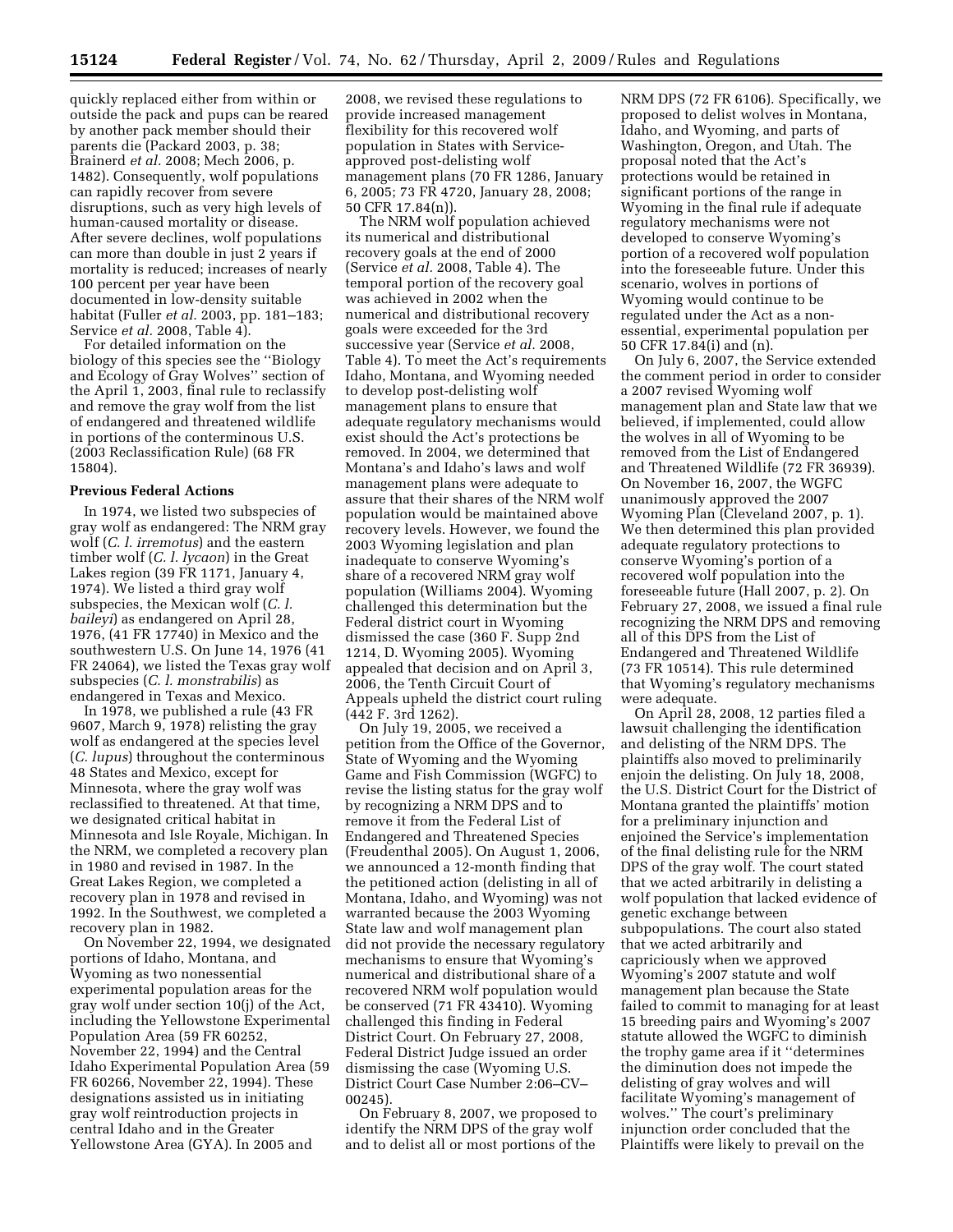merits of their claims. In light of the district court order, on September 22, 2008, we asked the court to vacate the final rule and remand it to us. On October 14, 2008, the court vacated the final delisting rule and remanded it back to the Service for further consideration.

Similarly, on February 8, 2007, we recognized a Western Great Lakes (WGL) DPS and removed it from the list of the List of Endangered and Threatened Wildlife (72 FR 6052). Several groups challenged this rule in court, arguing that the Service may not identify a DPS within a broader preexisting listed entity for the purpose of delisting the DPS (*Humane Society of the United States* v. *Kempthorne*, Civil Action No. 07–0677 (PLF) (D.D.C.)). On September 29, 2008, the court vacated the WGL DPS final rule and remanded it to the Service. The court found that the Service had made that decision based on its interpretation that the plain meaning of the Act authorizes the Service to create and delist a DPS within an already-listed entity. The court disagreed, and concluded that the Act is ambiguous as to whether the Service has this authority. The court accordingly remanded the final rule so that the Service can provide a reasoned explanation of how its interpretation is consistent with the text, structure, legislative history, judicial interpretations, and policy objectives of the Act.

Given the above court rulings, on October 28, 2008 (73 FR 63926), we reopened the comment period on our February 8, 2007, proposed rule (72 FR 6106). Specifically, we sought information, data, and comments from the public regarding the 2007 proposal with an emphasis on new information relevant to this action, the issues raised by the Montana District Court, and the issues raised by the September 29, 2008, ruling of the U.S. District Court for the District of Columbia with respect to the WGL gray wolf DPS. The notice also asked for public comment on what portions of Wyoming need to be managed as a trophy game area and what portions of Wyoming constitute a significant portion of the NRM DPS's range. After further analysis, we determined that Wyoming's regulatory framework did not meet the

requirements of the Act. On January 15, 2009 Wyoming's Governor was notified that Wyoming no longer had a Serviceapproved wolf management plan (Gould 2009). Wolf management in all of Wyoming (except the Wind River Tribal Lands because the tribe had a Serviceapproved plan) again became immediately under the less flexible provisions of the 1994 experimental population rules [17.84 (i)].

We are required to rely upon the best scientific information currently available. Therefore, this final rule reflects new data and information primarily concerning wolf population numbers, livestock depredations and wolf control, and genetic exchange that were received after the 2008 public comment period. This new data and information are consistent with and did not change our conclusions stated in the preamble to the proposed rule and in the notice for the reopened comment period.

For detailed information on previous Federal actions also see the 2003 Reclassification Rule (68 FR 15804, April 1, 2003), the Advanced Notice of Proposed Rulemaking (ANPR) (71 FR 6634, February 8, 2006), the 12-month finding on Wyoming's petition to delist (71 FR 43410, August 1, 2006), and the February 8, 2007, proposed rule to designate the NRM population of gray wolf as a DPS and remove this DPS from the List of Endangered and Threatened Wildlife (72 FR 6106).

### **Distinct Vertebrate Population Segment Policy Overview**

Pursuant to the Act, we consider if information is sufficient to indicate that listing, reclassifying, or delisting any species, subspecies, or, for vertebrates, any DPS of these taxa may be warranted. To interpret and implement the DPS provision of the Act and congressional guidance, the Service and the National Marine Fisheries Service published a policy regarding the recognition of distinct vertebrate population segments under the Act (61 FR 4722, February 7, 1996). Under this policy, the Service considers two factors to determine whether the population segment is a valid DPS—(1) discreteness of the population segment in relation to the remainder of the taxon, and (2) the significance of the population segment

to the taxon to which it belongs. If a population meets both tests, it is a DPS, and the Service then evaluates the population segment's conservation status according to the standards in section 4 of the Act for listing, delisting, or reclassification (i.e., is the DPS endangered or threatened).

## **Defining the Boundaries of the NRM DPS**

We defined the geographic boundaries for the area to be evaluated for DPS status based on discreteness and significance as defined by our DPS policy. The DPS policy allows an artificial (e.g., State line) or manmade (e.g., road or highway) boundary to be used as a boundary of convenience for clearly identifying the geographic area for a DPS. The NRM DPS includes all of Montana, Idaho, and Wyoming, the eastern third of Washington and Oregon, and a small part of north central Utah. Specifically, the DPS includes that portion of Washington east of Highway 97 and Highway 17 north of Mesa and that portion of Washington east of Highway 395 south of Mesa. It includes that portion of Oregon east of Highway 395 and Highway 78 north of Burns Junction and that portion of Oregon east of Highway 95 south of Burns Junction. Finally, the DPS includes that portion of Utah east of Highway 84 and north of Highway 80. The centers of these roads are deemed the boundary of the DPS (See Figure 1).

This DPS is consistent with over 30 years of recovery efforts in the NRMs in that: (1) The DPS approximates the U.S. historic range of the NRM gray wolf subspecies (*C. l. irremotus*) (Service 1980, p. 3; Service 1987, p. 2) which was the originally listed entity in 1974 (39 FR 1171, January 4, 1974); (2) the DPS boundaries are inclusive of the areas focused on by both NRM recovery plans (Service 1980, pp. 7–8; Service 1987, p. 23) and the 1994 environmental impact statement (EIS) (Service 1994, Ch. 1 p. 3); and (3) the DPS is inclusive of the entire Central-Idaho and Yellowstone Non-essential Experimental Population areas (59 FR 60252, November 22, 1994; 59 FR 60266, November 22, 1994; 50 CFR 17.84 (i) & (n)). **BILLING CODE 4310–55–P**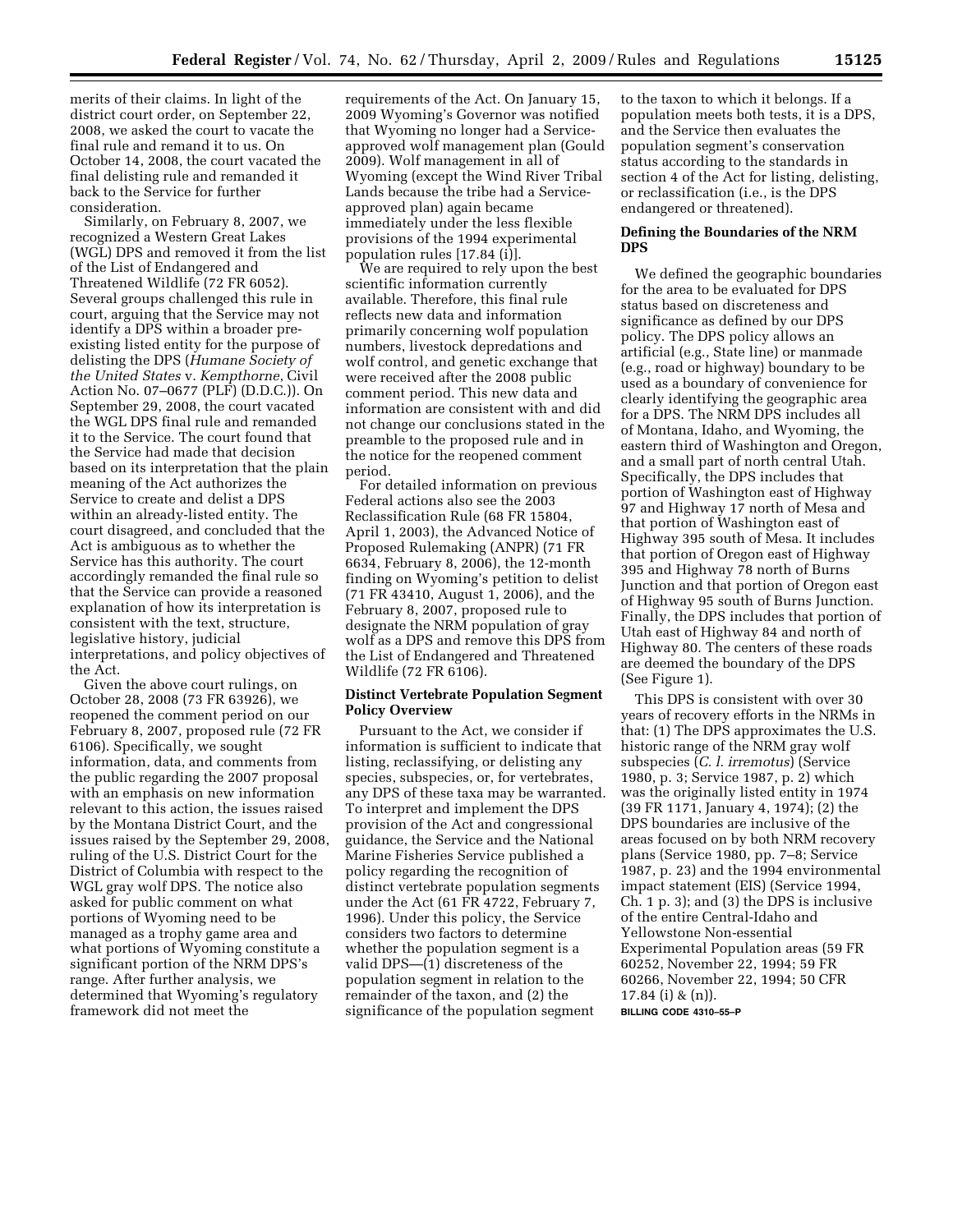

One factor we considered in defining the boundaries of the NRM DPS was the current distribution of known wolf packs in 2007 (Service *et al.* 2008, Figure 1) (except four packs in northwestern Wyoming that did not persist). We also examined the annual distribution of wolf packs from 2002 (the first year the population exceeded the recovery goal) through 2008 (Service *et al.* 2003–2009, Figure 1; Bangs *et al.*  in press). Because outer distribution

changed little in these years, we used the 2004 data because it had already been analyzed in the February 8, 2006 ANPR (71 FR 6634).

Dispersal distances also played a key role in determining the boundaries for the DPS. We examined the known dispersal distances of over 200 marked dispersing wolves from the NRM from 1993 through 2005 (Boyd *et al.* 2007; Jimenez *et al.* 2008d). These data indicate that the average dispersal

distance of wolves from the NRM was about 97 km (60 mi) (Boyd and Pletscher 1999, p. 1094; Boyd *et al.*  2007; Thiessen 2007, p. 33; Jimenez *et al.* 2008d). We determined that 290 km (180 mi), three times the average dispersal distance, was a breakpoint in our data for unusually long-distance dispersal out from existing wolf pack territories (Jimenez *et al.* 2008, Figures 2 and 3). Only 11 wolves (none of which subsequently bred) have dispersed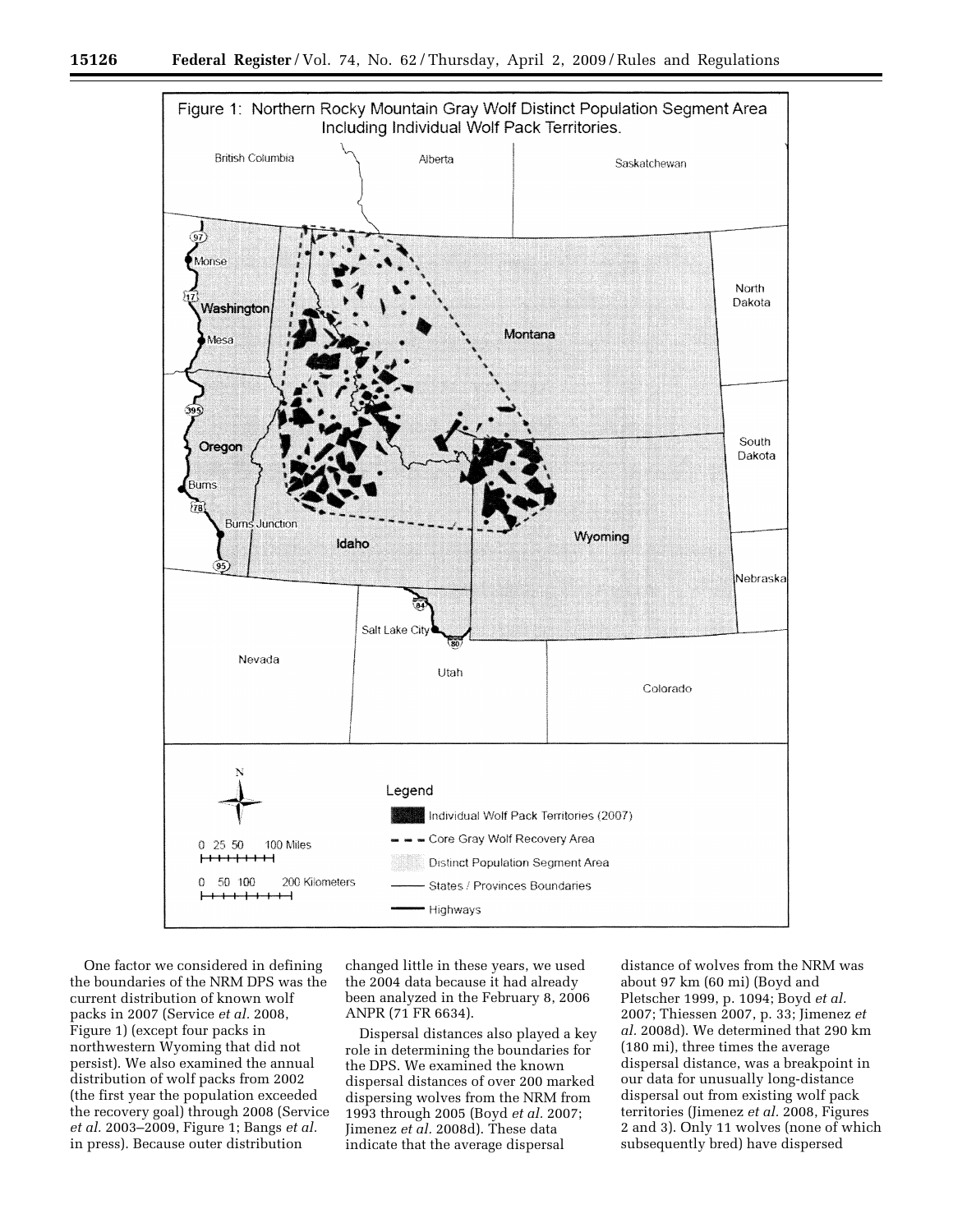farther outside the core population areas and remained in the U.S. None of these wolves returned to the core population in Montana, Idaho, or Wyoming. Only dispersal from the NRM packs to areas within the U.S. was considered in these calculations because we were trying to determine the appropriate DPS boundaries within the U.S. Dispersers to Canada were not considered in our calculation of average dispersal difference because the distribution of suitable habitat and level of human persecution in Canada is significantly different than in the U.S., potentially affecting wolf dispersal patterns. We plotted average dispersal distance and three times the average dispersal distance from existing wolf pack territories in the NRM. The resulting map indicated a wide area where wolf dispersal was common enough to support intermittent additional pack establishment from the core wolf population given the availability of patches of nearby suitable habitat. Our specific data on wolf dispersal in the NRM may not be applicable to other areas of North America (Mech and Boitani 2003, pp. 13–16).

We also examined suitable wolf habitat in Montana, Idaho, and Wyoming (Oakleaf *et al.* 2005, pp. 555– 558) and throughout the western U.S. (Carroll *et al.* 2003, p. 538; Carroll *et al.*  2006, pp. 27–30) by comparing the biological and physical characteristics of areas currently occupied by wolf packs with the characteristics of adjacent areas that remain unoccupied by wolf packs. The basic findings and predictions of those models (Oakleaf *et al.* 2005, p. 559; Carroll *et al.* 2003, p. 541; Carroll *et al.* 2006, p. 32) were similar in many respects. Suitable wolf habitat in the NRM DPS is typically characterized by public land, mountainous forested habitat, abundant year-round wild ungulate populations, lower road density, lower numbers of domestic livestock that were only present seasonally, few domestic sheep (*Ovis sp.*), low agricultural use, and low human populations (*see* Factor A). The models indicate that a large block of suitable wolf habitat exists in central Idaho and the GYA, and to a smaller extent in northwestern Montana. These findings support the recommendations of the 1987 wolf recovery plan (Service 1987) that identified those three areas as the most likely locations to support a recovered wolf population and are consistent with the actual distribution of all wolf breeding pairs in the NRM since 1986 (Bangs *et al.* 1998, Figure 1; Service *et al.* 1999–2009, Figures 1–4, Tables 1–3). The models indicate little

habitat is suitable for pack persistence within the portion of the NRM DPS in eastern Montana, southern Idaho, eastern Wyoming, Washington, Oregon, or northcentral Utah although dispersing wolves may utilize these areas (See Factor A).

Unsuitable habitat also was important in determining the boundaries of our DPS. Model predictions by Oakleaf *et al.*  (2006, p. 559) and Carroll *et al.* (2003, pp. 540–541; 2006, p. 27) and our observations during the past 20 years (Bangs *et al.* 2004, p. 93; Service *et al.*  2008, Figures 1–4, Table 4) indicate that non-forested rangeland and croplands associated with intensive agricultural use (prairie and high desert) preclude wolf pack establishment and persistence. This unsuitability is due to high rates of wolf mortality, high densities of livestock compared to wild ungulates, chronic conflict with livestock and pets, local cultural intolerance of large predators, and wolf behavioral characteristics that make them vulnerable to human-caused mortality in open landscapes (See Factor A). We looked at the distribution of large expanses of unsuitable habitat that would form a broad boundary separating the NRM population from both the southwestern and Midwestern wolf populations and from the core of any other possible wolf population that might develop in the foreseeable future in the western U.S.

We included the eastern parts of Washington and Oregon and a small portion of north central Utah within the NRM DPS, because—(1) these areas are within 97 to 300 km (60 to 190 mi) from the core wolf population where dispersal is likely; (2) lone dispersing wolves have been documented in these areas more than once in recent times (Boyd *et al.* 2007; Jimenez *et al.* 2008d); (3) these areas contain some suitable habitat (*see* Factor A); (4) the potential for connectivity exists between the relatively small and fragmented patches of suitable habitat in these areas with larger blocks of suitable habitat in the NRM DPS; and (5) most of the area lies within the historic range of the NRM gray wolf subspecies (*C. l. irremotus*) (Service 1980, p. 3; Service 1987, p. 2) originally listed under the Act in 1974 (39 FR 1171, January 4, 1974). If wolf breeding pairs establish in these areas, habitat suitability models indicate these nearby areas would likely be more connected to the core populations in central Idaho and northwestern Wyoming than to any future wolf populations that might become established in other large blocks of potentially suitable habitat farther beyond the NRM DPS boundary. As

noted earlier, large swaths of unsuitable habitat would isolate any wolf breeding pairs within the DPS from other large patches of suitable habitat to the west or south (Carroll *et al.* 2003, p. 541).

Although we have received reports of individual and wolf packs in the North Cascades of Washington (Almack and Fitkin 1998, pp. 7–13), agency efforts to confirm them have been unsuccessful and to date no individual wolves or packs have been confirmed there (Boyd and Pletscher 1999, p. 1096; Boyd *et al.*  2007). However, a wolf pack (2 adults and 6 pups) was discovered near Twisp, Washington (just east of the North Cascades), in July 2008. Their territory is west of the NRM DPS boundary. Genetic analysis indicated the two adults did not come from the wolf population in the NRM DPS. Instead, they likely originated from southcentral British Columbia (Allen 2008). This confirms the appropriateness of our western DPS boundary and our conclusion that intervening unsuitable habitat makes it unlikely that wolves have or will disperse between the North Cascades and the NRM population. However, if additional wolves disperse into the North Cascades, they will remain protected by the Act as endangered because it is outside of the NRM DPS.

We include all of Wyoming, Montana, and Idaho in the NRM DPS because (1) their State regulatory frameworks apply Statewide; and (2) expanding the DPS beyond a 300 km (190 mi) band of likely dispersal distances to include extreme eastern Montana and Wyoming adds only areas unsuitable habitat for pack persistence and does not effect the distinctness of the NRM DPS. DPS boundaries that include all of Wyoming, Montana, and Idaho are also consistent with the 1994 designations of the Central-Idaho and Yellowstone Nonessential Experimental Population areas (59 FR 60252, November 22, 1994; 59 FR 60266, November 22, 1994; 50 CFR 17.84 (i) & (n)). Although including all of Wyoming in the NRM DPS results in including portions of the Sierra Madre, the Snowy, and the Laramie Ranges, we do not consider these areas to be suitable wolf habitat for pack persistence because of their size, shape, and distance from a strong source of dispersing wolves. Oakleaf *et al.* (2006, pp. 558–559; Oakleaf 2006) chose not to analyze these areas of southeast Wyoming because they are fairly intensively used by livestock and are surrounded with, and interspersed by, private land, making pack establishment and persistence unlikely. While Carroll *et al.* (2003, p. 541; 2006, p. 32) optimistically predicted these areas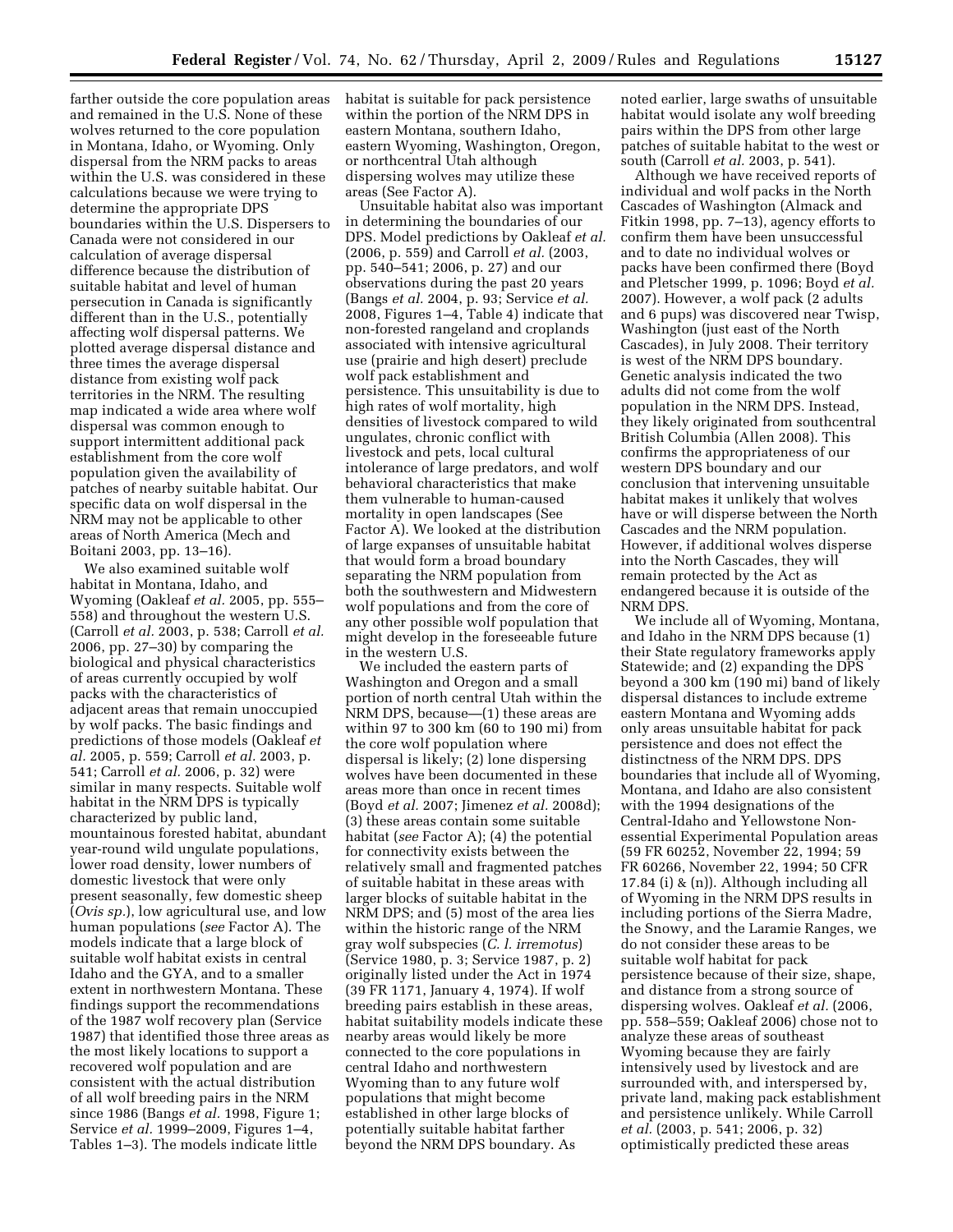were suitable habitat, the model predicted that under current conditions these areas were largely sink habitat (i.e., a habitat in which the species' mortality exceeds reproductive success) and that by 2025 (within the foreseeable future) they were likely to be ranked as low occupancy because of human population growth and road development.

We chose not to extend the NRM DPS boundary east beyond Montana and Wyoming, because those adjacent portions of North Dakota, South Dakota, and Nebraska are far outside the predicted routine dispersal range of NRM wolves. Given the available information on potentially suitable habitat, expansion of the DPS to include Colorado or larger portions of Utah to the south and west would have included large areas of potentially suitable but unoccupied habitat in those States (Carroll *et al.* 2003, p. 541). Given the current distribution of the NRM wolf population to suitable habitat, we concluded that a smaller DPS containing occupied suitable habitat, the adjacent areas of largely unsuitable habitat where routine wolf dispersal could be expected, and that was distinct from other large contiguous blocks of potentially suitable habitat to the west and south was more biologically appropriate. This DPS is also reflective of areas of recovery focus over the last 30 years (39 FR 1171, January 4, 1974; Service 1980; Service 1987; Service 1994; 59 FR 60252, November 22, 1994; 59 FR 60266, November 22, 1994; 50 CFR 17.84 (i) & (n)).

### **Analysis for Discreteness**

Under our Policy Regarding the Recognition of Distinct Vertebrate Population Segments, a population segment of a vertebrate taxon may be considered discrete if it satisfies either one of the following conditions—(1) is markedly separated from other populations of the same taxon as a consequence of physical, physiological, ecological, or behavioral factors (quantitative measures of genetic or morphological discontinuity may provide evidence of this separation); or (2) is delimited by international governmental boundaries within which differences in control of exploitation, management of habitat, conservation status, or regulatory mechanisms exist that are significant in light of section  $4(a)(1)(D)$  of the Act.

*Markedly Separated from Other Populations of the Taxon*—The eastern edge of the NRM DPS (Figure 1) is about 644 km (400 mi) from the western edge of the area currently occupied by the WGL wolf population (eastern

Minnesota) and is separated from it by hundreds of miles of unsuitable habitat (see Factor A). The southern edge of the NRM DPS boundary is about 724 km (450 mi) from the nonessential experimental populations of wolves in the southwestern U.S. with vast amounts of unoccupied marginal or unsuitable habitat separating them. While one dispersing wolf was confirmed east and two south of the DPS boundary, no wolf packs have ever been found there. No wolves from other U.S. wolf populations are known to have dispersed as far as the NRM DPS.

Until recently, no wild wolves had been confirmed west of the DPS boundary (although we occasionally got unconfirmed reports and 2 wolves were killed close to that boundary). Then, in July 2008, a wolf pack (2 adults and 6 pups) was discovered near Twisp, Washington (just east of the North Cascades and west of the DPS boundaries). These wolves did not originate from the NRM DPS; instead they likely originated from southcentral British Columbia (Allen 2008). The pack's territory is outside the NRM DPS and remains discrete from the NRM gray wolf population. The pack is being monitored via radio telemetry by Washington Department of Fish and Wildlife. Should this pack persist and other wolves follow, they would remain separated from the NRM DPS by unsuitable wolf habitat.

Although wolves can disperse over 1,092 km (680 mi) (with actual travel distances exceeding 10,000 km (6,000 mi)) (Fritts 1983, pp. 166–167; Missouri Department of Conservation 2001, pp. 1–2; Ream *et al.* 1991, pp. 351–352; Boyd and Pletscher 1999, p. 1094; Boyd *et al.* 2007; Wabakken *et al.* 2007, p. 1631), the average dispersal of NRM wolves is about 97 km (60 mi) (Boyd and Pletscher 1999, p. 1100; Boyd *et al.*  2007; Jimenez 2008d; Thiessen 2007, p. 72). Only 11 of over 200 confirmed NRM wolf dispersal events from 1992 through 2005 have been over 300 km (190 mi) and outside the core population (Boyd and Pletscher. 1999, p. 1094; Boyd *et al.* 2007). Undoubtedly many other dispersal events have occurred but not been detected because only 30 percent of the NRM wolf population has been radio-collared. All but three of these known U.S. longdistance dispersers remained within the proposed DPS. None of them found mates or survived long enough to form packs or breed in the U.S. (Boyd *et al.*  2007; Jimenez 2008d).

The first wolf confirmed to have dispersed (within the U.S.) beyond the boundary of the NRM DPS was killed by a vehicle collision along Interstate 70 in

north-central Colorado in spring 2004. Although not confirmed, in early 2006, video footage of a black wolf-like canid was taken near Walden in northern Colorado, suggesting another dispersing wolf had traveled into Colorado. The subsequent status or location of that animal is unknown. On March 7, 2009, a dispersing wolf from the Yellowstone area was located by GPS radio-telemetry near Vail, Colorado. Finally, in spring 2006, the carcass of a male black wolf was found along Interstate 90 in western South Dakota. Genetic testing confirmed it was a wolf that had dispersed from the Yellowstone area.

No other unusual wolf dispersal events were documented in the NRM DPS in 2008. A radio-collared wolf from central Idaho continues to live in the GYA. It formed a new pack and bred in 2009. A report of a pack of wolves in northeastern Utah east of Flaming Gorge Reservoir (outside the NRM DPS) was investigated in spring 2008. The existence of this pack was not confirmed. A report of a wolf pack with pups in northeastern Oregon (inside the NRM DPS) was investigated in August 2008. The existence of this pack was not confirmed. A photograph of a black wolf-like canid taken in late 2008 in the central Cascade Range in Oregon (outside the NRM DPS) but its origin and fate remain unknown.

We expect that occasional lone wolves will continue to disperse between and beyond the currently occupied wolf habitat areas in Montana, Idaho, and Wyoming, as well as into States adjacent to the NRM DPS. However, pack development and persistence outside the NRM DPS is unlikely because wolves disperse as individuals that typically have low survival (Pletscher *et al.* 1997, p. 459) and suitable habitat is limited and distant (Carroll *et al.* 2003, p. 541) from the NRM wolf population.

No connectivity currently exists between the NRM wolf population and any other U.S. wolf packs or populations. While it is theoretically possible that a lone wolf might travel between the NRM wolf population and other U.S. packs or populations, such movement has never been documented and is likely to be rare because of both the distance and the intervening areas of unsuitable habitat.

Furthermore, the DPS policy does not require complete separation of one DPS from other U.S. packs or populations, but instead requires ''marked separation.'' Thus, if occasional individual wolves or packs disperse among populations, the NRM DPS could still display the required discreteness. Based on the information presented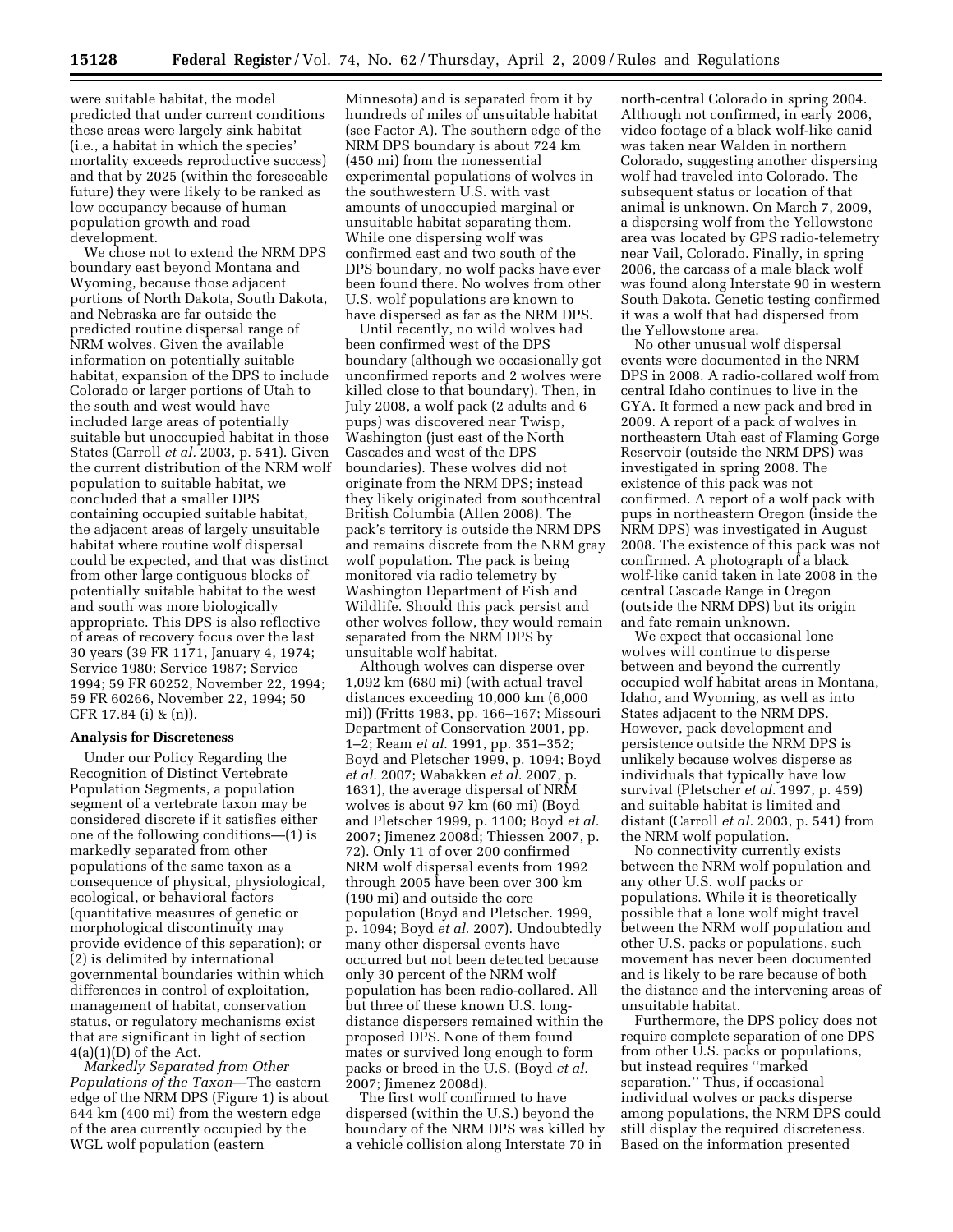above, we have determined that NRM gray wolves are markedly separated from all other gray wolf populations in the U.S.

*Differences Among U.S. and Canadian Wolf Populations*—The DPS policy allows us to use international borders to delineate the boundaries of a DPS if there are differences in control of exploitation, conservation status, or regulatory mechanisms between the countries. Significant differences exist in management between U.S. and Canadian wolf populations. About 52,000 to 60,000 wolves occur in Canada, where suitable habitat is abundant (Boitani 2003, p. 322). Because of this abundance, wolves in Canada are not protected by Federal laws and are only minimally protected in most Canadian provinces (Pletscher *et al.* 1991, p. 546). In the U.S., unlike Canada, Federal protection and intensive management has been necessary to recover the wolf (Carbyn 1983). If delisted, States in the NRM would carefully monitor and manage to retain populations at or above the recovery goal (*see* Factor D). Therefore, we will continue to use the U.S.-Canada border to mark the northern boundary of the DPS due to the difference in control of exploitation, conservation status, and regulatory mechanisms between the two countries.

#### **Analysis for Significance**

If we determine a population segment is discrete, we next consider available scientific evidence of its significance to the taxon to which it belongs. Our DPS policy states that this consideration may include, but is not limited to, the following factors: (1) Persistence of the discrete population segment in an ecological setting unusual or unique for the taxon; (2) evidence that loss of the discrete population segment would result in a significant gap in the range of the taxon; (3) evidence that the discrete population segment represents the only surviving natural occurrence of a taxon that may be more abundant elsewhere as an introduced population outside its historic range; and/or (4) evidence that the discrete population segment differs markedly from other populations of the species in its genetic characteristics. Below we address factors 1 and 2. Factors 3 and 4 do not apply to the NRM DPS and thus are not included in our analysis for significance.

*Unusual or Unique Ecological Setting*—Within the range of holarctic species, the NRM has amongst the highest diversity of large predators and native ungulate prey species, resulting in complex ecological interaction

between the ungulate prey, predator and scavenger groups, and vegetation (Smith *et al.* 2003, p. 331). In the NRM DPS, gray wolves share habitats with black bears (*Ursus americanus*), grizzly bears (*U. arctos horribilis*), cougars (*Felis concolor*), lynx (*Lynx canadensis*), wolverine (*Gulo gulo*), coyotes (*Canis latrans*), foxes (*Vulpes vulpes*), badgers (*Taxidea taxus*), bobcats (*Felis rufus*), fisher (*Martes pennanti*), and marten (*Martes americana*). The unique and diverse assemblage of native prey include elk (*Cervus canadensis*), mule deer (*Odocoileus hemionus*), whitetailed deer (*Odocoileus virginianus*), moose (*Alces alces*), woodland caribou (*Rangifer caribou*), bighorn sheep (*Ovis canadensis*), mountain goats (*Oreamnos americanus*), pronghorn antelope (*Antilocapra americana*), bison (*Bison bison*) (only in the GYA), and beaver (*Castor canadensis*). This complexity leads to dramatic and unique ecological cascades in pristine areas, such as in YNP. While these effects likely still occur at varying degrees elsewhere they are increasingly modified and subtle the more an area is affected by humans (Smith *et al.* 2003, pp. 334–338; Robbins 2004, pp. 80–81; Campbell *et al.* 2006, pp. 747–753; Hebblewhite *et al.* 2005, p. 2135; Garrott *et al.* 2005, p. 1245). For example, wolves appear to be changing elk behavior and elk relationships and competition with other native ungulates in YNP. These complex interactions may increase streamside willow production and survival (Ripple and Beschta 2004, p. 755), that in turn can affect beaver and nesting by riparian birds (Nievelt 2001, p. 1). This suspected pattern of wolf-caused changes also may be occurring with scavengers, whereby wolf predation is providing a year-round source of food for a diverse variety of carrion feeders (Wilmers *et al.* 2003, p. 996; Wilmers and Getz 2005, p. 571). The wolf population in the NRM has extended the southern range of the contiguous gray wolf population in western North America nearly 400 miles (640 km) into a much more diverse, ecologically complex, and unique assemblage of species than is found elsewhere within occupied wolf habitat in most of the northern hemisphere.

*Significant Gap in the Range of the Taxon*—Wolves once lived throughout most of North America. Wolves have been extirpated from most of the southern portions of their historic North American range. The loss of the NRM wolf population would represent a significant gap in the species' holarctic range in that this loss would create a 15 degree latitudinal or over 1,600 km

(1,000 mi) gap across the Rocky Mountains between the Mexican wolf and wolves in Canada. If this potential gap were realized, substantial cascading ecological impacts would occur in the NRM, most noticeably in the most pristine and wildest areas (Smith *et al.*  2003, pp. 334–338; Robbins 2004, pp. 80–81; Campbell *et al.* 2006, pp. 747– 753; Hebblewhite and Smith in press, pp. 1–6).

Given the wolf's historic occupancy of the conterminous U.S. and the portion of the historic range the conterminous U.S. represents, recovery in portions of the lower 48 States has long been viewed as important to the taxon (39 FR 1171, January 4, 1974; 43 FR 9607, March 9, 1978). The NRM DPS is significant in achieving this objective, as it is 1 of only 3 populations of wolves in the lower 48 States and currently constitutes nearly 25 percent of all wolves in the lower 48 States.

We conclude, based on our analysis of the best available scientific information, that the NRM DPS is significant to the taxon in that NRM wolves exist in a unique ecological setting and their loss would represent a significant gap in the range of the taxon. Therefore, the NRM DPS meets the criterion of significance under our DPS policy. Because the NRM gray wolf population is both discrete and significant, it is a valid DPS.

## **Agency's Past Practice and History of Using DPSs**

Of the over 370 native vertebrate ''species'' listed under the Act, 77 are listed as less than an entire taxonomic species or subspecies (henceforth referred to as populations) under one of several authorities including the DPS language in the definition of ''species''. Of these 77 listed populations 32 predate the 1996 DPS policy (61 FR 4722); therefore, the final listing determinations for these populations did not include formal DPS analyses per the 1996 DPS policy. Specifically, the 77 populations encompass 51 different species or subspecies. During the history of the Act, the Service and NMFS have taken actions with respect to populations in 98 listing, reclassification, and delisting actions. The majority of those actions identified a classification other than a taxonomically recognized species or subspecies at the time of listing. In several instances, however, the agencies have identified a DPS and, as appropriate, revised the list of Threatened and Endangered Wildlife in a single action. For example, we (1) established a DPS of the grizzly bear (*Ursus arctos horribilis*) for the Greater Yellowstone Area and surrounding area,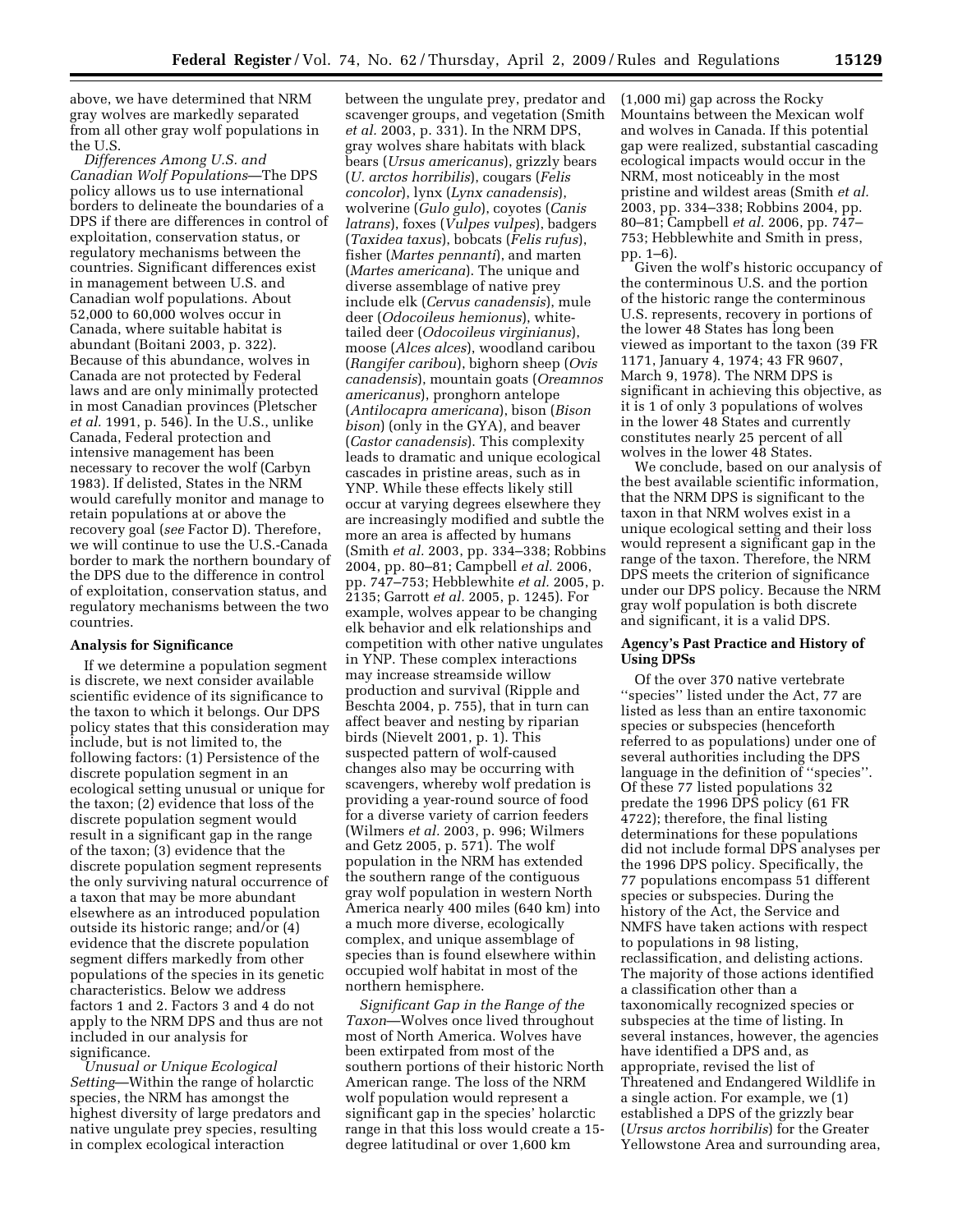within the existing listing of the grizzly bear in the lower 48 States, and removed this DPS from the List of Threatened and Endangered Wildlife (March 29, 2007; 72 FR 14865); (2) established two DPSs of the Columbian white-tailed deer (*Odocoileus virginianus leucurus*): The Douglas County DPS and the Columbia River DPS; and removed the Douglas County DPS from the List of Threatened and Endangered Wildlife (July 24, 2003; 68 FR 43647); (3) removed the brown pelican (*Pelecanus occidentalis*) in the Southeastern United States from the List of Endangered and Threatened Wildlife and continued to identify the brown pelican as endangered throughout the remainder of its range (February 4, 1985; 50 FR 4938); (4) identified the American crocodile (Crocodylus acutus) in Florida as a DPS within the existing endangered listing of the American crocodile in the United States and reclassified the Florida DPS from endangered to threatened (March 20, 2007; 71 FR 13027); and (5) amended the List of Endangered and Threatened Wildlife and Plants by revising the entry for the gray whale (Eschrichtius robustus) to remove the eastern North Pacific population from the List while retaining the western North Pacific population as endangered (June 16, 1994; 59 FR 31094)). We also proposed in 2000 to identify four DPSs within the existing listing of the gray wolf in the lower 48 States and to reclassify three of the DPSs from endangered to threatened (July 13, 2000; 65 FR 43450). As described above under ''Previous Federal Action,'' the final rule we issued in 2003 identified three gray wolf DPSs and reclassified two of the DPSs from endangered to threatened (April 1, 2003; 68 FR 15804). Although courts subsequently invalidated these DPSs, they did not question the Service's authority to identify and reclassify DPSs within a larger pre-existing listing. Identifying and delisting the Western Great Lakes DPS of gray wolves is consistent with the Service's past practice and does not represent a change in agency position.

# **Recovery**

*Recovery Planning and the Selection of Recovery Criteria*—Shortly after listing we formed the interagency wolf recovery team to complete a recovery plan for the NRM population (Service 1980, p. i; Fritts *et al.* 1995, p. 111). The NRM Wolf Recovery Plan (recovery plan) was approved in 1980 (Service 1980, p. i) and revised in 1987 (Service 1987, p. i). Recovery plans are not regulatory documents and are instead intended to provide guidance to the Service, States, and other partners on

methods of minimizing threats to listed species and on criteria that may be used to determine when recovery is achieved. There are many paths to accomplishing recovery of a species and recovery may be achieved without all criteria being fully met. For example, one or more criteria may have been exceeded while other criteria may not have been accomplished. In that instance, the Service may judge that the threats have been minimized sufficiently, and the species is robust enough to reclassify from endangered to threatened or to delist. In other cases, recovery opportunities may have been recognized that were not known at the time the recovery plan was finalized. These opportunities may be used instead of methods identified in the recovery plan. Likewise, information on the species may be learned that was not known at the time the recovery plan was finalized. The new information may change the extent that criteria need to be met for recognizing recovery of the species. Recovery of a species is a dynamic process requiring adaptive management that may, or may not, fully follow the guidance provided in a recovery plan.

The 1980 recovery plan's objective was to re-establish and maintain viable populations of the NRM wolf (*C. l. irremotus*) in its former range where feasible (Service 1980, p. iii) but there were no recovery goals. The 1980 plan covered an area similar to the NRM DPS, as it was once believed to be the range of the NRM wolf subspecies. It recommended that recovery actions be focused on the large areas of public land in northwestern Montana, central Idaho, and the GYA. The revised recovery plan (Service 1987, p. 57) concluded that the subspecies designations may no longer be valid and simply referred to gray wolves in the NRMs. Consistent with the 1980 plan it also recommended focusing recovery actions on the large blocks on public land in the NRM. The 1987 plan specified a recovery criterion of a minimum of 10 breeding pairs of wolves (defined as 2 wolves of opposite sex and adequate age, capable of producing offspring) for a minimum of 3 successive years in each of 3 distinct recovery areas including: (1) Northwestern Montana (Glacier National Park; the Great Bear, Bob Marshall, and Lincoln Scapegoat Wilderness Areas; and adjacent public and private lands); (2) central Idaho (Selway-Bitterroot, Gospel Hump, Frank Church River of No Return, and Sawtooth Wilderness Areas; and adjacent, mostly Federal, lands); and (3) the YNP area (including the Absaroka-

Beartooth, North Absaroka, Washakie, and Teton Wilderness Areas; and adjacent public and private lands). That plan recommended that wolf establishment not be promoted outside these distinct recovery areas, but that connectivity between them be somehow encouraged. However, no attempts were made to prevent wolf pack establishment outside of the recovery areas unless chronic conflict required resolution (Service 1994, p. 1–15, 16; Service 1999, p. 2).

The 1994 EIS on wolf reintroduction reviewed wolf recovery in the NRM and the adequacy of the recovery goals because we were concerned that the 1987 goals might be insufficient (Service 1994, pp. 6:68–78). We were particularly concerned about the 1987 definition of a breeding pair, since any male and female wolf are 'capable' of producing offspring and lone wolves may not have territories. We also believed the relatively small 'hard' recovery areas greatly reduced the amount of area that could be used by wolves and would almost certainly eliminate the opportunity for meaningful natural demographic and genetic connectivity. The Service conducted a thorough literature review of wolf population viability analysis and minimum viable populations, reviewed the recovery goals for other wolf populations, surveyed the opinions of the top 43 wolf experts in North America, of which 25 responded, and incorporated our own expertise into a review of the NRM wolf recovery goal. We published our analysis in the Service's EIS and in a peer-reviewed paper (Service 1994, Appendix 8 & 9; Fritts and Carbyn 1995, pp. 26–38). Our analysis concluded that the 1987 recovery goal was, at best, a minimum recovery goal, and that modifications were warranted on the basis of more recent information about wolf distribution, connectivity, and numbers. We also concluded ''Data on survival of actual wolf populations suggest greater resiliency than indicated by theory'' and theoretical treatments of population viability ''have created unnecessary dilemmas for wolf recovery programs by overstating the required population size'' (Fritts and Carbyn 1995, p. 26). Based on our analysis, we redefined a breeding pair as an adult male and an adult female wolf that have produced at least 2 pups that survived until December 31 of the year of their birth, during the previous breeding season. We also concluded that ''Thirty or more breeding pair comprising some 300+ wolves in a metapopulation (a population that exists as partially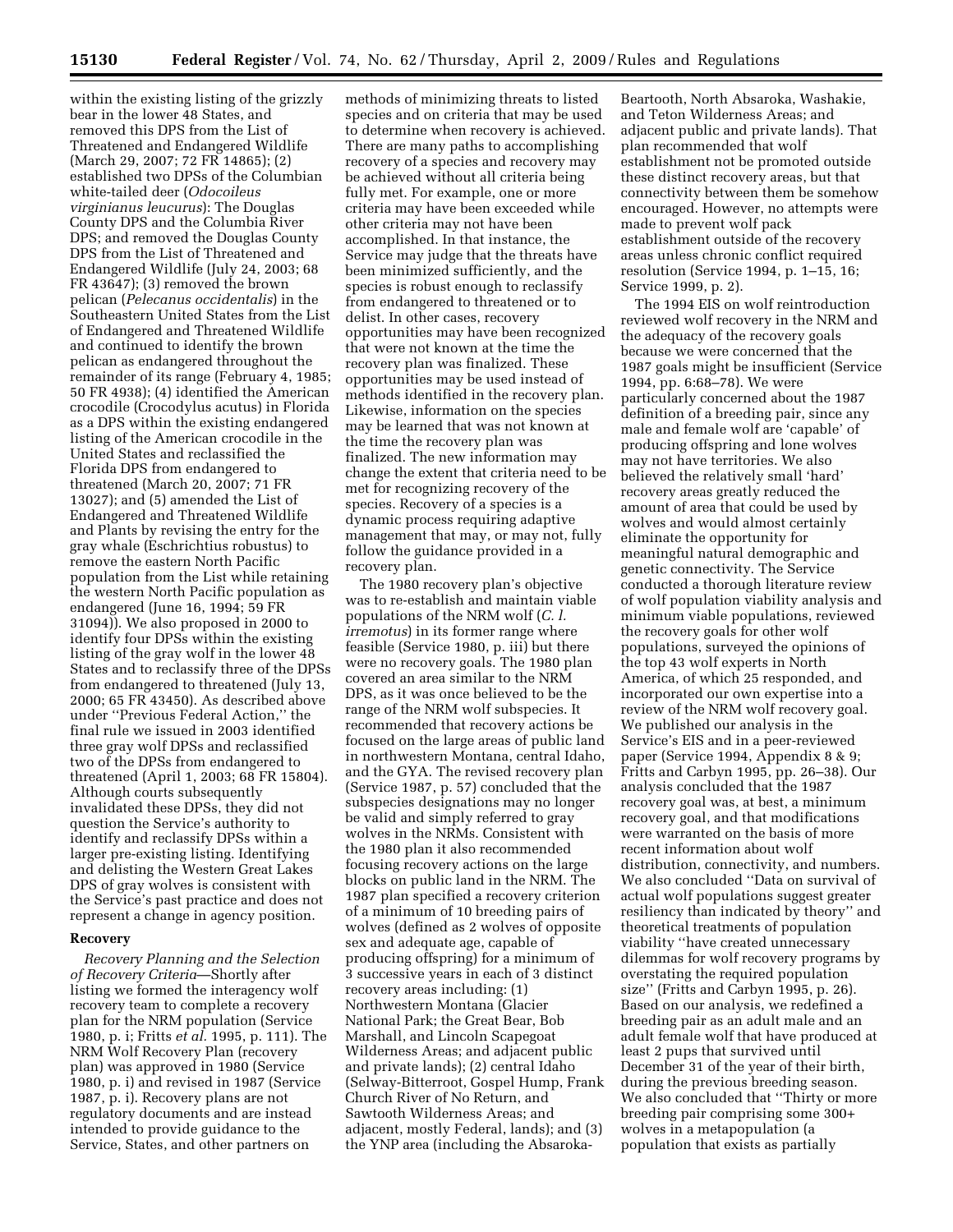isolated sets of subpopulations) with genetic exchange between subpopulations should have a high probability of long-term persistence'' because it would contain enough individuals in successfully reproducing packs that were distributed over distinct but somewhat connected large areas, to be viable for the long-term (Service 1994, p. 6:75). We explicitly stated the required genetic exchange could occur by natural means or by human-assisted migration management and that dispersal of wolves between recovery areas was evidence of that genetic exchange (Service *et al.* 1994, Appendix 8, 9). In defining a ''Recovered Wolf Population'' we found ''in the northern Rockies a recovered wolf population is 10 breeding pairs of wolves in each of 3 areas for 3 successive years with some level of movement between areas'' (Service 1994, p. 6–7). We further determined that a metapopulation of this size and distribution among the three areas of core suitable habitat in the NRM DPS would result in a wolf population that would fully achieve our recovery objectives.

Since 1994, we have believed movement of individuals between the metapopulation segements could occur either naturally or by human-assisted migration management (Service 1994, p. 7–67). Specifically, we stated ''The importance of movement of individuals between sub-populations cannot be overemphasized. The dispersal ability of wolves makes such movement likely, unless wolves were heavily exploited between recovery areas, as could happen in the more developed corridor between central Idaho and YNP. Intensive migration management might become necessary if 1 of the 3 subpopulations should develop genetic or demographic problems. (We saw) no reason why migration management should be viewed negatively. It will be a necessity in other wolf recovery programs. Some, however, may view such management intervention as 'unnatural'" (Service 1994, p. 7-67). Furthermore, we found ''that the 1987 wolf recovery plan's population goal of 10 breeding pairs of wolves in 3 separate recovery areas for 3 consecutive years (was) reasonably sound and would maintain a viable wolf population into the foreseeable future. The goal is somewhat conservative, however, and should be considered minimal. The addition of a few extra pairs would add security to the population and should be considered in the post-EIS management planning. That could always be done as a periodic

infusion if deemed necessary'' (Service 1994, p. 6–75).

We conducted another review of what constitutes a recovered wolf population in late 2001 and early 2002 to reevaluate and update our 1994 analysis and conclusions (Service 1994, Appendix 9). We attempted to survey the same 43 experts we had contacted in 1994 as well as 43 other biologists from North America and Europe who were recognized experts about wolves and/or conservation biology. In total 53 people provided their expert opinion regarding a wide range of issues related to the NRM recovery goal. We also reviewed a wide range of literature, including wolf population viability analysis from other areas (Bangs 2002, pp. 1–9). Despite varied professional opinions and a great diversity of suggestions, experts overwhelmingly thought the recovery goal derived in our 1994 analysis was more biologically appropriate than the 1987 recovery plan's criteria for recovery and represented a viable and recovered wolf population. Reviewers also thought genetic exchange, either natural or human-facilitated, was important to maintaining the metapopulation configuration and wolf population viability. Reviewers also thought the proven ability of a breeding pair to show successful reproduction was a necessary component of a biologically meaningful breeding pair definition. Reviewers recommended other concepts/numbers for recovery goals, but most were slight modifications to those we recommended in our 1994 analysis. While experts strongly (78 percent) supported that our 1994 conclusions represented a viable wolf population, they also tended to believe that wolf population viability was enhanced by higher rather than lower population levels and longer than shorter demonstrated time frames. Five hundred wolves and five years were common minority recommendations. A slight majority indicated that even the 1987 recovery goal of only 10 breeding pairs (defined as a male and female capable of breeding) in each of three distinct recovery areas may be viable, given the persistent of other small wolf populations in other parts of the world. The results of previous population viability analysis for other wolf populations varied widely, and as we had concluded in our 1994 analysis, reviewers in 2002 concluded theoretical results were strongly dependent on the variables and assumptions used in such models and conclusions often predicted different outcomes than actual empirical data had conclusively demonstrated. Based on that review, we reaffirmed our

more relevant and stringent 1994 definition of wolf breeding pairs, population viability, and recovery (Service 1994, p. 6:75; Bangs 2002, p.  $1-9$ ).

The 2002 reevaluation of the 1994 wolf recovery goal by a broader spectrum of experts in wolf conservation also repeatedly recognized connectivity among the core recovery areas as critical, but this connectivity could be achieved through naturally dispersing wolves and/or by humanassisted migration management. Specifically, we stated ''Connectivity was the single issue brought up most often by reviewers. Many commented that wolves are unusually good dispersers and movement between core recovery areas was probably not going to be a significant wolf conservation issue in the NRM. Several believed that wolves would soon colonize neighboring states. Nearly everyone commented that the interchange of individuals between the sections of the metapopulation and more importantly maintenance of connection to the Canadian population. Several comments emphasized the importance of maintaining some minimum number of wolves in northwestern Montana to maintain the connection to the Canadian population. Other reviewers noted that such connectivity could be easily maintained by management actions (such as translocation) rather than natural dispersal. Movement into the GYA was mentioned as a specific concern by some because that was the only recovery area where wolf movement from other recovery areas appeared it could be a concern, and it was the southern-most tip of a much larger connected North American wolf population. A majority believed the Service's proposal defined a viable wolf population but others believed it needed to be improved by providing a measurable definition of connectivity. Others believed that documenting successful reproduction was an important measure of population viability and liked the concept used in the 1994 EIS definition. The importance of future wolf management (state or tribal management), primarily in maintaining human-caused mortality below a level that would cause extirpation and management that would foster some connectivity (either natural or man-induced) were the most critical components of determining long-term population viability \* \* \* The true test of wolf population viability will be determined by subsequent management practices. Past management practices such as (1) reintroduction of wolves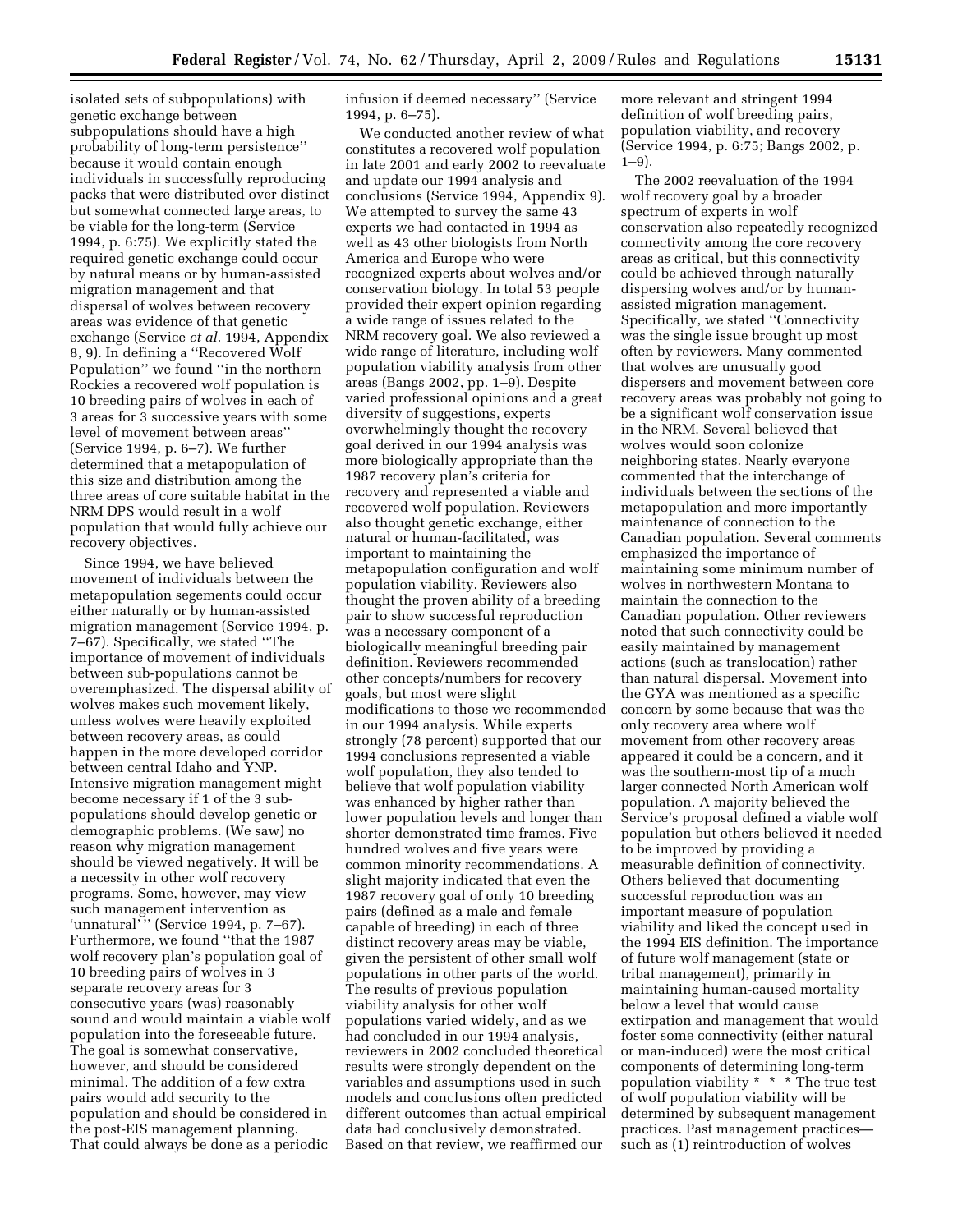from two Canadian sources (Alberta and British Columbia) and from numerous packs in each area, (2) subsequent management relocations between all three recovery areas, (3) the natural dispersal capabilities of wolves and proximity of core recovery areas to one another, (4) documented routine interchange with Canadian wolf populations and between Idaho and northwestern Montana, (5) a young population age structure with successful pup production and survival, and (6) the establishment of wolf populations in and around core refugia (central Idaho Wilderness, YNP, Glacier National Park and associated public lands to these areas) have produced a robust and viable wolf population that currently has very high genetic and demographic diversity that occupies core refugia in the highest quality wolf habitat in the NRM of Montana, Idaho, and Wyoming. Maintenance of those conditions in the wolf population will depend solely on long-term future management to (1) regulate human-caused mortality and (2) maintain genetic connectivity among population segments, including Canada, either through deliberate relocation of wolves and/or encouraging sufficient natural dispersal'' (Bangs 2002, pp. 3–4, 8–9).

Development of the Service's recovery goal clearly recognized that the key to wolf recovery was establishing a viable demographically and genetically diverse wolf population in the core recovery areas of the NRM. We would ensure its future connectivity by promoting natural dispersal and genetic connectivity between the core recovery segments and/or by human-assist migration management in the unlikely event it was ever required (Fritts and Carbyn 1995; Groen *et al.* 2008).

We measure the wolf recovery goal by the number of breeding pairs as well as by the number of wolves because wolf populations are maintained by packs that successfully raise pups. We use 'breeding pairs' (packs that have at least an adult male and an adult female and that raised at least 2 pups until December 31) to describe successfully reproducing packs (Service 1994, p. 6:67; Bangs 2002, pp. 7–8; Mitchell *et al.*  2008). The breeding pair metric includes most of the important biological concepts in wolf conservation. Specifically, we thought it was important for breeding pairs to have: Both male and female member together going into the February breeding season; successful occupation of a distinct territory (generally 500– 1,300 km2 (200–500 mi2) and almost always in suitable habitat); enough pups to replace two adults; off-spring that

become yearling dispersers; at least 4 wolves following the point in the year with the highest mortality rates (summer and fall); all social structures and age classes represented within a wolf population; and adults that can raise and mentor younger wolves.

Often we do not know if a specific pack actually contains an adult male, adult female, and two pups in winter; however, group size has proven to have a strong correlation with breeding pair status (Mitchell *et al.* 2008). Research indicates a pack size of around 9 equates to one breeding pair (large packs have complex age classes—pups, yearlings and older adults). In the future, the States may be able to use pack size in winter as a surrogate to help reliably identify each pack's contribution toward meeting our breeding pair recovery criteria and to better predict the effect of managing for certain pack sizes on wolf population recovery.

We also have determined that an essential part of achieving recovery is an equitable distribution of wolf breeding pairs and individual wolves among the three States and the three recovery zones. Like peer reviewers in 1994 and 2002, we concluded that NRM wolf recovery and long-term wolf population viability is dependent on its distribution as well as maintaining the minimum numbers of breeding pairs and wolves. While uniform distribution is not necessary, a well-distributed population with no one State/recovery area maintaining a disproportionately low number of packs or number of individual wolves is needed to maintain wolf distribution in and adjacent to core recovery areas and other suitable habitat throughout the NRM and to facilitate natural connectivity.

Following the 2002 review of our recovery criteria, we began to use States, in addition to recovery areas, to measure progress toward recovery goals (Service *et al.* 2003–2009, Table 4). Because Montana, Idaho, and Wyoming each contain the vast majority of one of the original three core recovery areas, we determined the metapopulation structure would be best conserved by equally dividing the overall recovery goal between the three States. This approach made each State's responsibility for wolf conservation fair, consistent, and clear. It avoided any possible confusion that one State might assume the responsibility for maintaining the required number of wolves and wolf breeding pairs in a shared recovery area that was the responsibility of the adjacent State. State regulatory authorities and traditional management of resident

game populations occur on a State-by-State basis. Management by State would still maintain a robust wolf population in each core recovery area because they each contain manmade or natural refugia from human-caused mortality (e.g., National Parks, wilderness areas, and remote Federal lands) that guarantee those areas remain the stronghold for wolf breeding pairs and source of dispersing wolves in each State. Recovery targets by State promote connectivity and genetic exchange between the metapopulation segments by avoiding management that focuses solely on wolf breeding pairs in relatively distinct core recovery areas and promote a minimum level of potential natural dispersal to and from each population segment. This approach also will increase the numbers of potential wolf breeding pairs in the GYA because it is shared by all three States. A large and well-distributed population within the GYA is especially important because it is the most isolated recovery segment within the NRM DPS (Oakleaf *et al.* 2005, p. 554; vonHoldt *et al.* 2007, p. 19).

The numerical component of the recovery goal represents the minimum number of breeding pairs and individual wolves needed to achieve and maintain recovery. To ensure that the NRM wolf population always exceeds the recovery goal of 30 breeding pairs and 300 wolves, wolves in each State shall be managed for at least 15 breeding pairs and at least 150 wolves in mid-winter. This and other steps, including humanassisted migration management if required (discussed below), will maintain the NRM DPS's current metapopulation structure. Further buffering our minimum recovery goal is the fact that Service data since 1986 indicate that, within the NRM DPS, each breeding pair has corresponded to 14 wolves in the overall NRM wolf population in mid-winter (including many wolves that travel outside these recognized breeding pairs) (Service *et al.* 2008, Table 4). Thus, managing for 15 breeding pairs per State will result in substantially more than 150 wolves in each State (>600 in the NRM). Additionally, because the recovery goal components are measured in mid-winter when the wolf population is near its annual low point, the average annual wolf population will be much higher than these minimal goals.

We further improved, provided additional safety margins, and assured that the minimum recovery criteria would always be exceeded in our 2009 post-delisting monitoring plan. Three scenarios could lead us to initiate a status review and analysis of threats to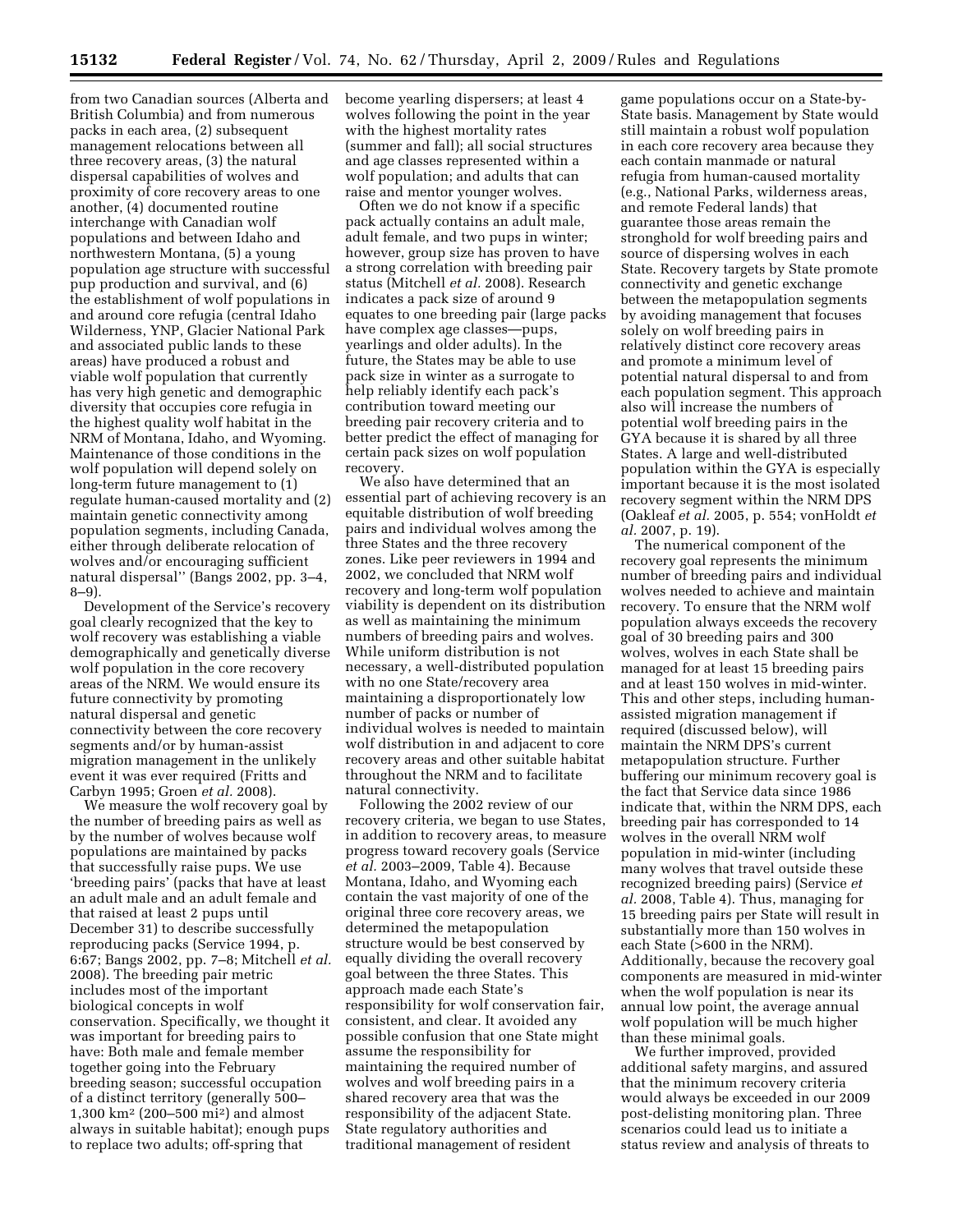determine if relisting is warranted including: (1) If the wolf population for any one State falls below the minimum NRM wolf population recovery level of 10 breeding pairs of wolves and 100 wolves in either Montana, Idaho, and Wyoming at the end of the year; (2) if the portion of the wolf population in Montana, Idaho, or Wyoming falls below 15 breeding pairs or 150 wolves at the end of the year in any one of those States for 3 consecutive years; or (3) if a change in State law or management objectives would significantly increase the threat to the wolf population. Overall, we believe the NRM wolf population will be managed for over 1,000 wolves including over 300 wolves and 30 breeding pairs in the GYA (in 2008 there were 35 breeding pairs and 449 wolves in the GYA). This far exceeds post-delisting management targets of at least 45 breeding pairs and more than 450 wolves in the NRM. The NRM wolf population: (1) Has at least this number of reproductively successful packs and this number of individual wolves each winter (near the low point in the annual cycle of a wolf population); (2) is equitably distributed within the 250,000 km2 (100,000 mi2) area containing 3 areas of large core refugia (National Parks, wilderness areas, large blocks of remote secure public land) and at least 170,228 km2 (65,725 mi2) of suitable wolf habitat; and (3) is genetically diverse and has demonstrated successful genetic exchange through natural dispersal and human-assisted migration management between all three core refugia. It therefore no longer needs the protections of the Act and is a viable and fully recovered wolf population.

Our recovery and post-delisting management goals were designed to provide the NRM gray wolf population with sufficient representation, resilience, and redundancy for their long-term conservation. We have expended considerable effort to develop, repeatedly reevaluate, and when necessary modify, the recovery goals (Service 1987, p. 12; Service 1994, Appendix 8 and 9; Fritts and Carbyn 1995, p. 26; Bangs 2002, p. 1; 73 FR 10514, February 27, 2008; and this final rule). After evaluating all available information, we conclude the best scientific and commercial information available continues to support the ability of these recovery goals to ensure the population does not again become in danger of extinction.

*Genetic Diversity Relative to our Recovery Criteria*—Currently, genetic diversity throughout the NRM is very high (Forbes and Boyd 1996, p. 1084; Forbes and Boyd 1997, p. 226; vonHoldt

*et al.* 2007, p. 19). Wolves in northwestern Montana and both the reintroduced populations are as genetically diverse as their source populations in Canada; thus, inadequate genetic diversity is not a wolf conservation issue in the NRM at this time (Forbes and Boyd 1997, p. 1089; vonHoldt *et al.* 2007, p. 19). Genetic connectivity resulting from natural dispersal alone, even in the GYA, appears adequate to prevent genetic drift and inbreeding depression that could threaten the wolf population. As a result, there is currently no need for management activities designed to further increase genetic diversity anywhere in the NRM DPS. However, should genetic problems ever materialize, an outcome we view as extremely unlikely, the States will utilize agency assisted genetic management to address the issue. Because genetic changes happen very slowly, the States would have many years, perhaps decades, to design and implement appropriate remedial actions. In short, the NRM wolf population is not now and will not ever be threatened by genetic diversity issues. This issue is discussed further in our response to comments and in Factor E below.

*Recovery and Genetics issues raised by the July 18, 2008 federal court injunction*—The July 18, 2008, U.S. District Court for the District of Montana preliminary injunction order heavily cited vonHoldt *et al.* (2007). This study concluded ''if the YNP wolf population remains relatively constant at 170 individuals (estimated to be YNP's carrying capacity), the population will demonstrate substantial inbreeding effects within 60 years,'' resulting in an ''increase in juvenile mortality from an average of 23 to 40%, an effect equivalent to losing an additional pup in each litter.'' The court also cited previous Service statements that call for 'genetic exchange'' among recovery areas. The court further stated that dispersal of wolves between the GYA and the northwestern Montana and central Idaho core recovery areas was ''a precondition to genetic exchange.'' The preliminary injunction order cited our 1994 EIS (Service 1994) and vonHoldt *et al.* (2007) to support its conclusion that a metapopulation had not been demonstrated in the NRM.

The vonHoldt *et al.* (2007) paper did an excellent job of analyzing the empirical data regarding the pedigree for YNP wolves. That data proved the ''almost complete'' natural selection for outbreeding by wolves and the high genetic diversity of wolves in YNP. We appreciate their recognition of our

deliberate efforts to conserve genetic diversity. Specifically vonHoldt *et al.*  (2007) stated that ''Overall, our findings demonstrate the effectiveness of the reintroduction in preserving genetic diversity over the first decade of wolf recovery in Yellowstone'' (vonHoldt *et al.* 2007, p. 19). Furthermore, we agree that any totally isolated wildlife population that is never higher than 170 individuals which randomly breeds will lose genetic diversity over time. It is also true that high levels of inbreeding can sometimes, but not always, result in demographic issues such as reduced survival or reduced fertility. Such outcomes sometimes, but not always, result in demographic problems that threaten population viability.

However, we question many of the assumptions that underpin the predictive modeling portion of vonHoldt *et al.* (2007) study's conclusions. First, while the study found no evidence of genetic exchange into YNP (8,987 km2 (3,472 mi2)), the Park is only a small portion of the GYA (63,700 km2 (24,600 mi2)). Further limiting the study's ability to detect genetic exchange among subpopulations is the fact that most wolves that disperse to the GYA tend to avoid areas with existing resident packs or areas with high wolf densities, such as YNP. Moreover, even among the YNP wolves the study was limited to a subsample of Park wolves from 1995–2004 (i.e., the radio collared wolves). Thus, not surprisingly, subsequent analysis of additional wolves across the GYA has demonstrated gene flow among the GYA and the other recovery areas (vonHoldt *et al.* 2008; Wayne 2009, pers. comm.).

It is also important to consider that our ability to detect genetic exchange within the NRM population is further limited by the genetic similarity of the NRM subpopulations. Specifically, because both the central Idaho and GYA subpopulations originate from a common source, only first and possible second generation offspring of a dispersing wolf can be detected. Additional genetic analysis of wolves from throughout the NRM population, including a larger portion of the GYA than just YNP, is ongoing.

Second, the vonHoldt *et al.* (2007) prediction of eventual inbreeding in YNP relies upon several unrealistic assumptions. One such assumption limited the wolf population analysis to YNP's (8,987 km<sup>2</sup> (3,472 mi<sup>2</sup>)) carrying capacity of 170 wolves, instead of the more than 300 wolves likely to be managed for in the entire GYA (63,700 km2 (24,600 mi2)) by Montana, Idaho, and Wyoming. The vonHoldt *et al.*, (2007) predictive model also capped the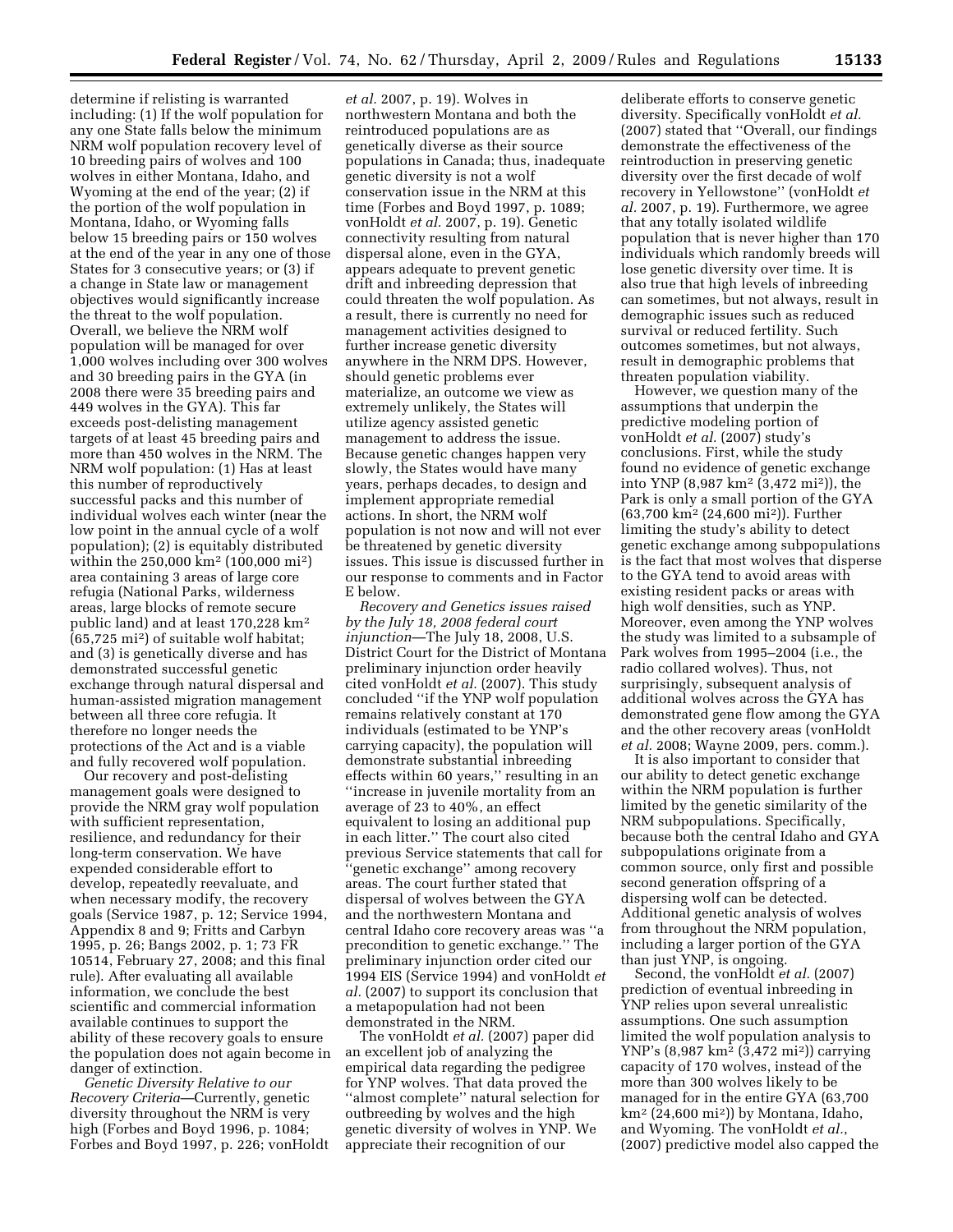population at the YNP population's winter low point, rather than at higher springtime levels when pups are born. Springtime levels are sometimes double the winter low. Most importantly, the vonHoldt *et al.* (2007) assumed no gene flow into the area; an assumption now proven incorrect. This issue is fully explained in Factor E below.

*Conclusion of a reanalysis of the wolf recovery goals for the NRM DPS*—In its July 18, 2008 preliminary injunction order, the District Court concluded that the Plaintiffs were likely to succeed on their claim that the NRM had not achieved its recovery goal because genetic exchange was 'promised' by the recovery criteria but had not occurred between wolves in the GYA area and the other recovery areas. The court cited a recent genetic study of wolves in YNP (vonHoldt *et al.* 2007). The court also suggested that higher rates of mortality associated with State management would further reduce the future opportunity for genetic exchange and ultimately threatened the wolf population. As a result of the court ruling we have reevaluated our wolf recovery goal for the NRM DPS and determined it is still scientifically valid, represents the minimum wolf population that would not be threatened or endangered in the foreseeable future, and all the biological conditions associated with the recovery goal have been completely achieved. Our reasoning is detailed below and in our discussion of Factor E.

The wolf recovery goal for the NRM has been repeatedly reevaluated and improved as new scientific information warranted. Modifications of the 1987 recovery plan goals based on recent information, further analysis, and new scientific thinking were made in 1994 (Service 1994), 1999 (Service 1999), 2002 (Bangs 2002), 2008 (73 FR 10514, February 27, 2008), and in this rule. As a result of the court ruling, we have carefully reevaluated our recovery goal again and reaffirmed that ''Thirty or more breeding pairs comprising some 300+ wolves in a metapopulation (a population that exists as partially isolated sets of subpopulations) with genetic exchange between subpopulations should have a high probability of long-term persistence'' because it would contain enough individuals in successfully reproducing packs that were distributed over distinct but somewhat connected large areas of suitable habitat, to be viable for the long-term (Service 1994, p. 6:75). The vast majority of wolf experts throughout the world who were contacted believed the NRM wolf recovery goal represented the minimum criteria to describe a

viable and recovered wolf population (Service 1994, p. 6–75; Bangs 2002).

Genetic studies in the NRM are continuing. While that work demonstrates that both human-assisted and natural genetic exchange has occurred in the GYA, the rate at which this exchange has naturally occurred in the GYA is being determined. However, vonHoldt *et al.* (2008) reported that ''Based on migrant detection and assignment test our results suggest that adequate genetic connectivity exists between central Idaho and northwestern Montana populations, there is limited effective dispersal between central Idaho or northwestern Montana to GYA (although 15 unknown GYA individuals need to be resolved) and there have been no migrants genetically detected that have (naturally) dispersed into the YNP portion of the GYA.'' They went on to state ''Since this analysis only includes samples up to 2004, and due to sample size limitations in some areas (GYA outside of YNP), adding more samples and including samples up to 2008 may alter interpretation. Specifically, genetic connectivity may be higher between GYA and other recovery areas than currently believed.'' We concurred with that determination. Indeed subsequent analysis confirmed offspring from some wolves that naturally dispersed into the GYA, as well as the wolf pups that were relocated into YNP in 1997, have been detected as additional samples were analyzed (Wayne 2009, pers. comm.). We will continue to collect and analyze genetic samples to monitor the genetic health of the NRM wolf population (Groen *et al.* 2008).

Regardless of the outcome of those ongoing genetic studies—

(1) Ongoing or confirmed genetic exchange was never required by our recovery goal, although it has now been documented. The recovery goal assumed that the presence of dispersing wolves from other recovery areas alone was enough evidence of the likelihood of 'genetic' exchange among recovery areas (the reason wolves disperse is to find mates and breeding opportunities). Sixty-eight percent of relocated (humanassisted dispersal) wolves in the NRM became breeders (Bradley *et al.* 2005). The presence of individual natural dispersing wolves in every recovery segment, including the GYA, indicates that the NRM has a metapopulation structure and that no segment is completely isolated from the others.

(2) Because GYA and central Idaho wolves share a recent common genetic history (siblings released in each area), it is very difficult to detect anything beyond first or second generation

offspring from long range dispersing wolves. Significant changes in genetic health generally take place over many generations and decades not years.

(3) A metapopulation is one where no segment is totally isolated from the others. A metapopulation does not require a certain level of natural or human-assisted migration management during a specified time period to meet the definition of a metapopulation. We have proven human-assisted migration management is easy to do with wolves. However, at least for decades, there should be no genetic or demographic reasons to move more wolves or their genes between the subpopulations and/ or Canada. However, it is also common sense that a wolf population in three equal subpopulations managed near the minimum levels of 500 wolves would be far more likely to require future humanassisted migration management than a wolf population managed at over 1,000 wolves in mid-winter.

(4) The assertion that successful recovery can only depend on solely natural processes is not accurate. If that were the case management of any wolf population, including the ongoing red wolf and Mexican wolf programs, as well as in any other potential wolf recovery programs in the U.S. (or in many parts of the world) could never lead to recovery. In addition, nearly all recovery programs under the Act and the subsequent management of those populations after delisting will require human intervention such as captive breeding, relocations, population augmentations, control of exotics or predators, maintenance or preservation of important habitat through prescribed fire, control of fire, flooding, and etc. In addition, most routine State and federal management programs for common wildlife species still require continued human management intervention by: Human control by agencies or by public hunts to raise management funding, limit property damage, and foster public tolerance; reintroductions, augmentation and captive breeding/ rearing; habitat manipulation (fire and firefighting, logging, crops, water control structures, etc.); control of exotics, invasive species, or pests; and many other common wildlife management tools.

(5) The Service's recovery goal never required that offspring from long distance dispersing wolves and resident wolves be proven for the recovery goal to be met. Relocations or mere presence of dispersing wolves was believed to be adequate proof of connectivity. ''Recovered Wolf Population—In the northern Rockies a recovered wolf population is 10 breeding pairs of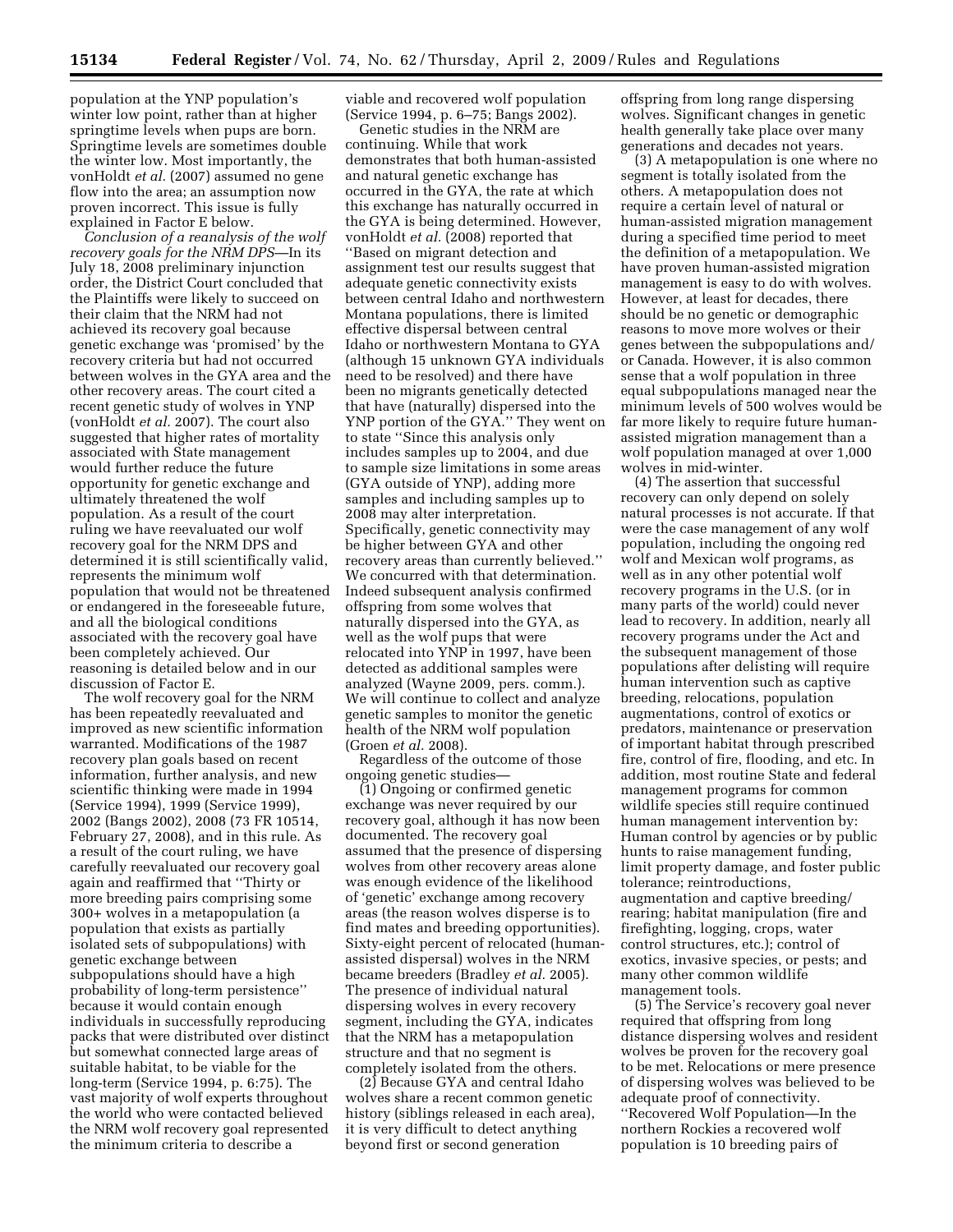wolves in each of 3 areas for 3 successive years with some level of wolf movement between areas'' (Service 1994, pp. 6–7). However, regardless of the 1994 definition, natural dispersal and human-assisted migration management has resulted in documented genetic exchange between dispersing and resident wolves among all three recovery areas, including the GYA.

(6) The level of natural dispersal that has been documented to date makes it highly unlikely that further humanassisted migration management would ever be required—even in the GYA, by far the most isolated recovery area in the NRM, especially if populations are managed at higher (>1,000 wolves) rather than lower (<500 wolves) numbers.

(7) There are currently absolutely no genetic or demographic problems in any of the core recovery segments, including the GYA. The proximity of the three NRM recovery segments and the natural dispersal abilities of wolves represent a classic wolf metapopulation structure that will be maintained into the foreseeable future. The States, except Wyoming, committed to initiate migration management, should it ever needed, and their commitment completely resolves a highly unlikely theoretical future genetic inbreeding problem (that would still not threaten or endanger the NRM wolf population) by a guaranteed proven solution to genetic inbreeding; namely human-assisted migration management (Groen *et al.*  2008).

(8) The States (except Wyoming, which declined to sign the 2008 Genetics Memorandum of Understanding (MOU) (Groen *et al.*  2008) and Service have committed to maintain that natural metapopulation structure of the NRM wolf population to the extent possible by encouraging natural dispersal and effective migrants and have implemented management practices that should foster both

(maintaining the wolf population at higher rather than minimum levels, greater rather than more restricted pack distribution throughout suitable habitat, and reducing human-caused wolf mortality during key dispersing and reproductive time periods, and maintain the integrity of the core recovery areas/ refugia (largely National Parks and wilderness areas)). In addition the States and Service and other federal agencies and have committed to monitor wolf genetics over time and should data suggest it is appropriate, conduct human-assisted migration management, which we believe is extremely unlikely to be necessary (Groen *et al.* 2008).

*Monitoring and Managing Recovery*— In 1989, we formed an Interagency Wolf Working Group (Working Group) composed of Federal, State, and Tribal agency personnel (Bangs 1991, p. 7; Fritts *et al.* 1995, p. 109; Service *et al.*  1989–2009, p. 1). The Working Group conducted four basic recovery tasks (Service *et al.* 1989–2009, pp. 1–2), in addition to the standard enforcement functions associated with the take of a listed species. These tasks were: (1) Monitor wolf distribution and numbers; (2) control wolves that attacked livestock by moving them, conducting other non-lethal measures, or by killing them (Bangs *et al.* 2006, p. 7); (3) conduct research and publish scientific publications on wolf relationships to ungulate prey, other carnivores and scavengers, livestock, and people; and (4) provide accurate science-based information to the public and mass media so that people could develop their opinions about wolves and wolf management from an informed perspective.

The size and distribution of the wolf population is estimated by the Working Group each year and, along with other information, is published in an interagency annual report (Service *et al.*  1989–2009, Table 4, Figure 1). Since the early 1980s, the Service and our cooperating partners have radio-collared

and monitored over 1,100 wolves in the NRM to assess population status, conduct research, and to reduce/resolve conflict with livestock. The Working Group's annual population estimates represent the best scientific and commercial data available regarding year-end NRM gray wolf population size and trends, as well as distributional and other information.

*Recovery by State*—At the end of 2000, the NRM population first met its overall numerical and distributional recovery goal of a minimum of 30 breeding pairs and over 300 wolves well-distributed among Montana, Idaho, and Wyoming (68 FR 15804, April 1, 2003; Service *et al.* 2001, Table 4). Because the recovery goal must be achieved for 3 consecutive years, the temporal element of recovery was not achieved until the end of 2002 when 663 wolves and 49 breeding pairs were present (Service *et al.* 2003, Table 4). By the end of 2008, the NRM wolf population will have achieved its numerical and distributional recovery goal for 9 consecutive years (Service *et al.* 2001–2009, Table 4; Service 2008; 68 FR 15804, April 1, 2003; 71 FR 6634, February 8, 2006).

By the end of 2008, the NRM gray wolf population included approximately 1,639 NRM wolves (491 in Montana; 846 in Idaho; 302 in Wyoming) in 95 breeding pairs (34 in Montana; 39 in Idaho; 22 in Wyoming). The wolf population estimate for 2008 is slightly higher than that for 2007, indicating a declining rate of increase as suitable habitat becomes increasingly saturated with resident wolf packs.

From 1995 to 2008, the NRM wolf population increased an average of about 22 percent annually with increases ranging from 8 to 50 percent (Service *et al.* 2009, Table 4). In 2008 the overall population increased at the slowest rate since 1995. Figure 2 illustrates wolf population trends by State from 1979 to 2007.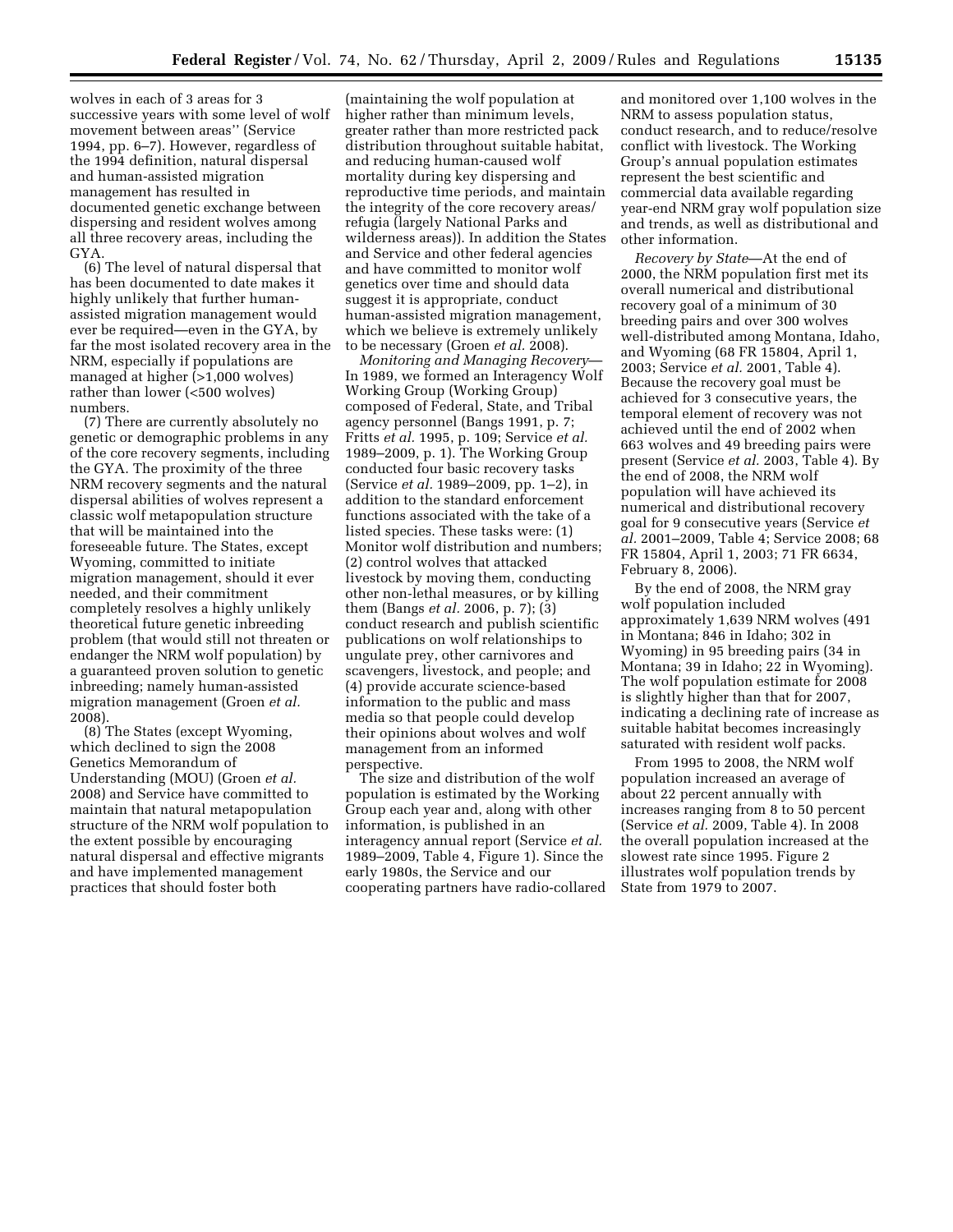



As discussed previously, after the 2002 peer review of the wolf recovery efforts, we began using States, in addition to recovery areas, to measure progress toward recovery goals (Service *et al.* 2003–2009, Table 4). However, because the original recovery plan included goals for core recovery areas we have included the following discussion on the history of the recovery efforts and status of these core recovery areas, including how the wolf population's distribution and metapopulation structure is important to maintaining its viability and how the biological characteristics of each core recovery area differ (Service *et al.* 2009, Table 4).

*Recovery in the Northwestern Montana Recovery Area*—The Northwestern Montana Recovery Area's 84,800 km2 (33,386 mi2) includes Glacier National Park; the Great Bear, Bob Marshall, and Lincoln Scapegoat Wilderness Areas; and adjacent public and private lands in northern Montana and the northern Idaho panhandle. Wolves in this recovery area were listed and managed an endangered species. Wolves naturally recolonized this area from Canada. Reproduction first occurred in northwestern Montana in 1986 (Ream *et al.* 1989). The natural ability of wolves to find and quickly recolonize empty habitat (Mech and Boitani 2003, p. 17–19), the interim control plan (Service 1988, 1999), and the interagency recovery program combined to effectively promote an increase in wolf numbers (Bangs 1991, p. 7–13). By 1996, the number of wolves had grown to about 70 wolves in 7 known breeding pairs. However, since 1997, the estimated number of breeding

pairs and wolves has fluctuated, partly due to actual population size and partly due to monitoring effort. It varied from 4 to 23 breeding pairs and from 49 to 276 wolves (Service *et al.* 2009, Table 4), but generally increased. By the end of 2008, we estimated 276 wolves in 18 breeding pairs in the northwestern Montana recovery area (Service *et al.*  2009, Table 4).

The Northwestern Montana Recovery Area has sustained fewer wolves than the other recovery areas because there is less suitable habitat and it is more fragmented (Oakleaf *et al.* 2005, p. 560; Smith *et al.* 2008, p. 1). Some of the variation in our wolf population estimates for northwestern Montana is due to the difficulty of counting wolves in the area's thick forests. Wolves in northwestern Montana also prey mainly on white-tailed deer, resulting in smaller packs and territories, which lowers the chances of a pack being detected (Bangs *et al.* 1998, p. 878). Increased monitoring efforts in northwestern Montana by Montana Fish, Wildlife and Parks (MFWP) since 2005 were likely responsible for some of the higher population estimates. Wolf numbers in 2003 and 2004 also likely exceeded 10 breeding pairs and 100 wolves, but were not documented simply due to less intensive monitoring those years (Service *et al.* 2009, Table 4). By the end of 2009, this recovery area will contain over 10 breeding pair and 100 wolves for the fourth consecutive year (2005–2008), and probably has done so for the last seven years (2002– 2008) (Service *et al.* 2009, Table 4).

Routine dispersal of wolves has been documented among northwestern Montana, central Idaho and adjacent

Canadian populations demonstrating that northwestern Montana's wolves are demographically and genetically linked to both the wolf population in Canada and in central Idaho (Pletscher *et al.*  1991, pp. 547–8; Boyd and Pletscher 1999, pp. 1105–1106; Sime 2007, p. 4; Jimenez *et al.* 2008d). Because of fairly contiguous, but fractured suitable habitat wolves dispersing into northwestern Montana from both directions will continue to join or form new packs and supplement this segment of the overall wolf population (Boyd *et al.* 2007; Forbes and Boyd 1996, p. 1082; Forbes and Boyd 1997, p. 1226; Boyd *et al.* 1995, p. 140; vonHoldt *et al.* 2007, p. 19; vonHoldt *et al.* 2008; Thiessen 2007, p. 50; Sime 2007, p. 4; Jimenez *et al.* 2008d).

Unlike YNP or the central Idaho Wilderness complex, northwestern Montana lacks a large core refugium that contains large numbers of overwintering wild ungulates and few livestock. Therefore, wolf numbers may not ever be as high in northwestern Montana as they are in central Idaho or the GYA. However, that population segment has persisted for nearly 20 years, is robust today, and habitat there is capable of supporting over 200 wolves (Service *et al.* 2008, Table 4). State management, pursuant to the Montana State wolf management plan (2003), will ensure this population segment continues to thrive (see Factor D).

*Recovery in the Central Idaho Recovery Area*—The Central Idaho Recovery Area's 53,600 km2 (20,700 mi2) includes the Selway Bitterroot, Gospel Hump, Frank Church River of No Return, and Sawtooth Wilderness Areas; adjacent, mostly Federal lands, in

# Year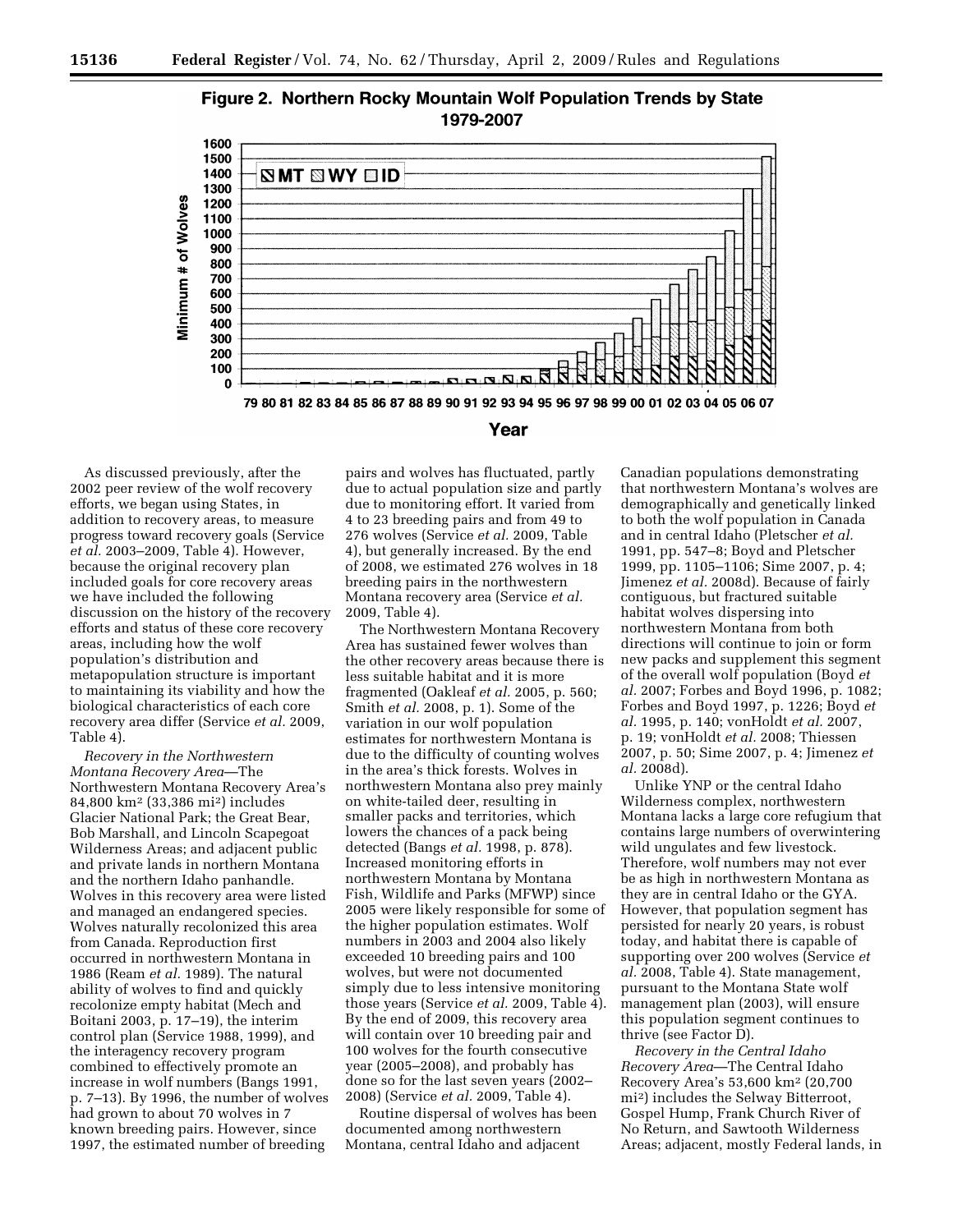central Idaho; and adjacent parts of southwest Montana (Service 1994, p. iv). In January 1995, 15 young adult wolves from Alberta, Canada were released in central Idaho (Bangs and Fritts 1996, p. 409; Fritts *et al.* 1997, p. 7). In January 1996, an additional 20 wolves from British Columbia were released (Bangs *et al.* 1998, p. 787). Central Idaho contains the greatest amount of highly suitable wolf habitat compared to either northwestern Montana or the GYA (Oakleaf *et al.*  2005, p. 559). Consequently, the central Idaho area population has grown substantially and expanded its range since reintroduction. As in the Northwestern Montana Recovery Area, some of the Central Idaho Recovery Area's increase in its wolf population estimate was due to an increased monitoring effort by Idaho Department of Fish and Game (IDFG). At the end of 2008, we estimated 914 wolves in 42 breeding pairs in the central Idaho recovery area (Service *et al.* 2009, Table 4). By the end of 2008, this recovery area will have contained at least 10 breeding pair and 100 wolves for 11 consecutive years (1998–2008) (Service *et al.* 2009; Service 2008).

*Recovery in the GYA*—The GYA recovery area (63,700 km2 [24,600 mi2]) includes YNP; the Absaroka Beartooth, North Absaroka, Washakie, and Teton Wilderness Areas (the National Park/ Wilderness units); adjacent public and private lands in Wyoming; and adjacent parts of Idaho and Montana (Service 1994, p. iv). The wilderness portions of the GYA are primarily used seasonally by wolves due to high elevation, deep snow, and low productivity in terms of sustaining year-round wild ungulate populations (Service *et al.* 2008, Figure 3). In 1995, 14 wolves representing 3 family groups from Alberta were released in YNP (Bangs and Fritts 1996, p. 409; Fritts *et al.* 1997, p. 7; Phillips and Smith 1996, pp. 33–43). In 1996, this procedure was repeated with 17 wolves representing 4 family groups from British Columbia. Finally, 10 5 month old pups removed from northwestern Montana in a wolf control action were released in YNP in the spring of 1997 (Bangs *et al.* 1998, p. 787). Only 2 of these 10 pups survived past 9 months of their release, but both became breeding adults and their genetic signature is common both in YNP and the GYA (VonHoldt 2008). By the end of 2008, we estimated 449 wolves in 35 breeding pairs in the GYA (Service *et al.* 2008). By the end of 2008, this recovery area had at least 10 breeding pair and 100 wolves for 9

consecutive years (2000–2008) (Service *et al.* 2009; Service 2008).

Wolf numbers in the GYA were stable in 2005, but known breeding pairs dropped by 30 percent to only 20 pairs (Service *et al.* 2006, Table 4). The population recovered in 2006, primarily because numbers outside YNP in Wyoming grew to about 174 wolves in 15 breeding pairs (Service *et al.* 2008). Most of this decline occurred in YNP which declined from 171 wolves in 16 known breeding pairs in 2004 to 118 wolves in 7 breeding pairs in 2005 (Service *et al.* 2005, 2006, Tables 1–4). This decline likely occurred because: (1) Highly suitable habitat in YNP was saturated with wolf packs; (2) conflict among packs appeared to limit population density; (3) fewer elk occur in YNP than when reintroduction took place (White and Garrott 2006, p. 942; Vucetich *et al.* 2005, p. 259); and (4) a suspected 2005 outbreak of disease (canine parvovirus (CPV) or canine distemper (CD)) reduced that years' pup survival to 20 percent (Service *et al.*  2006, Table 2; Smith *et al.* 2006, p. 244; Smith and Almberg 2007, pp. 17–20). By the end of 2007, the YNP wolf population had rebounded and was estimated to contain 171 wolves in 10 breeding pairs (Service *et al.* 2008). In 2008, we saw a relatively high number of wolves killing other wolves and a high mortality rate among pups (this may be due to a disease outbreak, but the NPS will not be sure until winter when park biologists capture wolves and test their blood for antibodies). At the current time the YNP wolf population may be 124 wolves in 12 packs and only 6 breeding pairs (Service *et al.* 2009). Additional significant growth in the National Park/Wilderness portions of the Wyoming wolf population above 200 wolves is very unlikely because suitable wolf habitat is saturated with resident wolf packs. Maintaining wolf populations safely above recovery levels and promoting demographic and genetic exchange in the GYA segment of the NRM area will depend on wolf packs living outside the National Park/Wilderness portions of northwestern Wyoming and southwestern Montana.

For further information on the history of NRM wolf recovery, recovery planning (including defining appropriate recovery criteria), population monitoring (through the end of 2008), and cooperation and coordination with our partners in achieving recovery, see the ''Recovery'' section of the August 1, 2006, 12-month status review (71 FR 43410), Service weekly wolf reports (1995–2008), and the Rocky Mountain Wolf Recovery

Interagency Annual Reports (Service *et al.* 1989–2009) at *http:// westerngraywolf.fws.gov*.

*Summary of the demographic characteristics of the NRM wolf population*—In late 2008, the NRM wolf population was estimated to contain about 1,639 wolves in nearly 200 packs (two or more wolves with a territory); 95 of these packs also classified as breeding pairs (packs with an adult male, adult female, and at least 2 pups on December 31). After delisting it will be managed by the States, National Park Service, and Service to average over 1,100 wolves, fluctuating around 400 wolves in Montana, 500 in Idaho, and 200 to 300 in Wyoming. The NRM wolf population is a three part metapopulation, composed of core areas of suitable habitat and refugia in northwestern Montana, central Idaho and the GYA. The most isolated subpopulation in the NRM is the GYA. The territories of persistent breeding pairs in GYA and central Idaho are 160 km (100 mi) apart, but packs and occasionally breeding pairs are often within 100 km (60 mi) of each other. The GYA had 449 wolves as of Dec 31, 2008, but will likely be managed above 300 wolves in portions of Montana, Idaho, and Wyoming in the long term. Central Idaho and northwest Montana are connected by routine dispersal events to the contiguous western Canadian wolf population that contains 12,000 wolves in British Columbia and Alberta. Collectively, the NRM is distinct in the lower 48 United States because it is surrounded by large expanses of unsuitable habitat in Washington, Oregon, Nevada, Utah, Colorado, and the Dakotas.

Average dispersal distance by wolves in the NRM is 100 km (60 mi) and drops off sharply past 300 km (190 mi). Several individuals have gone >600km (>400 mi), but none of these long distant dispersers in the United States are known to have survived long enough to breed. Comparing a model of theoretical suitable wolf habitat in the NRM (Oakleaf *et al.* 2005, p. 559) with the distribution of wolf packs since 2002 indicates most suitable habitat is filled with resident packs (Service *et al.* 2003– 2009, Figure 1). The outer boundary of the entire NRM wolf population has not changed much (a minimum convex polygon of 280,000 km2 (∼110,000 mi2) since 2002 (Figure 1)). Nearly all wolf population growth has occurred within the suitable habitat area within the past 6 years. Suitable habitat is typically forested, public land, seasonally grazed by livestock (mainly cattle), and has abundant wild ungulates (primarily elk, deer, and moose). Wolf packs have not persisted in unsuitable habitat (open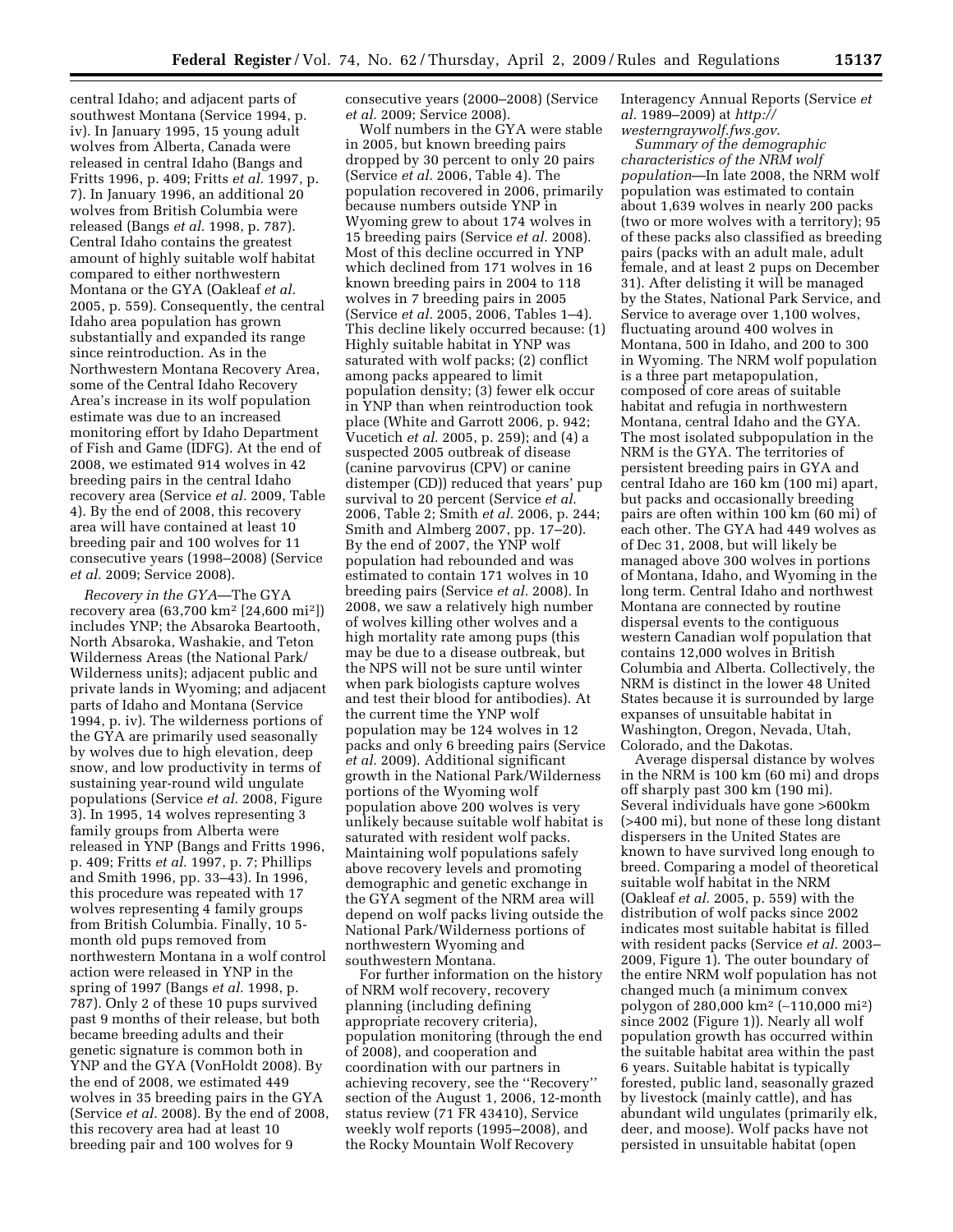prairie and high desert, more human activity & access, abundant livestock throughout the year, fewer wild ungulates) even under the Act's most protective designation as ''endangered''.

The two major causes of mortality are agency control of problem wolves and illegal killing—each one causing on average about a 10% mortality rate annually (3% unintentional humancaused and 3% natural). Average radiocollared wolf (n = ∼940 wolves) annual survival was 74 percent, and varied from 80 percent in national parks and remote wildness areas down to 60 percent in areas more developed by humans (Murray *et al.* 2008; Smith *et al.*  2008). There is an average of just over five pups per pack, but that decreased to an average of about 4 pups by winter. Periodically there are as few as 2 surviving pups in packs in a few localized areas (YNP) due to outbreaks of canine diseases (largely canine distemper). Only about 60% of all wolf packs classified as breeding pairs each year and adult and pup survival, rather than reproduction, was the key determinate on a pack's final status. Those packs that did not qualify either were not surveyed intensively enough to document final status, did not raise at least 2 pups, were not confirmed to contain both an adult male and female on Dec 31, or contact with them was lost (missing, killed, radio-collar loss, etc) before winter. Therefore, the breeding pair estimate represents a minimum and conservative measure of the number of wolf packs that actually meet the breeding pair metric.

The NRM population grew at an average annual rate of 22 percent per year from 1995–2008 (Service *et al.*  2009, Table 4). The NRM population in 2008 grew slowly, indicating it could be approaching the carrying capacity of suitable habitat. Wolf populations regulate their distribution by their social territoriality. Packs defend exclusive areas of 200 to 500 square miles and defend those areas from other lone wolves and packs. Wolves regulate their density depending on food availability. If food is limited pack territories are larger meaning fewer can fit into a limited space. If prey is abundant packs can fulfill their needs in a smaller area and therefore more packs can fit into a smaller area. In the NRM, with its limited suitable habitat and relatively fixed prey base, the wolf population has grown by having wolves in more places within suitable habitat not by having more wolves in the same space or packs beginning to occupy unsuitable habitat. We believe that scientific evidence such as the well documented self regulation of wolf populations by prey density and

social strife (Fuller *et al.* 2003); stagnant overall distribution of packs since 2002 (Figure 1); limited amount of suitable habitat in the NRM (Oakleaf *et al.* 2006); high mortality of wolves in unsuitable habitat due to chronic conflicts with people (Smith *et al.* 2008); increase livestock depredations and more control (in many areas); and slowly of wolf population growth rates in recent years (Service *et al.* 2009); all indicate that the NRM wolf population maybe approaching its carrying capacity in suitable habitat. Maintaining wolf numbers above 1,500 maybe difficult as the rate of conflicts per wolf would increase greatly if packs tried to occupy unsuitable habitat. Movement and breeding by dispersing wolves between northwestern Montana, central Idaho and southwest Canada appears common. GYA is the most distinct area, but between radio telemetry data (1995– 2008) and genetic analysis (1995–2004) it appears that there is about one natural dispersing wolf entering the GYA per year and a little more than one effective migrant per generation (a 'new' wolf that breeds every four years) in the GYA system. Contemporary statistics for genetic diversity from 2002–2004 for central Idaho, northwestern Montana, and the GYA, respectively are; n = 85, 104, 210; allelic diversity = 9.5, 9.1, 10.3; observed heterozygosity = 0.723, 0.650, 0.708; expected heterozygosity = 0.767, 0.728, 0.738. (vonHoldt *et al.*  2008). These levels have not diminished since 1995. The small differences between expected and observed heterozygosity around 0.70 on a scale of zero (no diversity) to 1 (maximum possible diversity, which is very unlikely to be encountered in a wild population) and high allelic (alleles are the different forms of a gene) diversity averaging over 9 alleles per locus (location of a gene on a chromosome) demonstrate all subpopulations within the NRM wolf populations have high standing levels of genetic variability. By all measures the NRM wolf population is extremely demographically and genetically diverse, will remain so, and is completely biologically recovered.

# **Public Comments Solicited**

In our proposed rule, we requested that all interested parties submit information, data, comments or suggestions (72 FR 6106, February 8, 2007). The comment period was open from February 8, 2007 through May 9, 2007 (72 FR 6106, February 8, 2007; 72 FR 14760, March 29, 2007), from July 6, 2007 through August 6, 2007 (72 FR 36939, July 6, 2007), and from October 28, 2008 through November 28, 2008 (73 FR 63926, October 28, 2008). We also

held eight public hearings and eight open houses on the proposal (72 FR 6106, February 8, 2007; 72 FR 14760, March 29, 2007; 73 FR 36939, July 6, 2007). During the 150-day comment period, we received over 520,000 comments including approximately 240,000 comments during our most recent comment period. Comments were submitted by a wide array of parties, including the general public, environmental organizations, sportsman and outfitter groups, agricultural agencies and organizations, and Tribal, Federal, State, and local governments.

#### **Peer Review**

In accordance with our Interagency Policy for Peer Review in Endangered Species Act Activities (59 FR 34270, July 1, 1994) and the Office of Management and Budget's (OMB) Final Information Quality Bulletin for Peer Review, we solicited independent review of the science in the proposed delisting rule from eight well-published North American scientists with extensive expertise in wolf biology. All eight peer reviewers submitted comments on the proposed delisting rule during the initial 90-day comment period (72 FR 6106, February 8, 2007; 72 FR 14760, March 29, 2007). Five of those experts reviewed the proposal again after we reopened the comment period (73 FR 36939, July 6, 2007) to allow consideration of Wyoming's revised wolf management plan and its impact upon our proposal. Finally, on October 29, 2008, we provided these eight experts and nine others the opportunity to review and comment on our February 8, 2007 (72 FR 6106) delisting proposal and our October 28, 2008 (73 FR 63926) notice reopening the comment period. None offered any additional comments on the rule making, although several offered comments on our draft genetics MOU (Groen *et al.* 2008).

Generally, the reviewers agreed with our conclusion that the wolf population in the NRM DPS is biologically recovered and is no longer threatened as long as the States adequately regulate human-caused mortality. The reviewers provided many valuable thoughts, questions, and suggestions for improving the document. Issues identified by a majority of reviewers included suggestions to expand the discussion related to: The recovery criteria (connectivity, foreseeable future, metapopulation, and breeding pairs); the adequacy of State wolf management plans and their future commitments; how the DPS boundary and criteria for suitable habitat were developed; options to retain the Act's protections in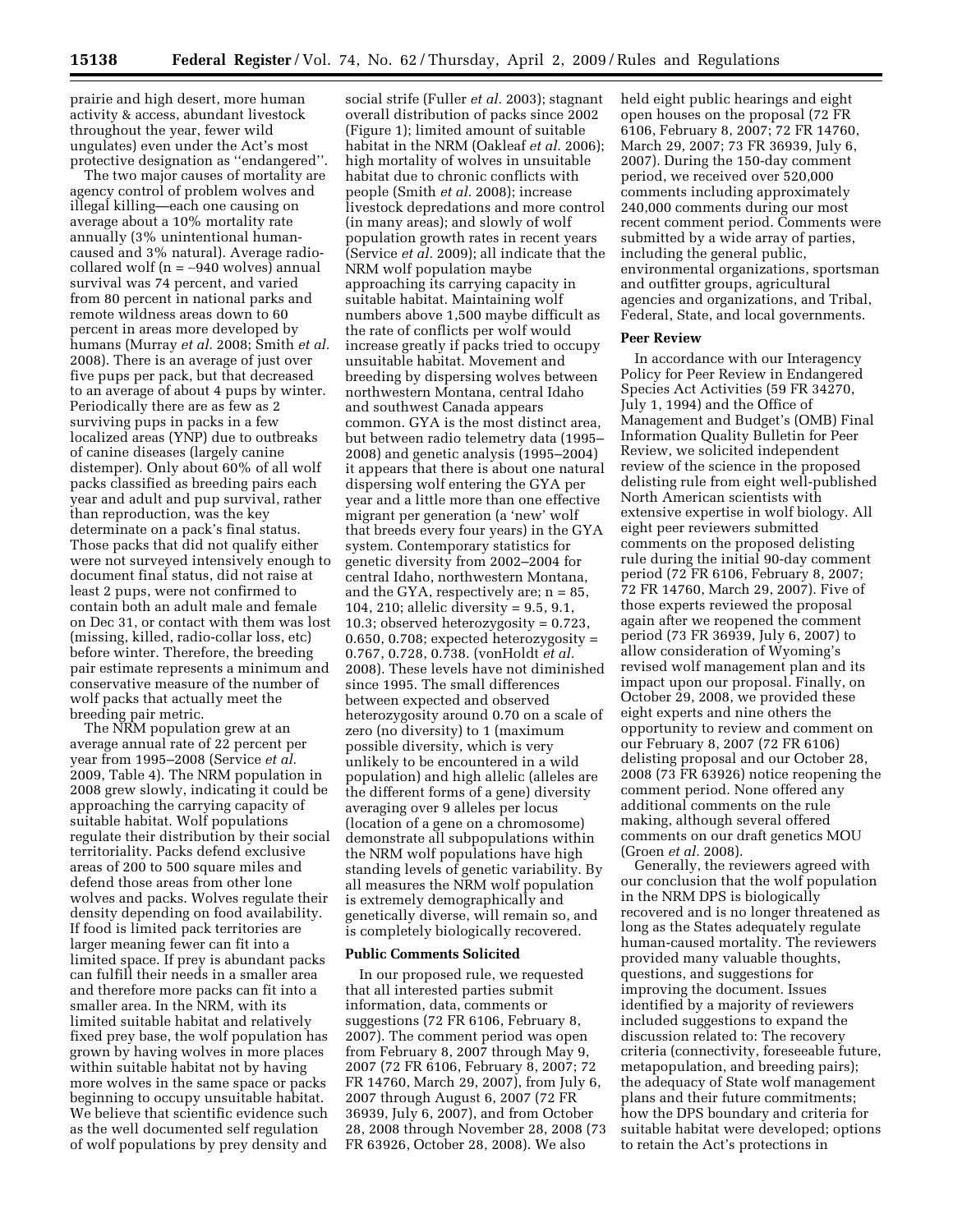portions of Wyoming; and the effect of human-caused mortality on the wolf population.

### **Summary of Public Comments**

We reviewed and considered all comments in this final decision. Substantive comments received during the comment periods and all new information have been addressed below or incorporated directly into this final rule. Comments of a similar nature are grouped together under subject headings in a series of ''Issues'' and ''Responses.''

### **Technical and Editorial Comments**

*Issue 1:* Numerous technical and editorial comments and corrections were provided by respondents on nearly every part of the proposal. Several peer reviewers and others suggested or provided additional literature to consider in the final rule.

*Response 1:* We corrected and updated this final rule wherever appropriate and possible. We edited the rule to make its purpose and rationale clearer. We shortened and condensed several sections by not repeating information that was already contained in the references cited. Several other sections were expanded to better explain our position.

The literature used and recommended by the peer reviewers and others has been considered and incorporated, as appropriate, in this final rule. We also reviewed and added literature in development and in press to our reference list when it represents the best scientific and commercial data available. The list of literature cited in this rule will be posted on our Web site (*http://westerngraywolf.fws.gov/*).

### **Compliance With Laws, Regulations and Policy**

*Issue 2:* Numerous parties suggested that delisting the NRM DPS does not comply with our legal, regulatory, and policy responsibilities.

*Response 2:* We have carefully reviewed the legal requirements of the Act, its implementing regulations, and relevant case law, all relevant Executive, Secretarial, and Director Orders, Departmental and Service policy, and other Federal policies and procedures. We believe this rule and the process by which it was developed fully satisfies all of our legal, regulatory, and policy responsibilities. Issues relating to specific concerns such as identifying a DPS, using State boundaries as part of the DPS boundary, retaining the Act's protections in significant portions of the NRM DPS, legal criteria for judging adequate regulatory mechanisms, adequacy of the public comment

process, clarity of our proposal, and several other legal requirements are each specifically addressed elsewhere in this rule. Furthermore, on December 12, 2008 a formal opinion was issued by the Solicitor of the Department of the Interior, ''U.S. Fish and Wildlife Service Authority Under Section 4(c)(1) of the Endangered Species Act to Revise Lists of Endangered and Threatened Species to 'Reflect Recent Determinations' '' (U.S. DOI 2008). The Service fully agrees with the analysis and conclusions set out in the Solicitor's opinion. This action is consistent with the opinion. The complete text of the Solicitor's opinion can be found at *http://www.fws.gov/midwest/wolf/*.

*Issue 3:* Some commenters suggested that a new NEPA analysis on the 1995 reintroduction was needed because wolves have exceeded levels analyzed in the 1994 Environmental Impact Statement (EIS). Others suggested NEPA compliance on the delisting was needed for other reasons.

*Response 3:* The 1994 EIS was limited to the NRM wolf reintroduction efforts and is not applicable to the delisting process. As noted in the proposed rule, NEPA compliance documents, such as environmental assessments or environmental impact statements, need not be prepared in connection with actions adopted pursuant to section 4(a) of the Act (listings, delistings, and reclassifications). A notice outlining the Service's reasons for this determination was published in the **Federal Register**  on October 25, 1983 (48 FR 49244).

*Issue 4:* Some commenters suggested that we did not adequately consult with Native American Tribes, as required by Secretarial Order 3206 and our Native American Policy.

*Response 4:* During the development of the proposal and this final rule, we endeavored to consult with Native American Tribes and Native American organizations to provide them information concerning the proposal and gain an understanding of their perspectives. We made additional efforts to contact and inform Tribes during the comment period, including providing the opportunity for informational meetings with Tribal representatives before the open houses and hearings on the delisting proposal. As we have become aware of Native American concerns, we have tried to address those concerns to the extent allowed by the Act, the Administrative Procedures Act, and other Federal statutes. Specifically, we worked closely with and fund the Nez Perce Tribe's wolf management program, assisted the Wind River Tribes in developing a Tribal Wolf Management Plan (Wind

River Tribes 2007) that we approved in June 2007, and coordinated with the Salish and Kootenai and Blackfeet Tribes regarding wolf management on their Tribal lands.

### **Recovery Goals, Recovery Criteria, and Delisting**

*Issue 5:* Some commenters suggested that we should not use numerical quotas in reclassification or delisting decisions for the gray wolf. Commenters offered a multitude of reasons why delisting is warranted/not warranted or premature/ overdue.

*Response 5:* The Act specifies that objective and measurable criteria be developed for recovering listed species. For a detailed discussion of the NRM wolf recovery criteria see the Recovery section. This final delisting determination is based upon the species' status relative to the Act's definition of threatened or endangered and considers potential threats to the species as outlined in section 4(a)(1) of the Act. Population numbers and status provide useful information for assessing the species' vulnerability to these factors. As described in detail in this rule, the species no longer meets the definition of threatened or endangered in all of its range, thus, delisting across most of the NRM DPS is warranted.

*Issue 6:* Some commenters requested that we further explain the recovery criteria. These commenters expressed confusion over the current recovery goal because recent modifications have not been accomplished through the recovery planning process.

*Response 6:* The Service's current recovery goal for the NRM gray wolf population is: Thirty or more breeding pairs (an adult male and an adult female that raise at least 2 pups until December 31) comprising 300+ wolves in a metapopulation (a population that exists as partially isolated sets of subpopulations) with genetic exchange between subpopulations (Service 1994; Fritts and Carbyn 1995). Step-down recovery targets require Montana, Idaho, and Wyoming to each maintain at least 10 breeding pairs and 100 wolves by managing for a safety margin of at least 15 breeding pairs and at least 150 wolves in mid-winter. Genetic exchange can be natural or, if necessary, agency managed. The rule now provides a fuller explanation of the recovery goals and their evolution over time (see the Reclassification and Recovery Goals section).

*Issue 7:* Several commenters used the higher numbers of wolves required for recovery of wolves in the WGL DPS as evidence that the NRM wolf population is too low to delist.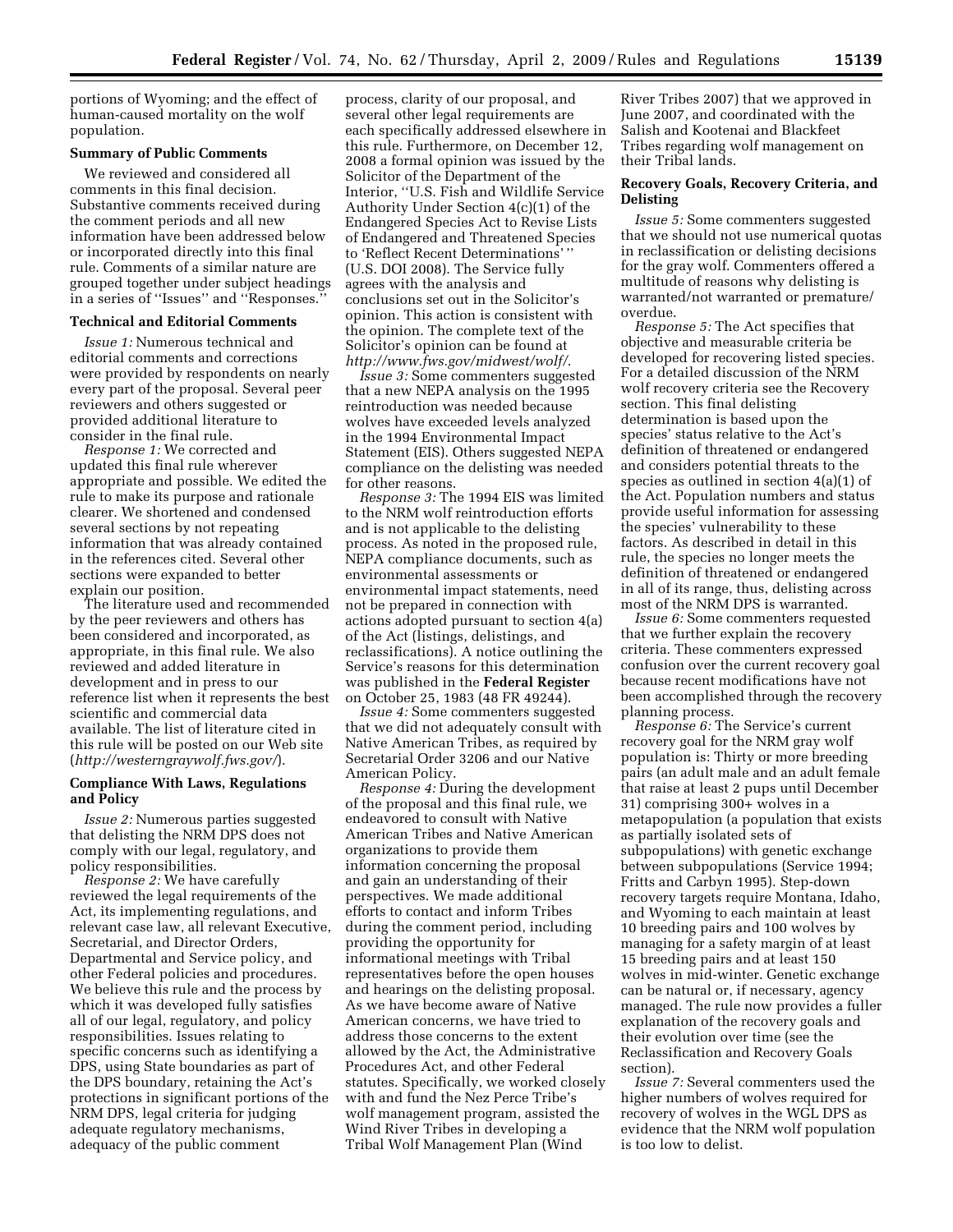WGL DPS and the NRM DPS differ because the biological circumstances (such as prey type and density, wolf density, habitat suitability, terrain, other ecological conditions, the history of recovery and planning efforts, and potential for human conflict) in each area differ. The WGL can support more and higher densities of wolves because of high white-tailed deer density, homogenous and more contiguous suitable habitat, different patterns of livestock density, distribution, and management, and different patterns of human access. However, the standards for achieving recovery have the same biological foundation. Each set of recovery goals required a metapopulation structure, numerical and distribution delisting criteria to be exceeded for several years, State plans that would adequately regulate wolf mortality, and sufficient elimination or reduction of threats to the population. The standards for achieving recovery in the WGL DPS and NRM DPS are both scientifically valid and realistically reflect the biological similarities and differences between each area.

Within the NRM DPS, most of the 170,227 km2 (65,725 mi2) of suitable habitat for pack persistence is occupied and likely at or above long-term carrying capacity. The occupied portions of the NRM DPS have remained constant since 2002. Given limitations in available suitable habitat for pack persistence, significant expansion of the wolf population into new areas of the NRM DPS is unlikely. We believe maintaining the NRM gray wolf population at or above 1,500 wolves in currently occupied areas would slowly reduce wild prey abundance in suitable wolf habitat. This would result in a gradual decline in the number of wolves that could be supported in suitable habitat. Higher rates of livestock depredation in these and surrounding areas would follow. This too would reduce the wolf population because problem wolves are typically controlled.

The Great Lakes wolf population also grew until it saturated suitable habitat. Wolves in the Minnesota portion of the Great Lakes regions have not increased their distribution and numbers in the past ten years. In both the Great Lakes region and the NRM DPS, we set recovery targets at approximately onethird of carrying capacity, while the States plan to manage at about twothirds of carrying capacity. We believe the biological carrying capacity of suitable habitat is set by wild prey distribution and density, ability of packs to persist, raise young and provide dispersers back into the population,

*Response 7:* The recovery goals for the level of conflict with people, overall rate of reproduction and morality, and a density and distribution of wolves and wolf packs necessary to maintain a viable metapopulation.

*Issue 8:* Some commenters felt that the 1994 recovery goal was inadequate to ensure the continued viability of the NRM DPS. Specifically, they stated that the 1994 EIS could not properly evaluate the recovery goals because predicting the number of wolves the two then-unoccupied recovery zones might support was not possible. Some thought that the wolf recovery goals should be reevaluated given historic or current wolf numbers and distribution. Others thought that additional protection of the ecosystem, such as reduced livestock grazing, eliminating roads, and increasing restrictions on human development, on which the NRM wolves depend would be necessary to accomplish successful recovery in areas of historic occupancy. Some commenters stated that 2,000 to 6,000 or more wolves were necessary to maintain a viable and recovered wolf population. Others indicated that the wolf population was growing out of control and should be reduced to the minimum recovery goal of 300 wolves in 30 breeding pairs.

*Response 8:* We do not dispute the fact that the NRM can support a wolf population that is several times higher than the minimum numerical recovery goal necessary to meet the Act's requirements. However, under the Act, species recovery is considered to be the return of a species to the point where it is no longer threatened or endangered. Recovery under the Act does not require restoring a species to historic levels or even maximizing possible density, distribution, or genetic diversity. The Service has reviewed the NRM wolf recovery goal to ensure it is adequate and that it has been fully achieved (see discussion in Recovery section). We have modified it when scientific evidence warranted. We determined that a 3-State wolf metapopulation that requires maintenance of at least 10 breeding pairs and at least 100 wolves in mid-winter per State by managing for a safety margin of at least 15 breeding pairs and at least 150 wolves in midwinter per State is biologically recovered. Montana and Idaho have committed to maintain the NRM wolf population well above their minimum numerical and distributional share of the NRM wolf population. In Wyoming, the continuation of National Park Service and Service wolf management will assure that Wyoming's share of the NRM wolf population is maintained well above recovery levels. Collectively,

these commitments indicate that the entire NRM wolf population is likely to consist of 973 to 1,302 wolves in 77 to 104 breeding pairs (See Recovery Planning and Factor D).

Commenters provided no convincing scientific evidence that at least 2,000 to 6,000 wolves are required in a wolf population for it to be recovered to meet the Act's purposes. Wolf populations in many parts of the world have remained viable at much lower levels unless they were deliberately extirpated by people. Furthermore, not only is the current population of 1,639 wolves far above minimum recovery levels, we have concluded that there is not enough suitable habitat in the NRM DPS to support 2,000 to 6,000 wolves over the long term without tolerating rates of livestock depredation and impacts to big game populations many times higher than has occurred in the past twenty years. Additional habitat protections in suitable habitat will not meaningfully increase carrying capacity of the NRM DPS. Restoration into areas currently considered unsuitable for pack persistence would require massive Federal and State programs to reduce or eliminate livestock on Federal, State, Tribal and, mostly, private property. Such an approach is unnecessary and unwarranted to remove the threat of extinction to the NRM DPS for the foreseeable future. Specifically, we do not believe there is a need for additional habitat protections in the NRMs as the DPS contains sufficient quality and quantity of habitat to maintain a healthy and viable wolf population in the longterm (as discussed in Factor A below). To the extant that a larger population is desired by some to sustain biological viability, the NRM wolf population represents a 650 km (400 mi) southern range extension of a vast contiguous wolf population that numbers over 12,000 wolves in western Canada and about 65,000 wolves across all of Canada and Alaska.

While some commenters felt that the NRM wolf population should be reduced to minimum recovery levels, the Act does not require or authorize the Service to manage a listed species to keep it from surpassing minimum recovery goals. States are also unlikely to accommodate this request as they have agreed to manage for a wolf population at least 50 percent above minimum recovery levels and will likely manage for a population of over 1,000 wolves, well above even this minimum level. Due to smaller safety margins to account for stochastic events, it would require much more intensive and costly monitoring and management to assure the future conservation of a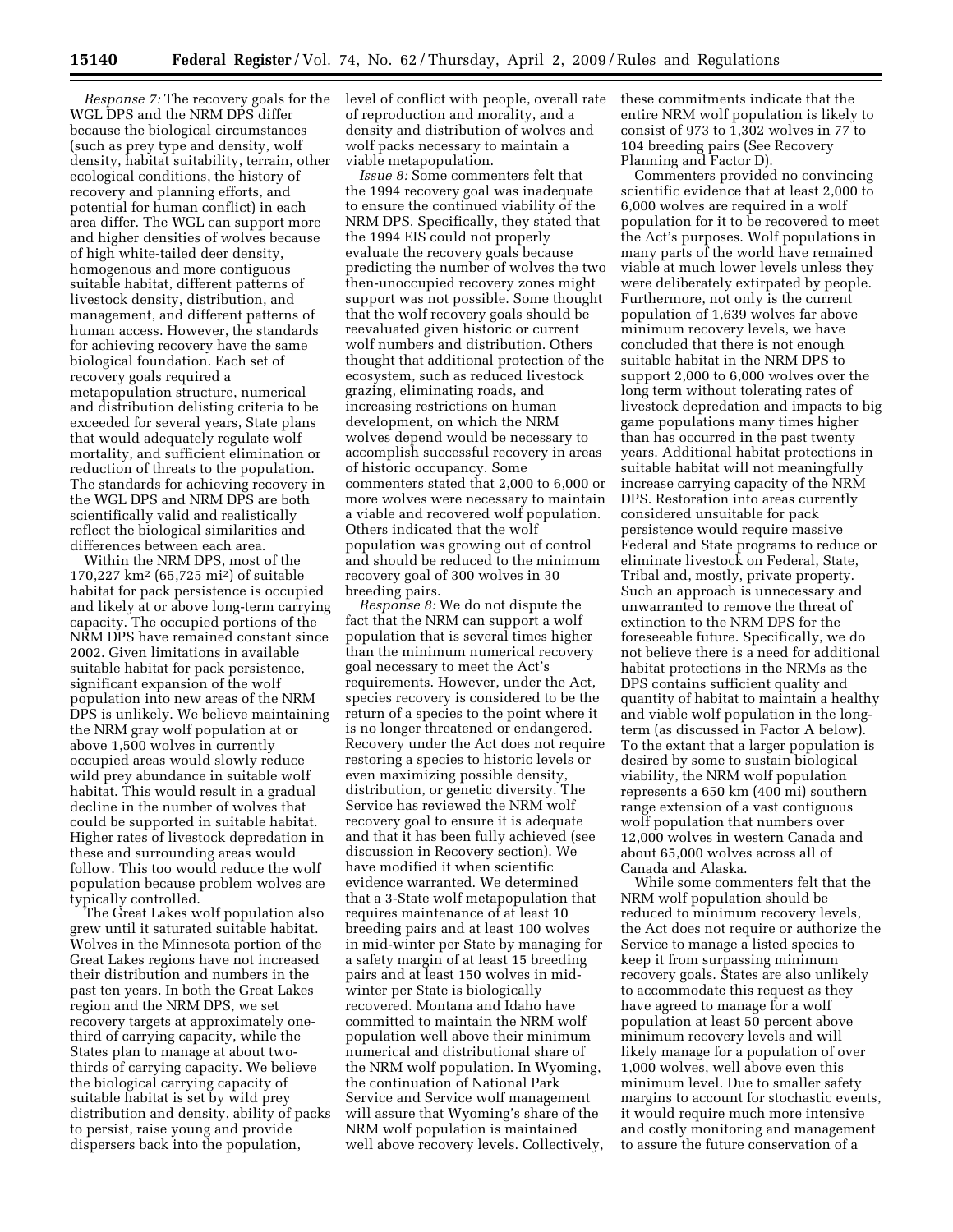recovered wolf population that was composed of less than 500 wolves than it would for the greater than 1,000 wolves that will be maintained in the NRM by the States and Service after delisting.

*Issue 9:* Some commenters questioned the objectivity of the peer review process for the recovery goals.

*Response 9:* We used an extensive unbiased scientific peer review and public review process and our own expertise to help investigate, and modify as necessary, the recovery goals. We purposely invited reviews from experts with widely divergent philosophies to increase the range of opinions and perspectives. While the comments of some former litigants selected quotes from one end of the bell curve of all the diversity of opinion that was offered on wolf recovery goals to support their perspective (Fallon 2008), a review of the peer review comments in their entirety reveal the wide diversity of opinion (Bangs 2002). We continue to conclude, as did over threefourths of the experts contacted, that the recovery goal is adequate to ensure wolves in the NRM do not again become threatened or endangered. Additionally, peer reviews of the State wolf management plans and the rulemaking process also confirmed the adequacy of the recovery goals to maintain a recovered wolf population in the NRM DPS. See the discussion in the recovery section for more details.

*Issue 10:* We received numerous comments related to the recovery objective of having genetic exchange between subpopulations, the isolation of the GYA recovery area, and a perceived failure to meet the recovery goal because of the lack of successful migrants into the GYA. Many commenters expressed opinions on available options to achieve the genetic exchange mentioned in the recovery goal. Some commenters stated that only natural connectivity and gene flow constituted recovery. Some of these individuals believed the July 18, 2008, District Court preliminary injunction order mandated natural connectivity. Numerous commenters opined that agency-managed genetic exchange (moving individual wolves or their genes into the affected population segment) was ''a government dating program'' and did not constitute ''true recovery'' under the Act. Other commenters believed that it was biologically immaterial to wolf population status and genetic vigor whether such exchange occurred solely by natural dispersal or by humanassisted migration management. Others stated that while natural connectivity was desirable to reduce the need for

management intervention and cost, human-assisted migration management was an important safeguard, if ever needed. Still other commenters concluded that even if the GYA was totally isolated, biological problems are unlikely to materialize at a meaningful level. These commenters pointed to wolf biology, strong recovery standards for the ecosystem, and actual real world cases of isolated wolf populations to support their position. Opinions and theoretical predictions varied on what level of gene flow was required and if State management practices would increase or decrease those opportunities. Finally, commenters provided thoughts on our draft memorandum of understanding regarding the protection of genetic diversity of NRM gray wolves. Some commenters stated there was no need for the MOU as State wolf management plans already committed potential signees to manage the issue. Other commenters stated that a promise of future action by the States was not legally sufficient to resolve future genetic concerns and allow delisting. Some said the MOU guaranteed genetic connectivity would never threaten the NRM wolf population.

*Response 10:* Currently, genetic diversity throughout the NRM DPS is very high (Forbes and Boyd 1996, p. 1084; Forbes and Boyd 1997, p. 226; vonHoldt *et al.* 2007, p. 19; vonHoldt *et al.* 2008). Wolves in northwestern Montana and both the reintroduced populations are as genetically diverse as their vast, secure, healthy, contiguous, and connected source populations in Canada; thus, inadequate genetic diversity is not a wolf conservation issue in the NRM at this time (Forbes and Boyd 1997, p. 1089; vonHoldt *et al.*  2007, p. 19). This genetic health is the result of deliberate management actions by the Service and its cooperators since 1995. It is misleading to compare the large, connected, and genetically robust NRM wolf population to very small, very inbred and very isolated wolf populations in order to forecast theoretical problems the NRM population may have with genetic diversity, let alone to an extent that could threaten the viability of the NRM wolf population. Dr. L.D. Mech, the world's foremost authority on wolves, responded to our inquiry about ways we might guarantee to ensure the future genetic health of the NRM wolf population (Fuller *et al.* 2003, p. 189– 190; Groen *et al.* 2008) as ''I consider this a nonissue.'' Genetic issues are discussed further in Factor E below.

We agree that a portion of the Service's recovery goal calls for ''genetic

exchange between subpopulations'' (see the Recovery section above). Genetic exchange was also a major focus of the July 18, 2008, District Court preliminary injunction order. The Recovery section of this rule now clarifies the Service's recovery goal, including the genetic exchange portion of it, to correct any misunderstandings or alternative interpretations of what constitutes biological wolf recovery in the NRM. This section provides wording from past documents to demonstrate that the Service recovery goal was never dependent on natural connectivity or proven multi-generation genetic exchange within any recovery segment. Instead, the primary purpose of this portion of the recovery goal was to ensure that no recovery area was totally isolated. The 1994 EIS (Service 1994, p. 6–7) defined a ''Recovered wolf population'' as ''10 breeding pairs of wolves in each of 3 areas for 3 successive years with some level of movement between areas.'' Natural dispersal and successful reproduction of radio-collared wolves has been documented between all three subpopulation.

Some commenters provided scientific papers that dealt with potential wildlife conservation problems resulting from low genetic diversity and inbreeding, or that such problems were unlikely to be resolved by only one immigrant. We appreciate those papers and perspectives and recognize low genetic diversity can have costs to population health. However, the problems resulting from low genetic diversity and inbreeding cited were in wildlife populations that started from very few founders and remained at low levels for long periods of time, remained isolated, existed in small fragmented habitats, and no management was taken to resolve problems. But even those populations grew very rapidly in suitable habitat after human-caused mortality was regulated. These examples have virtually no relevance to the NRM wolf population. The NRM wolf population is large. It started from many diverse founders, grew rapidly, has very high genetic diversity, is not isolated, and it is attached to a Canadian population composed of 12,000 wolves. Wolves in the NRM live in 3 genetically and demographically connected areas of secure suitable habitat covering an area of nearly 240,000 km2 (100,000 mi2) and management actions have been and will continue to be used to resolve any actual genetic problems that might develop in the future. In addition, the purpose of the Act is not to maximize genetic diversity or to quibble about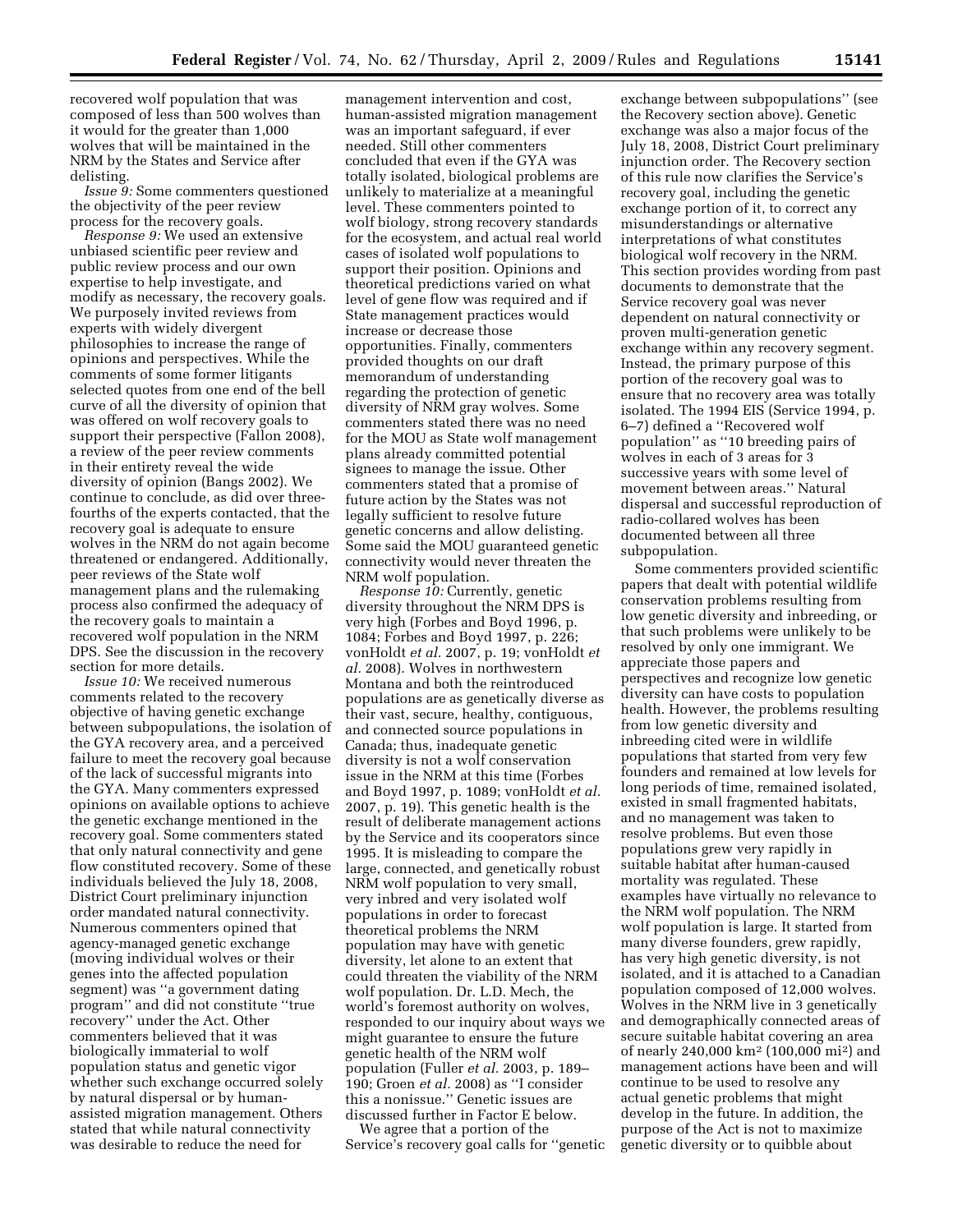genetic theory or the results of theoretical models and their assumptions. The Act is intended to prevent species from becoming extinct and clearly the NRM wolf population will never be threatened by low genetic diversity, genetic drift, or inbreeding. See Factor E for a detailed discussion of this issue.

Implementation of the recently finalized Genetics MOU (Groen *et al.*  2008), which was improved by public and peer review comment, makes it even more unlikely that agencymanaged genetic exchange would be necessary in the foreseeable future. This MOU recognizes that genetic diversity is currently very high throughout the NRM DPS and commits to establish and maintain a monitoring protocol to ensure that necessary levels of gene flow occur so that the population retains high levels of genetic and demographic diversity (Groen *et al.* 2008). The number of effective migrants needed to maintain genetic diversity in any one recovery area is a function of its overall population size, the number of dispersers that successfully breed, and the demographic parameters of that population segment. As noted above, we believe current levels of natural connectivity are sufficient to address any theoretical genetic issues. However, we recognize work on this issue is ongoing. The MOU ensures this issue will be appropriately managed into the foreseeable future by the NRM DPS's State and Federal partners as new information comes to light (Groen *et al.*  2008). Should genetic or demographic issues ever materialize that could threaten the NRM wolf population, an outcome we believe is extremely unlikely, the MOU ensures States will implement techniques to facilitate agency-managed genetic exchange (moving individual wolves or their genes into the affected population segment) (Groen *et al.* 2008).

We believe Wyoming must institute additional protections to facilitate natural genetic exchange. Specifically, the State's regulatory framework should minimize take of non-problem wolves in all suitable habitat and across all of Wyoming's potential migration routes among NRM subpopulations. Statewide trophy game status will assist in this regard as migrating wolves use the current predator area. This measure is particularly important during peak dispersal, breeding, and pup rearing periods. In addition to requiring that Wyoming manage for at least 15 breeding pairs and at least 150 wolves in mid-winter in their State, Wyoming must also manage for at least 7 breeding pairs and at least 70 wolves in Wyoming

outside the National Parks. Such requirements are necessary to provide adequate buffers to prevent the population from falling below recovery levels. This secondary goal will provide dispersing wolves more social openings and protection from excessive humancaused mortality. This will also maintain a sufficiently large number of wolves in the GYA; larger population size is a proven remedy to genetic inbreeding. Until Wyoming develops adequate regulatory mechanisms, continued Federal management of the Wyoming wolf population will maximize potential for genetic exchange.

### **Future Wolf Numbers**

*Issue 11:* Many commenters pointed out that the States will manage for fewer wolves than currently exist. Some commenters thought that fewer wolves would reduce the number of dispersing wolves and limit natural connectivity among the subpopulations. Others recommended that we recognize and take into account the fact that wolf numbers can fluctuate dramatically.

*Response 11:* The delisted NRM DPS wolf population is likely to be reduced from its current levels of around 1,639 wolves by State management. Below carrying capacity (the current carrying capacity of suitable habitat in the NRM may be around 1,500 wolves), the population is likely to continue to reproduce at high rates. However, attempts to maintain the population above 1,500 wolves may be difficult because suitable habitat will be fully occupied and packs attempting to colonize unsuitable habitat would cause chronic conflict with livestock. Regardless, wolf populations in the three States containing most of the occupied and most of the suitable habitat in the NRM DPS will be managed for at least 15 breeding pairs and at least 150 wolves so that the population never goes below recovery levels. The entire NRM wolf population is likely to consist of 973 to 1,302 wolves in 77 to 104 breeding pairs. Specifically, State projections indicate the NRM wolf population in Montana and Idaho will likely be managed for around 673 to 1,002 wolves in 52 to 79 breeding pairs (See Recovery Planning and Factor D). In Wyoming, the Act's protections will remain in place, thus, Wyoming is likely to maintain a wolf population of about 300 wolves in 22 breeding pairs. We believe maintenance well above the minimum recovery goal is more than sufficient to maintain wolf recovery in the NRM.

We recognize that the planned reduction in overall population

numbers could reduce dispersal and connectivity among subpopulations. If the population is managed for over a thousand wolves, as expected, we believe the impact on dispersal and connectivity will be negligible. If the population is managed to the minimum recovery target of 150 wolves per State, dispersal would be noticeably impacted, which could require costly and intensive management to mitigate. However, even when wolf populations were low in number and throughout the period when mortality averaged 23 percent of the population annually, some dispersal events occurred between all three recovery areas. We expect some dispersal will continue regardless of the number managed for. State and Tribal management in Montana and Idaho, in combination with continued Federal management of Wyoming, will continue to focus on this issue, especially in regards to the GYA. We believe these efforts will ensure sufficient levels of connectivity among the subpopulations. Should genetic issues that could threaten the population ever materialize, an outcome we believe is extremely unlikely, agency-managed genetic exchange will be used to correct the issue.

We and our State partners recognize that all wildlife populations, including wolves, can fluctuate widely over a relatively short period of time. By managing for at least 50 percent above the minimal recovery levels, and likely for over one thousand wolves, State and Federal management provide an adequate safety margin. This margin, combined with the State's commitment to adaptively manage the species as needed, adequately addressed concerns about population fluctuations.

#### **Additional Recovery Efforts**

*Issue 12:* Several commenters thought that the Service should have modified our recovery planning and implementation efforts after revising the listing to a single lower 48-State listing in 1978. Commenters requested we develop a single recovery plan for the lower 48-State listed entity before delisting any portion of it. Other commenters thought that the Service should use subspecies to identify DPSs across the gray wolf's historical range, and these DPSs should replace or supplement the current recovery zones. Still others expressed their opinion that additional recovery efforts across the entire lower 48-States were unwise and unnecessary. The adjacent States of California, Nevada, Colorado, Utah, Oregon, and Washington were mentioned most frequently for additional recovery programs. Other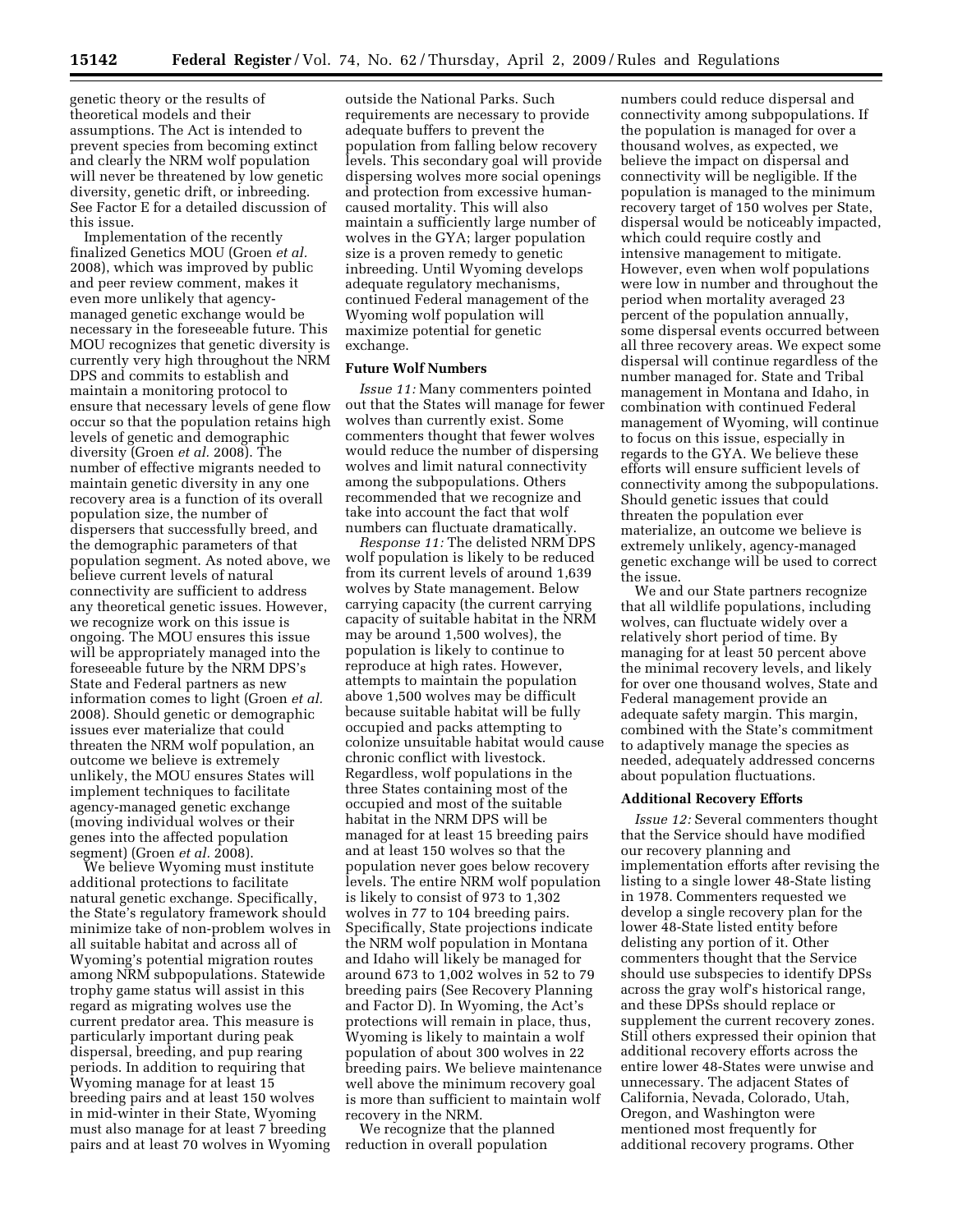commenters recommended wolves be reintroduced into places such as Central Park in New York City or the National Mall in Washington, DC.

*Response 12:* We believe possible future wolf recovery efforts are beyond the scope of this rulemaking as such actions are not necessary to ensure that the NRM DPS remains unlikely to become endangered in the foreseeable future throughout all or a significant portion of its range.

Nevertheless, let us clarify our position on this issue. As noted in the 1978 reclassification rule, we replaced the previous subspecies listings with a single conterminous 48-State entity in order to ''most conveniently'' handle the gray wolf listing. Our 1978 reclassification rule provided assurances that we would continue to recognize valid biological subspecies for purposes of our research and conservation programs (39 FR 1171, January 4, 1974). The NRM DPS approximates the U.S. historic range of the purported NRM gray wolf subspecies (*C. l. irremotus*) (Service 1980, p. 3; Service 1987, p. 2; 39 FR 1171, January 4, 1974). We never intended, nor do we think it is realistic, to recover the species across the entire lower 48-States.

Finally, we believe we have satisfied our statutory responsibilities for recovery planning. Section 4(f)(1) of the Act instructs us to develop plans for the conservation and survival of threatened and endangered species. The Act further states that priority be given to species that are most likely to benefit from such plans. To this end, we have prioritized gray wolf recovery planning efforts to focus on the NRM, the Great Lakes Region, and the Southwest. We completed a recovery plan for the NRM in 1980 and revised it in 1987. In the Great Lakes Region, we completed a recovery plan in 1978 and revised it in 1992. In the Southwest, a recovery plan was completed in 1982. Any additional planning is discretionary. At this time the Service's resources will be focused on delisting the recovered wolf populations in the Midwest and NRM, and recovering gray wolves in the southwest and red wolves (*Canis rufus*) in the southeast.

*Issue 13:* Several commenters thought that wolf recovery should require recolonization of all historical range or, at least, the portions of the historical range that could be made suitable. Some recommended that wolves remain listed to promote wolf restoration within unoccupied portions of the species' historic range, both in and beyond the NRM DPS. Others indicated that the concepts of resiliency, redundancy, and

representation need to be addressed over a much broader area. Some believed that our interpretation of recovery led us to focus on occupied habitat and controlling excessive rates of human-caused mortality rather than ''true recovery.'' It was stated that ''true recovery'' requires natural connectivity or linkage, protection and enhancement of existing population levels, widespread habitat protection and restoration, and protective regulatory mechanisms.

*Response 13:* We believe these recommendations would expand the purpose of the Act. The Act defines conservation as the use of all methods and procedures necessary to bring any endangered or threatened species to the point where the measures provided pursuant to the Act are no longer necessary. According to our implementing regulations (50 CFR 424.11), when a species no longer meets the definition of an endangered or threatened species under the Act, it is recovered, and we are to delist it.

Restoration of historically occupied areas can play a role in achieving the goal of recovery. In this case, occupancy has been restored and will be maintained across the vast majority of the suitable habitat with the NRM DPS. Maintained occupancy across most suitable habitat in Montana and Idaho ensures that the NRM DPS remains unlikely to become endangered in the foreseeable future throughout all of its range. Continued Federal protections in Wyoming ensure this significant portion of the NRM DPS will be maintained. Occupancy across large portions of the historical range, unless required to preclude the NRM DPS from again becoming threatened or endangered, are beyond the requirements of the Act.

Reintroducing wolves to areas of highly unsuitable habitat outside the NRM was not considered relevant to this rule. Furthermore, most historic wolf habitat in the contiguous United States has been so modified by people that it is currently unsuitable for wolves.

Resiliency, redundancy, and representation (described in detail in the Conclusion of the 5-Factor Analysis section below) are important factors in the long-term conservation status of any species (Shaffer and Stein 2000). Within the NRM DPS, each of the States and each of the recovery areas meaningfully contributes to its resiliency, redundancy, and representation. Across the lower 48-States, the three wolf populations in the lower 48-States (WGL DPS, NRM DPS, and Mexican wolf) provide the necessary resiliency, redundancy, and representation. These

three populations also represent all the genetic diversity remaining in wolves south of Canada after their widespread extirpation during European colonization (Leonard *et al.* 2005, p. 9). Additionally, the species remains abundant in many areas of the northern hemisphere. Collectively, this information shows that these principles of conservation biology are satisfied.

We dispute the assertion that we have inappropriately focused our recovery efforts on occupied habitat and mortality control. In fact, we have focused recovery efforts on wolf population levels, distribution, habitat, connectivity, all forms of mortality, wolf/human conflicts, diseases and parasites, predation, human attitudes, genetics, and dispersal (Service *et al.*  2002–8). We have worked to maintain public tolerance of wolves by limiting damage to private property. These recovery efforts led to significant increases in wolf numbers and range, allowing wolves to reoccupy habitats they were absent from since the 1930s. Our efforts also provided demographic, genetic, and habitat security. Wolf packs now occupy most of the large blocks of suitable habitat within the DPS. This comprehensive approach to recovery will be continued under State management in Montana and Idaho in the future. Additional recovery actions necessary to achieve a more widely distributed and numerically abundant population are not necessary to meet the definition of recovered under the Act.

*Issue 14:* Many commenters thought that we failed to recognize the ecological importance of trophic cascades (the ripple effect in predator, herbivore, plant, and scavenger communities caused by restoring a keystone species like wolves) and ecological effects emanating from wolf restoration in the NRM. Some commenters stated that the Act mandates that a species be ''ecologically effective.'' Still other commenters thought we should use an ''ecosystem approach'' when implementing recovery. Finally, some commenters suggested delisting does not fulfill parts of the Service mission which includes, ''working with others, to conserve, protect and enhance fish, wildlife, and plants and their habitats for the continuing benefit to the American people.''

*Response 14:* We recognize that wolf recovery appears to have caused trophic cascades and ecological effects that affect numerous other animal and plant communities, and their relationships with each other. These effects have been most pronounced in pristine areas, such as in YNP. While these effects likely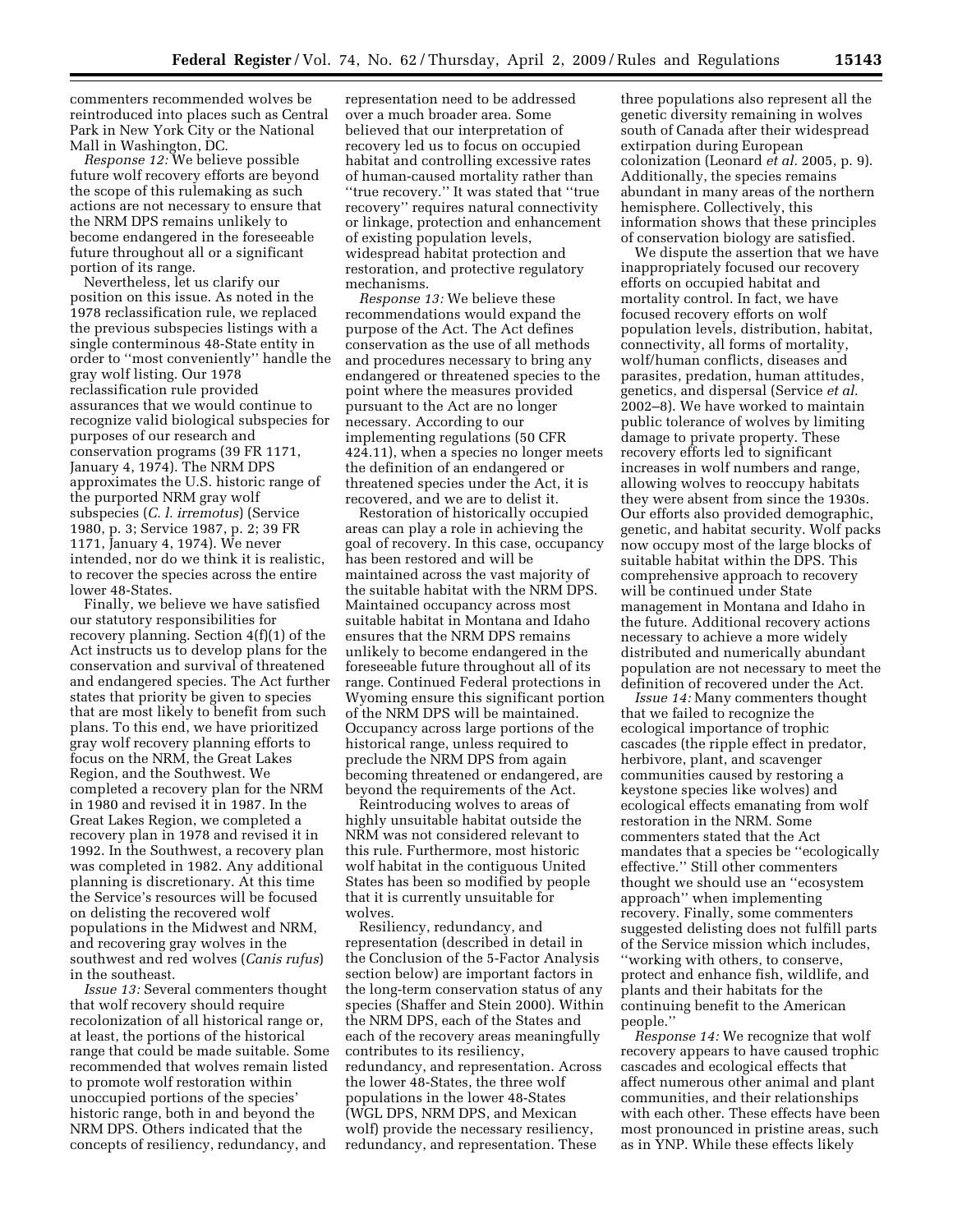still occur at varying degrees elsewhere, they are increasingly modified and subtle the more an area is affected by humans (Smith *et al.* 2003, pp. 334–338; Robbins 2004, pp. 80–81; Campbell *et al.* 2006, pp. 747–753; Hebblewhite *et al.* 2005, p. 2135; Garrott *et al.* 2005, p. 1245). While some believe we should stall delisting until these cascading ecological effects are restored throughout the DPS or beyond, this approach is not a requirement of the Act. Instead, when a species no longer meets the definition of an endangered or threatened species under the Act, it is recovered, and we are to delist it. Similarly, the Act does not require that we achieve or maintain ''ecological effectiveness'' (i.e., occupancy with densities that maintain critical ecosystem interactions and help ensure against ecosystem degradation) (Soule *et al.* 2003, p. 1239).

Service policy intends that we apply an ecosystem approach in carrying out our programs for fish and wildlife conservation (National Policy Issuances 95–03 and 96–10; 59 FR 34274, July 1, 1994). The goal of such an approach is to strive to contribute to the effective conservation of natural biological diversity through perpetuation of dynamic, healthy ecosystems when carrying our various mandates and functions. Preserving and recovering endangered and threatened species is one of the more basic aspects of an ecosystem approach to conservation. Successful recovery of a rare species requires that the necessary components of its habitat and ecosystem be conserved, and that diverse partnerships be developed to ensure the long-term protection of those components. Thus, the recovery success demonstrated for gray wolves, a keystone or ''highly interactive species'' (as defined by Soule *et al.* 2003), also is a demonstration of the ecosystem approach.

Finally, we believe delisting portrays successful adherence to our mission statement. Gray wolf recovery programs involve many partners in the private and public sector, at all levels of government, and include numerous other State and Federal agencies. The wolf recovery successes described in this rule resulted from working with others to conserve, protect, and enhance gray wolf populations in the NRM. That success has now reached a point where the NRM wolf population, except Wyoming, no longer qualifies for protection under the Act, so we are delisting most of the NRM DPS. Longterm maintenance of a recovered gray wolf population will provide a continuing benefit to the American people.

*Issue 15:* Some commenters suggested that we should delist gray wolves in areas outside of the proposed DPS because: Wolves are common elsewhere (in other areas of the lower 48 States or in Alaska and Canada); wolves have recovered (in that area or elsewhere); wolves are extirpated in many areas and could be delisted on the basis of extinction in those areas; keeping wolves listed where there is little or no suitable habitat results in irresolvable conflicts; and a State can manage a resident species better than the Federal government.

*Response 15:* The Federal status of wolves under the Act outside of the NRM DPS is beyond the scope of this action. An evaluation of these areas for either delisting or additional recovery efforts will be forthcoming in a separate effort.

# **Identifying the NRM Distinct Population Segment**

*Issue 16:* Some commenters suggested that we improperly recognized the NRM DPS. Some asserted that the Service may not identify a DPS within a broader pre-existing listed entity for the purpose of delisting the DPS. Other held the opposite view, that a DPS-level delisting was allowed. These commenters also noted that the NRM population met the DPS policy's criteria for discreteness and significance, thus, should be recognized as DPS. They suggested that precluding delisting until entire lower 48-State entity was recovered would punish the States that had recovered the species. Some opined that a DPS could not be created and delisted in the same listing action.

*Response 16:* As described above, we have determined the NRM DPS is biologically based, appropriate, and was developed in accordance with the Act and the Distinct Vertebrate Population Segment Policy. Our ability to identify a DPS within a broader pre-existing listed entity was the subject of a recent decision of the U.S. District Court for the District of Columbia (*Humane Society of the United States* v. *Kempthorne*, Civil Action No. 07–0677 (PLF) (D.D.C., Sept. 29, 2008)). This order remanded and vacated our February 7, 2008, final rule that identified the WGL DPS of gray wolves and determined that these wolves should be delisted (72 FR 6052). The court found that the Service had made that decision based on its interpretation that the plain meaning of the Act authorizes the Service to create and delist a DPS within an already-listed entity. The court disagreed, and concluded that the Act is ambiguous as to whether the Service has this

authority. The court accordingly remanded the final rule so that the Service could provide a reasoned explanation of how its interpretation is consistent with the text, structure, legislative history, judicial interpretations, and policy objectives of the Act.

While the Service acknowledges that the ESA is arguably ambiguous on the ''precise question'' posed by the court, it notes that the court's question does not accurately describe what we did in the Final Rule. What we actually did, under the precise language of the Act, was to determine, pursuant to section 4(a)(1), that gray wolves in the Western Great Lakes area constituted a DPS and that the DPS was neither endangered nor threatened, and then revised the list of endangered and threatened species, pursuant to section  $4(c)(1)$ , to reflect those determinations. Our conclusion is that we had clear authority to make the determinations and the revisions. We did not delist a previously unlisted species; rather, we revised the existing listing of a species (the gray wolf in the lower 48 States) to reflect a determination that a sub-part of that species (the Western Great Lakes DPS) was healthy enough that it no longer needed the ESA's protections and such action is the same as the action we are taking today regarding the NRM DPS when we determine that wolves in most of the NRM DPS no longer need ESA protections and that the List of Threatened and Endangered Wildlife should be revised to reflect the current status of these wolves. Our authority to make these determinations and to revise the list accordingly is found in the precise language of the ESA. Moreover, even if that authority was not clear, our interpretation of this authority to make determinations under section 4(a)(1) and to revise the endangered and threatened species list to reflect those determinations under section 4(c)(1) is reasonable and fully consistent with the ESA's text structure, legislative history, relevant judicial interpretations, and policy objectives.

As stated previously, on December 12, 2008, a formal opinion was issued by the Solicitor, ''U.S. Fish and Wildlife Service Authority Under Section 4(c)(1) of the Endangered Species Act to Revise Lists of Endangered and Threatened Species to 'Reflect Recent Determinations' " (U.S. DOI 2008). This opinion represents the views of the Service and fully supports the Service's position that it is authorized in a single action to identify a DPS within a larger listed entity, determine that the DPS is neither endangered nor threatened, and then revise the List of Endangered and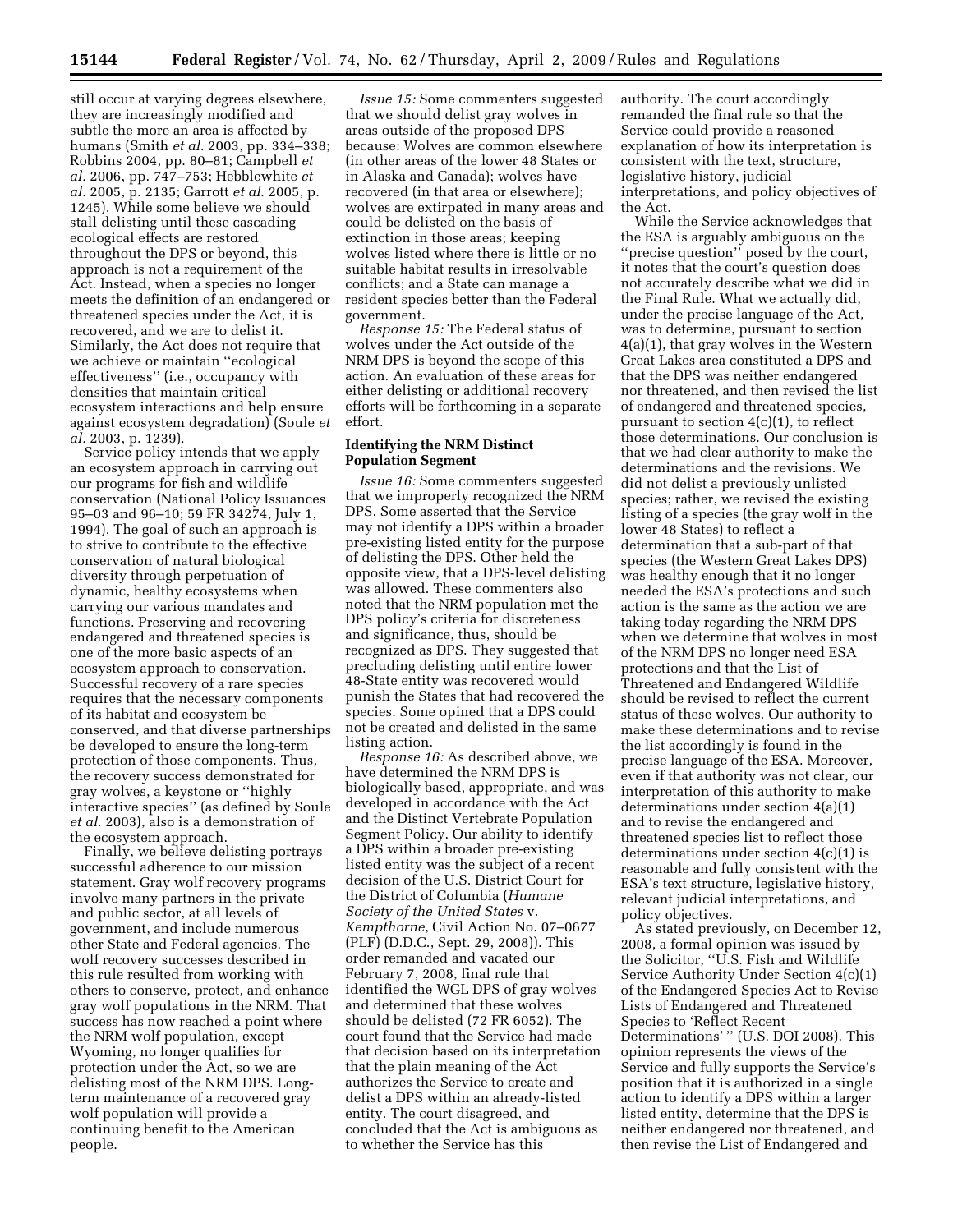Threatened Wildlife to reflect those determinations. The opinion also notes that, although the term ''delist'' is not used in the Act, it is used extensively in the regulations implementing the section 4 listing provisions of the Act, such as 50 CFR 424.11(d). As explained in footnote 8 to the Solicitor's opinion, "As used by FWS, "delisting" applies broadly to any action that revises the lists either to remove an already-listed entity from the appropriate list in its entirety, or to reduce the geographic or taxonomic scope of a listing to exclude a group of organisms previously included as part of an already-listed entity (as was the case with the Western Great Lakes DPS of gray wolves).'' The Service fully agrees with the analysis and conclusions set out in the Solicitor's opinion and this action is consistent with the opinion. The complete text of the Solicitor's opinion can be found at *http://www.fws.gov/ midwest/wolf/*.

In regard to the NRM wolves, such an approach is further supported by the fact that the DPS is consistent with over 30 years of recovery efforts in the NRMs in that: (1) The DPS approximates the U.S. historic range of the NRM gray wolf subspecies (*C. l. irremotus*) (Service 1980, p. 3; Service 1987, p. 2) which was the originally listed entity in 1974 (39 FR 1171, January 4, 1974); (2) the DPS boundaries are inclusive of the areas focused on by both NRM recovery plans (Service 1980, pp. 7–8; Service 1987, p. 23) and the 1994 environmental impact statement (EIS) (Service 1994, Ch. 1 p. 3); and (3) the DPS is inclusive of the entire Central-Idaho and Yellowstone Non-essential Experimental Population areas (59 FR 60252, November 22, 1994; 59 FR 60266, November 22, 1994; 50 CFR 17.84 (i) & (n)).

*Issue 17:* Some commenters suggested that the NRM gray wolf population is not a DPS because all populations in the lower 48 States were once connected. Thus, the population should not be considered discrete.

*Response 17:* A comprehensive evaluation of the NRM gray wolf population's discreteness is included in the ''Analysis for Discreteness'' section of the rule above. Historical distribution has no bearing on the NRM population's current discreteness. The boundaries of the NRM DPS consider likely dispersal distances and surrounding unsuitable habitat. We believe a continuous uninterrupted population throughout the lower 48-States, as existed historically, is not achievable. The best scientific and commercial information available indicates the NRM population will remain markedly separated from

other gray wolf populations in the lower 48-States. Occupancy in the intervening areas is unsustainable because the areas have been too modified by people for wolves to survive.

*Issue 18:* Several people stated that the DPS policy is to be used only in listing decisions and that using it in a delisting decision violates Congressional intent and the legislative and statutory structure of the Act.

*Response 18:* The Act, its implementing regulations, and our DPS policy provide no support for this interpretation. Section 4(a)(1) of the Act directs the Secretary of the Interior to determine whether ''any species'' is endangered or threatened. Numerous sections of the Act refer to adding and removing ''species'' from the list of threatened or endangered plants and animals. Section 3(15) defines ''species'' to include any subspecies "\* \* \* and any DPS of any species of vertebrate fish or wildlife \* \* \*'' The Act directs us to list, reclassify, and delist species, subspecies, and DPSs of vertebrate species. It contains no provisions requiring, or even allowing, DPSs to be treated in a different manner than species or subspecies when carrying out the listing, recovery, and delisting functions mandated by section 4. Furthermore, our DPS Policy states that the policy is intended for ''the purposes of listing, delisting, and reclassifying species under the Act'' (61 FR 4722, February 7, 1996), and that it ''guides the evaluation of distinct vertebrate population segments for the purposes of listing, delisting, and reclassifying under the Act'' (61 FR 4725, February 7, 1996).

These comments also overlook the untenable situation that would arise if DPSs could be listed, but could never be delisted, after they have been successfully recovered. Clearly Congress did not envision such an outcome when amending the definition of species to include vertebrate DPSs.

*Issue 19:* Some commenters pointed out that the recognition of the NRM DPS created a remnant population. Some commenters suggested this violates the Act as the Act allows us to ''consider listing only an entire species, subspecies, or DPS'' (*Alsea Valley Alliance* v. *Evans*, 161 F. Supp. 2d 1154, 1162 (D. Or. 2001)); therefore, we cannot declare part of a listed species a DPS without also identifying the remaining listed species as DPS(s).

*Response 19:* While in some situations it may be appropriate to recognize multiple DPSs simultaneously, the Act does not require it. This flexibility allows the Service to subsequently list or delist additional

DPSs when additional information becomes available or as the conservation status of the taxon changes. Importantly, a court stated that the Act allows this flexibility. In *National Wildlife Federation* v. *Norton* (385 F. Supp. 2d 553, 565 (D. Vt. 2005), the court found that ''Nowhere in the Act is the Secretary prevented from creating a 'non-DPS remnant,' especially when the remnant area was already listed \* \* \*'' Our current identification of a NRM DPS, while retaining the remaining other wolves listed as endangered or nonessential experimental, is consistent with this aspect of the District Court's ruling.

Furthermore, just as the NRM DPS is discrete from the remaining populations in the lower 48 States, the remaining populations are discrete from the NRM DPS. The amended lower 48 State listing is discrete from Canadian populations of gray wolf as delineated by the United States/Canadian international boundary, with significant differences in control of exploitation, management of habitat, conservation status, and regulatory mechanisms. The amended lower 48 State listing is significant in that its loss would result in a significant gap in the range of the taxon (*C. lupus*). Therefore, the amended lower 48 State listing is discrete and significant.

*Issue 20:* Some commenters felt that a wolf dispersing outside of the DPS boundaries (e.g., into Colorado) may create confusion among State, Federal, and Tribal agencies regarding the status of that wolf. To address this confusion, some believed that any wolf originating from the NRM DPS should be considered part of that DPS, regardless of where it is geographically.

*Response 20:* Consistent with Section 4(c) of the Act, the status of individual members of a species, subspecies, or DPS is dependent on their geographic location. We used easily identifiable boundaries, such as the center line of major highways or State borders, to minimize management confusion. Once this rule goes into effect, if a wolf goes beyond the NRM DPS boundary, it attains the listing status of the area it has entered (i.e., endangered in much of the lower 48 States, except where listed as nonessential experimental or delisted). Similarly, if a wolf enters the NRM DPS, except Wyoming, it would not be listed and would be managed according to the relevant State management plan. If a wolf enters Wyoming, it will be regulated as a nonessential, experimental population per 50 CFR 17.84 (i) and (n). State and Federal agencies across the region are aware of and understand the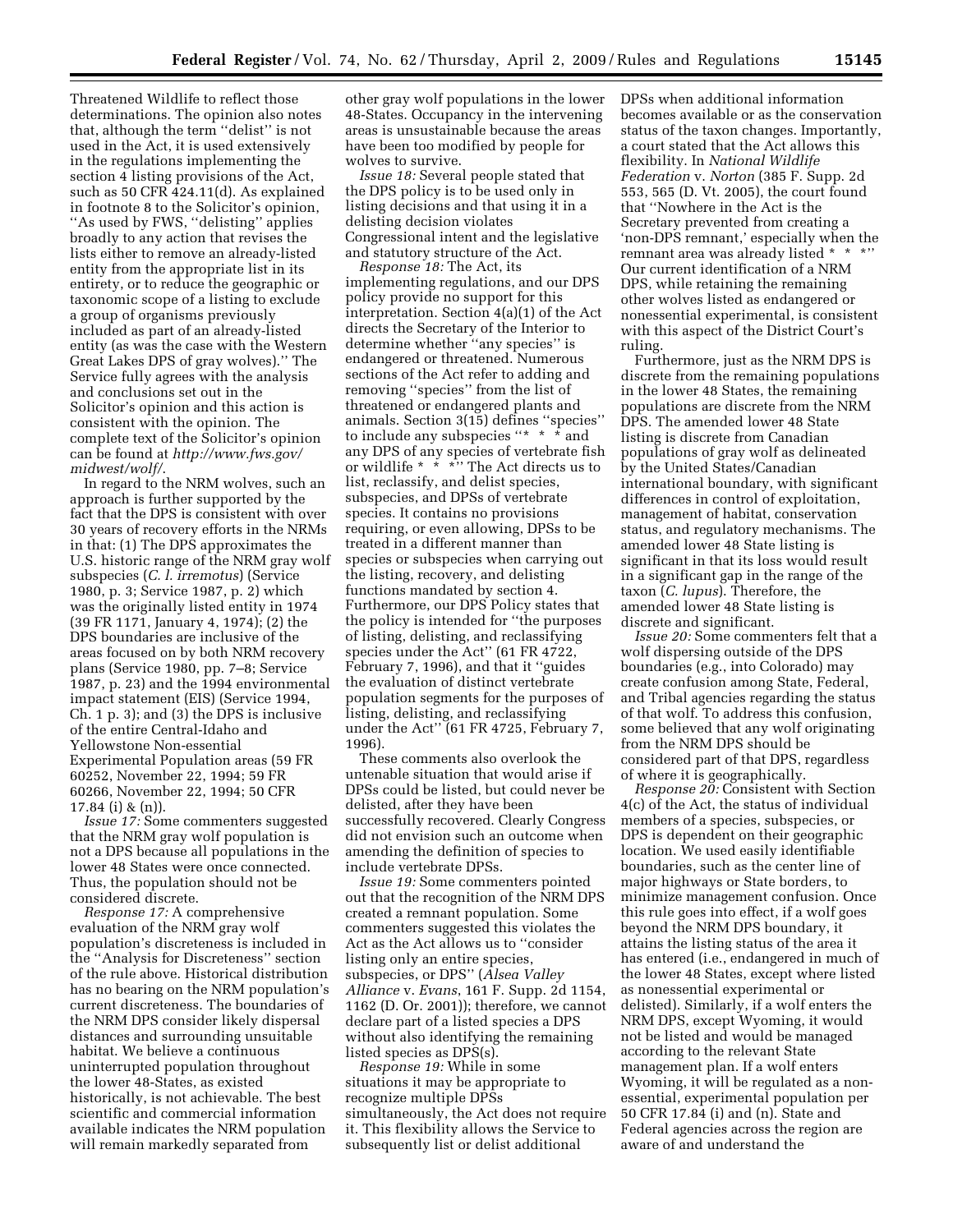management implications of this action. While we believe that future dispersal and conflicts outside the DPS will be rare, we will continue to work with any affected States or Tribes to resolve them.

*Issue 21:* Numerous commenters suggested the boundary of the DPS was improperly developed. Some commenters suggested the DPS should have been larger, while others thought it should have been smaller. Some opined that the size of the NRM DPS prevents wolf dispersal outside the DPS to other areas of suitable habitat, thus the unsuitable habitat at the edges of the DPS became a barrier to dispersal. Some believe that because the boundaries were mainly highways or State borders, they were arbitrary and not based on sound biological principles or natural features like rivers. Montana recommended a DPS of only Montana, Idaho, and Wyoming based on the presence of a wolf population and State regulations guiding post-delisting wolf management. The adjacent States requested that the NRM DPS boundary be changed to include most of Utah, Nevada, and Oregon, western North and South Dakota, and none of Washington.

*Response 21:* The boundary of the NRM DPS was determined by analyzing the distribution of potentially suitable and unsuitable habitat for wolves in the NRM and the documented dispersal distances of radio-collared wolves. These factors are the most likely to influence a split between the NRM DPS and other potential areas of occupancy. A smaller DPS might split the biological entity. A larger DPS might split a neighboring biological entity, should one ever be established.

The boundary of the DPS was determined by the dispersal distances of wolves. The Service does not proactively prevent wolf dispersal in Montana, Idaho, or Wyoming. Likewise, Washington and Oregon State laws are, in general, as protective of wolves as the Act's experimental population regulations so the potential dispersal of wolves in those states is unaffected by delisting. Utah law also protects dispersing wolves, but such a small part of Utah will be delisted that it is unlikely to significantly affect dispersal into the endangered parts of Utah. Delisting simply means the federal legal framework for wolf conservation transitions to State law and regulation, not that wolves become unprotected. We conclude that the DPS boundary is unlikely to significantly affect the overall rate or survival of long distance dispersers. However, it will still remain unlikely that enough wolves will disperse outside the NRM DPS to start new populations because of the

distances involved and the large amount of contiguous unsuitable habitat that is between NRM wolf breeding pairs and the closest theoretical suitable habitat capable of supporting wolf breeding pairs outside the NRM DPS.

According to our DPS policy, an artificial or manmade boundary (such as Interstate, Federal, and State highways, State borders) may be used as a boundary of convenience in order to clearly identify the geographic area included within the DPS. We believe such use of easily understood boundaries will promote public understanding of the listing and ease in future management. In this case, the NRM DPS boundaries were defined along easily identifiable boundaries that represent the most appropriate DPS for this population (see DPS discussion in this rule for our rationale). While some suggested ''more biological'' boundaries like rivers or geological features, we do not believe such boundaries are of any greater biological meaning to wolves given their ability to cross such geographic features. In our view, the biological factors considered are likely to have the greatest influence on separation among populations.

### **Defining Suitable Habitat**

*Issue 22:* Some thought we should explain why some historically occupied lands were excluded from our definition of suitable habitat. Many commenters questioned our finding that peripheral portions of the DPS were insignificant. These commenters felt that this approach prevents further recovery by prematurely delisting unoccupied areas. These commenters requested that delisting in unoccupied areas should be precluded until threats are resolved in these areas and occupancy is secured. These commenters also contended that delisting such areas severed critical dispersal corridors. Some commenters cited wolf establishment in ''unsuitable'' portions of Oregon as

evidence our position was in error. *Response 22:* Our identification of suitable habitat was based on the best scientific and commercial information available regarding pack persistence. Many areas of historic wolf habitat are no longer capable of supporting packs. Most of these areas have been so modified by human activities as to be unsuitable for wolves. This issue is discussed in more detail in Factor A below.

We based our predictions of suitable and unsuitable habitat on the best scientific and commercial information as of the time of this rule. Oakleaf *et al.'s* (2006, p. 558) depiction of suitable habitat has been remarkably accurate

when compared to wolf pack distribution over the past 6 years (Service *et al.* 2008, Figure 1). Carroll's *et al.* 2006) model was similar to Oakleaf's and it predicted some suitable habitat in northeast Oregon. We expect that someday a wolf pack will be confirmed in that area.

A hundred years ago, people decided that wolves cannot live near livestock or people and so they exterminated all the wolves. Today, some people use the belief that wolves cannot live near livestock as a justification for removing all the livestock. It is true that wolves are such resilient animals that unsuitable habitat (e.g., mainly private prairie used for livestock grazing or human developments) could be transformed to suitable habitat by removing livestock, people, and human developments. However, this scenario is not realistic or necessary because far more than enough suitable habitat (e.g., mainly federal parks or forests containing abundant wild ungulates) exists to support many times over the minimum requirements of a recovered and viable wolf population. Such extreme measures are not reasonable and are not warranted or necessary to achieve wolf recovery in the NRM.

*Issue 23:* Some commenters felt that we improperly considered more than biological criteria in defining suitable habitat by allowing the definition of suitable to consider human tolerance. Others stated that we misinterpreted the habitat suitability models because they only present probabilities of successful occupation by wolves under current conditions.

*Response 23:* Suitable habitat for pack persistence considered a variety of factors, including, but not limited to, mortality. Suitable wolf habitat in the NRM is generally characterized as public land with mountainous, forested habitat that contains abundant yearround wild ungulate populations, low road density, low numbers of domestic livestock that are only present seasonally, few domestic sheep, low agricultural use, and few people. Unsuitable wolf habitat is not capable of supporting persistent packs. In the NRM, unsuitable habitat is generally considered to have the characteristics: Private land, flat open prairie or desert, low or seasonal wild ungulate populations, high road density, high numbers of year-round domestic livestock including many domestic sheep, high levels of agricultural use, and many people. When wolves occur in places with high levels of human activity, they experience an increased mortality risk. The level of impact from such mortality is directly related to the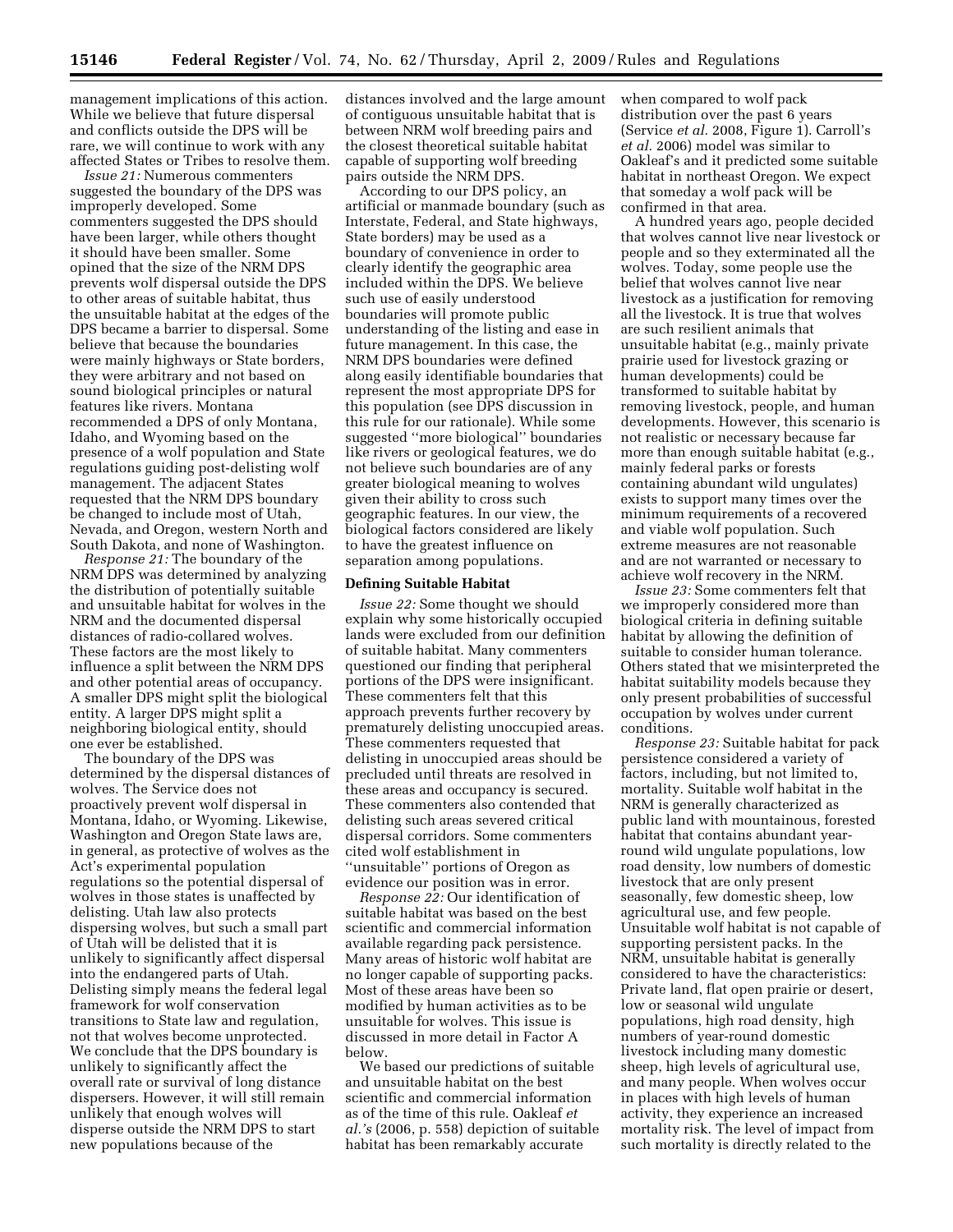location and numbers of humans and their activities. We recognize that areas unsuitable for pack persistence may still be occasionally traversed by wolves. Thus, some minimal level of protection is necessary in these areas.

In terms of suitable habitat models, we recognize that none of the available models are exact indicators of what is ''suitable.'' Each model only identifies areas with a 50 percent or greater chance of being suitable. Thus, we made our determination based upon a number of factors including, but not limited to, these models.

# **Foreseeable Future**

*Issue 24:* Some folks believed that limiting foreseeable future to 30 years was inappropriate.

*Response 24:* We revised our definition of foreseeable future to take into account the variability of what is foreseeable for each threat factor. For some threat factors, a time horizon of more than 30 years may be appropriate. For example, for our consideration of genetics (discussed under Factor E below), we reviewed a paper that looked 100 years into the future (vonHoldt *et al.*  2007).

#### **Potential Threats to the NRM DPS**

*Issue 25:* A number of commenters disputed our analysis of the five listing factors, suggesting alternative scenarios where the NRM wolf population would be threatened in the future.

*Response 25:* We updated and augmented the final rule's five-factor analysis to address specific issues raised. Our analysis of all of meaningful potential threat factors revealed that: (1) The NRM DPS is not threatened or endangered throughout ''all'' of its range (i.e., not threatened or endangered throughout all of the DPS); but (2) the Wyoming portion of the range represents a significant portion of range where the species remains in danger of extinction because of inadequate regulatory mechanisms. Thus, this final rule removes the Act's protections throughout the NRM DPS except for Wyoming. Wolves in Wyoming will continue to be regulated as a nonessential, experimental population.

*Issue 26:* Some commenters felt that we did not fully evaluate or acknowledge the potential impacts from oil and gas development or other human development on the wolf population. Other habitat issues in the NRM that required additional consideration included rapid human population growth and the resulting increase in houses, roads, recreation, and wolf/ human conflicts.

*Response 26:* These issues are now considered under Factor A below.

*Issue 27:* Some commenters thought that the Service should reduce the future threat to wolves by requiring that livestock be reduced or eliminated on public lands.

*Response 27:* Wolves and livestock, primarily cattle and horses, can live near one another for extended periods of time without significant conflict if agency control prevents the behavior of chronic livestock depredation from becoming widespread in the wolf population. Through active management, most wolves learn that livestock can not be successfully attacked and do not view them as prey. However, when wolves and livestock mix, some livestock and some wolves will be killed. Furthermore, when wolves learn to attack livestock, the behavior is quickly learned by other wolves if it is not stopped. Because wild ungulates commonly winter on private property, even wolves that prey exclusively on wild ungulates will be in proximity to livestock during some portion of the year. Wolf recovery has occurred and will be maintained without substantial modification of traditional western land-use practices and without requiring the removal of livestock from public grazing allotments. Public lands in the NRM can have both large predators and seasonal livestock grazing. Livestock grazing practices on public and private lands do not need to be modified because wolf recovery is not threatened by the current levels of these activities. We believe State management will continue to successfully balance traditional livestock grazing practices, open space, and wolf conservation. If the wolf population were to expand significantly beyond its current outer boundaries, we anticipate that the level of livestock depredation would significantly increase. See Response 22.

*Issue 28:* Some commenters were concerned about humane treatment of wolves and were opposed to certain methods of take, particularly aerial gunning and poisoning. Numerous parties suggested that the Service should not allow public hunting of wolves. Others suggested that we should require the use of non-lethal control tools to reduce conflict with livestock.

*Response 28:* After delisting, the State, Tribal, and Federal entities will regulate take in a manner that will not threaten the wolf population. Wolves listed as a game animal (i.e., all wolves within the NRM DPS where the Act's protections are being removed) can only be taken by the public as proscribed by State statute, usually fair chase hunting

or as furbearers by regulated trapping. Public take of wolves in the act of depredating on domestic animals is regulated by State defense of property laws and is limited to shooting. Wildlife agency professionals adhere to specific protocols when they capture, handle, or euthanize wildlife for research or management purposes. In the vast majority of situations, wolf control will be accomplished by regulated public hunting and trapping or agency control of problem wolves. State authorized wolf control may include, just as the federally authorized control program currently does, gunning from the air and ground trapping and, in a few cases, removing pups from dens. Deliberate poisoning of wolves will not be allowed due to current Environmental Protection Agency label restrictions on the use and application of all poisons (including M– 44 devices) capable of killing wolves. Protections in National Parks would continue and would be unaffected by delisting.

Hunting (and in some areas even unregulated hunting) has not threatened wolf populations (Boitani 2003). Hunting is a valuable, efficient, and cost-effective tool to help manage wildlife populations. Viable robust wolf populations in Canada, Alaska and other parts of the world are hunted and trapped and are not threatened by that type of take. The wolf population in Wyoming would remain listed and could not be legally hunted or trapped by the public under this rule. The Service recognized (Service 1994, p. 1–13) and encouraged (Bangs *et al.* in press; Bangs 2008) State wolf management programs to incorporate regulated public hunting in their wolf conservation programs. Conservation programs to restore large predators such as mountain lions, black bears, and wolves succeeded because of the historic restoration of wild ungulates, such as elk and deer, by State fish and game agencies and hunter dollars and involvement (Geist *et al.* 2001, p. 175–181).

While not required by the Act, the State, Tribal, and Federal managers will continue to use a combination of management options in order to reduce wolf/human conflicts, including nonlethal forms (Bangs *et al.* 2006). However, these methods are only effective in some circumstances, and no single tool is a cure for every problem. Lethal control will still be required in many circumstances. Lethal control also can improve the overall effectiveness of non-lethal methods (Brietenmoser *et al.*  2005, p. 70). In areas of the NRM DPS with year-round high livestock density (unsuitable habitat) it is almost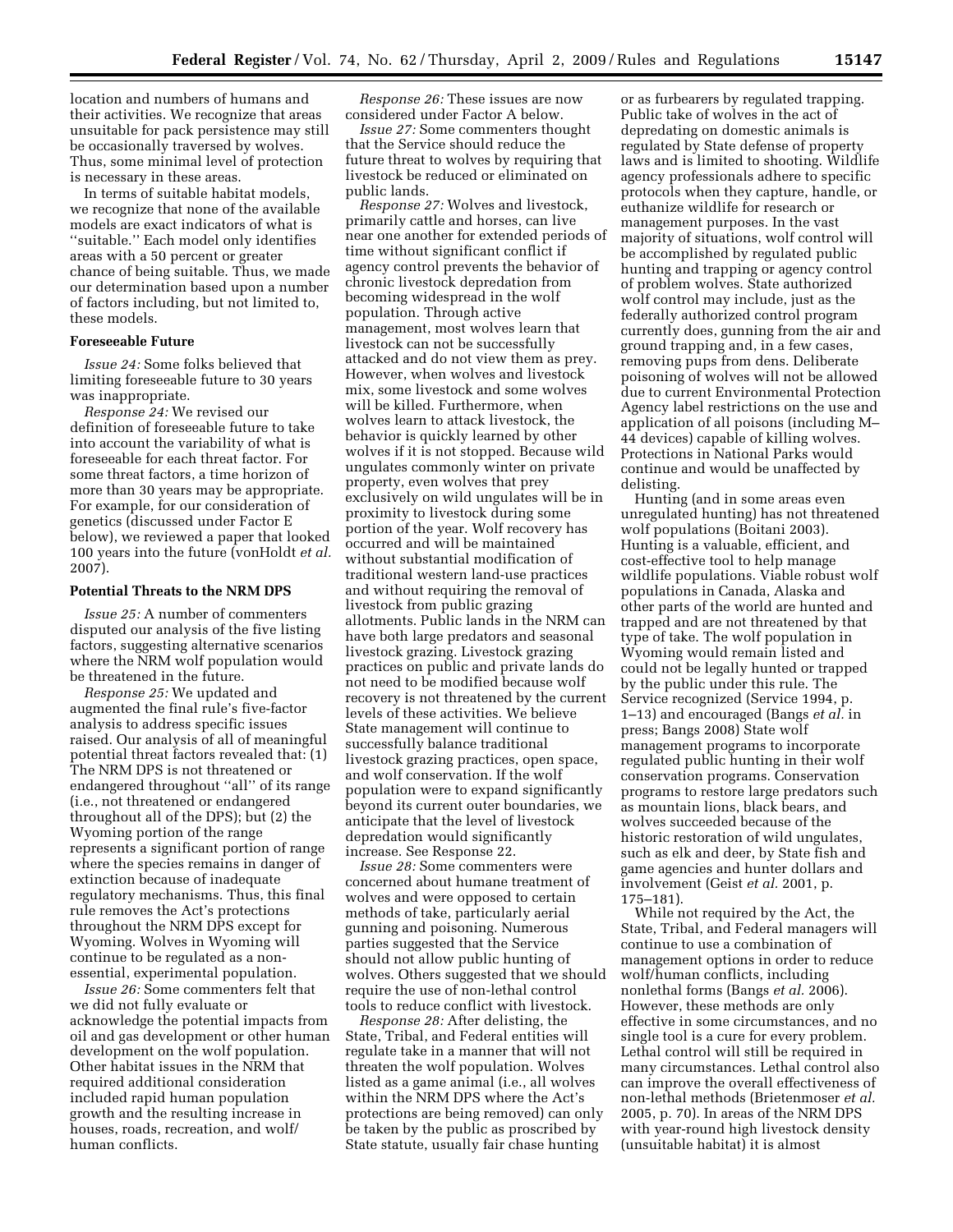impossible to prevent chronic livestock depredation if wolf packs form in those areas.

*Issue 29:* Some commenters suggested that periodic population declines in portions of the NRM DPS related to disease occurrence and wolves killing other wolves to self-regulate the population demonstrated that delisting was premature.

*Response 29:* There is a natural limit to how many wolves suitable habitat in the NRM can support. Preliminary data indicates wolf pack distribution has been stagnant since 2002, livestock conflicts and wolf control have increased (in some areas), and wolf numbers maybe stabilizing and that may limit the population long-term to around 1,500 wolves. Wolf populations above carrying capacity appear to be more susceptible to disease than those below carrying capacity (Mech *et al.*  2008, p. 833; Kreeger 2003, p. 202).

Exposure to canid diseases is high in the NRM and localized disease outbreaks will continue to periodically occur but no diseases have impacted wolf recovery. State plans commit to monitoring wolf health to ensure any impacts caused by diseases or parasites are quickly detected. Furthermore, wolf numbers become regulated by the amount of available prey, intra-species conflict, other forms of mortality, and dispersal. Intra-species conflict appears to intensify when areas reach ''social maximums.'' By managing for at least 50 percent above the minimal recovery levels, State and Federal management provide an adequate safety margin for such events. This margin, combined with the State's commitment to adaptively manage the species as needed, adequately addressed concerns about periodic population declines. Furthermore, wolf populations can rapidly recover from severe disruptions if mortality is reduced; increases of nearly 100 percent per year have been documented in low-density suitable habitat (Fuller *et al.* 2003, pp. 181–183; Service *et al.* 2009, Table 4). Wolf biology in combination with careful monitoring and management ensure periodic population declines will not threaten or endanger the NRM DPS.

*Issue 30:* Many people commented that the State regulatory frameworks were not adequate and should not have been approved. Some commenters cited anti-wolf statements by public officials and county ordinances as evidence that persecution of wolves will resume if delisting occurs.

*Response 30:* We recognize that human persecution of wolves was the primary reason for their wide-spread extirpation across North America. We

fully analyzed the nature and magnitude of this threat in Factors C, D, and E. below. Despite statements to the media by some public officials and some county ordinances that, if implemented, would be problematic for maintenance of a recovered wolf population, the official written policy and laws of the States supersede county rules and authorities and statements by politicians reported by the media. Our evaluation of State regulatory mechanisms considered all available laws, regulations, ordinances, resolutions, memorials, statements by elected officials, and State plans. State and Federal management ensures the continued long-term maintenance of a recovered NRM wolf population.

*Issue 31:* Many commenters were concerned the States would not honor their commitments or would change their regulatory framework in a manner inconsistent with their wolf management plans after delisting. Such commenters pointed to State law or regulatory protections that changed after the publication of our previous final delisting determination.

*Response 31:* We recognize that States can alter their regulatory framework after we issue a final delisting rule. Therefore, per our post-delisting monitoring requirements, we will initiate a status review to determine if relisting is warranted if States alter their State laws or management objectives in a manner that significantly increases the threat to the wolf population. Should relisting be required, we may make use of the emergency listing authorities under section 4(b)(7) of the Act to prevent a significant risk to the wellbeing of any recovered species. This measure will preclude inadequate regulatory mechanisms from threatening the wolf population in any State or recovery area. While our post-delisting monitoring window is 5 years, meaningful changes in State law or management objectives that would significantly increase the threat to the wolf population could lead to reconsideration of listing, including the potential for emergency listing, at any point. For example, if a State changed their regulatory framework to authorize the unlimited and unregulated taking of wolves, a condition we have previously determined threatened a wolf population, emergency listing would be immediately pursued. Finally, as an additional layer of protection, the Act allows for citizen petitions to consider relisting should the population's status change.

*Issue 32:* Some commenters indicated that that the States' defense of property laws represented an unregulated taking

of wolves, because wolves could be killed regardless of the wolf population's status relative to the minimum recovery criteria. Other commenters suggested that we ignored the possibility of illegal take increasing once the protections of the Act were removed. Some commenters pointed to the high mortality levels that occurred after the previous delisting became effective as evidence that existing regulatory mechanisms are not adequate.

*Response 32:* Except for the mortality that occurred in Wyoming's predatory animal area, nearly all of the NRM wolf mortality that occurred after our previous delisting took effect would have occurred even if the Act's protections had remained in place. In terms of take authorization, Idaho's and Montana's regulatory frameworks are similar to the existing nonessential experimental population regulations (59 FR 60252, November 22, 1994; 59 FR 60266, November 22, 1994; 70 FR 1286, January 6, 2005; 73 FR 4720, January 28, 2008; 50 CFR 17.84(i) & (n)). All forms of take will be considered in the States' total allowable mortality levels. While we expect the delisted NRM wolf population to be reduced from current levels, the NRM DPS will be managed for at least 15 breeding pairs and at least 150 wolves and is likely to consist of 973 to 1,302 wolves in 77 to 104 breeding pairs. Should periodic and unanticipated disruptions occur, wolf biology in combination with careful monitoring and management ensure declines will not threaten or endanger the NRM DPS. Montana and Idaho will manage the wolf population at high enough levels over their State minimums to provide a more than adequate safety margin for any additional Defense of Property take of wolves by private citizens. Furthermore, we believe such opportunities will be limited as it is uncommon to see a wolf attacking livestock, let alone be able to shoot it. In addition, the number of mountain lions and black bears taken under State regulations, and the number of wolves taken under similar federal regulations, has been low (about 8 percent of all problem wolves removed by agency authorized control) which further demonstrates that defense of property take is minor and will not exceed State safety margins.

*Issue 33:* Some commenters thought wolf management plans were vague on how, whether, and to what extent enforcement would be carried out. Some commenters thought overwhelmingly anti-wolf public sentiment would discourage county and State attorneys from enforcing State wildlife laws,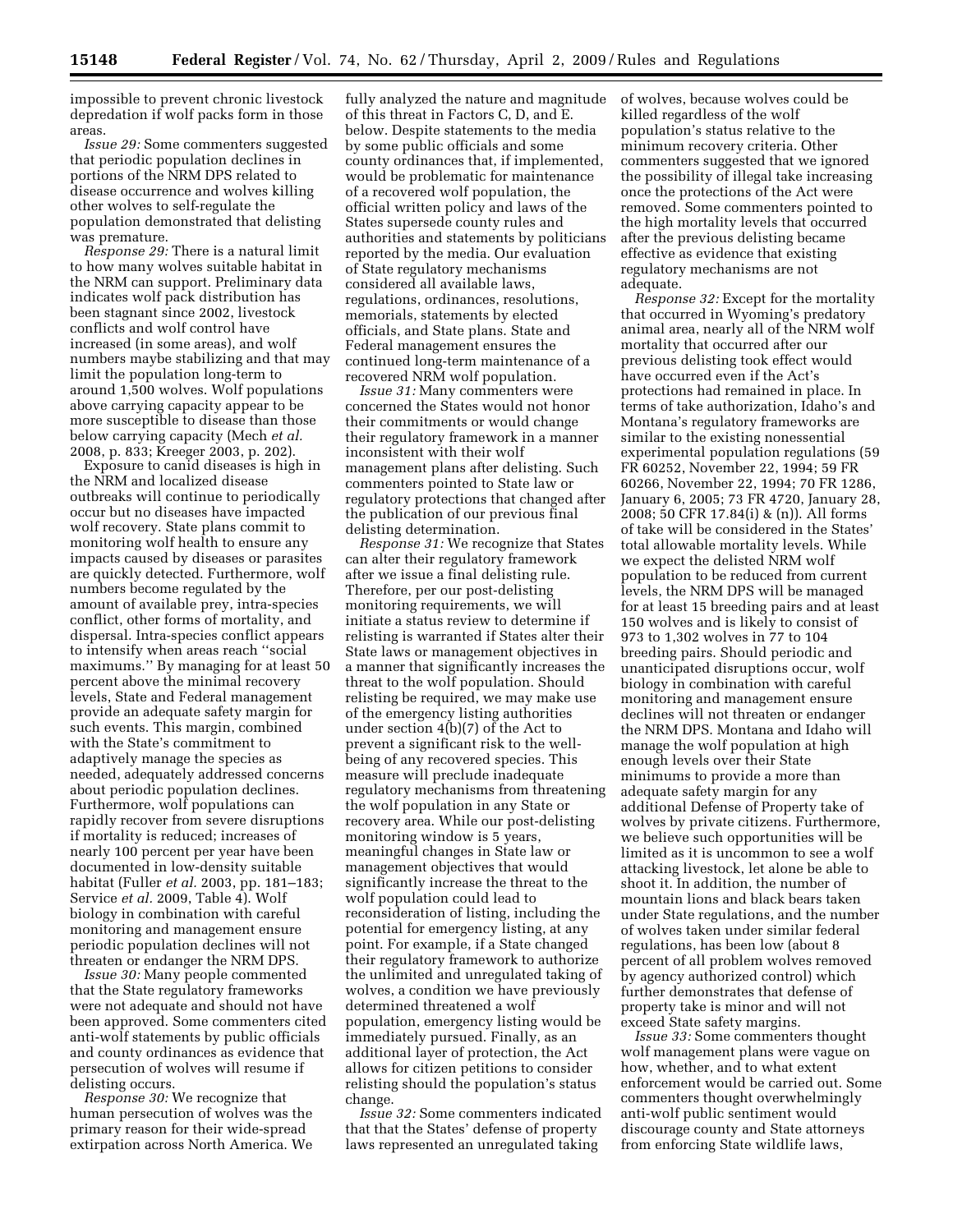particularly among attorneys with ambitions for higher public office.

*Response 33:* Upon delisting, wolves in all States in the NRM DPS except Wyoming will become protected by State laws and regulations. In most cases, when State game agencies recommend prosecution, prosecution is pursued. As with all enforcement actions (State or Federal), the outcome depends upon the strength of the case. Such enforcement will ensure illegal activity remains minimal. While listed, illegal killing was estimated to be responsible for 10 percent of annual mortality. Following our previous delisting, there was no indication that illegal mortality levels changed from those occurring while wolves were delisted. While some level of illegal mortality will continue, State management well above minimal recovery levels, combined with wolves' reproductive capabilities, ensures the NRM DPS will not fall below recovery levels. Legal hunting opportunities may also reduce illegal killing. In the Midwest, it appeared that fewer wolves were illegally killed during the deer hunting season when wolves were delisted than when they were listed (Wydeven *et al.* 2008). Should failure to prosecute result in excessive mortality and an inability maintain the wolf population above recovery levels, an outcome we believe is extremely unlikely, we would consider relisting, including the potential for emergency relisting.

*Issue 34:* We received numerous comments on the adequacy of Wyoming's 2003, 2007, and 2008 regulatory frameworks. Many commenters agreed with the July 18, 2008 District Court preliminary injunction order and suggested that it left no doubt that Wyoming's regulatory framework contained the same flaws as their 2003 regulatory framework. Some commenters recommended Wyoming be required to revise their wolf management law. Other commenters thought Wyoming's plan was adequate and pointed to our December 12, 2007 approval for support. Some of these commenters stated that a change in our position would result in an unobtainable moving target for Wyoming. The State of Wyoming strongly defended their 2007 law and their recent modification to develop an improved 2008 plan, and 2008 emergency regulations (Freudenthal 2008). The State of Wyoming suggested that we ''must consider the State's current wolf management statutes'' (2007 law, 2008 regulations and plan), that we ''can not rely on the findings in a preliminary injunction order as a

reason to reject the State's wolf management scheme,'' and that ''nothing in the text of the Act requires that the regulatory mechanisms governing the management of a species be statutory.'' Wyoming stated that our comments on their State plan which suggested a need to amend State law as the foundation for a revision to their regulatory framework ''provided irrefutable proof of this prejudged outcome.'' Finally, Wyoming wanted the Service clarify that it was in error to reject Wyoming's 2003 wolf plan and that the Service was correct in its 2007 approval of Wyoming's 2007 plan.

*Response 34:* The best scientific and commercial data available demonstrates that the wolf population remains in need of the Act's protections in the Wyoming portion of the range because of inadequate regulatory mechanisms. The 2008 revisions in the Wyoming wolf management plan and emergency regulations (Chapter 21) are greatly improved over earlier versions, however they are still dependent on Wyoming statute and at times appear to promise actions that Wyoming statute prohibits. For example the Wyoming plan clearly commits to managing genetic connectivity, but State law allows no regulation of wolf mortality over 88 percent of the State, including many areas likely to be used by dispersing wolves. While we still believe most breeding pairs will remain inside of the boundary of the current trophy game area, the extent of the predatory animal area certainly limits most opportunity for genetic and demographic connectivity, a condition that will assist in sustaining wolf recovery in the GYA. We also believe our 2004 rejection of Wyoming's 2003 wolf management plan was correct (see 71 FR 43410, August 1, 2006). We also determined that in hindsight, we were probably too optimistic about what the law really committed Wyoming to and what could be accomplished by regulations alone. We also should have evaluated the potential for genetic connectivity more closely, when we determined the 2007 plan was sufficient. The very specific and deliberate intent, tone, and wording of Wyoming law clearly continues to be the major impediment to Wyoming developing and implementing a wolf management plan the Service can approve. In the past Wyoming has, with the exception of the professional recommendations they used to establish the proposed 2008 hunting season, almost without exception encouraged wolf take to drive the wolf population down to minimum recovery levels. We believe that the best way for Wyoming

to provide adequate regulatory mechanisms would be to develop a statewide trophy game management designation as the basis for any revised regulatory framework. At a minimum, this change would require a revision of Wyoming's wolf management law as the current law establishes the limits of the trophy game area to only 12 percent of the State. Until Wyoming revises their statutes, management plan, and associated regulations, and is again Service approved, wolves in Wyoming shall remain protected by Act. See discussion in Factor D.

*Issue 35:* Many parties commented on the amount of Wyoming that should be managed for maintenance of wolves including the size of Wyoming's trophy game area. Commenters suggested that wolf recovery could be accomplished: Without wolves in Wyoming; within Wyoming's National Parks; within Wyoming's National Parks and wilderness areas; or within the 12 percent of Wyoming currently designated as a trophy game area. Some believed Wyoming's 2007 law allowed the trophy game area to be expanded by the WGFC. Other commenters stated Wyoming's trophy game area should be much larger, including all suitable habitat and all potential dispersal corridors, or State-wide like all the other States in the NRM DPS. Some thought if wolves remained listed in Wyoming then they should continue be managed as experimental populations, others did not.

*Response 35:* The predatory animal area of Wyoming covers at least 88 percent of Wyoming and can not be expanded per Wyoming Statute. However, the 12 percent of Wyoming with trophy game protections can be reduced by WGFC. Statewide trophy game status: Will allow Wyoming Game and Fish Department (WGFD) more flexibility to devise a management strategy, including regulated harvest, that provides for self-sustaining populations above recovery goals; prevents a patchwork of different management statuses; will be easier for the public to understand and, thus, will be easier to regulate; is similar to State management of other resources like mountain lions and black-bears; and is consistent with the current regulatory scheme in that the entire State is currently nonessential, experimental. Furthermore, maintenance of the Act's protections Statewide will assist Service Law Enforcement efforts that might otherwise be difficult if predatory animal status was allowed in portions of Wyoming. Finally, retaining the Act's protections in all of Wyoming is biologically warranted because: Wolf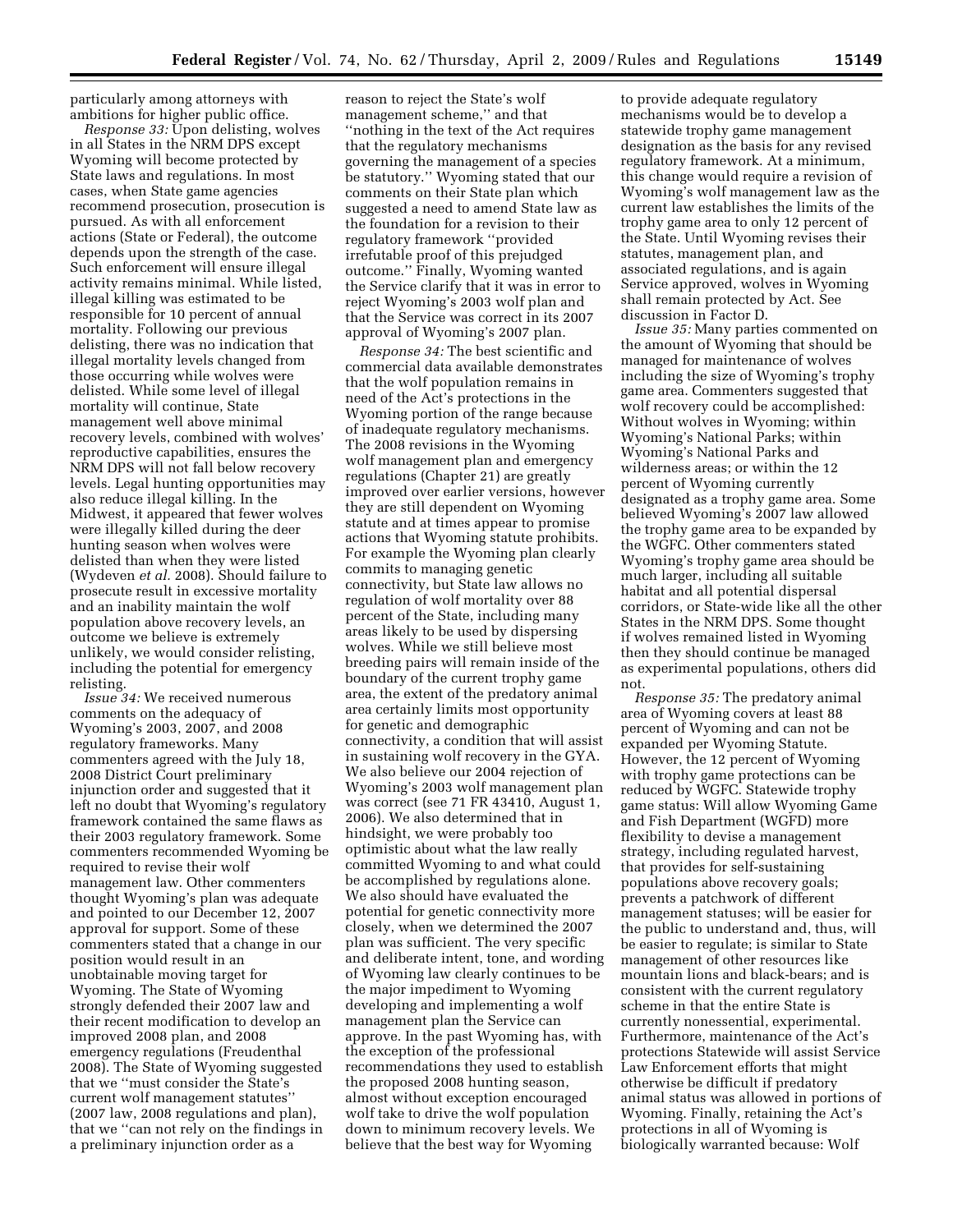dispersal capabilities allow them a range that encompasses the entire state; and retention of the Act's protections in only the current trophy game area would substantially limit potential genetic connectivity. This does not mean Wyoming must manage for wolf pack occupancy everywhere in Wyoming in the future as long as their management framework safely supports their share of a recovered wolf population and allows for adequate genetic and demographic connectivity into the future and incorporates normal wildlife population fluctuations, such as those that appear to have occurred in YNP in 2008. Preliminary counts suggest the YNP segment of the wolf population may be 124 wolves in 12 packs with only 6 breeding pairs. However, the overall GYA population will be similar to 2007, indicating the importance of wolves in Wyoming outside YNP to maintaining wolf recovery in the GYA.

Thus, this final rule removes the Act's protections throughout the NRM DPS except for Wyoming. Wolves in all of Wyoming will continue to be regulated as a non-essential, experimental population per 50 CFR 17.84 (i) and (n). We considered removing the Act's protection in those few often fragmented parts of Wyoming with adequate regulations, such as Wind River Tribal lands, National Parks and Refuges, but to ensure consistent enforcement of the Act, the potential wolf dispersal throughout Wyoming, and other reasons we did not. The adequacy of Wyoming's regulatory mechanisms is discussed further under Factor D below.

*Issue 36:* Some believed Idaho mandated elimination of wolves. They quoted comments from state officials that suggested wolves be killed to minimum levels as soon as possible. Some indicated the Service should not have approved Idaho's wolf management plan. Others believed that the liberal nature of Idaho's March 28, 2008 defense of property law invited abuse and cited an incident where a person who chased a wolf for a mile before shooting it was not prosecuted. Some said Idaho's 2002 plan makes clear its position is all wolf removal, that IDFG can reclassify wolves ID–36– 201 and could expand methods of take (e.g., could broadcast poison). Others said the Service approved Idaho's plan before its step down implementation plan was developed, thus it was not known to be an adequate plan when approved. Others suggested Idaho's regulations were more than adequate and wolves should be delisted.

*Response 36:* We coordinated extensively with Idaho on the

development of its plan and carefully reviewed several drafts of the plan over the course of 2002. We stand by our conclusion that the Idaho plan constitutes adequate regulatory mechanisms. Idaho's implementation planning improved the specific wolf conservation measures Idaho would undertake. Central Idaho provides the largest contiguous block of suitable wolf habitat in the NRM as evidenced by the over 840 wolves living there now. The quality of this habitat, combined with the State's management strategy leave no doubt wolves will be maintained far above minimum recovery levels in Idaho. Idaho's comments on the proposed rule provide an excellent and detailed review of Idaho law, regulations and its formal position regarding the future of wolves in Idaho (Otter 2008). Both its description of how its defense of property laws and hunting regulations were developed are thorough and should remove any doubt that Idaho's regulatory framework will adequately regulate human-caused mortality and maintain a recovered wolf subpopulation in Idaho.

We have also reviewed all the wolves taken under State defense of property regulations. Our March 2008 delisting was predicated on State defense of property laws being similar in their biological effect to the Acts' 2005 and 2008 experimental population regulations. The March 28, 2008 law passed by the Idaho Legislature Idaho Code § 36–1107 was an amendment to an existing law that was specific to black bears and mountain lions. The law added wolves to the protection of property statute and added language that governed taking of wolves. It made the reporting of wolf mortality more stringent than that for bears and lions. Following the initial delisting of gray wolves, private control actions did not increase dramatically. From delisting through July 18, 2008, eleven wolves were killed under Idaho's law. In 2006 and 2007, seven wolves were killed each year under the Act's 10(j) rule. The increase in wolves killed in 2008 by livestock and pet owners is consistent with an increase in wolves and concomitant depredations in Idaho that year.

We reviewed the incident where an individual chased a wolf on a snow machine for a mile before shooting it. While IDFG recommended prosecution, the local county prosecutor determined the new law's definition of ''worrying'' may not have withstood the scrutiny of a jury under the circumstances in this case. The prosecutor supported IDGF issuing a warning to this individual in case should other questionable take

occur in the future. We believe the particulars of this case make it unique. IDFG and the Idaho Attorney General's office are working with prosecutors to assure consistent enforcement of § 36– 1107 throughout the state.

In addition, all known Idaho wolf mortality, including that related to defense of property, count against the total mortality quota for that hunting unit and would be removed from the allowable hunting harvest. It is unlikely that such take would result in a level of take beyond that allowed by hunting district because hunting occurs after most defense of property take would occur. Thus, that level of mortality would be compensated for by either closing or reducing the hunting quota. Additionally, State management several times above minimum recovery levels provides further assurance that recovery will not be compromised by such sources of mortality. Therefore, we determine that the new law will not threaten the wolf population in Idaho as long as IDFG prosecutes most individuals who abuse it and Idaho maintains its commitment to manage their share of the wolf population well above minimum recovery levels.

*Issue 37:* While most agreed that Montana appeared to have the best plan and regulatory framework of any State, and it should be the model for other states, others believed it was inadequate. Some thought the lack of a quota system on defense of property take of wolves allowed for unlimited and unregulated taking. Others thought that the level of hunting and trapping that Montana's plan could allow might threaten the wolf population.

*Response 37:* Montana did an outstanding job of describing, in detail, its regulatory framework and its commitment to wolf management (McDonald 2008). We have reviewed all the wolves taken under State defense of property regulations. Our March 2008 delisting was predicated on State defense of property laws being similar in their biological effect to the Acts' 2005 and 2008 experimental population (10j) regulations. In Montana, only four wolves were taken by private citizens while wolves were delisted between March 28 and July 18, 2008, but all could have been taken under the Act's 10j regulations if the species had been listed. Montana conducted a thorough analysis before setting its hunting season quota and then chose a conservative harvest to build in extra caution. Montana regulatory frame clearly constitutes an adequate regulatory frame work for the purposes of the Act.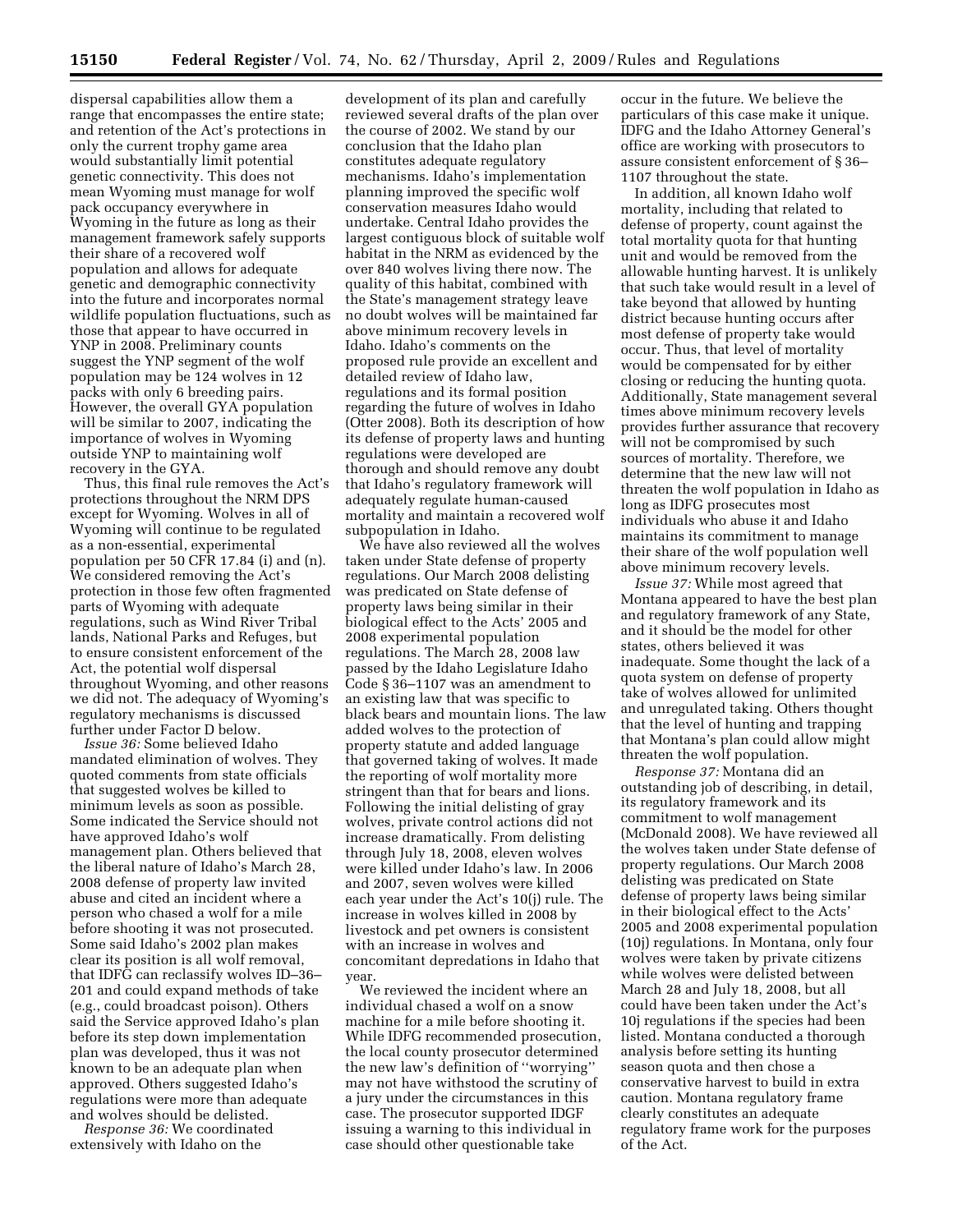*Issue 38:* Some commenters maintained that none of the NRM DPS should be delisted until Oregon, Washington, and Utah had approved wolf management plans.

*Response 38:* Any wolf conservation by Washington, Oregon, Utah, and the Tribes will be beneficial, but is not necessary to either achieve or maintain a recovered wolf population in the NRM DPS. Still, Oregon and Utah have State wolf management plans/strategies and Washington is close to finishing theirs (See Factor D). We have assisted and consulted with them during those efforts. This is consistent with the recovery plan which considered parts of these States (Service 1987, p. 2) as being associated with the NRM wolf population. Management in all three States appears likely to benefit the NRM DPS but not significantly.

*Issue 39:* Some commenters wanted the States to manage for breeding pairs rather than undefined packs.

*Response 39:* The discrepancy between breeding pairs and packs no longer appears relevant as the States and the Service have committed to measure wolf recovery criteria by breeding pairs and numbers of wolves (Montana 2003; IDFG 2007; Wyoming 2008, p. 13; Mitchell *et al.* 2008). However, Wyoming's comments seemed to suggest that YNP packs that did not raise pups in 2005 might qualify as breeding pairs anyway because they bred in 2006 (Freudenthal 2008, p. 8). This is not an accurate interpretation of the breeding pair metric.

*Issue 40:* Some commenters recommended wolf management be transferred to the States and Tribes.

*Response 40:* The Service agrees that a recovered wolf population is best managed by the respective States and Tribes. The States have relatively large and well-distributed professional fish and game agencies that have the demonstrated skills and experience that has successfully managed a diversity of resident species, including large carnivores. We believe these State agencies are similarly qualified to manage a recovered wolf population. State management of wolves will be in alignment with the classic State-led North American model for wildlife management which has been extremely successful at restoring, maintaining, and expanding the distribution of numerous populations of other wildlife species, including other large predators, throughout North America (Geist 2006, p. 1; Bangs 2008).

Under cooperative agreements with us, Montana and Idaho, and Nez Perce Tribe have successfully managed wolves in those States for the past 4 to 13 years.

The Blackfeet, Salish and Kootenia, and Wind River Tribes have also developed expertise in wolf management within their tribal wildlife agencies by participating in wolf management for the past several years. This allowed their organizations to develop experience, knowledge, and expertise in wolf management and conservation and to develop a track record of credibility and trust with state residents and local government agencies. Unfortunately, with the exception of a few months when wolves were delisted in 2008, Wyoming has chosen to not actively participate in wolf management. The Service worked closely with the States as they developed their wolf management plans to ensure that they will always maintain a wolf population that exceeds recovery criteria. We are confident the States, except Wyoming, and Tribes will adequately manage wolves so the protections of the Act will not again be required.

Until Wyoming revises their statutes, management plan, and associated regulations, and they are approved by the Service, wolves in Wyoming continue to require the protections of the Act.

*Issue 41:* Some parties raised a concern that State wolf management plans would not be implemented because funding for the plans is not guaranteed. These commenters thought that the lack of guaranteed funding undermined the adequacy of the regulatory mechanisms, thus, delisting should not occur.

*Response 41:* It is not possible to predict with certainty future governmental appropriations, nor can we commit or require Federal funds beyond those appropriated (31 U.S.C.  $1341(a)(1)(A)$ . Even though federal funding is dependent on year-to-year allocations, we have consistently and fully funded wolf management. Federal funding will continue to be available in the future for State management, but certainly not to the extent while wolves were listed. The States recognize that implementation of their wolf management plans requires funding. The States have committed to secure the necessary funding to manage the wolf populations under the guidelines established by their approved State wolf management plans (Montana 2003, p. xiv; Idaho 2007, p. 24, 47–48; Idaho 2002; p. 23–25; Wyoming 2007, p. 29– 31). All have worked with their congressional delegations to secure Federal funding, but recognized that other sources of funding may eventually be required to implement their plans. In addition to State license fees or other forms of State funding, Federal funding

is available to help manage a delisted wolf population including in the form of direct appropriations, Pittman-Robertson Wildlife Restoration Act, other Federal grant programs, and private funding. The Service will continue to assist the States to secure adequate funding for wolf management. The Federal government will continue to fund wolf management in Wyoming. If wolf management by a State or Federal agency was inadequately funded to carry out the basic commitments of an approved State plan, then the promised management of threats by the States and the required monitoring of wolf populations might not be addressed. That scenario could trigger a status review for possible relisting under the Act, including possible use of the emergency listing authorities under section 4(b)(7) of the Act to prevent a significant risk to the well-being of any recovered species.

*Issue 42:* Several parties suggested that we should have considered the risk to the wolf population from catastrophic events such as fire, climate change, drought, disease, and stochastic events.

*Response 42:* In response to these comments, we added a discussion of catastrophic events under Factor E below. Other potential catastrophic events are considered in other sections including our evaluation of habitat modification, diseases and parasites, human harassment and killing, genetic risks, climate change, and human attitudes. Wolves are one of the most adaptable and resilient land mammals on earth and, except for excessive human persecution, wolf populations can survive every type of natural catastrophic event. There is no record of a wolf population in historic habitat anywhere in the world ever being extirpated by a natural event, except perhaps during the ice ages.

*Issue 43:* Some commenters requested the Service consider the potential for low genetic diversity to threaten the NRM DPS. They contend that the current or predicted population is not high enough to maintain long-term connectivity and genetic security. These commenters suggested this issue is of greatest concern in the GYA where geographic factors could isolate the population. Commenters recommended that we establish corridors of suitable habitat, or nearly contiguous pack territories, between the recovery areas. Some recommended that we provide habitat protections for identified natural linkage zones between and within the GYA and central Idaho and northwestern Montana. It also was recommended that we should designate critical habitat for these linkage zones.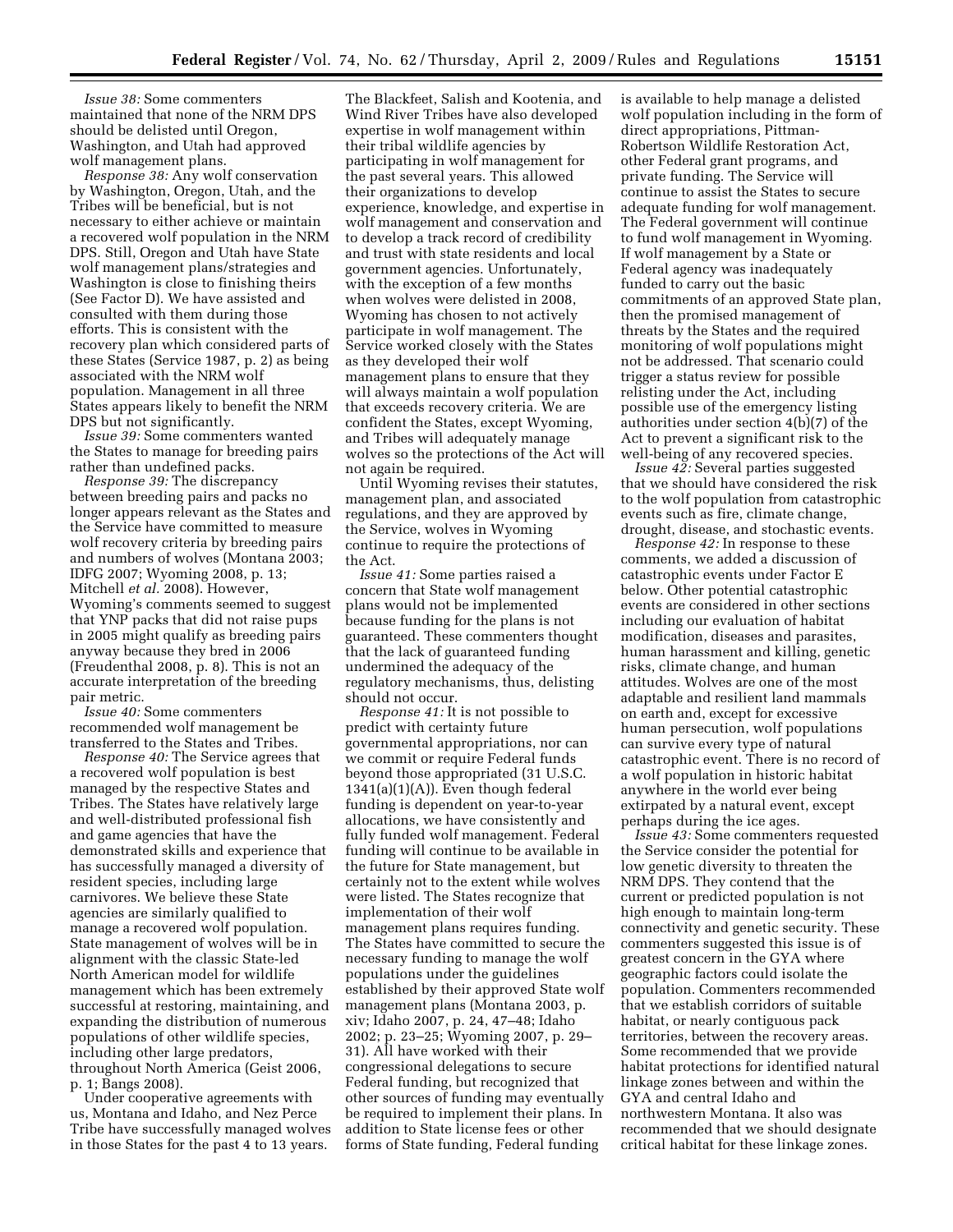*Response 43:* We have greatly expanded our discussion in Factor E regarding genetics. Furthermore, Canadian authorities also have a long history of cooperation with us and have designed wolf management programs in Alberta and British Columbia to promote recovery and genetic exchange with Montana and Idaho (McDonald 2008). Assuming adequate regulation of take across all potential migratory corridors, we do not believe there is now or will be in the foreseeable future a need to develop specific habitat corridors for wolf dispersal. A number of factors make this unnecessary including: The current high levels of genetic diversity; assured future genetic exchange by natural dispersal or if necessary human assistance; the distance wolves routinely disperse through even highly unsuitable habitat; and the limited amount of current and future human development in the corridor between the recovery areas (and Canada), including the GYA, because of the amount and distribution of public land. Wolves have an unusual ability to rapidly disperse long distances, across virtually any habitat and select mates to maximize genetic diversity (Wabakken *et al.* 2007, p. 1631; Linnell *et al.* 2005, p. 383; vonHoldt *et al.* 2007). Thus, connectivity issues are among the least likely to affect wolves when compared to nearly any other species of land mammal (Paquet *et al.* 2006, p. 3; Liberg 2008, p. 1). If necessary any complications from a potential lack of natural habitat connectivity could be quickly resolved by agency-managed genetic exchange. Connectivity and genetics are discussed further below under factors A and E, respectively.

Critical habitat can only be designated for threatened and endangered species. Furthermore, under section  $10(j)(2)(C)(ii)$  of the Act, critical habitat can not be designated for nonessential experimental populations. Therefore, across most of the NRM DPS, critical habitat has never been appropriate. Finally, since we are also removing the Act's protections across those portions of the DPS where the species was previously endangered these areas no longer qualify as potential critical habitat.

*Issue 44:* Some commenters stated that we failed to consider the impacts of State hunts on the social structure of wolf packs.

*Response 44:* Social status in wolf packs changes regardless of humancaused mortality and is part of wolf ecology. Humans do increase the rate of turn over, but healthy wolf populations all over the world, including Canada

and Alaska, are harvested by people and wolf pack structure is amazingly resilient. The States have incorporated hunting seasons, bag limits, and fair chase methods of take to intentionally reduce the potential impact of humancaused mortality on pack breeding potential and its subsequent ability to successfully raise pups. This issue is considered under Factor E below.

*Issue 45:* Some commenters encouraged us to investigate human dimensions with a protocol that would allow quantification of changes in the attitudes of the general public, farmers, hunters, and other stakeholders.

*Response 45:* We agree that the values people hold about wolves may provide valuable insight into successful management strategies. The States have already conducted surveys about human values towards wolves (Idaho 2007, Appendix A; as one example) and will likely continue to do so in the future. We believe this information may be helpful to formulate State policies. However, such monitoring is not required by the Act in order to justify delisting.

#### **Significant Portion of Range**

*Issue 46:* Several commenters stated that the 2007 Department of the Interior Solicitor's opinion (U.S. Department of the Interior, Office of the Solicitor 2007) was an incorrect interpretation of the Act. These commenters argued that we have authority to list or delist only whole species, subspecies, and DPSs in other words, if we find a species to be in danger of extinction in only a significant portion of its range, we must list it and apply all of the protections of the Act to its entire range, even to portions of the range that are not at risk. These commenters opined that the partial listing approach represents a departure from thirty years of listing practice.

In particular, some commenters suggested the NRM DPS should be protected rangewide because it retains the need for listing over a significant portion of its range. They suggested partial listings would lead to a limitless series of petitions and lawsuits over the status of taxa in portions of their ranges. Others suggested the NRM DPS should be delisted throughout its entire range, unless the threats are so severe in the Wyoming portion of the range that it puts the entire NRM DPS's future in doubt. These commenters suggested the Service's new listing approach inappropriately allows partial-listings when the loss of a portion of range results in a decrease, no matter how small, in the ability to conserve a species, subspecies, or DPS.

*Response 46:* On March 16, 2007, the Solicitor of the Department of the Interior issued a memorandum opinion with an extensive evaluation of the meaning of ''in danger of extinction throughout all or a significant portion of its range'' (Department of the Interior, Office of the Solicitor 2007). We agree with the interpretation of the Act set forth in the Solicitor's opinion, and disagree with these comments for the reasons given in that opinion. Once we determine listing is appropriate, section 4(c) of the Act requires we ''specify with respect to each such species over what portion of its range it is threatened.'' In this case, we are specifying that the protections of the Act remain necessary in Wyoming. Thus, the protections of the Act shall remain in place in the Wyoming portion of its range. The interpretation of the Act advocated by these commenters fails to give sufficient consideration to the import of section 4(c), is inconsistent with legislative history of the Act that strongly supports the view that Congress intended to give the Secretary broad discretion to tailor the protections of the Act with the needs of the species.

Moreover, even before the 2007 Solicitors opinion, we have applied differential levels of protections for species facing differential levels of threats in different parts of their range. For example, in 1978, the gray wolf was protected as endangered in the lower-48 States, except in Minnesota, where it was protected as threatened (43 FR 9607, March 9, 1978). Nor is the listing determination for NRM DPS the only listing determination applying the Solicitor's opinion. In our 2008 Gunnison prairie dog (*Cynomys gunnisoni*) 12-month finding (73 FR 6660, February 5, 2008), we determined that the Gunnison's prairie dog does not warrant the Act's protections throughout its range, but that the significant portion of the species' range located in central and south-central Colorado and northcentral New Mexico does warrant protection under the Act. On July 10, 2008, we determined the Preble's meadow jumping mouse (*Zapus hudsonius preblei*) was not threatened throughout all of its range and the portion of the subspecies' range located in Colorado represented a significant portion of the range where the subspecies should retain its threatened status (73 FR 39790). Thus, this rule removes the Act's protections in Wyoming while retaining them in Colorado (73 FR 39790, July 10, 2008).

According to the Solicitor's opinion, we have broad discretion in defining what portion of a range is "significant," but this discretion is not unlimited.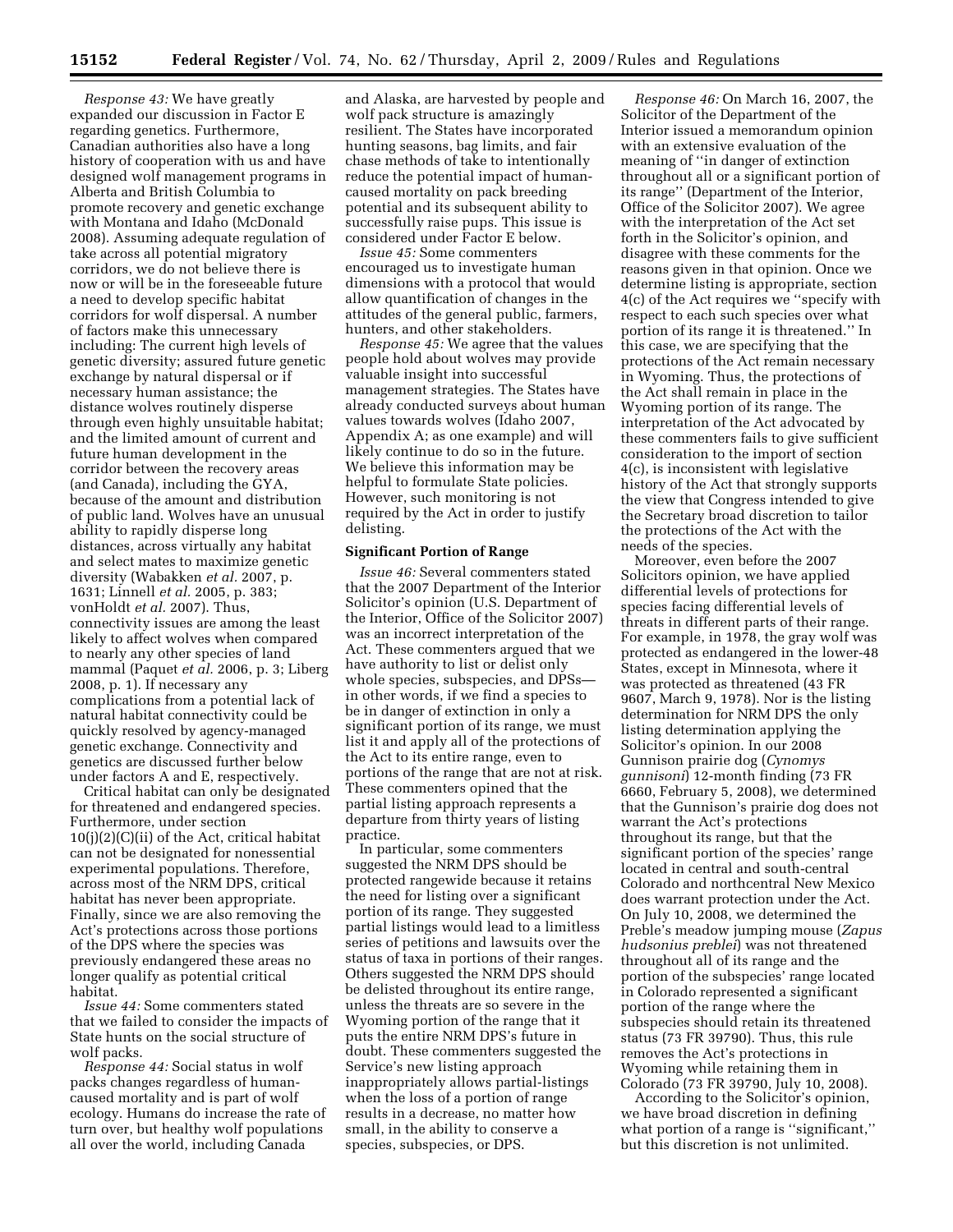Specifically, we may not define ''significant'' to require that a species is endangered only if the threats faced by a species in a portion of its range are so severe as to threaten the viability of the species as a whole. The comment that a portion of the range of a species can be significant only if its loss would put the future of the species in doubt rests on a single quote from hearing testimony on a bill that was a precursor to the Act. If by the future of the species being in doubt, the commenter meant that the threat to the portion of the range must threaten the entire species, such an interpretation would read the ''significant portion or its range.'' The Solicitor's opinion includes a comprehensive evaluation of this issue and the relevant case law.

For this determination, we used an analysis similar to that we have used in other recent listing determinations: A portion of a species' range is significant if it is part of the current range of the species and it contributes substantially to the representation, resiliency, or redundancy of the species. The contribution must be at a level such that its loss would result in a decrease in the ability to conserve the species. In other words, in considering significance, the Service asks whether the loss of this portion likely would eventually move the species toward extinction, but not to the point where the species should be listed as threatened or endangered throughout all of its range.

*Issue 47:* Several commenters stated that the ''partial-listing'' approach allowed by the Solicitor's opinion undoes the effect of the 1978 DPS amendments to the Act.

*Response 47:* We do not believe this approach undoes the 1978 amendments to the Act. Instead, it compliments the 1978 amendments. A DPS of a vertebrate species which interbreeds when mature is considered and treated as a species (i.e., a listable entity) under the Act. A significant portion of the range is a portion of the range of the listed entity (whether a full species, subspecies, or DPS of a vertebrate) that contributes meaningfully to the conservation of the species. Therefore, we may apply the protections of the Act in a significant portion of a DPS. In addition, we may apply the protections of the Act in a significant portion of a species or subspecies of non-vertebrate.

According to our DPS policy (61 FR 4722, February 7, 1996), a DPS must be discrete and must be significant to the taxon to which it belongs (species or subspecies) as a whole. The term ''significant'' in the Act's definitions of endangered and threatened species should not be considered entirely

equivalent to the ''significance'' element of the DPS policy. However, we recognize that many of the attributes (described below) we have identified as important for evaluating whether a portion of a species' range is significant are similar to the attributes identified in the DPS policy as being appropriate for evaluating the significance of a potential DPS. There is no requirement that a significant portion of the range be discrete, but similar to DPSs, a significant portion of the range must be significant. As explained in detail previously, the significance of a significant portion of the range is based on an evaluation of its contribution to the conservation of the listable entity being considered. The DPS policy lists four possible factors to consider when determining significance, but does not limit consideration of significance to only those four factors. The considerations we made in this instance for determining whether a portion is significant encompass and expand on some of the concepts in the DPS policy.

*Issue 48:* Some commenters recommended we use a 4(d) rule to reduce regulatory restrictions in more secure portions of its range instead of the significant portion of range approach.

*Response 48:* Special rules under section 4(d) of the Act apply only where the protections of the Act are in place. Thus, once we determined the NRM DPS was not threatened in all of its range, use of section 4(d) was no longer an option across most of the DPS. While a 4(d) rule allows us to tailor the Act's taking provisions as necessary and advisable to provide for the conservation of the species, the approach used here also eliminates additional unnecessary regulation. We believe this approach is more consistent with the intention of Congress as expressed in the legislative history concerning the phrase ''significant portion of its range.''

*Issue 49:* Some commenters suggested a ''partial delisting'' would not improve the conservation status of the DPS and would treat different communities inequitably with regards to the level of protection required and costs associated with them over different geographic areas.

*Response 49:* We believe this approach allows for a more surgical application of the Act, as envisioned by Congress when it wrote the ''significant portion of its range'' language. The Act does not allow us to consider in this listing decision whether there would be higher costs in one portion of the range than in the rest of the NRM DPS. On the whole, we believe this targeted

approach provides for the necessary and appropriate needs of the species, while avoiding unnecessary regulatory burdens.

*Issue 50:* Many commenters provided opinions on what portion of Wyoming was a significant portion of range. Some commenters supported the position in our 2007 proposal that the only significant portion of Wyoming was the 12 percent identified in State law as the trophy game area. Many commenters were concerned that these boundaries would constrain our ability to maintain a recovered population in Wyoming and instead suggested all of Wyoming was a significant portion of range for wolves. Some commenters indicated the significant portion of Wyoming should include all areas of suitable habitat and potential dispersal corridors to other NRM DPS recovery areas. Other commenters thought the significant portion of Wyoming should include potential included corridors to States outside the NRM DPS and cited documented dispersal of wolves across various portions of Wyoming into South Dakota, Colorado, and Utah as evidence. Other commenters indicated that all of Wyoming was once historic habitat, thus all Wyoming should now be considered a significant portion of range. Still other commenters suggested that the significant portion of range should not split the recovery area and should include the entire GYA (including those portions of the recovery area in Montana and Idaho). Several commenters stated that management practicality favors use of the man-made boundaries. Our significant portion of range analysis can be found in the Conclusion of the 5- Factor Analysis section of this rule below.

*Response 50:* After careful consideration, we now believe that the boundaries of the significant portion of the range in Wyoming should be expanded to include the entire State. Retaining the Act's protections Statewide: Encloses and defines the area where threats are sufficient to result in a determination that a portion of a DPS' range is significant, and is endangered or threatened; clearly defines the portion of the range that is specified as threatened or endangered; and does not circumscribe the current distribution of the species so tightly that opportunities to maintain recovery are foreclosed. Man-made boundaries are appropriate because of these boundaries correspond to differences in threat management; these differences in threat management result in biological differences in status. There also are a practical considerations (e.g., law enforcement) supporting use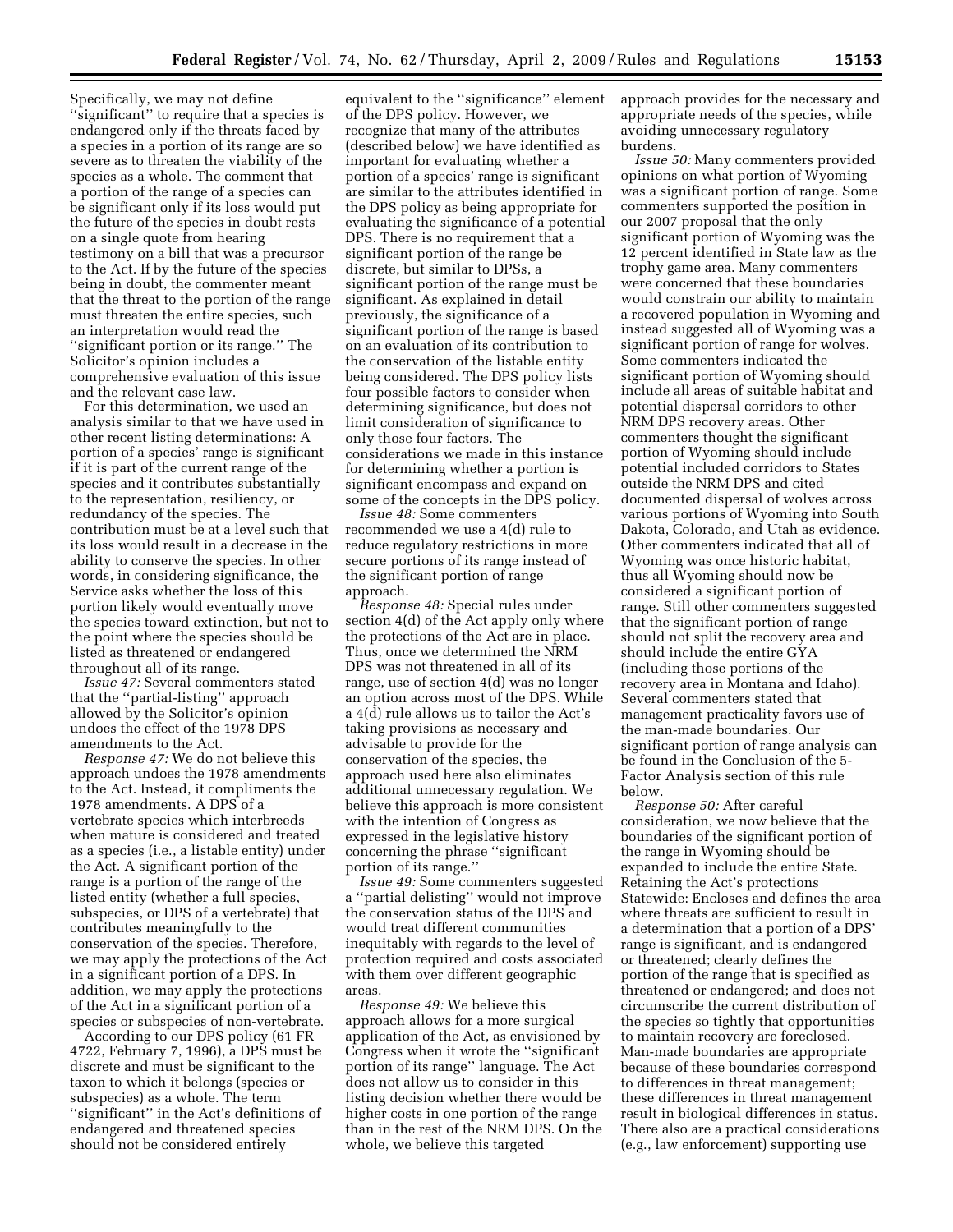of the State line to delineate the significant portion of range where the Act's protections are still necessary. Retention of the Act's protections throughout the GYA, including those portions in Idaho and Montana, is not necessary given the adequacy of regulatory mechanisms in those States. These issues are discussed further in the Conclusion of the 5-Factor Analysis section below.

*Issue 51:* Some commenters expressed dissenting views and interpretations of the word ''range'' in the Act's phrase ''significant portion of its range.'' Several believed that ''range'' should mean historical range. Others opined that our definition was the same used in our 2003 rule that was invalidated by the court (68 FR 15804, April 1, 2003). Still others suggested our consideration of significant portion of range should consider all suitable or potential habitat.

*Response 51:* As elaborated in the 2007 memoradum opinion (Department of the Interior, Office of the Solicitor 2007), we believe the law is clear that ''range'' in this phrase refers to ''current range,'' not ''historical range'' and that the Service therefore must focus primarily on current range. Data about the historical range and how the species came to be extinct in a portion of its historical range may be relevant in understanding or predicting whether a species is ''in danger of extinction'' in its current range. The fact that a species has ceased to exist in what may have been portions of its historical range does not necessarily mean that it is ''in danger of extinction'' in a significant portion of the range where it currently exists. For the purposes of this rule, ''range'' includes all of the NRM DPS (as identified in Factor A below and illustrated in Figure 1). Thus, our fivefactor analysis analyzed threats across all portions of the NRM DPS.

#### **Public Involvement**

*Issue 52:* Some thought that the Service should have provided additional opportunities to learn more about the proposal and to provide comments including additional public hearings. Specifically, we received requests for hearings in Denver, Colorado, Seattle, Washington, Portland, Oregon, Washington, DC, and Jackson, Wyoming.

*Response 52:* We have provided ample opportunity for public comment including public comment periods totaling 150 days. Such a lengthy comment period goes well beyond the basic requirements of the Act and other Federal rulemaking procedures. Section 4(b)(5)(E) requires that we hold one public hearing on proposed regulations

if requested. During this rulemaking process we held eight public hearings and eight open houses (72 FR 6106, February 8, 2007; 72 FR 14760, March 29, 2007; 73 FR 36939, July 6, 2007). We selected locations that were within a reasonable driving distance of where wolves live and in every State within the NRM DPS. We also alerted interested parties to the details of public hearings and opportunities for public comment. Public hearing times and locations and other avenues to comment were announced in the **Federal Register**, posted on our Web site and in our weekly wolf reports, and publicized in local and national press releases. All comments, whether presented at a public hearing or provided in another manner, received the same review and consideration. Commenting via electronic, hand delivery, or letter allowed unlimited space to express comments, as opposed to the public hearing format, which limited comments to three minutes in order to provide an opportunity for all attending to speak. Over 520,000 comments were received including approximately 240,000 comments during our most recent comment period. This significant effort satisfies our statutory responsibility under the Act.

### **Scientific Analyses**

*Issue 53:* Some commenters recommended we conduct a population viability analysis (PVA) or other additional modeling exercises or analysis before delisting.

*Response 53:* The Act requires that we use the best scientific data available when we make decisions to list, reclassify, or delist a species. PVAs can be valuable as a tool to help us understand the population dynamics of a rare species (White 2000). They can be useful in identifying gaps in our knowledge of the demographic parameters that are most important to a species' survival, but they cannot tell us how many individuals are necessary to avoid extinction. The difficulty of applying PVA techniques to wolves has been discussed by Fritts and Carbyn (1995) and Boitani (2003). Problems include: Our inability to provide accurate input information for the probability of occurrence of, and impact from, catastrophic events (such as a major disease outbreak or prey base collapse); our inability to incorporate all the complexities and feedback loops inherent in wild systems and agency adaptive management strategies; our inability to provide realistic inputs for the influences of environmental variation (such as annual fluctuations in winter severity and the resulting

impacts on prey abundance and vulnerability); temporal variation; selective outbreeding (vonHoldt *et al.*  2007); individual heterogeneity; and difficulty in dealing with the spatial aspects of extreme territoriality and the long-distance dispersals shown by wolves. Relatively minor changes in any of these input values into a theoretical model can result in vastly different outcomes. Thus, while we reviewed most of the wolf PVAs conducted to date, we believe conducting another PVA-type analysis on the effect of wolf population management would be of limited value in the NRM DPS. Instead, we relied upon an extensive body of empirical data on wolves and the NRM wolf population. We believe the State, Tribal and Federal commitments for adaptive management preclude any need to theorize regarding the NRM wolf population's future status. We also used models that employed PVA-like parameters and analysis to identify potentially suitable wolf habitat in the NRM DPS now and into the future (Carroll *et al.* 2003, 2006; Carroll 2006).

While some suggested that we conduct a PVA based on maintenance of 30 breeding pairs and 300 wolves or capping a wolf population at an arbitrary level, we believe this would lead to an inaccurate and misleading conclusion. Any such analysis would ignore the fluctuating nature of wildlife populations, actual requirements of the recovery goal, the commitments to manage well above that level, and to adapt their management strategies and adjust allowable rates of human-caused mortality should the population ever appear to not be meeting their management objectives that exceed recovery levels.

One PVA that maybe instructive to the NRM was one from Wisconsin (1999). It suggested a totally isolated population of 300–500 wolves would have a high probability of persisting for 100 years under most scenarios evaluated. Managing wolves at a hypothetical cultural carrying capacity of 300 instead of allowing the population to reach the biological carrying capacity of 500 had little effect on the risk of extinction \* \* Virtually all simulated populations below 80 individuals declined in the high environmental variability scenarios (Bangs 2002, p. 6).

*Issue 54:* Some commenters felt that it was difficult to judge the scientific validity of the science we relied upon because some of the science and literature was gray literature, had not been peer reviewed, was in preparation, or was through personal communication.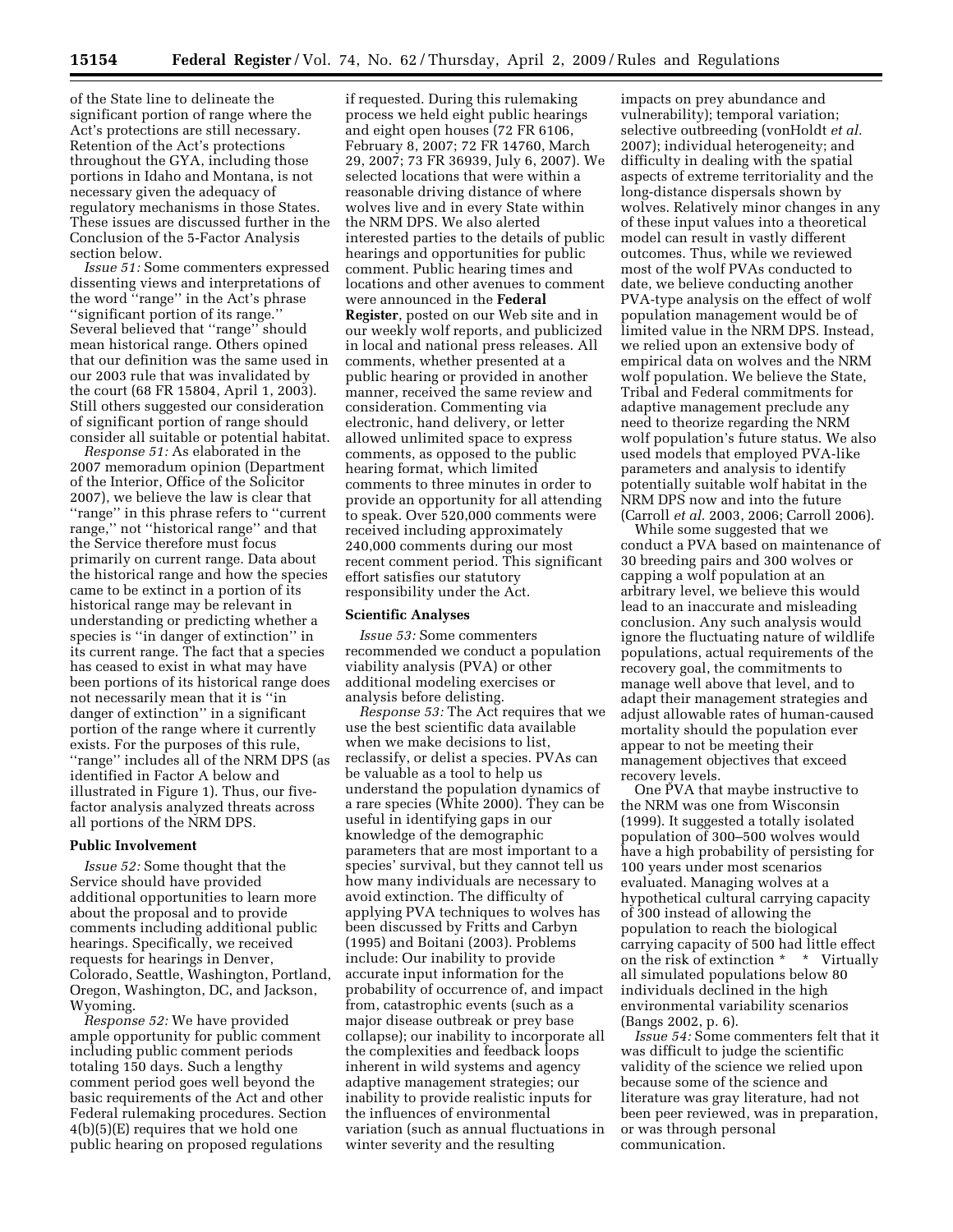*Response 54:* While we attempt to use peer reviewed literature to the maximum extent possible, the Act requires us to make our decision based on the best scientific and commercial data available regardless of form. Because we have so many ongoing research and monitoring projects new data are constantly being collected, analyzed, peer reviewed, and published. Such information often represents the best scientific data available (Service *et al.* 2007, p. 64, 114, 183, 213). All citations have been and continue to be available upon request.

# **Relisting Criteria**

*Issue 55:* Some commenters recommended we develop a clear, unequivocal set of criteria for automatic relisting. Some commenters argued that monitoring is not sufficient if the results of investigations are not promptly incorporated in policy and management, and this type of rapid response requires availability of contingency funds, clear roles and authorities, and the power to impose the necessary actions on all involved partners. They state that because the effectiveness of the monitoring program depends upon adequate funding, the monitoring plan should have secure funding for at least five years before delisting occurs.

*Response 55:* State, Tribal, and Federal partners have committed to monitor the wolf population according to the breeding pair standard and publish annual reports of their activities for at least the first 5 years after delisting. We will post this information and our analysis of it annually.

While the Act contains no provision for ''automatic'' relisting of a species based on quantitative criteria, we believe that our criteria for relisting consideration are clear. Three scenarios could lead us to initiate a status review and analysis of threats to determine if relisting is warranted including: (1) If the State wolf population falls below the minimum NRM wolf population recovery level of 10 breeding pairs of wolves and 100 wolves in either Montana or Idaho at the end of the year; (2) if the wolf population segment in Montana or Idaho falls below 15 breeding pairs or 150 wolves at the end of the year in either of those States for 3 consecutive years; or (3) if a change in State law or management objectives would significantly increase the threat to the wolf population. All such reviews would be made available for public review and comment, including peer review by select species experts. Additionally, if any of these scenarios occurred during the mandatory 5-year post-delisting monitoring period, the

post-delisting monitoring period would be extended 5 additional years from that point. If Wyoming were to develop a Service-approved regulatory framework it would be delisted in a separate rule and that proposed rule would contain additional post-delisting monitoring criteria for Wyoming.

Any such status review would analyze status relative to the definition of threatened or endangered considering the 5 factors outlined in section 4(a)(1). If, at any time, data indicate that protective status under the Act should be reinstated, we can initiate listing procedures, including, if appropriate, emergency listing. If emergency listing was instituted, we would then have 240 days to complete a conventional listing rule before the protections of the emergency rule would expire.

Funding for government programs is never certain at any level, but the funding to support wolf management activities of the various Federal and State agencies in the NRM has been consistently obligated for the past 20 years and we have a high level of confidence that the resources necessary to carry out the monitoring and management programs will continue for the foreseeable future. We may provide Federal funding for Federal monitoring requirements.

# **Use of Section 6 Agreements for States Outside the NRM DPS**

*Issue 56:* Our proposal solicited comments regarding our intention to use section 6 agreements to allow States outside the NRM DPS with Serviceapproved wolf management plans to assume management of listed wolves, including nonlethal and lethal control of problem wolves. Some commenter found this approach was inappropriate while others commended the idea.

*Response 56:* This issue is not directly related to delisting in the NRM DPS and has been removed from this final rule.

# **Miscellaneous Issues Not Germane to This Rulemaking**

*Issue 57:* Some commenters pointed out the positive and negative economic impacts of wolves, especially related to tourism in YNP, livestock depredation, and competition with hunters for surplus big game. Many people believed wolf damage to livestock and big game populations was increasing and becoming much more of an economic burden.

*Response 57:* Under the Act, listing decisions are not to consider economic factors. That said, we believe wolfrelated tourism in places like YNP will not be affected by delisting. Additionally, State management will

reduce economic losses caused by livestock depredation and competition with hunters for wild ungulates.

*Issue 58:* Many members of the public commented on the timing of this regulation. Most thought this final determination was being rushed. Several commenters suggested that we postpone a final determination until Wyoming revises its regulatory framework including the passage of new wolf management legislation. Some commenters suggested that we should not finalize this regulation until final 2008 wolf population data is available.

*Response 58:* Section 4(b)(6)(A) of the Act indicates that we should publish final rules within one year of proposed rules. Section 4(b)(1)(A) requires that we make such determinations solely on the best scientific and commercial information available. Given our statutory directive to make determinations within one year and instruction to consider ''available'' information, we felt further delay was not prudent. Our development of previous **Federal Register** documents allowed for this final rule to be prepared in much shorter timeframes than are typical for federal rulemaking.

Furthermore, delisting of the NRM wolf population has been delayed for many years as we waited and encouraged Wyoming to develop a regulatory framework that would conserve a recovered wolf population and could withstand legal challenge. It would be even more unfair to the other States, who have done their part, to wait even longer on possible future actions by Wyoming. We hope to remove the Act's protections in Wyoming once the State has an adequate regulatory framework in place. This rule includes 2008 data.

*Issue 59:* Several commenters, including Wyoming, opined that we should have started the rulemaking process over again (i.e., reproposed delisting) following the remand and vacatur of our previous final rule. A few commenters expressed confusion over what was being proposed. Specifically, they stated that ''To satisfy the Administrative Procedure Act's requirements for notice and comment rulemaking, interested parties must not be expected to 'divine [the Agency's] unspoken thoughts' (*Ariz. Pub. Serv. Co.*  v. *EPA*, 211 F.3d 1280, 1299 (D.C. Cir. 2000)).''

*Response 59:* The October 14, 2008 U.S. District Court order remanded and vacated our final rule. All other documents associated with this rulemaking remained in place. Thus, reproposing this action was unnecessary.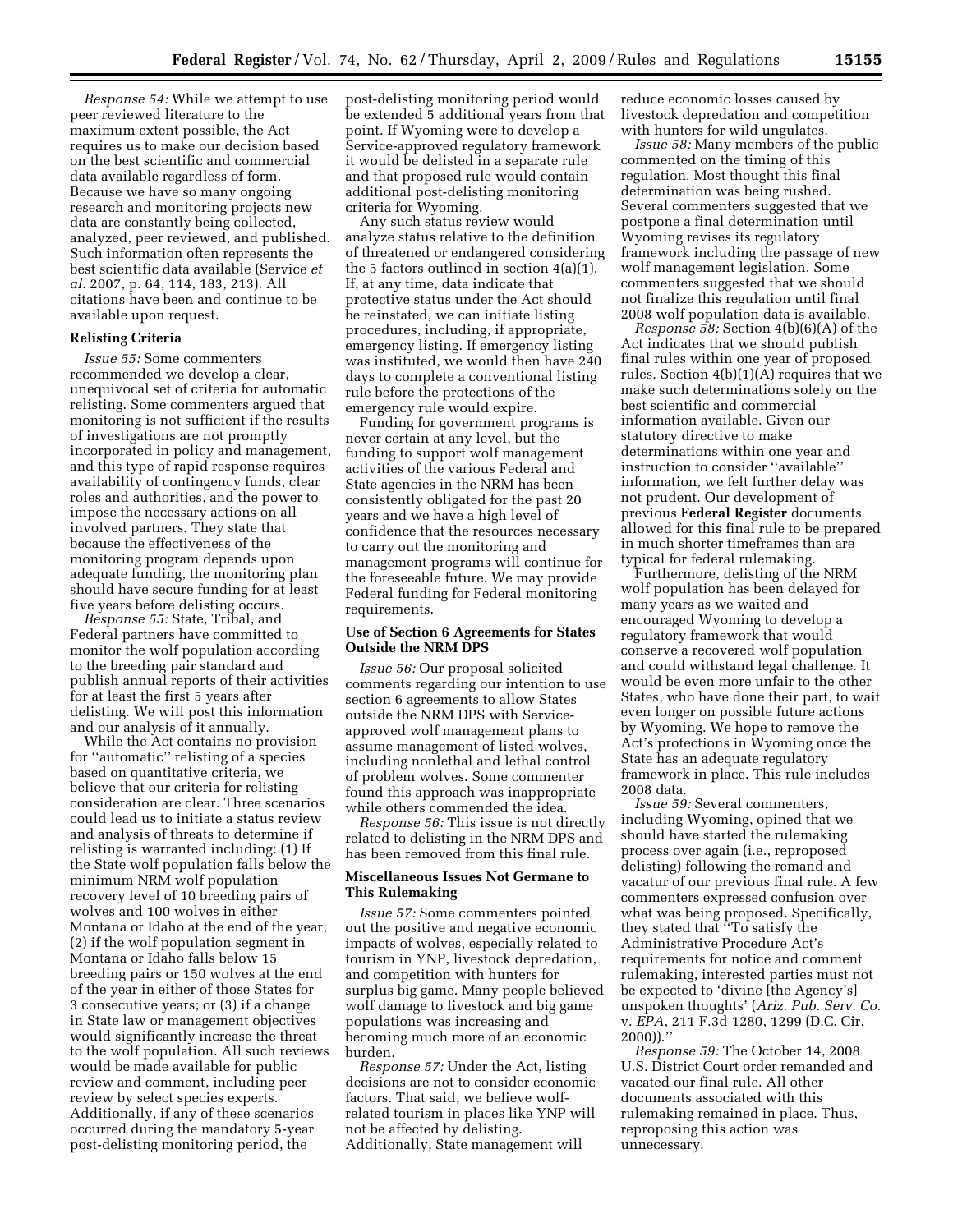We believe our February 8, 2007, (72 FR 6106) delisting proposal and the October 28, 2008, (73 FR 63926) notice reopening the comment period were clear in what we were proposing. Simply, we proposed to identify a NRM gray wolf DPS and remove most or all this DPS from the list of threatened and endangered wildlife. As noted in the proposal, if Wyoming failed to develop a management regime to adequately conserve wolves, we would retain the Act's protections in a significant portion of the range in the Wyoming portion of the NRM DPS. Our October 28, 2008, (73 FR 63926) notice reopening the comment period, summarized numerous flaws in Wyoming's wolf management framework. This notice (73 FR 63926, October 28, 2008) also noted that all documents relevant to evaluating the adequacy of Wyoming's regulatory mechanisms, including Wyoming State law, their wolf management plan, their implementing regulations (Wyoming Chapter 21), and other supporting information, were available on our website at: *http://* 

*westerngraywolf.fws.gov*. When Wyoming issued emergency regulations and a draft revised wolf management plan on October 27, 2008, we immediately posted online. Failure to remedy the adequacy of their regulatory framework resulted in our decision to retain the Act's protections in Wyoming.

*Issue 60:* Some commenters thought the recovery program illegally restored the wrong subspecies of wolf to Montana, Idaho, and Wyoming.

*Response 60:* In the mid-1980's, naturally dispersing wolves from Canada began to form packs in northwestern Montana. In 1995 and 1996, wolves were reintroduced to YNP and Central Idaho. For the nonessentialexperimental areas, we selected donor wolves that had the greatest chance of resulting in a successful reintroduction program (Service 1994, p. 5–89). Specifically, we selected wolves living in habitat and feeding on prey most similar to those of the reintroduction areas (Service 1994, p. 5–89). Our 1994 EIS noted that wolf populations that historically inhabited the Yellowstone and central Idaho area were slightly smaller and contained fewer black color phase individuals than the more northern Canadian wolves that were dispersing southward and occupying Montana (Service 1994, p. 5–106). At the time, the 1994 EIS noted that recent molecular investigations indicated that gray wolves throughout North America were all one subspecies of gray wolf (Service 1994, p. 5–106). The EIS went on to say that only red wolves and Mexican wolves were genetically

distinct at the molecular level (Service 1994, p. 5–106). Resolution of species' subspecific taxonomy remains elusive as the science continues to evolve (Hall 1984, pp. 2–11; Service 1994, pp. 1–21– 22; Brewster and Fritts 1995, p. 353; Nowak 1995, p. 375; Nowak 2003, pp. 248–50; Wayne and Vila 2003, pp. 223– 4; Leonard *et al.* 2005; p. 1; Leonard and Wayne 2007, p. 1). Legally, the subspecies issue remains irrelevant, as the gray wolf has been listed at the species level in the lower 48 States since 1978.

*Issue 61:* Many comments were made on issues that were not related to or affected by this rulemaking. Most often these issues involved: Strongly held personal opinions or perceptions about Federal, State, or Tribal government or authorities; property rights; mistrust of political leadership, environmentalists and/or judges; methods of take; risks to human safety; negative affects of wolves on elk and deer herds, hunting, State wildlife agency budgets, outfitting, or livestock production; negative affect of this action to tourism; ecosystem restoration; the U.S. Constitution; what would Jesus do; wildlife management in general; wolves and wolf management; and modifications to the NRM experimental population special 10(j) rule.

*Response 61:* We respect these opinions, but they are beyond the scope of this rulemaking.

# **Summary of Factors Affecting the Species**

Section 4 of the Act and its implementing regulations (50 CFR part 424) set forth the procedures for listing, reclassifying, or removing species from listed status. ''Species'' is defined by the Act as including any species or subspecies of fish, wildlife, or plant, and any distinct vertebrate population segment of fish or wildlife that interbreeds when mature (16 U.S.C. 1532(16)). Under 50 CFR 424.11(d), we may remove the protections of the Act if the best available scientific and commercial data substantiate that the species is neither endangered nor threatened for the following reasons: (1) The species is extinct; (2) the species has recovered; or (3) the original scientific data used at the time the species was classified were in error.

A species may be delisted as recovered only if the best scientific and commercial data available indicate that it is no longer endangered or threatened. Determining whether a species meets the recovered definition requires consideration of the five categories of threats specified in section 4(a)(1) of the Act. For species that are already listed

as endangered or threatened, this analysis of threats is an evaluation of both the threats currently facing the species and the threats that are reasonably likely to affect the species in the foreseeable future following the delisting or downlisting and the removal or reduction of the Act's protections.

Under section 3 of the Act, a species is ''endangered'' if it is in danger of extinction throughout all or a ''significant portion of its range'' and is "threatened" if it is likely to become endangered within the foreseeable future throughout all or a ''significant portion of its range.'' The word ''range'' in the phrase ''significant portion of its range'' refers to the range in which the species currently exists. For the purposes of this rule, ''range'' includes all of the NRM DPS (as identified in Factor A below and illustrated in Figure 1).

Evaluating whether the species should be considered threatened or endangered in all or a significant portion of its range is a multiple-step analysis. If we determine that the species is endangered throughout all of its range, we list it as endangered throughout its range and no further analysis is necessary. If not, we then evaluate if the species meets the definition of threatened throughout all of its range. If the species is threatened in all of its range, we list the species as threatened and consider if any significant portions of its range warrant listing as endangered. If we determine that the species is not threatened or endangered in all of its range, we consider whether any significant portions of its range warrant consideration as threatened or endangered. If we determine that the species is threatened or endangered in a significant portion of its range, the provisions of the Act would only apply to the significant portion of the species' range where it is threatened or endangered.

Foreseeable future is defined by the Services on a case-by-case basis, taking into consideration a variety of speciesspecific factors such as lifespan, genetics, breeding behavior, demography, threat projection timeframes, and environmental variability. ''Foreseeable'' is commonly viewed as ''such as reasonably can or should be anticipated: Such that a person of ordinary prudence would expect it to occur or exist under the circumstances'' (Merriam-Webster's Dictionary of Law 1996: *Western Watershed Project* v. *Foss* (D. Idaho 2005; CV 04–168–MHW). For the NRM DPS, the foreseeable future differs for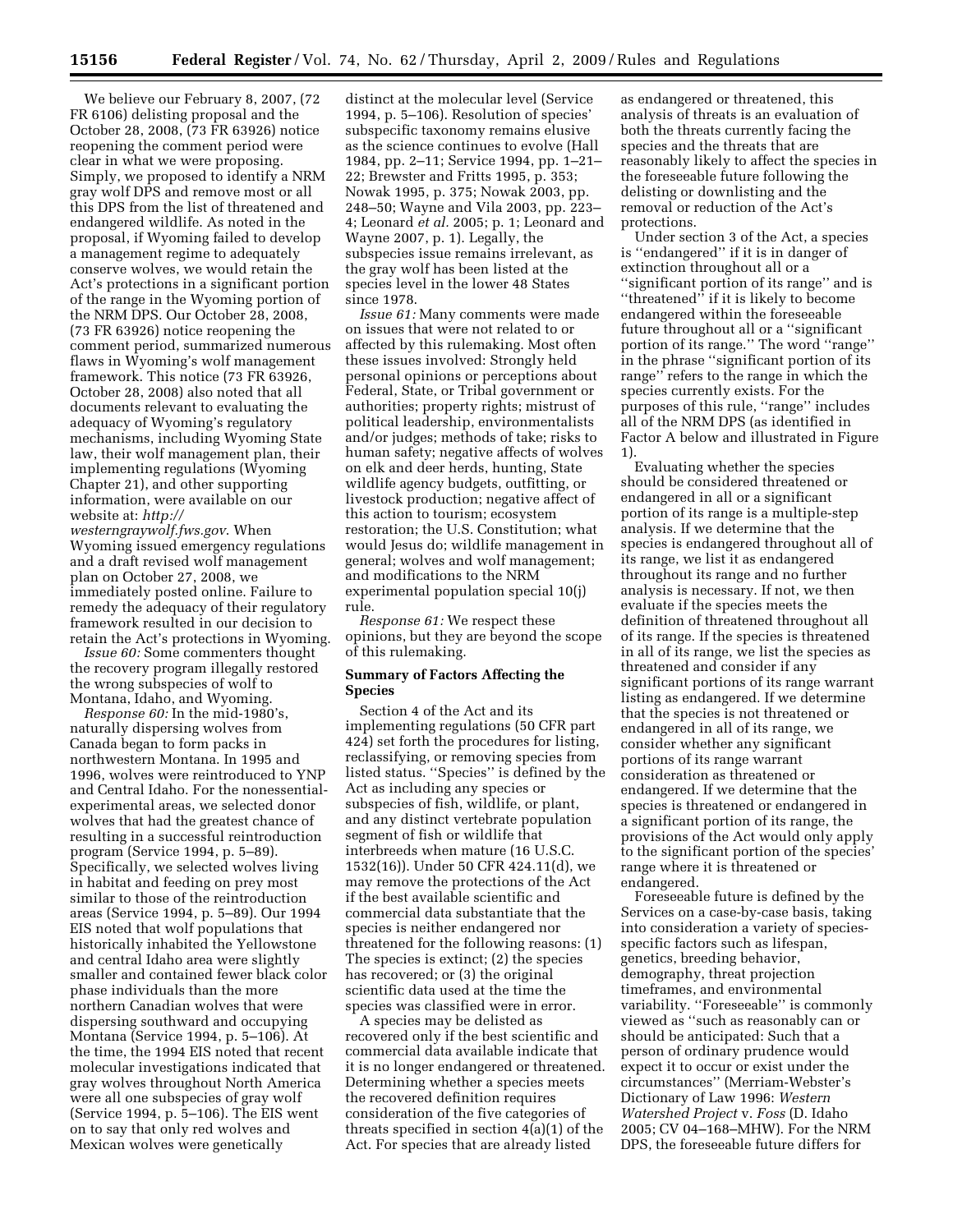each factor potentially affecting the DPS. It took a considerable length of time for public attitudes and regulations to result in a social climate that promoted and allowed for wolf restoration in the WGL DPS and NRM DPS. The length of time over which this shift occurred, and the ensuing stability in those attitudes, give us confidence that this social climate will persist for the foreseeable future in the portion of the DPS which we are removing from ESA protections. Available habitat and potential future distribution models (Carroll *et al.* 2003, 536; Carroll *et al.*  2006, Figure 6) predict out about 30 years. For some threat factors, a longer time horizon may be appropriate. In our consideration of genetics, we reviewed a paper that looked 100 years into the future (vonHoldt *et al.* 2007). When evaluating the available information, with respect to foreseeable future, we take into account reduced confidence as we forecast further into the future.

The following analysis examines all five factors currently affecting, or that are likely to affect, the NRM gray wolf DPS within the foreseeable future.

# *A. The Present or Threatened Destruction, Modification, or Curtailment of Its Habitat or Range*

The NRM DPS is approximately 980,803 km2 (378,690 mi2) and includes 402,606 km2 (155,447 mi2) of Federal land (41 percent); 49,803 km2 (19,229 mi2) of State land (5 percent); 32,942 km2 (12,719 mi2) of Tribal land (3 percent); 427,998 km2 (165,251 mi2) of private land (44 percent) (the remaining area is either water or lands in Washington that were not categorized into ownership in the geographic information system layers we analyzed). The DPS contains large amounts of three Ecoregion Divisions—Temperate Steppe (prairie) (312,148 km2 [120,521 mi2]); Temperate Steppe Mountain (forest) (404,921 km2 [156,341 mi2]); and Temperate Desert (high desert) (263,544 km2 [101,755 mi2]) (Bailey 1995, p. iv).

The following analysis focuses on suitable habitat (areas that have a 50 percent or greater change of supporting breeding pairs or persistent wolf packs) within the DPS and currently occupied areas. Then, unsuitable habitat is examined. Habitat suitability is based on biological features which impact the ability of wolf packs to persist. A number of threats to habitat are examined including increased human populations and development (including oil and gas), connectivity, ungulate populations, and livestock grazing.

*Suitable Habitat*—Wolves once occupied or transited all of the NRM

DPS. However, much of the wolf's historical range within this area has been modified for human use and is no longer suitable habitat to support wolf packs and wolf breeding pairs. We have reviewed the quality, quantity, and distribution of habitat relative to the biological requirements of wolves. In doing so we reviewed two models, Oakleaf *et al.* (2006, pp. 555–558) and Carroll *et al.* (2003, pp. 536–548; 2006, pp. 27–31), to help us gauge the current amount and distribution of suitable wolf habitat in the NRM. Both models ranked areas as suitable habitat if they had characteristics that indicated they might have a 50 percent or greater chance of supporting wolf packs. Suitable wolf habitat in the NRM was typically characterized in both models as public land with mountainous, forested habitat that contains abundant year-round wild ungulate populations, low road density, low numbers of domestic livestock that are only present seasonally, few domestic sheep, low agricultural use, and few people. Unsuitable wolf habitat was typically just the opposite (i.e., private land, flat open prairie or desert, low or seasonal wild ungulate populations, high road density, high numbers of year-round domestic livestock including many domestic sheep, high levels of agricultural use, and many people). Despite their similarities, these two models had substantial differences in the area analyzed, layers, inputs, and assumptions. As a result, the Oakleaf *et al.* (2006, p. 559) and Carroll *et al.*  (2006, p. 33) models predicted different amounts of theoretically suitable wolf habitat in areas examined by both models (i.e., portions of Montana, Idaho, and Wyoming).

Oakleaf's model was a more intensive effort that looked at potential wolf habitat in Idaho, Montana, and Wyoming (Oakleaf *et al.* 2005, p. 555). It used roads accessible to two-wheel and four-wheel vehicles, topography (slope and elevation), land ownership, relative ungulate density (based on State harvest statistics), cattle (*Bos sp.*) and sheep density, vegetation characteristics (ecoregions and land cover), and human density to comprise its geographic information system layers. Oakleaf analyzed the characteristics of areas occupied and not occupied by NRM wolf packs through 2000 to predict what other areas in the NRM might be suitable or unsuitable for future wolf pack formation (Oakleaf *et al.* 2005, p. 555). In total, Oakleaf *et al.* (2006, p. 559) ranked 170,228 km2 (65,725 mi2) as suitable habitat in Montana, Idaho, and Wyoming.

Carroll's model analyzed a much larger area (all 12 western States and northern Mexico) in a less specific way (Carroll *et al.* 2006, pp. 27–31). Carroll's model used density and type of roads, human population density and distribution, slope, and vegetative greenness to estimate relative ungulate density to predict associated wolf survival and fecundity rates (Carroll *et al.* 2006, p. 29). The combination of a geographic information system model and wolf population parameters were used to develop estimates of habitat theoretically suitable for wolf pack persistence. In addition, Carroll predicted the potential effect on suitable wolf habitat of increased road development and human density expected by 2025 (Carroll *et al.* 2006, pp. 30–31). Within the proposed DPS, Carroll *et al.* (2006, pp. 27–31) ranked 277,377 km2 (107,096 mi2) as suitable including 105,993 km2 (40,924 mi2) in Montana; 82,507 km2 (31,856 mi2) in Idaho; 77,202 km2 (29,808 mi2) in Wyoming; 6,620 km2 (2,556 mi2) in Oregon; 4,286 km2 (1,655 mi2) in Utah; and 769 km2 (297 mi2) in Washington. Approximately 96 percent of the suitable habitat (265,703 km2 (102,588 mi2)) within the DPS occurred in Montana, Idaho, and Wyoming. According to the Carroll model, approximately 28 percent of the NRM DPS would be ranked as suitable habitat (Carroll *et al.* 2006, pp. 27–31).

The Carroll *et al.* (2006, pp. 31–34) model tended to be more generous in identifying suitable wolf habitat under current conditions than the Oakleaf (*et al.* 2006, pp. 558–560) model or that our field observations indicate is realistic. But Carroll's model provided a valuable relative measure across the western United States upon which comparisons could be made. The Carroll model did not incorporate livestock density into its calculations as the Oakleaf model did (Carroll *et al.* 2006, pp. 27–29; Oakleaf *et al.* 2005, p. 556). Thus, that model did not consider those conditions where wolf mortality is high and habitat unsuitable because of chronic conflict with livestock. During the past 20 years, wolf packs have been unable to persist in areas intensively used for livestock production, primarily because of agency control of problem wolves and illegal killing.

Many of the more isolated primary habitat patches that the Carroll model predicted as currently suitable were predicted to be unsuitable by the year 2025, indicating they were likely on the lower end of what ranked as suitable habitat in that model (Carroll *et al.* 2006, p. 32). Because these areas were typically too small to support breeding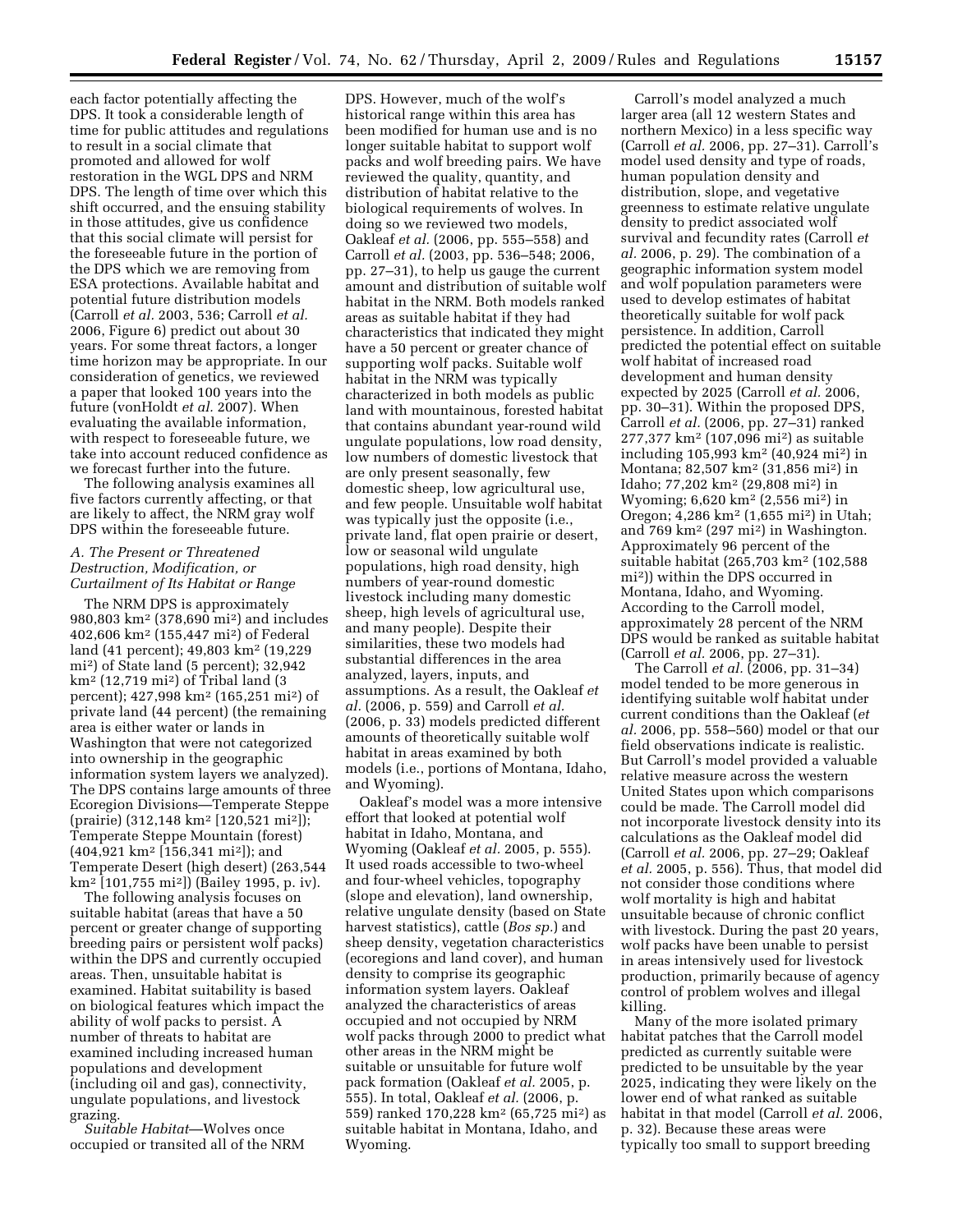pairs and too isolated from the core population to receive enough dispersing wolves to overcome high mortality rates, we do not believe they are currently suitable habitat based upon on our data on wolf pack persistence for the past 20 years (Bangs 1991, p. 9; Bangs *et al.*  1998, p. 788; Service *et al.* 1999–2009, Figure 1).

Despite the substantial differences in each model's analysis area, layers, inputs, and assumptions, both models predicted that most suitable wolf habitat in the NRM was in northwestern Montana, central Idaho, and the GYA, which is the area currently occupied by the NRM wolf population. These models are useful in understanding the relative proportions and distributions of various habitat characteristics and their relationships to wolf pack persistence. Both models generally support earlier Service predictions about wolf habitat suitability in the NRM (Service 1980, p. 9; 1987, p. 7; 1994, p. vii). Because theoretical models only define suitable habitat as those areas that have characteristics with a 50 percent or more probability of supporting wolf packs, the acreages of suitable habitat that they indicate can be successfully occupied are only estimates.

The Carroll *et al.* (2006, p. 25) model also indicated that these three areas had habitat suitable for dispersal between them and it would remain relatively intact in the future. However, northwest Montana and Idaho were much more connected to each other and the wolf population in Canada than to the GYA and Wyoming (Oakleaf *et al.* 2005, p. 554). Collectively the three core areas are surrounded by large areas of habitat unsuitable for pack persistence. We note that habitat that is unsuitable for pack persistence may be important for connectivity between areas that are suitable for pack persistence.

Overall, we evaluated data from a number of sources on the location of suitable wolf habitat in developing our estimate of currently suitable wolf habitat in the NRM. Specifically, we considered the recovery areas identified in the 1987 wolf recovery plan (Service 1987, p. 23), the primary analysis areas analyzed in the 1994 EIS for the GYA (63,700 km2 [24,600 mi2]) and central Idaho (53,600 km2 [20,700 mi2]) (Service 1994, p. iv), information derived from theoretical models by Carroll *et al.* (2006, p. 25) and Oakleaf *et al.* (2006, p. 554), our nearly 20 years of field experience managing wolves in the NRM, and locations of persistent wolf packs and breeding pairs since recovery has been achieved. Collectively, this evidence leads us to concur with the Oakleaf *et al.* (2006, p.

559) model's predictions that the most important habitat attributes for wolf pack persistence are forest cover, public land, high elk density, and low livestock density. Therefore, we believe that Oakleaf's calculations of the amount and distribution of suitable wolf habitat available for persistent wolf pack formation, in the parts of Montana, Idaho, and Wyoming analyzed, represents the most reasonable prediction of suitable wolf habitat in Montana, Idaho, and Wyoming.

The area we conclude that is suitable habitat is depicted in Oakleaf *et al.*'s (2006) map on page 559. Generally, suitable habitat is located in western Montana west of I–15 and south of I–90; Idaho north of I–84; and northwest Wyoming (see figure 1 in 73 FR 63926, October 28, 2008). A comparison of actual wolf pack distribution in 2006 (Service *et al.* 2007, Figure 1) and Oakleaf *et al.*'s (2006, p. 559) prediction of suitable habitat indicates that nearly all suitable habitat in Montana, Idaho, and Wyoming is currently occupied and areas predicted to be unsuitable remain largely unoccupied.

Although Carroll determined there may be some (4 percent) potentially suitable wolf habitat in the NRM DPS outside of Montana, Idaho, and Wyoming, we believe it is marginally suitable at best and is insignificant to NRM wolf population recovery because it occurs in small isolated fragmented areas. While some areas predicted to be unsuitable habitat in Montana, Idaho, and Wyoming have been temporarily occupied and used by wolves or even packs, we still consider them as largely unsuitable habitat. Generally, wolf packs in such areas have failed to persist long enough to be categorized as breeding pairs and successfully contribute toward recovery. Therefore, we consider such areas as containing unsuitable habitat and find that dispersing wolves attempting to colonize those areas are unlikely to form breeding pairs or contribute to population recovery.

*Unoccupied Suitable Habitat*— Habitat suitability modeling indicates that the three NRM core recovery areas are atypical of other habitats in the western United States because suitable habitat in those core areas occur in such large contiguous blocks (Service 1987, p. 7; Larson 2004, p. 49; Carroll *et al.*  2006, p. 35; Oakleaf *et al.* 2005, p. 559). Without core refugia areas like YNP or the central Idaho wilderness that provide a steady source of dispersing wolves, other potentially suitable wolf habitat is not likely to be capable of sustaining wolf breeding pairs. Some habitat ranked by models as suitable

adjacent to core refugia may be able to support wolf breeding pairs, while other habitat farther away from a strong source of dispersing wolves may not be able to support persistent packs. This fact is important when considering suitable habitat as defined by the Carroll (*et al.* 2006, p. 30) and Oakleaf (*et al.*  2006, p. 559) models, because wolf populations can persist despite very high rates of mortality only if they have high rates of immigration (Fuller *et al.*  2003, p. 183). Therefore, model predictions regarding habitat suitability does not always translate into successful wolf occupancy and wolf breeding pairs.

Strips and smaller (less than 2,600 km2 [1,000 mi2]) patches of theoretically suitable habitat (Carroll *et al.* 2006, p. 34; Oakleaf *et al.* 2005, p. 559) (typically, isolated mountain ranges) often possess higher mortality risk for wolves because of their enclosure by, and proximity to, unsuitable habitat with a high mortality risk. In addition, pack territories often form along distinct geological features (Mech and Boitani 2003, p. 23), such as the crest of a rugged mountain range, so useable space for wolves in isolated long narrow mountain ranges may be reduced by half or more. This phenomenon, in which the quality and quantity of suitable habitat is diminished because of interactions with surrounding lesssuitable habitat, is known as an edge effect (Mills 1995, pp. 400–401). Edge effects are exacerbated in small habitat patches with high perimeter-to-area ratios (i.e., those that are long and narrow, like isolated mountain ranges) and in species with large territories, like wolves, because they are more likely to encounter surrounding unsuitable habitat (Woodroffe and Ginsberg 1998, p. 2128). Because of edge effects, some habitat areas outside the core areas may rank as suitable in models, but are unlikely to actually be successfully occupied by wolf packs. For these reasons, we believe that the NRM wolf population will remain anchored by the three recovery areas. These core population segments will continue to provide a constant source of dispersing wolves into surrounding areas, supplementing wolf packs and breeding pairs in adjacent, but less secure suitable habitat.

*Currently Occupied Habitat*—We calculated the area currently occupied by the NRM wolf population by drawing a line around the outer points of radiotelemetry locations of all known wolf pack territories in 2005 (Service *et al.*  2006, Figure 1; 71 FR 6634, February 8, 2006, p. 6640). We defined occupied wolf habitat as that area confirmed as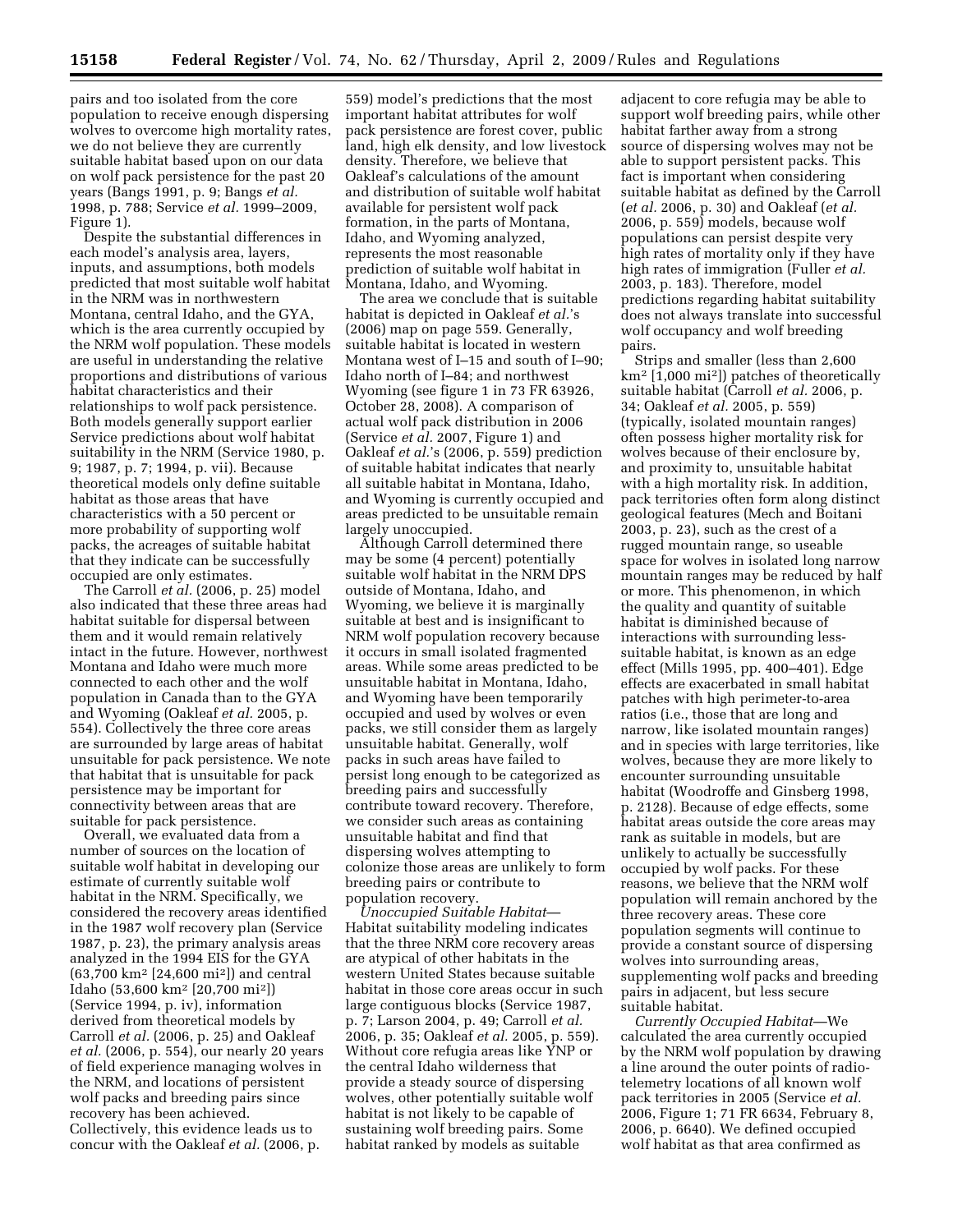being used by resident wolves to raise pups or that is consistently used by two or more territorial wolves for longer than 1 month (Service 1994, pp. 6:5–6). This approach includes all intervening areas including suitable or unsuitable habitat. Typically by the end of the year, only 50 percent of packs meet the criteria to be classified as breeding pairs. The overall distribution of wolf packs has been similar since 2000, despite a wolf population that has more than doubled (Service *et al.* 2001–2009, Figure 1; Bangs *et al.* in press). This pattern persisted in 2006, 2007, and 2008. Since the wolf population has saturated most suitable habitat in the NRM DPS, significant growth in the population's outer distribution is unlikely. This final rule relied upon recent wolf monitoring data which has changed little in recent years (see Figure 1).

We included areas between the core recovery segments as occupied wolf habitat because they are important for demographic and genetic connectivity. While these areas are no longer capable of supporting persistent wolf packs, dispersing wolves routinely travel through those areas and packs occasional occupy them (Service 1994, pp. 6:5–6; Bangs 2002, p. 3; Jimenez *et al.* 2008d). These areas include the Flathead Valley and other smaller valleys intensively used for agriculture and a few of the smaller, isolated mountain ranges surrounded by agricultural lands in western Montana. Important dispersal areas also include parts of western Wyoming outside the current State trophy game boundary, such as the Wyoming Range adjacent to Idaho and valleys north of Kemmerer. Dispersing wolves from Idaho that bred in the GYA likely crossed this area and survived during the winter breeding season, resulting in natural genetic connectivity.

As of the end of 2004, we estimated approximately 275,533 km2 (106,384 mi2) of occupied habitat in parts of Montana (125,208 km2 [48,343 mi2]), Idaho (116,309 km2 [44,907 mi2]), and Wyoming (34,017 km2 [13,134 mi2]) (Service *et al.* 2005, Figure 1). This pattern persisted in 2005–2008 (Service *et al.* 2006–2009). Although currently occupied habitat includes some prairie  $(4,488 \text{ km}^2)$  [1,733 mi<sup>2</sup>]) and some high desert (24,478 km2 [9,451 mi2]), wolf packs have not used these habitat types successfully (Service *et al.* 2005–2009, Figure 1). Since 1986, no persistent wolf pack has had a majority of its home range in high desert or prairie habitat. Landownership in the occupied habitat area is 183,485 km2 (70,844 mi2) Federal (67 percent); 12,217 km2 (4,717 mi2)

State (4.4 percent); 3,064 km<sup>2</sup> (1,183) mi2) Tribal (1.7 percent); and 71,678 km2 (27,675 mi2) private (26 percent) (Service *et al.* 2005–2009, Figure 1).

We determined that the current wolf population is a three-segment metapopulation and that the overall area used by persistent wolf packs has not significantly expanded since the population achieved its recovery goal. While there maybe occasional exceptions, stagnant outer distribution patterns for the past 6 years indicate there is probably limited suitable habitat for the NRM wolf population to expand significantly beyond its current outer boundaries. Carroll's model predicted that 165,503 km2 (63,901 mi2) of suitable habitat (62 percent) was within the occupied area; however, the model's remaining potentially suitable habitat (38 percent) was often fragmented, in smaller, more isolated patches (Carroll *et al.* 2006, p. 35) and to date has not been occupied by breeding pairs .

The NRM wolf population occupies nearly 100 percent of the recovery areas recommended in the 1987 recovery plan (i.e., central Idaho, the GYA, and the northwestern Montana) (Service 1987, p. 23) and nearly 100 percent of the primary analysis areas (the areas where suitable habitat was predicted to exist and the wolf population would live) analyzed for wolf reintroduction in central Idaho and the GYA (Service 1994, p. 1:6). This pattern will continue because management plans for public lands in the NRM DPS will result in forest cover, high ungulate densities, low to moderate road and livestock densities, and other factors critical to maintaining suitable wolf habitat.

*Potential Threats Affecting Habitat or Range*—Establishing a recovered wolf population in the NRM did not require land-use restrictions or curtailment of traditional land-uses because there was enough suitable habitat, enough wild ungulates, and sufficiently few livestock conflicts to recover wolves under existing conditions (Bangs *et al.* 2004, pp. 95–96). We do not believe that any traditional land-use practices in the NRM need be modified to maintain a recovered NRM wolf population into the foreseeable future. We do not anticipate overall habitat changes in the NRM occurring at a magnitude that will threaten wolf recovery in the foreseeable future because 71 percent of the occupied habitat is in public ownership that is managed for multiple uses that are complementary with suitable wolf habitat, and maintenance of viable wolf populations (Carroll *et al.* 2003, p. 542; Oakleaf *et al.* 2005, p. 560).

The GYA and central Idaho recovery areas, 63,714 km2 (24,600 mi2) and

53,613 km2 (20,700 mi2), respectively, are primarily composed of public lands (Service 1994, p. iv) and are the largest contiguous blocks of suitable habitat within the NRM DPS. Public lands in National Parks, wilderness, roadless areas and large blocks of contiguous mountainous forested habitat are largely unavailable and/or unsuitable for intensive development. Central Idaho and the GYA provide secure wolf habitat and abundant ungulate populations, with about 99,300 ungulates in the GYA and 241,400 in central Idaho (Service 1994, pp. viii–ix). These areas are considered secure because they are not available for development due to their land-use classifications, management guidelines for other species (e.g., grizzly bears), habitat, access, and geological characteristics (Service 1993, 1996, 2007; Servheen *et al.* 2003; U.S. Forest Service 2006). Thus, they will continue to provide optimal suitable habitat for a resident wolf population and will be a dependable source of dispersing wolves to help maintain genetic connectivity and a viable wolf population in the NRM (Service 1994, p. 1:4). The central Idaho recovery area has 24,281 km2 (9,375 mi2) of designated wilderness at its core (Service 1994, p. 3:85). The GYA recovery area has a core including over 8,094 km2 (3,125 mi2) in YNP and about 16,187 km2 (6,250 mi2) of designated wilderness (although these areas are less useful to wolves, except seasonally, due to high elevation) (Service 1994, p. 3:45). These areas are in public ownership that is not suitable and/or not available for human development of a scale that could possibly affect its overall suitability for wolves, and no foreseeable habitat-related threats would prevent them from supporting a wolf population that exceeds recovery levels.

While the northwestern Montana recovery area (basically west of I–15 and north of I–90 in Montana and Idaho) (84,800 km2 (33,386 mi2)) also has a core of protected suitable habitat (Glacier National Park, the Bob Marshal Wilderness Complex, and extensive Forest Service lands), it is not as high quality or as contiguous as that in either central Idaho or GYA (Smith *et al.*  2008). The primary reason for this is that many ungulates do not winter throughout the Park or Wilderness areas because it is higher in elevation. Most wolf packs in northwestern Montana live west of the Continental Divide, where forest habitats are a fractured mix of private and public lands (Service *et al.* 1989–2008, Figure 1; Murrey *et al.*  submitted 2008). This mix exposes wolves to high levels of mortality, and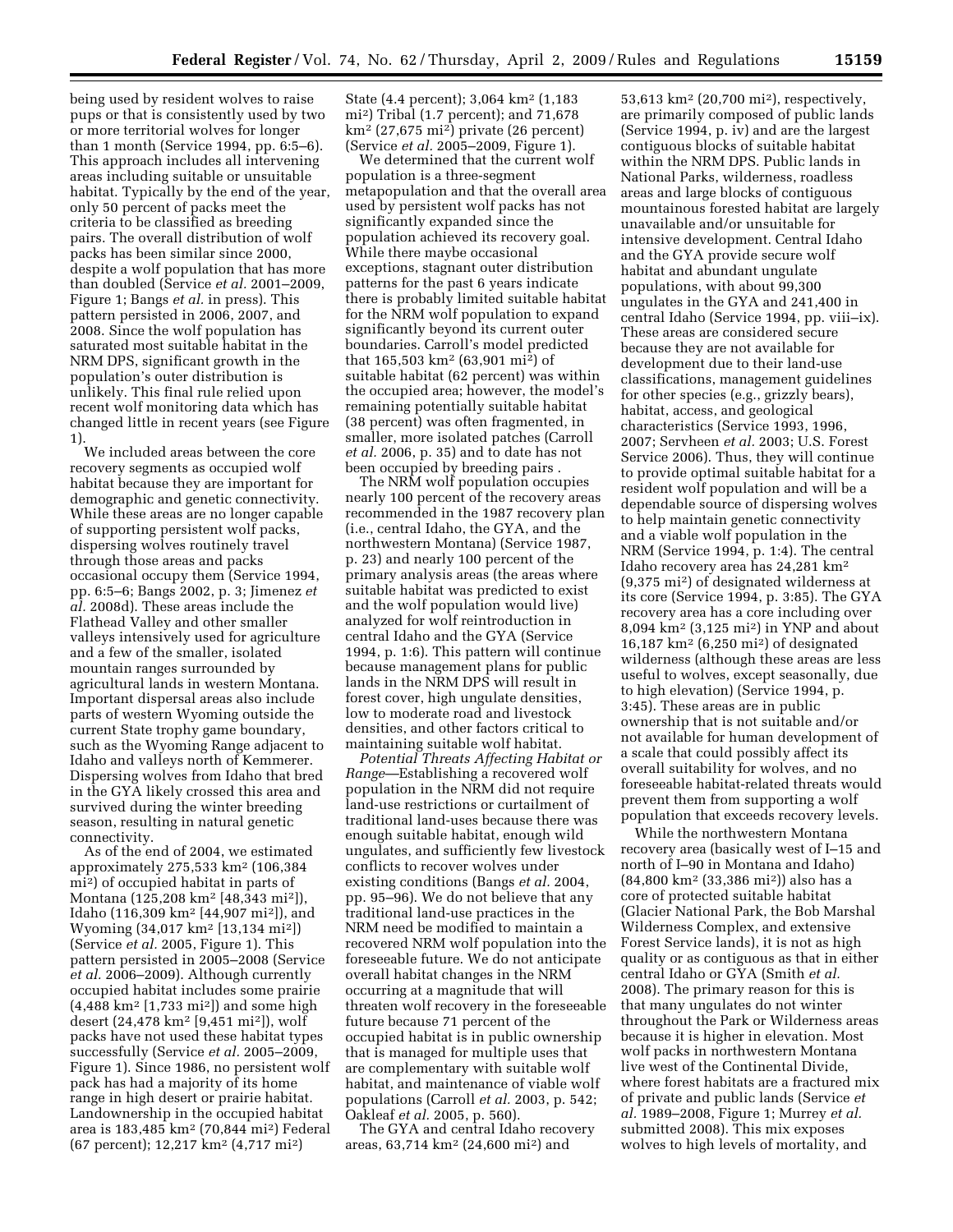thus this area supports smaller and fewer wolf packs. Wolf dispersal into northwestern Montana from the more stable resident packs in the core protected area (largely the North Fork of the Flathead River along the eastern edge of Glacier National Park and the few large river drainages in the Bob Marshall Wilderness Complex) and the abundant National Forest Service lands largely used for recreation and timber production rather than livestock production helps to maintain that segment of the NRM wolf population (Bangs *et al.* 1998, p. 786). Wolves also disperse into northwestern Montana from central Idaho and Canada and several packs have trans-boundary territories, helping to maintain the NRM population (Boyd *et al.* 1995, p. 136; Service 2002–2009, Figure 1). Conversely, wolf dispersal from northwestern Montana into Canada, where wolves are much less protected, continues to draw some wolves into vacant or low-density habitats in Canada where they are subject to liberal hunting and agency control (Bangs *et al.*  1998, p. 790). Despite mortalities that occur in Canada, the trans-boundary movements of wolves and wolf packs that led to the original establishment of wolves in Montana connects the wolf population in the NRM to the much larger wolf population in Canada and will continue to have an overall positive effect on wolf genetic diversity and demography in the northwest Montana segment of the NRM wolf population.

An important factor in maintaining wolf populations is the native ungulate population. Wild ungulate prey in these three areas are composed mainly of elk, white-tailed deer, mule deer, moose, and (in the GYA) bison. Bighorn sheep, mountain goats, and pronghorn antelope also are common but not important, at least to date, as wolf prey. In total, 100,000 to 250,000 wild ungulates are estimated in each State where wolf packs currently exist (Service 1994, pp. viii–ix). The States in the NRM DPS have successfully managed resident ungulate populations for decades. State ungulate management plans, discussed in Factor D below, commit them to maintain ungulate populations at densities that will continue to support a recovered wolf population well into the foreseeable future (See Idaho 2007, p. 1–2; Curtis 2007, p. 14–21 as an examples of such plans).

Last year, 2008 marked the first year since our reintroductions began that the NRM wolf population did not grow by 20 percent. We believe this slowing growth rate is the result of the NRM wolf population reaching carrying capacity. Human-caused mortality in

2008 was not high enough to explain all the reduced growth in the population. At carrying capacity natural factors such as disease, social strife, and food limitations begin to help regulate wolf populations. As demonstrated by the NRM DPS's suspected carrying capacity, there is sufficient suitable habitat to maintain the NRM wolf population well above recovery levels but not significantly higher than current levels.

Cattle and sheep are at least twice as numerous as wild ungulates even on public lands (Service 1994, p. viii). Most wolf packs have at least some interaction with livestock. Wolves and livestock can live near one another for extended periods of time without significant conflict if agency control prevents the behavior of chronic livestock depredation from becoming widespread in the wolf population. Through active management, most wolves learn that livestock can not be successfully attacked and do not view them as prey. However, when wolves and livestock mix, some livestock and some wolves will be killed. Conflict between wolves and livestock has resulted in the average annual removal of 8 to 14 percent of the NRM wolf population (Bangs *et al.* 1995, p. 130; Bangs *et al.* 2004, p. 92; Bangs *et al.*  2005, pp. 342–344; Service *et al.* 2009, Tables 4, 5; Smith *et al.* 2008, p. 1). Such control promotes occupancy of suitable habitat in a manner that minimizes damage to private property and fosters public support to maintain recovered wolf populations in the NRM DPS without threatening the NRM wolf population.

We do not foresee a substantial increase in livestock abundance across the NRM that would result in increased mortality. The opposite trend has been occurring. In recent years, about 200,000 hectares (500,000 acres) of public land grazing allotments have been purchased and retired in areas of chronic conflict between livestock and large predators, including wolves (Fischer 2008). Assuming adequate regulation of other threat factors (discussed below), we do not believe the continued presence of livestock will in any meaningful way threaten the recovered status of the NRM DPS in the foreseeable future.

Within the GYA, human populations are expected to increase (Carroll 2006). In six northwest Wyoming counties most used by wolves, the human population is projected to increase by roughly 15,000 residents between 2000 and 2020 (from 105,215 in 2000 to 120,771 by 2020) (Wyoming Department of Administration and Information Economic Analysis Division 2005). The Montana GYA counties are expected to

increase by roughly 35,000 people during this same time (from 120,934 in 2000 to 154,800 by 2020) (NPA Data Services 2002). We anticipate similar levels of population growth in the remaining portions of the DPS given that the West, as a region, is projected to increase at rates faster than any other region (U.S. Census Bureau Population Division 2005).

As human populations increase associated impacts will follow. We expect the region will see: Increased growth and development including conversion of private low-density rural lands to higher density urban and suburban development; accelerated road development and increasing amounts of transportation facilities (pipelines and energy transmission lines); additional resource extraction (primarily oil and gas, coal, and wind development in certain areas); and added recreation on public lands (Robbins 2007). Despite efforts to minimize impacts to wildlife (Brown 2006, p. 1–3), some development will make some areas of the NRM less suitable for wolf occupancy. However, we expect these impacts will be minimal as sufficient habitat is secure.

Wolves are one of the most adaptable large predators in the world and are unlikely to be substantially impacted by any threat except human persecution (Fuller *et al.* 2003, p. 163; Boitani 2003, p. 328–330). Land-use restrictions on human development were not necessary to recover the wolf population. Even active wolf dens can be quite resilient to nonlethal disturbance by humans (Frame *et al.* 2007, p. 316). The vast majority of suitable wolf habitat and the current wolf population is secure in mountainous forested Federal public land (National Parks, wilderness, roadless areas, and lands managed for multiple uses by the U.S. Forest Service and Bureau of Land Management) that will not be legally available or suitable for intensive levels of human development. Furthermore, the range of wolves and grizzly bears overlap in many parts of Montana, Idaho and Wyoming and mandatory habitat guidelines on public lands for grizzly bear conservation guarantee and far exceed necessary criteria for maintaining suitable habitat for wolves (for an example, see U.S. Department of Agriculture (USDA) 2006). Current and projected levels of human use of public lands will be managed to limit resource impacts by the management plans of the appropriate land management agencies or governments.

Most types of intensive human development predicted in the future will occur in areas that have already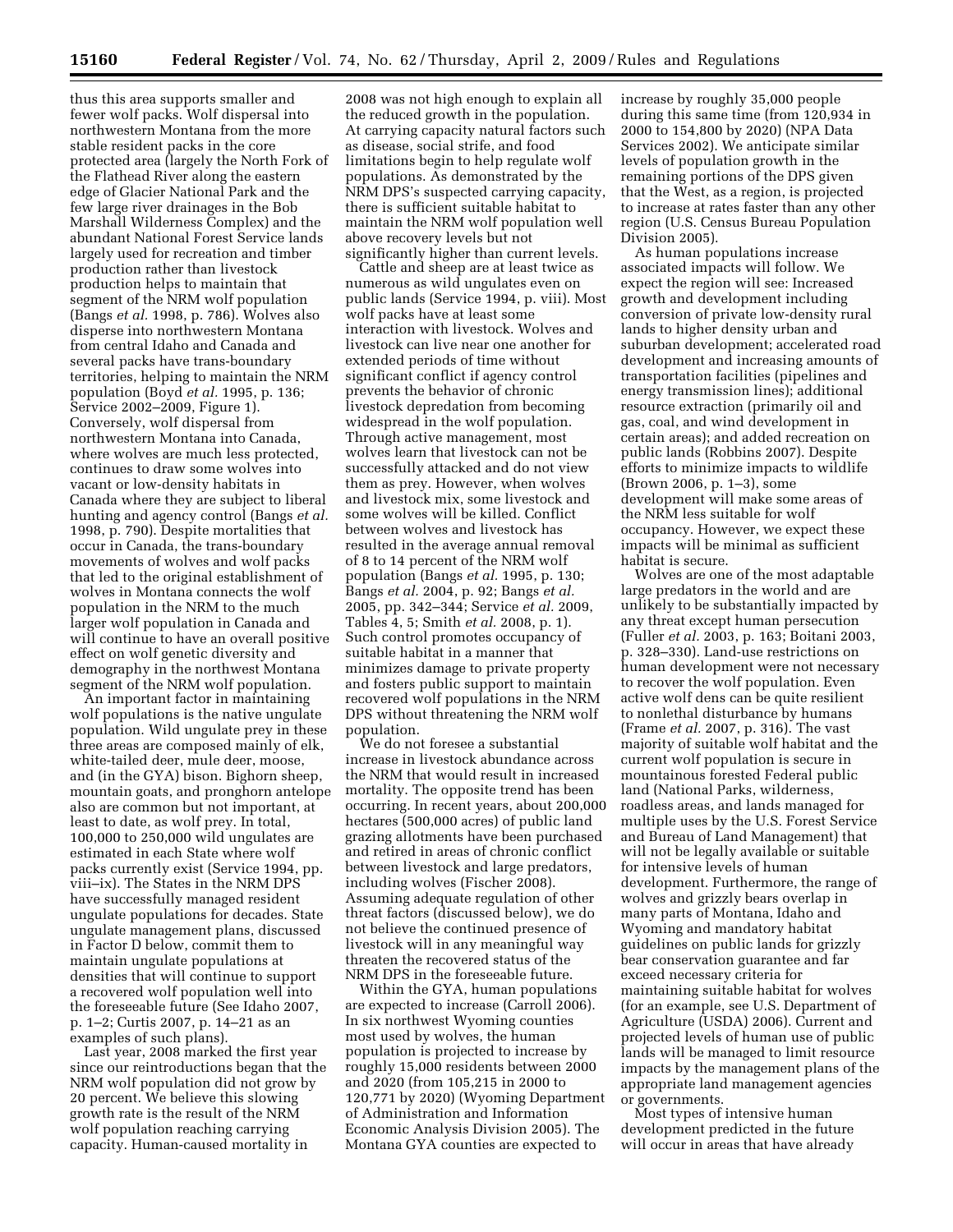been extensively modified by human activities and are unsuitable wolf habitat (Wyoming 2005, Appendix III). In terms of mineral extraction activities, such development is likely to continue to be focused at lower elevation, private lands and in open habitats, and outside of currently suitable and currently occupied wolf habitat (Robbins 2007). Development on private land near suitable habitats will continue to expose wolves to more conflicts and higher risk of human-caused mortality. However, the rate of conflict (now approximately 23 percent mortality per year) is well within the wolf population's biological mortality threshold (30 to 50 percent), especially given the large amount of secure habitat that will support a recovered wolf population and will provide a reliable and constant source of dispersing wolves. Furthermore, management programs (Linnell *et al.*  2001, p. 348), research and monitoring, and outreach and education about living with wildlife can somewhat reduce such impacts.

Modeling exercises also can provide some insights into future land-use development patterns. While these models have weaknesses, such as an inability to accurately predict economic upturns or downturns, uncertainty regarding investments in infrastructure that might drive development (such as roads, airports, or water projects), and an inability to predict open-space acquisitions or conservation easements, we nevertheless think that such models are useful in adding to our understanding of likely development patterns. Carroll *et al.* (2003, p. 541; 2006, p. 31) predicted future wolf habitat suitability under several scenarios through 2025, including increased human population growth and road development. Similarly, in 2005, the Center for the West produced a series of maps predicting growth through 2040 for the West (Travis *et al.*  2005, pp. 2–7). These projections are available at: *http://www.centerwest.org/ futures/west/2040.html*. These models predict very little development across occupied and suitable portions of the NRM DPS. Threats were not predicted to alter wolf habitat suitability in the NRM DPS nearly enough to cause the wolf population to fall below recovery levels in the foreseeable future or even significantly effect wolf dispersal between the recovery segments, including the GYA. In many areas within the NRM DPS (including northwest Montana, the GYA, and northeast Oregon), habitat suitability will be increased beyond current levels as roads on public lands are reduced, a

process underway in the NRM (Carroll *et al.* 2006, p.25; Servheen *et al.* 2003; Service 1993, 1996, 2007; Brown 2006,  $1-3$ .

We acknowledge habitat suitability for wolves will change over time with human development, activities, and attitudes, but not to the extent that it is likely to threaten wolf recovery. Therefore, we do not believe there is a need to limit or manage future human population growth for wolf conservation in the NRM. Wolf populations persist in many areas of the world that are far more developed than the NRM currently is or is likely to be in the foreseeable future (Boitani 2003, pp. 322–23). Current habitat conditions are adequate to support a wolf population well above minimal recovery levels and model predictions indicate that development in the NRM over the next 25 years is unlikely to change habitat in a manner that would threaten the NRM wolf population (Carroll *et al.* 2003, p. 544).

Furthermore, we do not expect any threats to habitat or range to meaningfully impact dispersal or connectivity. Wolves have exceptional dispersal abilities including the ability to disperse long-distances across vast areas of unsuitable habitat. Numerous lone wolves have already been documented to have successfully dispersed through these types of developed areas (Jimenez *et al.* 2008d). Thus, we believe wolves are among the least likely species of land mammal to face a serious threat from reduced connectivity related to projected changes in habitat.

At present, all three recovery areas appear sufficiently connected. There is more than enough habitat connectivity between occupied wolf habitat in Canada, northwestern Montana, and Idaho to ensure exchange of sufficient numbers of dispersing wolves to maintain demographic and genetic diversity in the NRM wolf metapopulation (Oakleaf *et al.* 2005, p. 559; Carroll *et al.* 2006, p. 32; Boyd *et al.* 2007; vonHoldt *et al.* 2007, p. 19). We have documented routine movement of radio-collared wolves across the nearly contiguous available suitable habitat between Canada, northwestern Montana, and central Idaho (Pletscher *et al.* 1991, p. 544; Boyd and Pletscher 1999, pp. 1095–1096; Sime 2007). In addition, there are several shared transborder packs, between Canada, Montana, and Idaho. While the GYA is the most isolated core recovery area within the NRM DPS (Oakleaf *et al.*  2005, p. 554; vonHoldt *et al.* 2007, p. 19), radio telemetry data demonstrate that the GYA is not isolated as at least one wolf naturally disperses into the

GYA each year and at least 4 radiocollared non-GYA wolves have bred and produced offspring in the GYA in the past 12 years (1996–2008).

Within the foreseeable future, some habitat degradation will occur between the core recovery areas. Overall, we believe this will have only minimal impacts on foreseeable levels of dispersal and connectivity. Model predictions through 2025 (Carroll *et al.*  2003, p. 541; Carroll 2006, p. 32) and 2040 (Travis *et al.* 2005, pp. 2–5, 14–15; *http://www.centerwest.org/futures/west/ 2040.html*), in combination with our understanding of wolf dispersal capabilities, demonstrate the quantity, quality, and distribution of habitat, including consideration of intervening development, will remain more than sufficient to allow adequate levels of natural connectivity into the foreseeable future.

Thus, threats to habitat are unlikely to disrupt connectivity in the foreseeable future. Factor E provides a detailed evaluation of the adequacy of current and expected levels of genetic exchange as well as alternative approaches to genetic exchange should they ever become necessary (an outcome we believe is extremely unlikely). Factor D discusses the adequacy of available regulatory frameworks to ensure genetic exchange will be maintained.

*Summary threats to Wolf Habitat*— We do not foresee that impacts to habitat or range will occur at levels that will significantly affect wolf numbers or distribution, connectivity, or affect population recovery and long-term viability in the NRM. Occupied suitable habitat is secured by core recovery areas in northwestern Montana, central Idaho, and the GYA, including Wyoming. These areas include Glacier National Park, Grand Teton National Park, YNP, numerous U.S. Forest Service Wilderness Areas, and other State and Federal public lands. These areas will continue to be managed for high ungulate densities, moderate rates of seasonal livestock grazing, moderate-tolow road densities associated with abundant native prey, low potential for livestock conflicts, and security from excessive unregulated human-caused mortality. Secure portions of the NRM DPS will be able to support large wolf populations well into the foreseeable future.

Unsuitable habitat and small fragmented areas of suitable habitat outside of these core areas largely represent geographic locations where wolf breeding pairs would only persist in low numbers, if at all. Although such areas may historically have contained suitable habitat, wolf pack persistence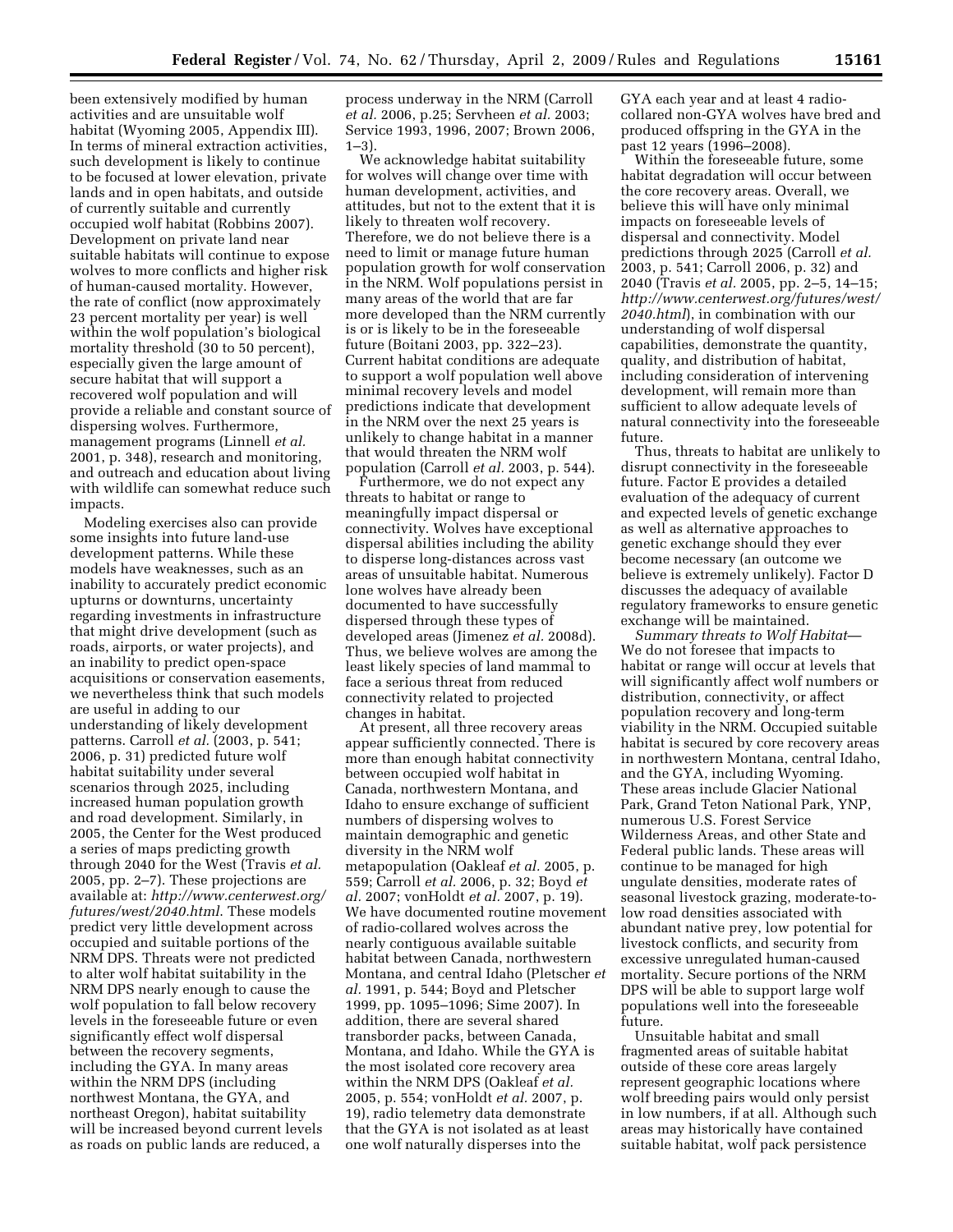in these areas are not important or necessary for maintaining a viable, selfsustaining, and evolving representative wolf population in the NRM into the foreseeable future. Still, these areas may contribute to a healthy wolf population by facilitating dispersal between core recovery areas. The available data indicate that threats to habitat are unlikely to disrupt such connectivity in the foreseeable future.

# *B. Overutilization for Commercial, Recreational, Scientific, or Educational Purposes*

While listed under the Act, gray wolves could not be legally killed or removed from the wild in the NRM for commercial, recreational (hunting, trapping), or educational purposes. In the NRM, about 3 percent of the wolves captured for scientific research, nonlethal control, and monitoring have been accidentally killed (Bangs *et al.* in press). Some wolves may have been illegally killed for commercial use of the pelts and other parts, but we believe illegal commercial trafficking in wolf pelts or wolf parts is rare. Illegal capture of wolves for commercial breeding purposes also is possible, but we have no evidence that it occurs in the NRM. We believe the prohibition against ''take'' provided for by Section 9 of the Act has discouraged and minimized the illegal killing of wolves for commercial or recreational purposes. Although Federal penalties under Section 11 of the Act will not apply if delisting is finalized other Federal laws will still protect wildlife in National Parks and on other Federal lands (Service 1994, pp. 1:5–9). In addition, Montana, Idaho, Wyoming (only in the trophy game area), Washington, Oregon, Utah, and the Tribes have similar laws and regulations that will protect wolves from overutilization for commercial, recreational, scientific, and educational purposes (this issue is also discussed in Factor D below). We believe these laws will continue to provide a strong deterrent to illegal killing of wolves by the public, except in Wyoming's predatory animal area, as they have been effective in State-led conservation programs for other resident wildlife such as black bears, mountain lions, elk, and deer. In addition, the State fish and game agencies, National Parks, other Federal agencies, and most Tribes have well-distributed experienced professional law enforcement officers to help enforce State, Federal, and Tribal wildlife regulations (See Factor D).

*Scientific Research and Monitoring*— From 1984 to 2008, the Service and our cooperating partners captured nearly 1,100 NRM wolves for monitoring,

nonlethal control, and research purposes with 25 accidental deaths. If NRM wolves were delisted, the State, National Parks, and Tribes would continue to capture and radio-collar wolves in the NRM area for monitoring and research purposes in accordance with their State laws, wolf management plans, and regulations (See Factor D and Post-Delisting Monitoring sections below). We expect that capture-caused mortality by Federal, State, and Tribal agencies, and universities conducting wolf monitoring, nonlethal control, and research will remain below 3 percent of the wolves captured, and will be an insignificant source of mortality to the wolf population.

*Education*—We are unaware of any wolves that have been removed from the wild for solely educational purposes in recent years. Wolves that are used for such purposes are typically privatelyheld captive-reared offspring of wolves that were already in captivity for other reasons and are not protected by the Act. However, States may get requests to place wolves that would otherwise be euthanized in captivity for research or educational purposes. Such requests have been, and will continue to be, rare; would be closely regulated by the State wildlife management agencies through the requirement for State or Federal permits, except in Wyoming's predatory animal area; and would not substantially increase human-caused wolf mortality rates.

*Commercial and Recreational Uses*— This section primarily addresses the potential for hunting and trapping across the NRM DPS post-delisting. Other forms of human caused mortality are discussed under the discussion of human predation under Factor C.

Wolf populations can maintain themselves despite sustained humancaused mortality rates of between 30 and 50 percent per year (Keith 1983; Fuller *et al.* 2003, pp. 182–184). When populations are maintained below carrying capacity and natural mortality rates and self-regulation of the population remain low, human-caused mortality can replace up to 70 percent of natural mortality (Fuller *et al.* 2003, p. 186). Wolf pups can also be successfully raised by other pack members and breeding individuals can be quickly replaced by other wolves (Brainerd *et al.* 2008, p. 1). Collectively, these factors mean that wolf populations are quite resilient to human-caused mortality if it is adequately regulated.

Regulated hunting and trapping are traditional and effective wildlife management tools that can be applied to help achieve State and Tribal wolf management objectives (Bangs 2008). In

the absence of the Act's protections, Montana, Idaho, and Wyoming, in the trophy game area, would use public harvest to manipulate wolf distribution and overall population size to help reduce conflicts with livestock and, in some cases, human hunting of big game, just as they do for other resident species of wildlife. Montana, Idaho, Wyoming and some Tribes in those States, would allow regulated public harvest of surplus wolves in the NRM wolf population for commercial and recreational purposes by regulated private and guided hunting and trapping. Such take and any commercial use of wolf pelts or other parts would be regulated by State or Tribal law (see discussion of State laws and plans under Factor D).

The regulated take of those wolves would not affect wolf population recovery or viability in Montana and Idaho because these States would allow such take only for wolves that are not needed to achieve the State's commitment to maintaining a recovered population (see Factor D below). If Montana and Idaho had implemented their planned hunt, the wolf population in Montana and Idaho would still be far in excess of recovered levels. In the trophy game areas of northwest Wyoming, if other sources of mortality had been adequately regulated, this level of hunter harvest would not threaten Wyoming's share of a recovered wolf populations; however, Wyoming's overall regulatory framework does not adequately regulate other sources of mortality. In the predatory area of Wyoming, commercial and recreational use would be unlimited and unregulated. This lack of regulation would not allow wolves to persist in predatory portions of the State. State laws in Washington, Oregon, and Utah do not currently allow public take of wolves for recreational or commercial purposes. These issues are discussed in much greater detail in Factor D below.

In summary, we determine scientific and educational take to remain insignificant factors in maintaining the NRM wolf population well above recovery levels well into the foreseeable future. Furthermore, we believe Idaho and Montana will adequately manage commercial and recreational use for the foreseeable future. Commercial and recreational use in Wyoming will not be adequately managed. These issues are discussed fully in Factor D below.

## *C. Disease or Predation*

As discussed in detail below, a wide range of diseases may affect the NRM wolves. However, no diseases or parasites, even in combination, are of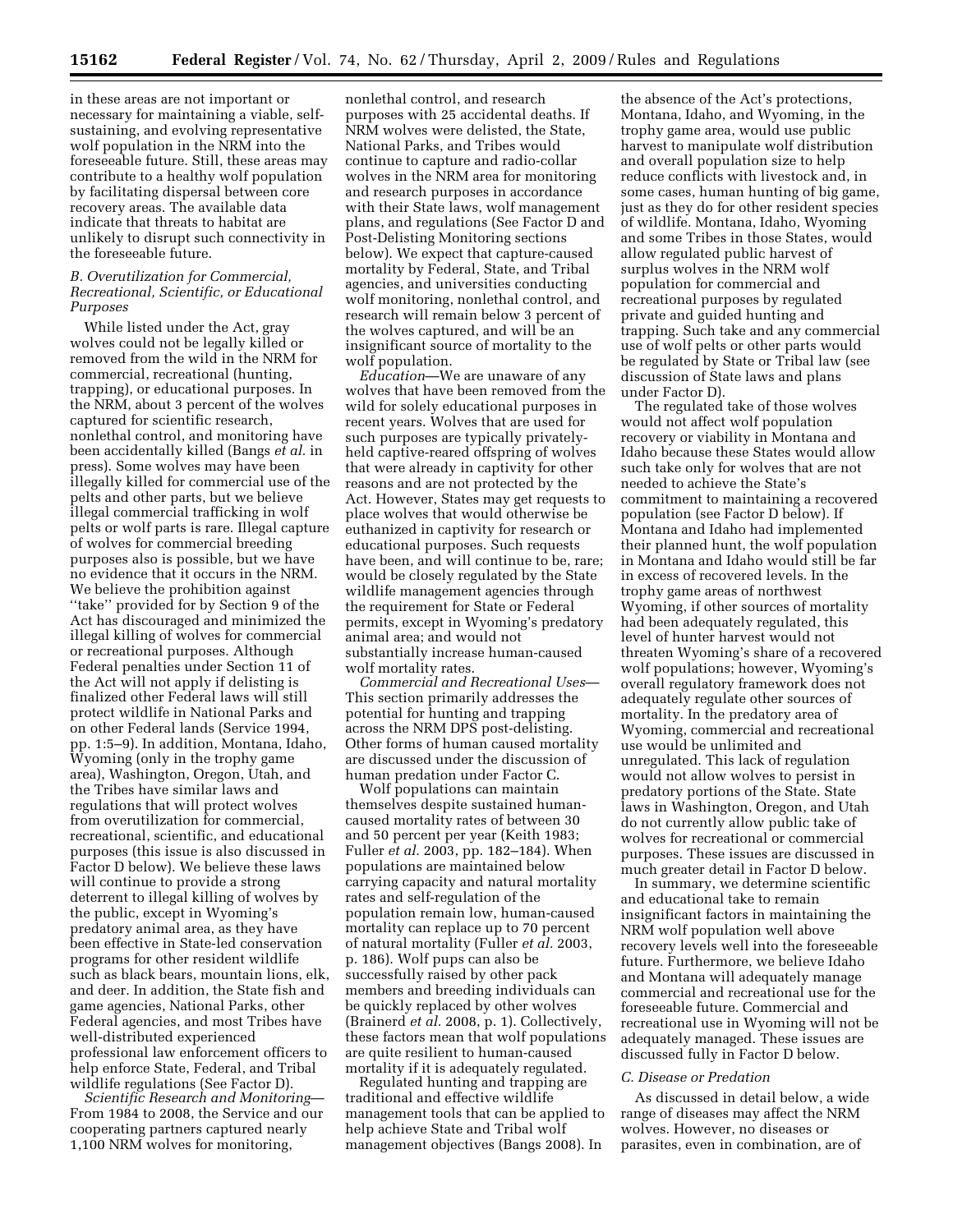such magnitude that the population is likely to become in danger of extinction in the foreseeable future. Similarly, predation does not pose a significant threat to the NRM wolf population. The rates of mortality caused by disease and predation are well within acceptable limits, and we do not expect those rates to change appreciably if NRM wolves are delisted. State plans commit to monitoring wolf health to ensure any new or new impacts caused by diseases or parasites are quickly detected. Natural predation on wolves is rare but predation by humans is a significant issue if not regulated. More information on disease and predation (including by humans) are discussed below.

*Disease*—The NRM wolves are exposed to a wide variety of diseases and parasites that are common throughout North America. Many diseases (viruses and bacteria, many protozoa and fungi) and parasites (helminthes and arthropods) have been reported for the gray wolf, and several of them have had significant, but temporary impacts during wolf recovery in the 48 conterminous States (Brand *et al.* 1995, p. 428; Kreeger 2003, pp. 202– 214). The EIS on gray wolf reintroduction identified disease impact as an issue, but did not evaluate it further, as it appeared to be insignificant (Service 1994, pp. 1:20–21).

Infectious disease induced by parasitic organisms is a normal feature of the life of wild animals, and the typical wild animal hosts a broad multispecies community of potentially harmful parasitic organisms (Wobeser 2002, p. 160). We fully anticipate that these diseases and parasites will follow the same pattern seen in other areas of North America (Brand *et al.* 1995, pp. 428–429; Bailey *et al.* 1995, p. 445; Kreeger 2003, pp. 202–204; Atkinson 2006, p. 1–7; Smith and Almberg 2007, 17–19; Johnson 1995a, b) and will not significantly threaten wolf population viability. The diseases and parasites of wolves are unlikely to effect human health and safety and most are already endemic in other wild carnivores and dogs. Nevertheless, because these diseases and parasites, and perhaps others, have the potential to impact wolf population distribution and demographics, careful monitoring (as per the State wolf management plans) will track such events (Atkinson 2006, p. 1–7). Should such an outbreak occur, human-caused mortality would be regulated over an appropriate area and time period to ensure wolf population numbers in the NRM DPS are maintained above recovery levels in those portions of the DPS.

Canine parvovirus (CPV) infects wolves, domestic dogs (*Canis familiaris*), foxes (*Vulpes vulpes*), coyotes, skunks (*Mephitis mephitis*), and raccoons (*Procyon lotor*). The population impacts of CPV occur via diarrhea-induced dehydration leading to abnormally high pup mortality (Wisconsin Department of Natural Resources 1999, p. 61). Clinical CPV is characterized by severe hemorrhagic diarrhea and vomiting; debility and subsequent mortality is a result of dehydration, electrolyte imbalances, and shock. CPV has been detected in nearly every wolf population in North America including Alaska (Bailey *et al.*  1995, p. 441; Brand *et al.* 1995, p. 421; Kreeger 2003, pp. 210–211; Johnson *et al.* 1994), and exposure in wolves is thought to be almost universal. Currently, nearly 100 percent of the wolves handled by MFWP (Atkinson 2006) and YNP (Smith and Almberg 2007, p. 18) had blood antibodies indicating nonlethal exposure to CPV. CPV might have contributed to low pup survival in the northern range of YNP in 1999. CPV was suspected to have done so again in 2005 and possibly 2008, but evidence points to canine distemper as being the primary cause of low pup survival during those years (Smith *et al.*  2006, p. 244; Smith 2008). Pup production and survival in YNP returned to normal levels after each event (Smith and Almberg 2007, p. 18– 19). The impact of disease outbreaks to the overall NRM wolf population has been localized and temporary, as has been documented elsewhere (Bailey *et al.* 1995, p. 441; Brand *et al.* 1995, p. 421; Kreeger 2003, pp. 210–211). Despite these periodic disease outbreaks, the NRM wolf population increased at a rate of about 22 percent annually from 1996 to 2008 (Service *et al.* 2009, Table 4). Mech *et al.* (2008, p. 824) recently concluded CPV reduced pup survival, subsequent dispersal, and the overall rate of population growth in Minnesota (a population near carrying capacity in suitable habitat). It is possible that at carrying capacity the NRM population may be effected similarly and the overall rate of growth maybe reduced.

Canine distemper (CD) is an acute, fever-causing disease of carnivores caused by a virus (Kreeger 2003, p. 209). It is common in domestic dogs and some wild canids, such as coyotes and foxes in the NRM (Kreeger 2003, p. 209). The prevalence of antibodies to this disease in samples of wolf blood in North American wolves is about 17 percent (Kreeger 2003, p. 209), but varies annually and by specific location.

Nearly 85 percent of Montana wolf blood samples analyzed in 2005 indicated nonlethal exposure to CD (Atkinson 2006). Similar results were found in YNP (Smith and Almberg 2007, p. 18). Mortality in wolves has been documented in Canada (Carbyn 1982, p. 109), Alaska (Peterson *et al.*  1984, p. 31; Bailey *et al.* 1995, p. 441), and in a single Wisconsin pup (Wydeven and Wiedenhoeft 2003, p. 7). CD is not a major mortality factor in wolves, because despite high exposure to the virus, affected wolf populations usually demonstrate good recruitment (Brand *et al.* 1995, pp. 420–421). Mortality from CD has only been confirmed once in NRM wolves despite their high exposure to it, but we suspect it contributed to the high pup mortality documented in the northern GYA in spring 1999, 2005, and 2008. These periodic outbreaks will undoubtedly occur but as documented elsewhere CD does not threaten wolf populations and the NRM wolf population increased even during years with localized outbreaks. Park biologist's (Smith 2008, pers. comm.) believes that wolf deaths mainly occurred from CD when the YNP population was around the historic high of 170 wolves the previous winter. In 2008, wolf packs in Wyoming outside YNP (about 25 packs and 18 breeding pairs) appear to have only slightly lower pup production (Jimenez 2008, pers. comm.), indicating the probable most severe disease outbreak in 2008 was localized to the northern range of YNP. This suggests CD mortality maybe associate with high wolf density, and possibly carrying capacity. Thus the NRM population may be more effected by CD, and other diseases when at the carrying capacity in suitable habitat.

Lyme disease, caused by a spirochete bacterium, is spread primarily by deer ticks (*Ixodes dammini*). Host species include humans, horses (*Equus caballus*), dogs, white-tailed deer, mule deer, elk, white-footed mice (*Peromyscus leucopus*), eastern chipmunks (*Tamias striatus*), coyotes, and wolves. In WGL populations, it does not appear to cause adult mortality, but might be suppressing population growth by decreasing wolf pup survival (Wisconsin Department of Natural Resources 1999, p. 61. Lyme disease has not been reported from wolves beyond the Great Lakes regions (Wisconsin Department of Natural Resources 1999, p. 61).

Mange (*Sarcoptes scabeii*) is caused by a mite that infests the skin. The irritation caused by feeding and burrowing mites results in intense itching, resulting in scratching and severe fur loss, which can lead to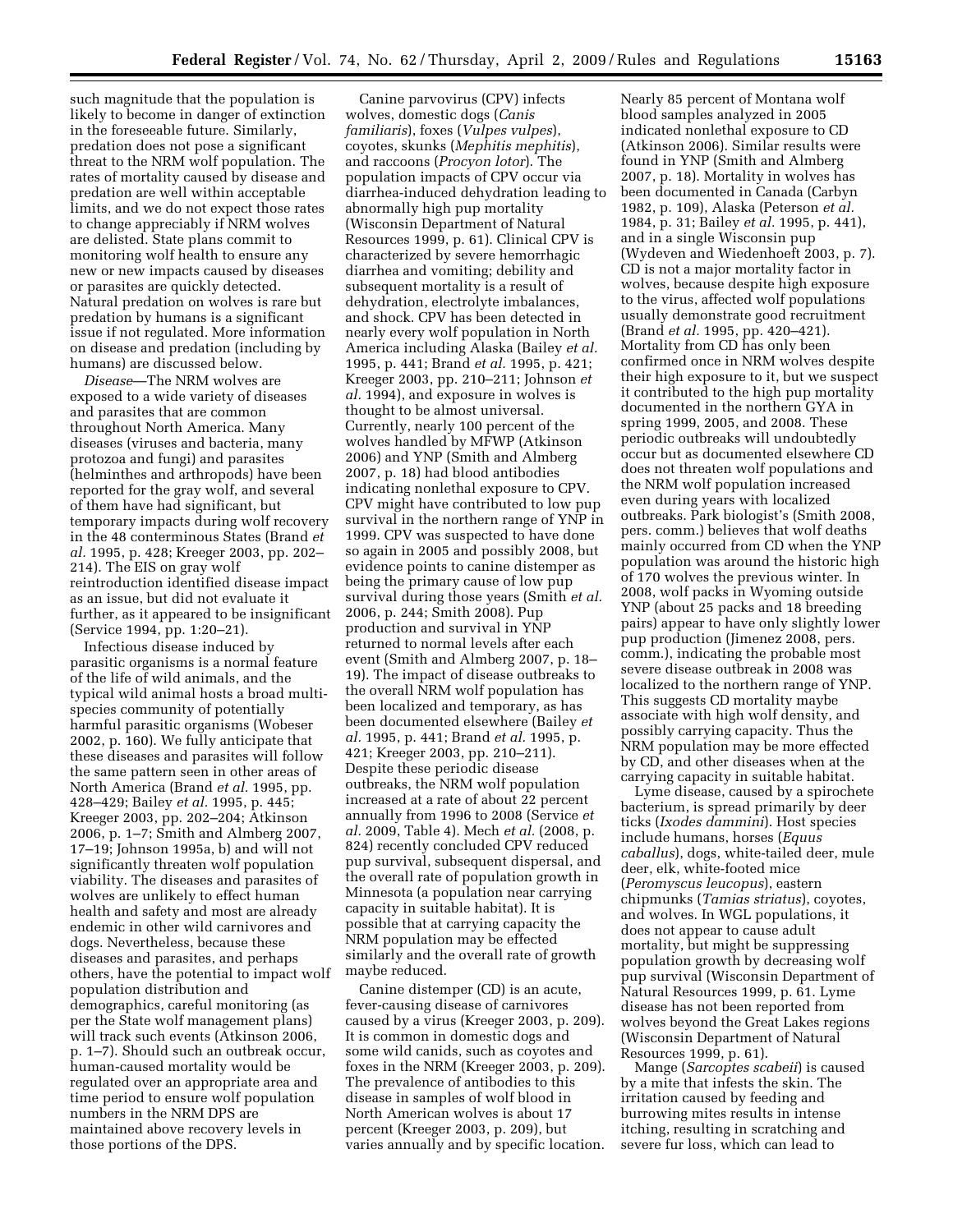mortality from exposure during severe winter weather or secondary infections (Kreeger 2003, pp. 207–208). Advanced mange can involve the entire body and can cause emaciation, decreased flight distance, staggering, and death (Kreeger 2003, p. 207). In a long-term Alberta wolf study, higher wolf densities were correlated with increased incidence of mange, and pup survival decreased as the incidence of mange increased (Brand *et al.* 1995, pp. 427–428). Mange has been shown to temporarily affect wolf population growth rates and perhaps wolf distribution (Kreeger 2003, p. 208).

Mange has been detected in, and caused mortality to, wolves in the NRM almost exclusively in the GYA, and primarily east of the Continental Divide (Jimenez *et al.* 2008b; Atkinson 2006, p. 5; Smith and Almberg 2007, p. 19). Those wolves likely contracted mange from coyotes or fox whose populations experience occasional outbreaks. Between 2003 and 2008, the percent of Montana packs with mange fluctuated between 3 and 24 percent of packs including infestation rates of 3%, 10%, 24%, 10%, 4%, and 0%, respectively. Between 2002 and 2008, the percent of Wyoming packs with mange fluctuated between 3 and 15 percent of packs including infestation rates of 5%, 8%, 12%, 3%, 9%, 15%, and 15%, respectively. In these cases, mange did not appear to infest every member of the pack. For example, in 2008, manage was detected in 8 wolves from 4 different packs in YNP, one pack in Wyoming outside YNP, and a couple of packs in previously infested areas of southwestern Montana. Manage has never been confirmed in wolves in Idaho (Jimenez *et al.* 2008b, p. 1).

In packs with the most severe infestations, pup survival appeared low, and some adults died (Jimenez *et al.*  2008b). In addition, we euthanized several wolves with severe mange for humane reasons and because of their abnormal behavior. We predict that mange in the NRM will act as it has in other parts of North America (Brand *et al.* 1995, pp. 427–428; Kreeger 2003, pp. 207–208) and not threaten wolf population viability. Evidence suggests NRM wolves will not be infested on a chronic population-wide level given the recent response of wolves that naturally overcame a mange infestation (Jimenez *et al.* 2008b, p. 1).

Dog-biting lice (*Trichodectes canis*) commonly feed on domestic dogs, but can infest coyotes and wolves (Schwartz *et al.* 1983, p. 372; Mech *et al.* 1985, p. 404). The lice can attain severe infestations, particularly in pups. The worst infestations can result in severe

scratching, irritated and raw skin, substantial hair loss particularly in the groin, and poor condition. While no wolf mortality has been confirmed, death from exposure and/or secondary infection following self-inflicted trauma, caused by inflammation and itching, appears possible. Dog-biting lice were first confirmed in NRM wolves on two members of the Battlefield pack in the Big Hole Valley of southwestern Montana in 2005, and on a wolf in south-central Idaho in early 2006, but their infestations were not severe (Service *et al.* 2006, p. 15; Atkinson 2006, p. 5; Jimenez *et al.* 2008c). The source of this infestation is unknown, but was likely domestic dogs. Lice have not been documented in the NRM since 2006.

Rabies, canine heartworm (*Dirofilaria immitus*), blastomycosis, brucellosis, neosporsis, leptospirosis, bovine tuberculosis, canine coronavirus, viral papillomatosis, hookworm, tapeworm (Echinococcus granulosus, Foreyt *et al.*  2008, p. 1), lice, coccidiosis, and canine adenovirus/hepatitis have all been documented in wild gray wolves, but their impacts on future wild wolf populations are not likely to be significant (Brand *et al.* 1995, pp. 419– 429; Johnson 1995a, b, pp. 5–73, 1995b, pp. 5–49; Mech and Kurtz 1999, p. 305; Wisconsin Department of Natural Resources 1999, p. 61; Kreeger 2003, pp. 202–214; Atkinson 2006, p. 1–7). Canid rabies caused local population declines in Alaska (Ballard and Krausman 1997, p. 242) and may temporarily limit population growth or distribution where another species, such as arctic foxes (*Alopex lagopus*), act as a reservoir for the disease. We have not detected rabies in wolves in the NRM. Range expansion could provide new avenues for exposure to several of these diseases, especially canine heartworm, rabies, bovine tuberculosis, and possibly new diseases such as chronic wasting disease and West Nile virus, further emphasizing the need for vigilant disease monitoring programs.

Because several of the diseases and parasites are known to be spread by wolf-to-wolf contact, their incidence may increase if wolf densities increase. However, because wolf densities are already high and may be peaking (Service *et al.* 2009, Table 1 & Figure 1), wolf-to-wolf contacts will not likely lead to a continuing increase in disease prevalence. The wolves' exposure to these types of organisms may be most common outside of the core population areas, where domestic dogs are most common, and lowest in the core population areas because wolves tend to flow out of, not into, saturated habitats.

Despite this dynamic, we assume that most NRM wolves will continue to have exposure to most diseases and parasites in the system. Diseases or parasites have not been a significant threat to wolf population recovery in the NRM or elsewhere to date, and we have no reason to believe that they will become a significant threat to their viability in the foreseeable future.

In terms of future monitoring, States have committed to monitor the NRM wolf population for significant disease and parasite problems. State wildlife health programs often cooperate with Federal agencies and universities and usually have both reactive and proactive wildlife health monitoring protocols. Reactive strategies consist of periodic intensive investigations after disease or parasite problems have been detected through routine management practices, such as pelt examination, reports from hunters, research projects, or population monitoring. Proactive strategies often involve ongoing routine investigation of wildlife health information through collection and analysis of blood and tissue samples from all or a sub-sample of wildlife carcasses or live animals that are handled. We do not believe that diseases or changes in disease monitoring will threaten wolf population recovery in the NRM DPS.

*Natural Predation*—No wild animals routinely prey on gray wolves (Ballard *et al.* 2003, pp. 259–260). Occasionally wolves have been killed by large prey such as elk, deer, bison, and moose (Mech and Nelson 1989, p. 207; Smith *et al.* 2006, p. 247; Mech and Peterson 2003, p. 134), but those instances are few. Since the 1980s, wolves in the NRM have died from wounds they received while attacking prey on about a dozen occasions (Smith *et al.* 2006, p. 247). That level of natural mortality could not significantly affect wolf population viability or stability.

Since NRM wolves have been monitored, only three wolves have been confirmed killed by other large predators. Two adults were killed by mountain lions, and one pup was killed by a grizzly bear (Jimenez *et al.* 2008a, p. 1). Wolves in the NRM inhabit the same areas as mountain lions, grizzly bears, and black bears, but conflicts rarely result in the death of either species. Wolves evolved with other large predators, and no other large predators in North America, except humans, have the potential to significantly impact wolf populations.

Other wolves are the largest cause of natural predation among wolves. Numerous mortalities have resulted from territorial conflicts between wolves and about 7 percent of wolf deaths are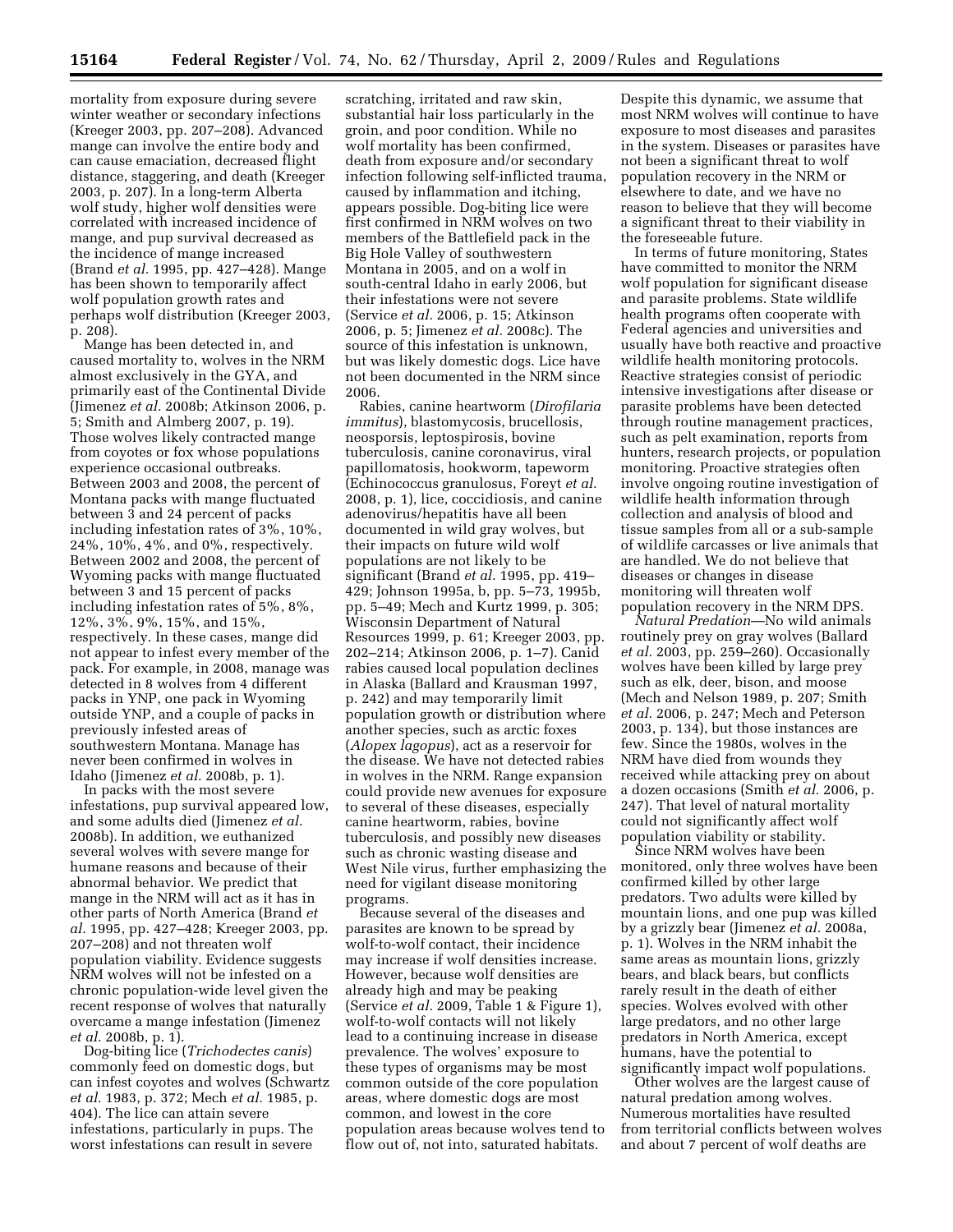caused by territorial conflict in the NRM wolf population (Smith 2007, p. 1). Wherever wolf packs occur, including the NRM, some low level of wolf mortality will result from territorial conflict. Wolf populations tend to regulate their own densities; consequently, territorial conflict is highest in saturated habitats like YNP. This cause of mortality is infrequent except at carry-capacity and does not result in a level of mortality (<3 percent rate of natural wolf mortality in the NRM) that would significantly affect a wolf population's viability in the NRM (Smith *et al.* 2008, p. 1).

*Human-caused Predation*—Wolves are susceptible to human-caused mortality, especially in open habitats such as those that occur in the western United States (Bangs *et al.* 2004, p. 93). An active eradication program is the sole reason that wolves were extirpated from the NRM (Weaver 1978, p. i). Humans kill wolves for a number of reasons. In all locations where people, livestock, and wolves coexist, some wolves are killed to resolve conflicts with livestock (Fritts *et al.* 2003, p. 310; Woodroffe *et al.* 2005, pp. 86–107, 345– 7). Occasionally, wolf killings are accidental (e.g., wolves are hit by vehicles, mistaken for coyotes and shot, or caught in traps set for other animals) (Bangs *et al.* 2005, p. 346) and some are reported to State, Tribal, and Federal authorities. A few (2 in 2008) wolves have been killed by people who stated that they believed their physical safety was being threatened.

However, many wolf killings are intentional, illegal, and are never reported to authorities. Wolves may become unwary of people or human activity, and that can make them vulnerable to human-caused mortality (Mech and Boitani 2003, pp. 300–302). In the NRM, mountain topography concentrates both wolf and human activity in valley bottoms (Boyd and Pletscher 1999, p. 1105), especially in winter, which increases wolf exposure to human-caused mortality. The number of illegal killings is difficult to estimate and impossible to accurately determine because they generally occur with few witnesses. Often the evidence has decayed by the time the wolf's carcass is discovered or the evidence is destroyed or concealed by the perpetrators. While human-caused mortality, including both illegal killing and agency control, has not prevented population recovery, it has affected NRM wolf distribution (Bangs *et al.*  2004, p. 93) preventing successfully pack establishment and persistence in open prairie or high desert habitats

(Bangs *et al.* 1998, p. 788; Service *et al.*  1989–2009, Figure 1).

As part of the interagency wolf monitoring program and various research projects, about 30 percent of the NRM wolf population has been monitored with radio telemetry since the 1980s (Smith *et al.* 2008, p. 1). The annual survival rate of mature wolves in northwestern Montana and adjacent Canada from 1984 through 1995 was 80 percent (Pletscher *et al.* 1997, p. 459) including 84 percent for resident wolves and 66 percent for dispersers. A preliminary analysis of the survival data among NRM radio-collared wolves (Hensey and Fuller 1983, p. 1; Smith *et al.* 2008, p. 1) from 1984 through 2006 indicates that about 26 percent of adultsized wolves die every year, so annual adult survival averages about 74 percent, which typically allows wolf population growth (Keith 1983, p. 66; Fuller *et al.* 2003, p. 182). Wolves in the largest blocks of remote habitat without livestock, such as central Idaho or YNP, had annual survival rates around 80 percent (Smith *et al.*, 2006 p. 245; Smith *et al.* 2008). Wolves outside of large remote areas had survival rates as low as 54 percent in some years (Smith *et al.*  2006, p. 245; Smith *et al.* 2008, p. 1). This percentage is among the lower end of adult wolf survival rates that an isolated population can sustain (Fuller *et al.* 2003, p. 185).

Of all mortalities of radio-collared wolves from 1984–2004, 21 percent were killed by natural causes (including 7 percent wolf-to-wolf conflict), 15 percent died from human-caused mortality other than agency control (vehicles, capture-related, incidental trapping, accidents, and legal harvest of wolves that range into Canada), 28 percent were killed in control actions, 21 percent were illegally killed, and in 15 percent cause of death was unknown (Smith 2007, p. 1). Nevertheless, wolf numbers have increased at rate of about 22 percent annually, until 2008, in the face of ongoing levels of human-caused mortality.

It should be noted that our analysis did not estimate the cause or rate of survival among pups younger than 7 months of age because they are too small to radio-collar. These survival rates may also be biased in other ways. Wolves are more likely to be radiocollared if they likely to come into conflict with people, so the proportion of mortality caused by agency depredation control actions could be overestimated by radio-telemetry data. Wolves initially radio-collared because of livestock depredation had higher rates of mortality (Murray *et al.* 2008, p. 1). People who illegally kill wolves may

destroy the radio-collar, so the proportion of illegal mortality could be underestimated. Wolves that disperse long distances are much more difficult to locate than resident wolves, so their survival maybe even lower than telemetry data indicate (Murray *et al.*  2008, p. 1). The high proportion of wolves radio-collared in National Parks for research purposes can result in underestimating the overall rate of human-caused mortality in the NRM wolf population.

Wolf mortality from agency control of problem wolves (which includes legal take by private individuals under defense of property regulations in rules promulgated under section 10(j) of the Act) is estimated to remove around 10 percent of adult radio-collared wolves annually. If the Act's protections were removed, we expect comparable levels of agency control. In terms of defense of property, from 1995 through 2008, about 75 wolves were legally killed by private citizens under Federal defense of property regulations (Service 1994, pp. 2:13–14; 59 FR 60252, November 22, 1994; 59 FR 60266, November 22, 1994; 70 FR 1286, January 6, 2005; 73 FR 4720, January 28, 2008; 50 CFR 17.84(i) & (n)). Existing 10(j) regulations are similar to State laws that would take effect and direct take of problem wolves if wolves were delisted, except in Wyoming. Thus, we do not expect private citizen take under State defense of property laws to significantly increase the overall rate of wolf removal, except in Wyoming (Bangs *et al.* in press, pp. 19–20). All sources of human-caused mortality would be considered in total allowable mortality levels. In Wyoming, State law mandates much more aggressive control in the Trophy game area and unregulated take in the predatory animal area and would far exceed take allowed under existing 10(j) regulations. Given adequate regulatory mechanisms in all portions of the NRM DPS, except Wyoming, we believe this issue will not threaten the recovered status of the NRM DPS, except in Wyoming. These issues are discussed in more detail relative to State regulation in Factor D below.

In our previous final rule we explained that, post-delisting, State management would likely increase the mortality rate outside National Parks and National Wildlife Refuges from its current level (Smith *et al.* 2008, p. 1). We explained that wolf mortality could nearly double without reducing the population (Fuller *et al.* 2003, p. 185). In 2008, the high number of wolves in the NRMs, saturation of suitable habitat, and increased dispersal into unsuitable habitat, in combination with more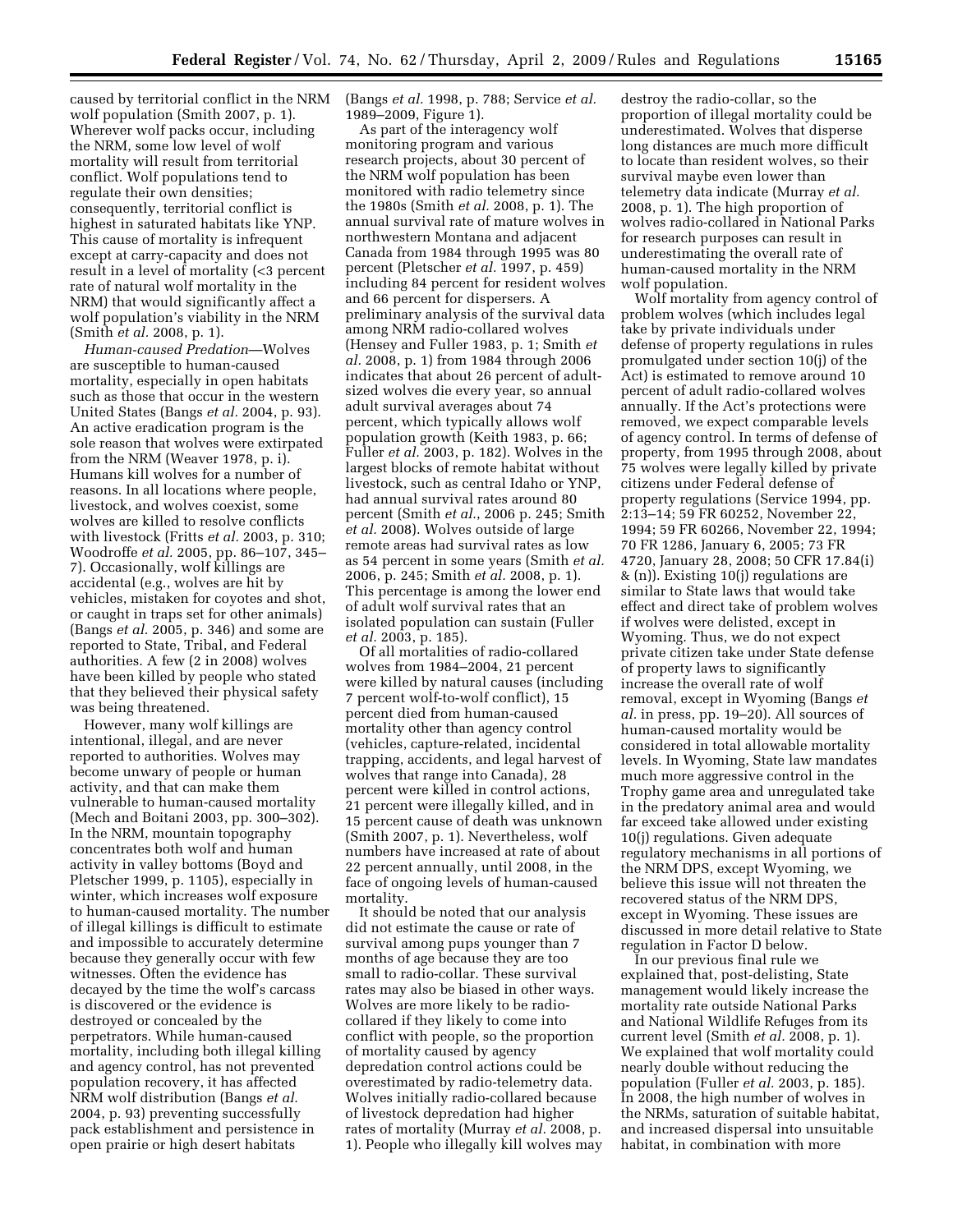aggressive State management frameworks, resulted in about a forty percent increase (78 wolves) in agency authorized control actions from the previous year. As more wolves tried to establish themselves in unsuitable habitat livestock depredations increased and more wolves and a larger percentage of the wolf population were killed by agency control actions. However, this increase alone could not have resulted in the slower growth in the NRM wolf population. Increased agency control only explains between thirty-three percent of the difference between a predicted NRM wolf population of 1,876 wolves for 2008 (assuming continued population growth of 24 percent as documented prior to 2008) and our actual mid-year 2008 estimate of 1,639 wolves, a difference of 237 wolves. We also think it's unlikely other sources of human-caused mortality made up the difference between these two estimates. Instead, we believe the NRM's slowing growth was primarily the result of reaching carry capacity where a host of natural causes (disease, social strife, starvation, etc.) have acted to help control the population.

In summary, recent and predicted human-caused mortality rates will allow for rapid wolf population growth when the wolf population is below carrying capacity. The protection of wolves under the Act promoted rapid initial wolf population growth in suitable habitat. Montana, Idaho, and Wyoming have committed to continue to regulate human-caused mortality so that it does not reduce the NRM wolf population below recovery levels. But only Montana, Idaho, Oregon, Washington, and Utah have adequate laws and regulations to fulfill those commitments and ensure that the NRM wolf population remains above recovery levels (see Factor D). Each post-delisting management entity (State, Tribal, and Federal) has experienced and professional wildlife staff to ensure those commitments can be accomplished.

# *D. The Adequacy or Inadequacy of Existing Regulatory Mechanisms*

The following analysis summarizes the current regulatory approach as well as the regulatory mechanisms that would take effect post-delisting. The analysis considers whether such postdelisting regulatory mechanisms in each portion of the NRM DPS are adequate to maintain the recovered status of the NRM DPS.

*Current Wolf Management*—The 1980 and 1987 NRM wolf recovery plans (Service 1980, p. 4; Service 1987, p. 3)

recognized that conflict with livestock was the major reason that wolves were extirpated, and that management of conflicts was a necessary component of wolf restoration. The plans also recognized that control of problem wolves was necessary to maintain local public tolerance of wolves and that removal of some wolves would not prevent the wolf population from achieving recovery. In 1988, the Service developed an interim wolf control plan that applied to Montana and Wyoming (Service 1988, p. 1); the plan was amended in 1990 to include Idaho and eastern Washington (Service 1990, p. 1). We analyzed the effectiveness of those plans in 1999, and revised our guidelines for management of problem wolves listed as endangered (Service 1999, p. 1). Evidence showed that most wolves do not attack livestock, especially larger livestock such as adult horses and cattle, but wolf presence around livestock will always result in some level of depredation (Bangs and Shivik 2001; Bangs *et al.* 2005, pp. 348– 350). Therefore, we developed a set of guidelines under which depredating wolves could be harassed, moved, or killed by agency officials (Service 1999, pp. 39–40). The control plans were based on the premise that agency wolf control actions would affect only a small number of wolves, but would sustain public tolerance for nondepredating wolves, thus enhancing the chances for successful population recovery (Mech 1995, pp. 276–276). Our assumptions have proven correct, as wolf depredation on livestock and subsequent agency control actions have remained compatible with recovery, as the wolf population expanded its distribution and numbers far beyond, and more quickly than, earlier predictions (Service 1994, p. 2:12; Service *et al.* 2007, Tables 4).

The conflict between wolves and livestock has resulted in the average annual removal of 8 to 14 percent of the wolf population (Bangs *et al.* 1995, p. 130; Bangs *et al.* 2004, p. 92; Bangs *et al.* 2005, pp. 342–344; Service *et al.*  2008, Tables 4, 5; Smith *et al.* 2008, p. 1). We estimate illegal killing removed another 10 percent of the wolf population, and accidental and unintentional human-caused deaths have removed 3 percent of the population annually (Smith *et al.* 2008, p. 1). Even with this level of mortality, populations have expanded rapidly (Service *et al.* 2008, Table 5). Despite liberal regulations regarding wolf removal, nearly all suitable areas for wolves are being occupied by resident packs (Service *et al.* 2008, Figure 1;

Oakleaf *et al.* 2005, p. 559). The outer NRM wolf pack distribution has remained largely unchanged since the end of 2000 (Service *et al.* 2001–2009, Figure 1), indicating that wolf packs are simply filling in the areas with suitable habitat, not successfully expanding their range into unsuitable habitat. As we previously explained in the recovery section, we believe that the NRM wolf population is likely at or above longterm carrying capacity.

Because wolf populations continually try to expand, we expect wolves will increasingly disperse into unsuitable areas that are intensively used for livestock production. A higher percentage of wolves in those areas will become involved in conflicts with livestock, and a higher percentage of those wolves will be removed to reduce future livestock damage. In the earlier stages of wolf restoration about 6 percent of the NRM wolf population was removed annually (Service *et al.*  2008, Table 5). In recent years, this total has more than doubled (Service *et al.*  2007–2009, Table 5). Fuller *et al.* (2003) reviewed all available wolf studies to determine whether a population increased, stabilized, or decreased based on its annual mortality rates. According to these field data, assuming the population is maintained below carrying capacity, human-caused mortality would have to remove somewhere between 34 percent and 50 percent of the wolf population annually before the population would decline (Fuller *et al.* 2003, pp. 184–185). In practice, until 2008, the wolf population grew an average rate of 24 percent annually despite an annual mortality rate of 26 percent (ranging from 20 to 50 percent depending on location and year) (Smith *et al.* 2008, p. 1). Actual capacity to withstand mortality will vary by geographic area. The State laws and management plans intend to balance the level of wolf mortality, primarily human-caused mortality, with the wolf population growth rate to achieve desired population objectives.

*Adequacy of Regulatory Mechanisms Within the NRM DPS*—It has been long recognized that the future conservation of a delisted wolf population in the NRM depends almost solely on State regulation of human-caused mortality. In 1999, the Governors of Montana, Idaho, and Wyoming agreed that regional coordination in wolf management planning among the State, Tribes, and other jurisdictions was necessary. They signed a MOU to facilitate cooperation among the three States in developing adequate State wolf management plans so that delisting could proceed. In this agreement, all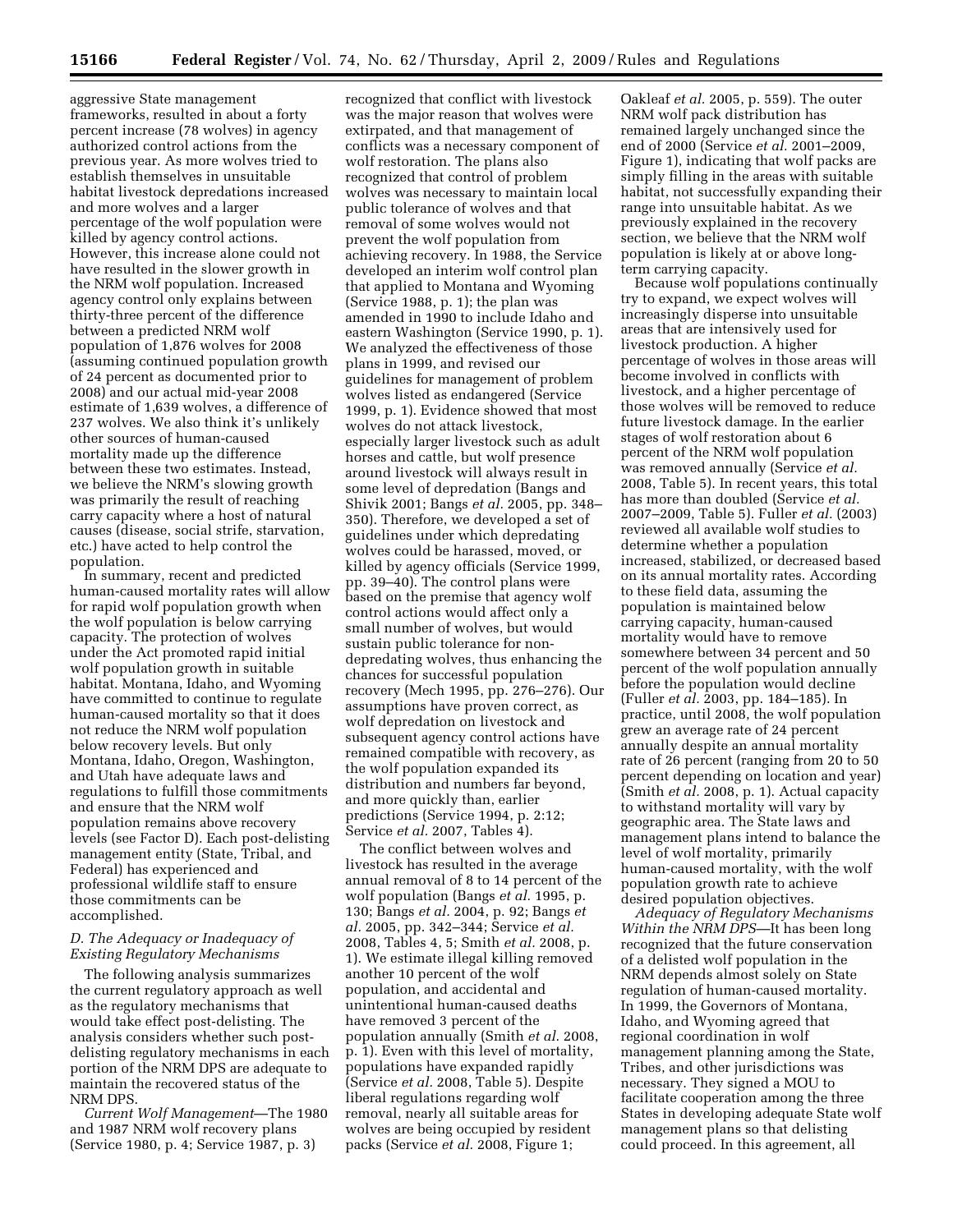three States committed to maintain at least 10 breeding pairs and 100 wolves per State. The States were to develop their pack definitions to approximate the current breeding pair definition. Governors from the three States renewed that agreement in April 2002.

Because the primary threat to the wolf population (human caused mortality) still has the potential to significantly impact wolf populations if not adequately managed, we must find that the States will manage for sustainable mortality levels before we can remove the Act's protections. Therefore, we requested that the States of Montana, Idaho, and Wyoming prepare State wolf management plans to demonstrate how they would manage wolves after the protections of the Act were removed. With limited suitable habitat in Washington, Oregon, and Utah and on Tribal lands within the NRM DPS, we believe these areas will play only a small role in the conservation of the NRM DPS. We do not believe threats in those States or on Tribal lands are likely to be significant enough to affect wolf population recovery. Nevertheless, all areas within the NRM DPS are considered below.

Several issues were key to our approval of State plans including: Consistency between State laws, management plans, and regulations; regulations that prevent excessive take; methods used to measure wolf population status; the organizational ability and skill to successfully monitor and manage State wolf populations; and commitments to manage wolves safely above minimum recovery levels. Our determination of the adequacy of those three key State management plans was based on the combination of Service knowledge of State law, the State management plans, wolf biology, our experience managing wolves for the last 20 years, the success of wolf management in other areas of the world peer review of the State plans, the State response to peer review, and public comments including those from the States.

State plans and other documents pertinent to State wolf management post-delisting can be viewed at *http:// westerngraywolf.fws.gov/*. All current State and Tribal management laws, plans, and regulations in the NRM DPS have been evaluated and are discussed below.

*Montana*—Montana has demonstrated their capacity to manage their wolf population. In June 2005, MFWP entered into a Cooperative Agreement with the Service allowing it manage all wolves in the State subject to general oversight by the Service. The State's

efforts have proven successful, as Montana's wolf population estimate increased from 152 wolves in 15 breeding pairs in late 2004 to about 491 wolves in 34 breeding pairs in 2008 (Service *et al.* 2009, Table 4). Preliminary data also indicated that Montana's wolf population in 2008 would be at higher levels than in 2007 (McDonald 2008). Their post-delisting approach is discussed in detail below.

The gray wolf was listed under the Montana Nongame and Endangered Species Conservation Act of 1973 (87– 5–101 MCA). Senate Bill 163, passed by the Montana Legislature and signed into law by the Governor in 2001 and Administrative Rules of Montana 12.2.501 and 12.5.201 establish the current legal status for wolves in Montana. Upon Federal delisting, wolves would be classified and protected under Montana law as a ''Species in Need of Management'' (MCA 87–5–101 to 87–5–123). Montana law defines ''species in need of management'' as ''The collection and application of biological information for the purposes of increasing the number of individuals within species and populations of wildlife up to the optimum carrying capacity of their habitat and maintain those levels. The term includes the entire range of activities that constitute a modern scientific resource program, including, but not limited to research, census, law enforcement, habitat improvement, and education. The term also includes the periodic or total protection of species or populations as well as regulated taking.''

Classification as a ''Species in Need of Management'' and the associated administrative rules under Montana State law create the legal mechanism to protect wolves and regulate humancaused mortality (including regulated public harvest) beyond the immediate defense of life/property situations. Some illegal human-caused mortality would still occur, but is to be prosecuted under State law and Commission regulations.

In 2000, the Governor of Montana appointed the Montana Wolf Management Advisory Council to advise MFWP regarding wolf management after the species is removed from the lists of Federal and State-protected species. In August 2003, MFWP completed a Final EIS pursuant to the Montana Environmental Policy Act and recommended that the Updated Advisory Council alternative be selected as Montana's Final Gray Wolf Conservation and Management Plan (Montana 2003, p. 131). See *http:// fwp.mt.gov/wildthings/wolf/ default.html* to view the MFWP Final

EIS and the Montana Gray Wolf Conservation and Management Plan.

Under the management plan, the wolf population would be maintained above the recovery level of 10 breeding pairs by managing for a total of at least 15 breeding pairs. Wolves would not be deliberately confined to any specific geographic areas of Montana nor would the population size be deliberately capped at a specific level. However, wolf numbers and distribution would be managed adaptively based on ecological factors, wolf population status, conflict mitigation, and human social tolerance.

The plan and Administrative Rules commit MFWP to implement its management framework in a manner that encourages connectivity among wolf populations in Canada, Idaho, GYA, and Montana to maintain the overall metapopulation structure (see Factor E.). Overall, wolf management would include population monitoring, routine analysis of population health, management in concert with prey populations, law enforcement, control of domestic animal/human conflicts, implementation of a wolf-damage mitigation and reimbursement program, research, and information and public outreach. Montana's plan (Montana 2003, p. 132) predicted that under State management, the wolf population would be between 328 and 657 wolves with approximately 27 to 54 breeding pairs by 2015.

An important ecological factor determining wolf distribution in Montana is the availability and distribution of wild ungulates. Montana has a rich, diverse, and widely distributed prey base on both public and private lands. The MFWP has and will continue to manage wild ungulates according to Commission-approved policy direction and species management plans. The plans typically describe a management philosophy that protects the long-term sustainability of the ungulate populations, allows recreational hunting of surplus game, and aims to keep the population within management objectives based on ecological and social considerations. The MFWP takes a proactive approach to integrate management of ungulates and carnivores. Ungulate harvest is to be balanced with maintaining sufficient prey populations to sustain Montana's segment of a recovered wolf population. Ongoing efforts to monitor populations of both ungulates and wolves will provide credible, scientific information for wildlife management decisions.

MFWP will manage problem wolves in a manner similar to the control program currently being implemented in the experimental population area in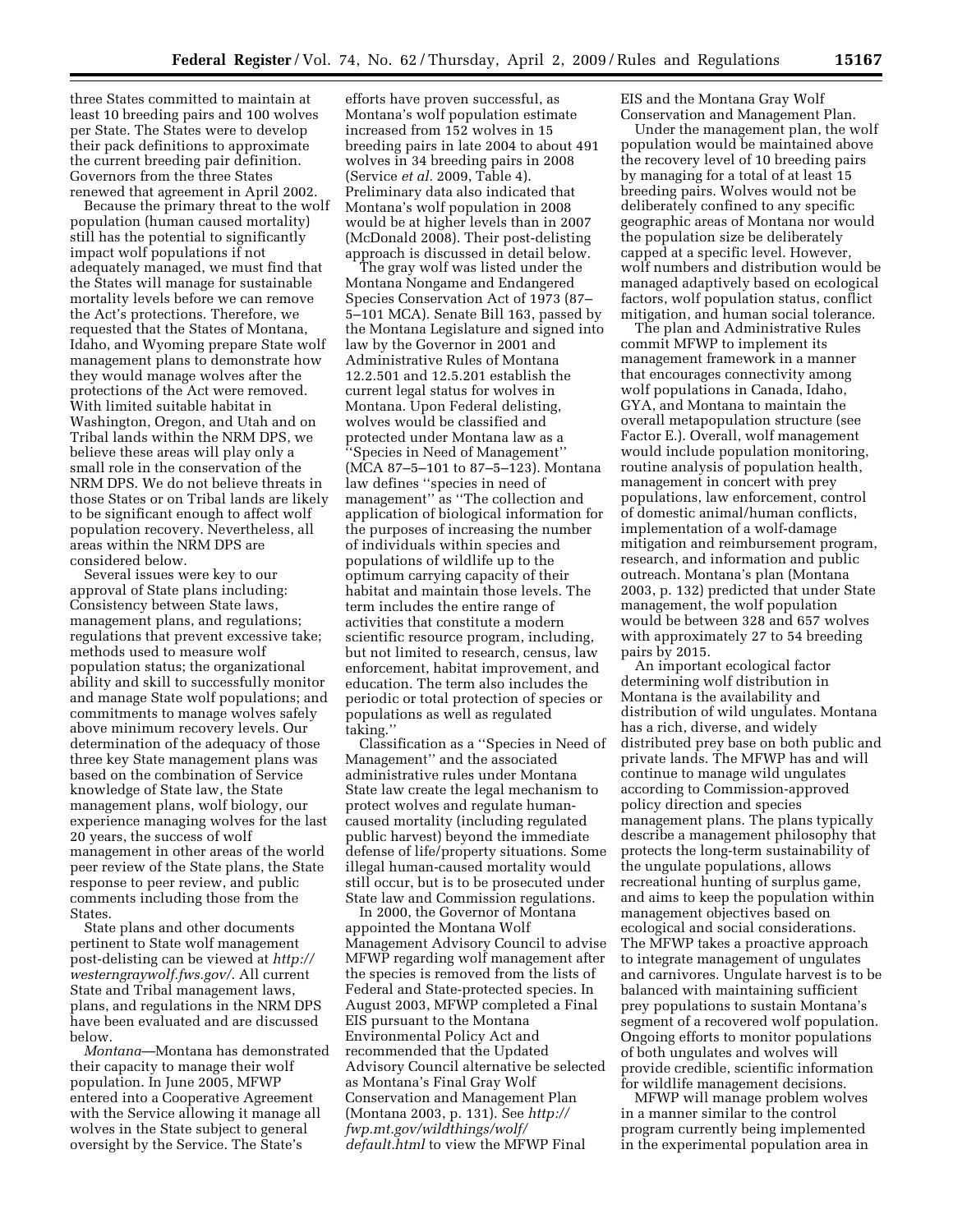southern Montana. Similar to the current federal regulations in the experimental areas, Montana law (MCA 87–3–130) will allow a citizen to haze, harass, or kill a wolf that is seen attacking, killing, or threatening to kill a person or livestock or domestic dogs. Administrative Rules of Montana (12.9.1301 through 12.9.1305) will guide MFWP's approach to addressing wolflivestock conflicts, including non-lethal and lethal control. Agency control of problem wolves is incremental and in response to confirmed depredations. State management of conflicts would become more conservative and no public hunting would be allowed if there were fewer than 15 breeding pairs statewide.

State laws, Administrative Rules and Commission-approved regulations would allow agency management of problem wolves by MFWP and USDA– Wildlife Services (WS); take by private citizens in defense of private property; and, when the population is above 15 breeding pairs, regulated fair chase hunting of wolves. Montana law allowing take in defense of private property is similar to the 2005 experimental population regulations, whereby livestock owners can shoot wolves seen attacking or threatening livestock or domestic dogs as long as such incidents are reported promptly and subsequent investigations confirm that livestock were being attacked by wolves. Since 2004, MFWP has enlisted and directed USDA–WS in problem wolf management, just as the Service has done since 1987.

For the 2008 hunting season, MFWP recommended a tentative state-wide total harvest quota of 75 wolves, split across three wolf management units. The Commission's decision to adopt final quotas was pre-empted by issuance of the preliminary injunction. Thus, the Commission did not adopt final quotas. If it would have approved MFWP's recommendation and implemented, a MFWP simulation model predicted that one year later, there would be about 497 wolves, between 93 and 100 packs, and between 44 and 61 breeding pairs in Montana; this would have been larger than the minimum 2007 population.

This model simulation now appears to have been reasonable because without hunting, the wolf population increased by 69 wolves in 2008. Montana's wolf season-setting processes (framework and quotas) also incorporate adequate safety nets to prevent overharvest. These include: (1) Establishing quotas at a time of year (tentative in July and final in August) so that the most current monitoring data could be considered; (2) creation of a 1–

800 hotline update so that hunters would know whether or not wolf harvest was legal (i.e. quota was open) prior to going hunting; (3) mandatory reporting of successful harvest within 12 hours so FWP can closely monitor hunter success and quota status; (4) mandatory carcass inspection within 10 days to verify age/sex of harvested animals and collect other biological information; (5) closure of the season upon a 24-hour notice when a wildlife management unit the quota is filled; (6) FWP authority to initiate a season closure prior to reaching a quota when conditions or circumstances indicate the quota may be reached within 24 hours; (7) definite season-ending closure date, regardless of whether the quotas were reached; and (8) emergency season closure at any time by order of the FWP Commission. If the full tentative statewide harvest recommended MFWP had occurred in 2008, it would have resulted in an estimated statewide wolf population of 416 wolves in 35 to 40 breeding pairs. Should overharvest ever occur, next years harvest would be adjusted to compensate. No public hunting would be allowed if there were fewer than 15 breeding pairs statewide.

The MFWP Commission also prohibited more than 25% of the total allowable wolf management unit quota to be taken during the month of December. This would have limited wolf harvest when wolves are known to disperse at higher rates.

Hunt and defense of property laws, regulations, and other background information can be viewed at: *http:// westerngraywolf.fws.gov* and in Montana's (2008) comments on the delisting proposal.

When the Service reviewed and determined that the Montana wolf plan and regulatory framework met the requirements of the Act, we stated that Montana's wolf management plan would maintain a recovered wolf population and minimize conflicts with other traditional activities in Montana's landscape. We have also carefully reviewed Montana's 2008 comments on this rule (McDonald 2008). In their comments Montana explained in detail how their regulatory framework guarantee's the secure future of wolves in Montana, the process used to develop Montana's hunting framework and quota system and its safeguards, and its commitment and the steps Montana had already taken to ensuring demographic and genetic connectivity with Canada and the other recovery areas. The Service has every confidence that Montana will implement, for the foreseeable future, the commitments it has made in its current laws,

regulations, and wolf plan. Thus, we continue to determine that Montana's State law, wolf management plan, and implementing regulations provide the necessary regulatory mechanisms to assure maintenance of the State numerical and distributional share of a recovered NRM wolf population well into the foreseeable future.

*Idaho*—Idaho has demonstrated their capacity to manage their wolf population. In January 2006, the Governor of Idaho signed a Memorandum of Understanding with the Secretary of the Interior that provided IDFG the responsibility and authority to manage all Idaho wolves as a designated agent of the Service. The State's efforts have proven successful, as Idaho's wolf population estimate increased from 512 wolves in 36 breeding pairs in late 2005 (Service *et al.* 2006, Table 4) to about 846 wolves in 39 breeding pairs in 2008 (Service *et al.* 2009). Slower growth and higher levels of conflicts in 2008 indicates suitable habitat maybe saturated and the wolf population will stabilize because it is at carrying capacity. Their postdelisting approach is discussed in detail below.

The Idaho Fish and Game Commission (IFGC) has authority to classify wildlife under Idaho Code 36– 104(b) and 36–201. The gray wolf was classified as endangered by the State until March 2005, when the IFGC reclassified the species as a big game animal under Idaho Administrative Procedures Act (13.01.06.100.01.d). The big game classification will take effect once this rule becomes effective. As a big game animal, State regulations will adjust human-caused wolf mortality to ensure recovery levels are exceeded. Title 36 of the Idaho statutes has penalties associated with illegal take of big game animals. These rules are consistent with the legislatively adopted Idaho Wolf Conservation and Management Plan (IWCMP) (Idaho 2002) and big game hunting regulations currently in place. The IWCMP states that wolves will be protected against illegal take as a big game animal under Idaho Code 36–1402, 36–1404, and 36– 202(h).

The IWCMP was written with the assistance and leadership of the Wolf Oversight Committee established in 1992 by the Idaho Legislature. Many special interest groups including legislators, sportsmen, livestock producers, conservationists, and IDFG personnel were involved in the development of the IWCMP. The Service provided technical advice to the Committee and reviewed numerous drafts before the IWCMP was finalized.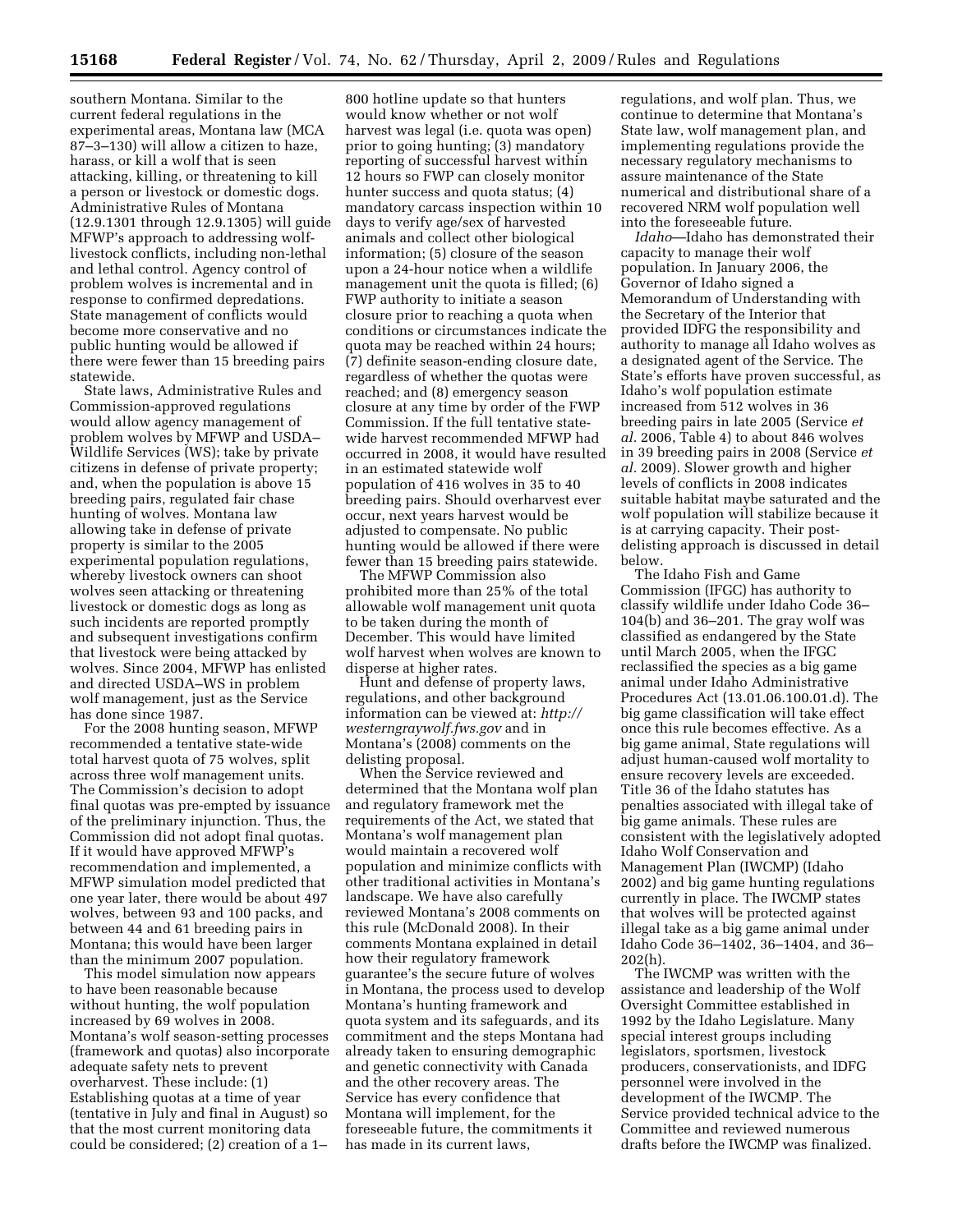In March 2002, the IWCMP was adopted by joint resolution of the Idaho Legislature. The IWCMP can be found at: *http://www.fishandgame.idaho.gov/ cms/wildlife/wolves/wolf*\_*plan.pdf.* 

The IWCMP calls for IDFG: To be the primary manager of wolves after delisting; to maintain a minimum of 15 packs of wolves to maintain a substantial margin of safety over the 10 breeding pair minimum; and to manage them as a viable self-sustaining population that will never require relisting under the Act. Wolf take will be more liberal if there are more than 15 packs and more conservative if there are fewer than 15 packs in Idaho. The wolf population will be managed by defense of property regulations similar to those now in effect under the Act. Public harvest will be incorporated as a management tool when there are 15 or more packs in Idaho to help mitigate conflicts with livestock producers or big game populations that outfitters, guides, and others hunt. The IWCMP allows IDFG to classify the wolf as a big game animal or furbearer, or to assign a special classification of predator, so that human-caused mortality can be regulated. In March 2005, the IGFC adopted the classification of wolves as a big game animal post-delisting, with the intent of managing wolves similar to black bears and mountain lions, including regulated public harvest when populations are above 15 packs. The IWCMP calls for the State to coordinate with USDA–WS to manage depredating wolves depending on the number of wolves in the State. It also calls for a balanced educational effort.

In November 2007, Idaho released its Wolf Population Management Plan for public review and comment (Otter 2007, p. 1; Idaho 2007). That plan is a more detailed step-down management plan compared to the general guidance given in the plan Idaho adopted in 2002 and discusses the State's intent to manage the population above 20 breeding pairs to provide hunting opportunities for wolves surplus to that goal (Idaho 2007). The population goal within the plan calls for maintaining the population near or above the 2005 levels (approximately 520 wolves). The 2007 plan details how wolf populations will be managed to assure their niche in Idaho's wild places into the future (Otter 2007). It was finalized and adopted by the IFGC in March 2008.

Maintenance of prey populations is an important part of continued wolf recovery. The IDFG will manage elk and deer populations to meet biological and social objectives according to the State's species management plans. The IDFG will manage both ungulates and

carnivores, including wolves, to maintain viable populations of each. Ungulate harvest will focus on maintaining sufficient prey populations to sustain quality hunting and healthy, viable wolf and other carnivore populations. IDFG has conducted research to better understand the impacts of wolves and their relationships to ungulate population sizes and distribution so that regulated take of wolves can be used to assist in management of ungulate populations and vice versa.

The Mule Deer Initiative in southeast Idaho was implemented by IDFG in 2005, to restore and improve mule deer populations. Though most of the initiative lies outside current wolf range and suitable wolf habitat in Idaho, improving ungulate populations and hunter success will decrease negative attitudes toward wolves. When mule deer increase, some wolves may move into the areas that are being highlighted under the initiative. Habitat improvements within much of southeast Idaho would focus on improving mule deer conditions. The Clearwater Elk Initiative also is an attempt to improve elk numbers in the area of the Clearwater Region in north Idaho where currently IDFG has concerns about the health of that once-abundant elk herd (Idaho 2006). This is the same area where low elk numbers resulted in a proposal to temporarily reduce wolf density for 5 years in an attempt to increase elk numbers. Ultimately more prey always allows areas the potential to support more predators, including wolves.

Once wolves are delisted, humancaused mortality will be regulated as directed by the IWCMP to maintain a recovered wolf population. In its preliminary injunction order, the District Court stated that Idaho's depredation control law was not likely to threaten the continued existence of the wolf in Idaho because that State has committed to managing for at least 15 breeding pairs and at least 150 wolves. We agree with this conclusion. The Idaho management plan is designed to maintain the Idaho wolf population at over 500 wolves in midwinter. At this level, it would be impossible for the Idaho's defense of property regulations to significantly affect the overall rate of wolf mortality in Idaho (Smith *et al.*  2008, p. 1; Service *et al.* 2009, Table 5). Furthermore, every mortality, including defense of property mortality which usually occurs in summer, will be deducted from the fall hunting quota. Therefore, all wolves taken in defense of property in Idaho would simply reduce the amount that could otherwise be

taken by hunters in the fall. Idaho provided a more detailed analysis of their regulatory framework in their comments (Otter 2008) to our 2008 notice (73 FR 63926, October 28, 2008) reopening the comment period on our February 8, 2007 proposed rule (72 FR 6106).

The court specifically noted that Idaho's final wolf hunting regulations set a quota for the 2008 hunting season of 428 wolves from all causes of mortality Statewide. We anticipate that most mortality from hunters would occur in the fall elk and deer season in October and November when access is greatest and more hunters are afield. Mortality limits were set by zone so that once reached, the hunting season for that zone would be closed. As implemented, Idaho included all take in defense of property in the total allowable mortality levels. Mandatory reporting of harvest or defense of property take is required within 72 hours. The court's July 18, 2008, order preliminarily enjoining the delisting rule prevented implementation of the 2008 hunting season. Had the hunting season occurred, the maximum level of wolf mortality would have been a maximum (and likely unreachable) harvest of about 244 wolves. If that oneyear quota had been fully achieved it would have still likely resulted in a remaining wolf population in Idaho of at least 602 wolves by mid-winter 2008 (Otter 2008). In subsequent years, Idaho intended to greatly reduce the harvest to about 54 wolves per year to maintain the wolf population at or above 518 wolves statewide. Any changes in actual harvest or actual wolf population levels from theoretical predictions would be adjusted (adaptive management) in subsequent years. Wolf populations are so biologically resilient, Idaho habitat so productive and expansive, and Idaho is managing for such a large buffer above minimum population levels, that such typical year-to-year fluctuations between theory and reality would never reduce the wolf population below State, let alone recovery minimum levels.

Hunt and defense of property laws, regulations, and other background information can be viewed at: *http:// westerngraywolf.fws.gov* and are discussed in detail in Idaho's (Otter 2008) comments on the proposal for this delisting rule.

Our analysis of Idaho's regulatory framework determined that the combined impact of the State law, their wolf management plans and IFGC actions and implementing regulations constitute a biologically-based and scientifically sound wolf conservation strategy. It will maintain the wolf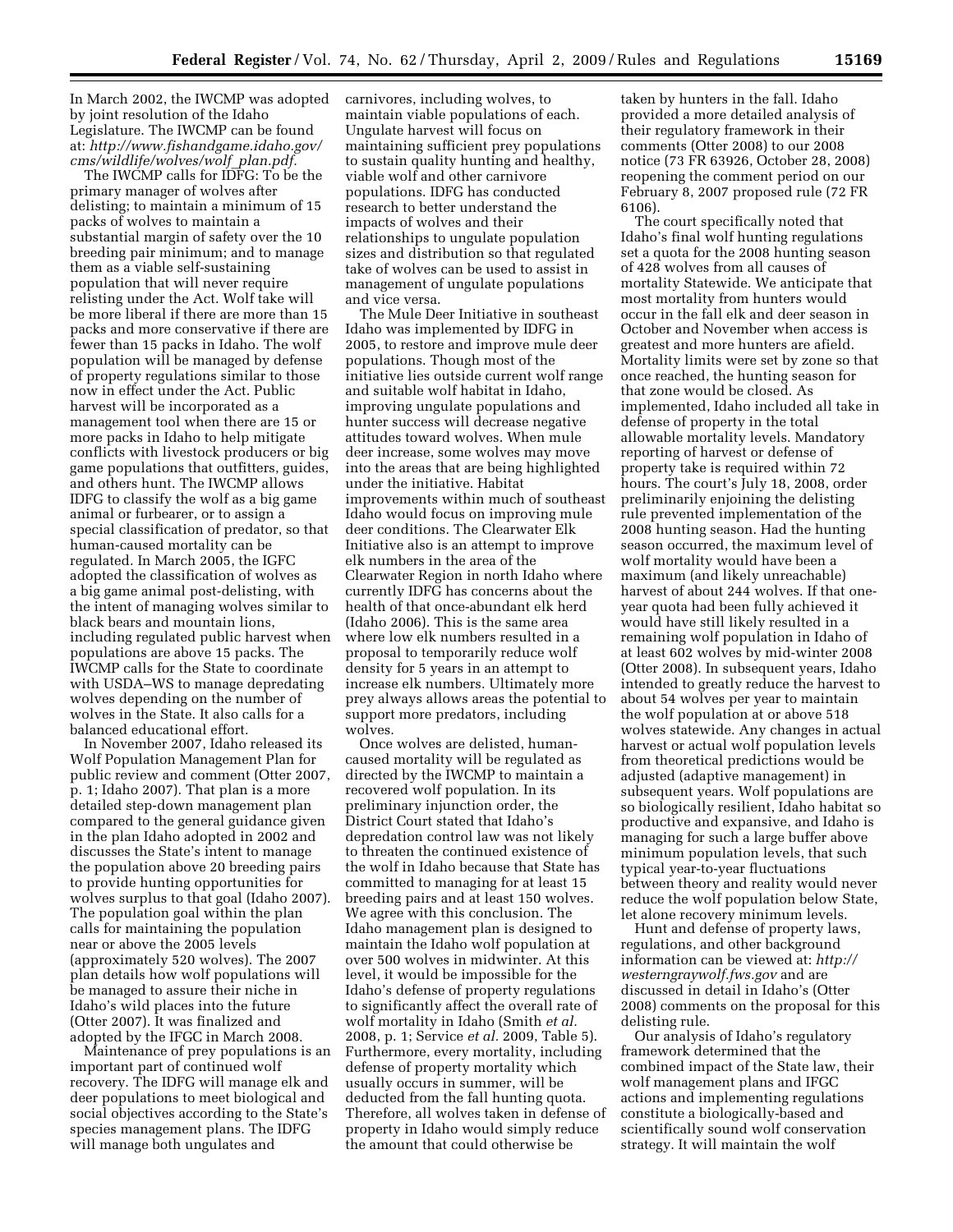population well above recovery minimums and the methods that they will utilize to established the hunting quota system and harvest season it will promote natural connectivity from Idaho into the GYA (Otter 2008). The Service has every confidence that Idaho will implement, for the foreseeable future, the commitments it has made in its current laws, regulations, and wolf plan. Thus, we continue to determine that Idaho's State law, wolf management plan, and implementing regulations provide the necessary regulatory mechanisms to assure maintenance of the State numerical and distributional share of a recovered NRM wolf population well into the foreseeable future.

*Wyoming*—In 2007, the Wyoming legislature passed a State statute which provided the framework for Wyoming's wolf management once the wolf is delisted from the Act. Following the change in State law, Wyoming drafted a revised wolf management plan (Wyoming 2007). On November 16, 2007, the WGFC unanimously approved the 2007 Wyoming Plan (Cleveland 2007, p. 1). On December 12, 2007, the Service determined that this plan, if implemented, would provide adequate regulatory protections to conserve Wyoming's portion of the recovered NRM wolf population into the foreseeable future (Hall 2007, p. 1–3). The plan went into effect upon the Governor's certification to the Wyoming Secretary of State that all of the provisions found in the 2007 Wyoming wolf management law have been met (W.S. §§ 23–1–109(b)&(c); Freudenthal 2007a, p. 1–3).

Implementation of that law was premised on Wyoming's Governor certifying to the Wyoming Secretary of State that (1) the Service publishing a delisting rule that includes the entire State of Wyoming by February 28, 2007; (2) the Service completed a modification of the 2005 special rule (10j) for the experimental population that addressed Wyoming's concerns about wolf management to maintain ungulate herds above State management objectives; and (3) settlement of the claims in Wyoming's lawsuit contesting the Service not approving Wyoming's 2003 wolf management law and wolf plan. Wyoming provided the necessary certifications before the effective date and the Service-approved 2007 Wyoming wolf management plan was legally authorized by Wyoming statutes. It was implemented on March 28, 2008, when the previous delisting rule became effective (73 FR 10514, February 27, 2008).

During the subsequent litigation, the U.S. District Court for the District of Montana reviewed our approval of Wyoming's regulatory framework. The court stated that we acted arbitrarily in delisting a wolf population that lacked evidence of genetic exchange between subpopulations. The court also stated that we acted arbitrarily and capriciously when we approved Wyoming's 2007 regulatory framework. The court was particularly concerned that Wyoming failed to commit to managing for at least 15 breeding pairs. The court also stated that accepting a ''small'' trophy game area designation (approximately 12 percent of northwest Wyoming) was not supported by the record and was therefore arbitrary and capricious. Even more problematic, in the courts view, was the ''malleable'' nature of the trophy game area which could be diminished by the WGFC postdelisting. Finally, the court raised concerns with Wyoming's depredation control law which it viewed as significantly more expansive than existing experimental population regulations. The court concluded that the Plaintiffs were likely to prevail on the merits of their claims.

Based on the concerns expressed by the district court, we reanalyzed Wyoming's regulatory framework. A central component of Wyoming's regulatory framework is its plan to designate wolves as predatory animals across at least 88 percent of the State and manage wolves as a trophy game animal in the remaining portions of northwest Wyoming. The trophy game area totaled just over 31,000 km2 (12,000 mi2) (12% of Wyoming) in northwestern Wyoming, including YNP, Grand Teton National Park, John D. Rockefeller Memorial Parkway, adjacent U.S. Forest Service-designated Wilderness Areas, and adjacent public and private lands.

In the predatory area, wolves will experience unregulated human-caused mortality. Wolves are unlike coyotes in that wolf behavior and reproductive biology results in wolves being extirpated in the face of extensive human-caused mortality. As we have previously concluded (71 FR 43410, August 1, 2006; 72 FR 6106, February 8, 2007; 73 FR 10514, February 27, 2008), wolves are unlikely to survive in portions of Wyoming where they are regulated as predatory animals. This conclusion was validated this spring. After our previous delisting became effective, most of the wolves in the predatory animal area were killed within a few weeks of losing the Act's protection (17 of at least 28). Mortality included: 9 shot from the ground by

private individuals, sometimes after being chased long distances by snowmobile; 2 shot by private aerial gunners permitted by the Wyoming Department of Agriculture; 5 killed by agency authorized control, and 1 died of unknown causes.

Trophy game" status allows the WGFC and WGFD to regulate methods of take, hunting seasons, types of allowed take, and numbers of wolves that could be killed. All other States within the NRM DPS manage wolves as a game species.

We previously approved this approach because the 12 percent of Wyoming where wolves would be managed as a trophy game species included 70 percent of the State's suitable wolf habitat and was presumed large enough to support Wyoming's share of a recovered wolf population. This approach failed to consider the impacts of the predatory animal area to genetic connectivity. As discussed fully in Factor E and the Conclusion of the 5- Factor Analysis sections below, we now believe Wyoming must institute additional protections to facilitate natural genetic exchange in order to constitute an adequate regulatory mechanism. Specifically, long distance dispersers from other recovery areas, especially from Idaho, are most likely to cross the predatory animal area to find and join other packs (facilitating genetic connectivity) east or south of YNP. This approach also had failed to consider the likelihood that some lone wolves or even breeding pairs or packs from the trophy game area may periodically and temporarily disperse from the trophy animal area. Some of these dispersers would normally return to the northwest Wyoming's core of suitable habitat. The current regulatory framework substantially increases the odds that these periodic dispersers will not survive, thus, impacting Wyoming's wolf population including opportunities for genetic and demographic exchange. Wyoming's 2008 plan commits to maintain genetic connectivity, but under State law they have no management authority or means in the predatory animal area to actually fulfill that promise.

While the statute sets the legal maximum for Wyoming's trophy game area, ''This area may be diminished by rule of the commission if the commission determines the diminution does not impede the delisting of gray wolves and will facilitate Wyoming's management of wolves'' (Wyoming House Bill 0231, (xii)(l) p. 8). The first condition is not useful since wolves would have already been delisted for Wyoming's law to apply. As previously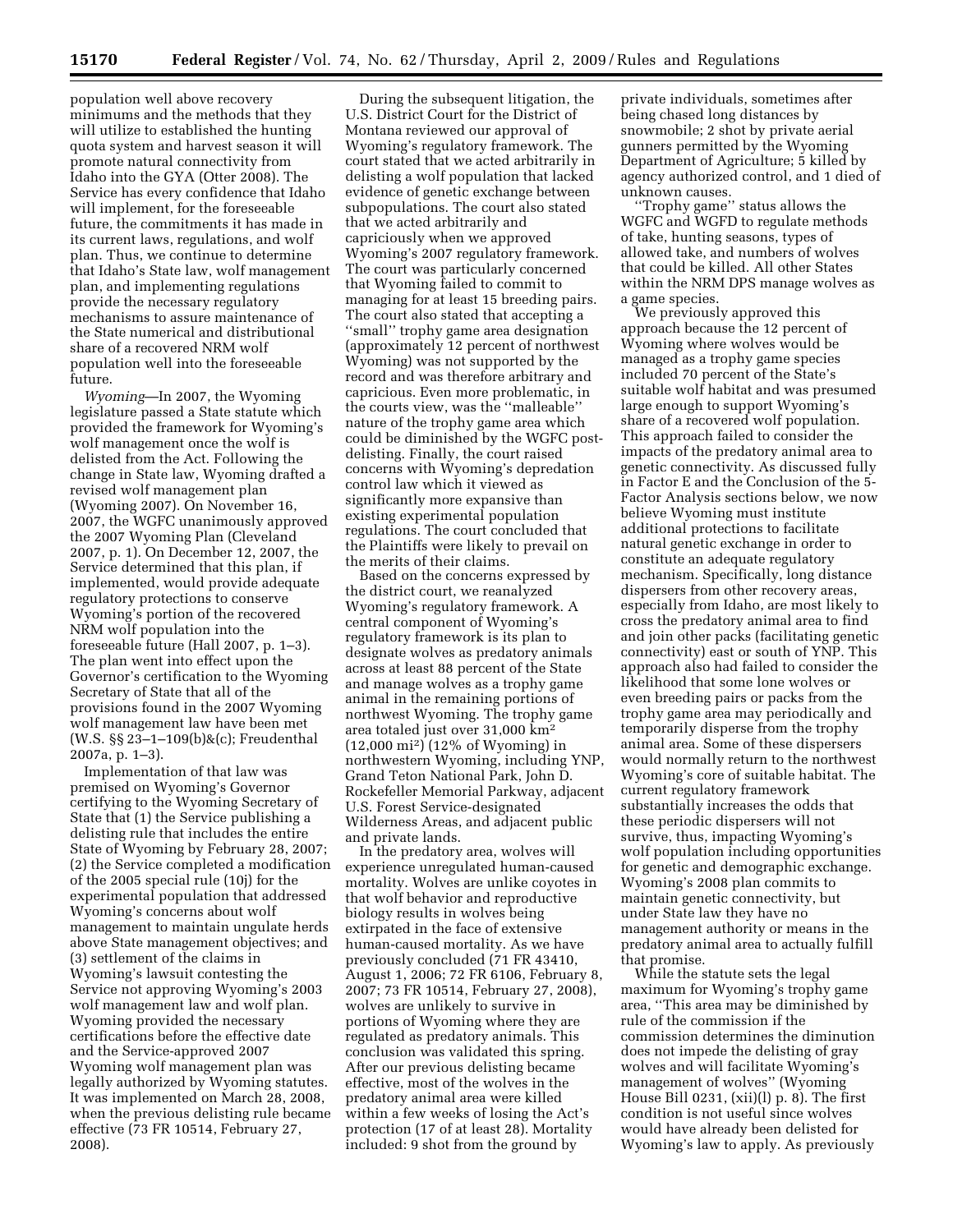determined (71 FR 43410, August 1, 2006), a smaller trophy game area is not sufficient to maintain Wyoming's share of a recovered NRM gray wolf population. Our previous analysis failed to consider the possibility that the WGFC would alter these boundaries. We now determine that a reduction in the trophy game area and expansion of the predatory area would further limit breeding pair occupancy in Wyoming and reduce opportunities for successful dispersal and genetic exchange.

Within the trophy game portions of the State, Wyoming State law mandates an ''aggressive'' wolf management strategy that we now determine is unlikely to conserve Wyoming's share of a recovered wolf population. One flaw with Wyoming's approach is the law's dependence on the National Parks to contribute at least 8 breeding pairs toward the total goal of at least 15 breeding pairs statewide. Such dependence could lead the Wyoming wolf population to quickly slide below recovery goals. While the National Parks will maintain more than 8 breeding pairs in most years, the National Parks' population will periodically fall below 8 breeding pairs. In 2005, disease and other factors caused the YNP population to fall to 118 wolves in 7 breeding pairs (Service *et al.* 2006). Preliminary data for 2008 indicates similar natural factors reduced the YNP population to 124 wolves in 6 breeding pairs (Smith 2008). Wyoming State law maintains that ''the (WGFC) shall promulgate rules and regulations requiring lethal control of wolves harassing \* \* \* livestock and for wolves occupying areas where chronic wolf predation occurs.'' It goes on to state that ''permits shall be issued as long as there are seven (7) breeding pairs within the State and outside of YNP.'' The mandatory issuance of such lethal take permits are independent of predictions whether the year-end wolf population would be below 7 breeding pairs outside the National Parks or 15 breeding pairs or 150 wolves Statewide. The law allows for cancellation or suspension of permits only if further lethal control could cause the relisting of wolves.

Thus, State law mandates aggressive management until the population outside the National Parks fall to 6 breeding pairs. If such a management strategy had been fully implemented in 2008, when disease and other natural factors appear to have reduced the YNP population to 6 breeding pairs, the total Wyoming population would have fallen to the minimum recovery goal and any additional unregulated mortality (e.g., illegal killing, defense of property, control of problem wolves, death

following dispersal into the predatory area) eliminating breeding pairs would have pushed the Wyoming wolf population below minimum recovery levels. We have long maintained that Wyoming, Montana, and Idaho must each manage for at least 15 breeding pairs and at least 150 wolves in midwinter to ensure the population never falls below the minimum recovery goal of 10 breeding pairs and 100 wolves per State. As demonstrated here, Wyoming State law does not satisfy this standard. Thus, we now determine Wyoming State law would prevent Wyoming from maintaining its share of a recovered NRM wolf population into the foreseeable future.

On March 13, 2008, WGFC issued regulations implementing the law (Wyoming Chapter 21). These regulations further demonstrate the inadequacy of the regulatory framework established by State law. As noted above, State law requires lethal control of wolves where chronic wolf predation occurs. The WGFC's implementing regulations defined a ''chronic wolf predation area'' as any area where there were two or more livestock depredations over any time frame (Talbott 2008). The WGFC's March 25, 2008 wolf regulation guidance stipulated that once an area is deemed a chronic depredation area, the WGFD supervisor can issue permits without verification of predation. This interpretation meant that every part of the trophy game area outside the National Parks qualified as a chronic wolf predation area as every part of Wyoming has had two or more depredations on livestock by wolves since 1995 and that issuance of lethal take permits would be mandatory on the part of WGFD provided seven packs were present outside the National Parks in Wyoming, regardless of the number of wolves in National Parks. The changes made in the emergency WGFC regulations in 2008 largely rectified that problem of unregulated take in the trophy game area.

Shortly after our previous wolf delisting, WGFD issued its first trophy game area annual lethal take permit. This permit authorized lethal take of four wolves after the landowner reported seeing a wolf track on his private property. In early July, and despite no recent depredations, this same permit was modified by WGFD to include a total of nine people some of whom had no apparent connection to the property. In early May, a federal grazing permittee who had depredations on his allotment the previous summer requested that WGFD remove wolves prior to him placing his cattle on

allotment or to provide him with a lethal control permit. As his grazing allotment was in the chronic wolf predation area (as was all of the trophy game area in Wyoming outside the National Parks), the WGFC regulations required them to issue the lethal take permit. Such examples demonstrate that the framework established by State law allows Wyoming to reduce their wolf population outside the National Parks to 6 breeding pairs regardless of whether the year-end wolf population would be below 7 breeding pairs outside the National Parks or 15 breeding pairs or 150 wolves Statewide.

At the point where we became aware of these implementing regulations, we began discussions with Wyoming about whether these regulations constituted an adequate regulatory mechanism. In response, WDGF asked the Wyoming Attorney General's Office to review the situation. On May 8, 2008, the Attorney General issued an opinion on the implementing regulation's definition of chronic wolf predation area. The regulation states '' 'Chronic wolf predation area' means a geographic area within the Wolf Trophy Game Management Area where gray wolves have repeatedly (twice or more) harassed, injured, maimed or killed livestock or domesticated animals.'' The opinion found that the regulations use of ''twice or more'' was ambiguous and that in order to meet the intent of the Statute that wolves not be relisted, the State should interpret ''twice or more'' to mean within a calendar year (Martin 2008, p. 1–5). Consequently, the State determined that WGFD may not initiate wolf control actions, including issuing lethal take permits, unless an area had two or more instances of wolves harassing, injuring, maiming or killing livestock or domestic animals since January 1 of that year. While this significantly improved implementation of their regulations, we remained concerned about this ambiguity.

Following this May 8, 2008, opinion, Wyoming indicated they would amend the regulations at their earliest opportunity. Revisions were finally made to their regulations after the District Court vacated and remanded our previous final rule.

On October 27, 2008, Wyoming issued emergency regulations and a revised wolf management plan. We have closely reviewed Wyoming's comments on the proposed delisting rule (Freudenthal 2008) and all changes to Wyoming's regulatory framework. While we believe the revised regulatory framework is a vast improvement over its predecessor, the emergency regulation is temporary (it is only in effect for 120 days). Thus,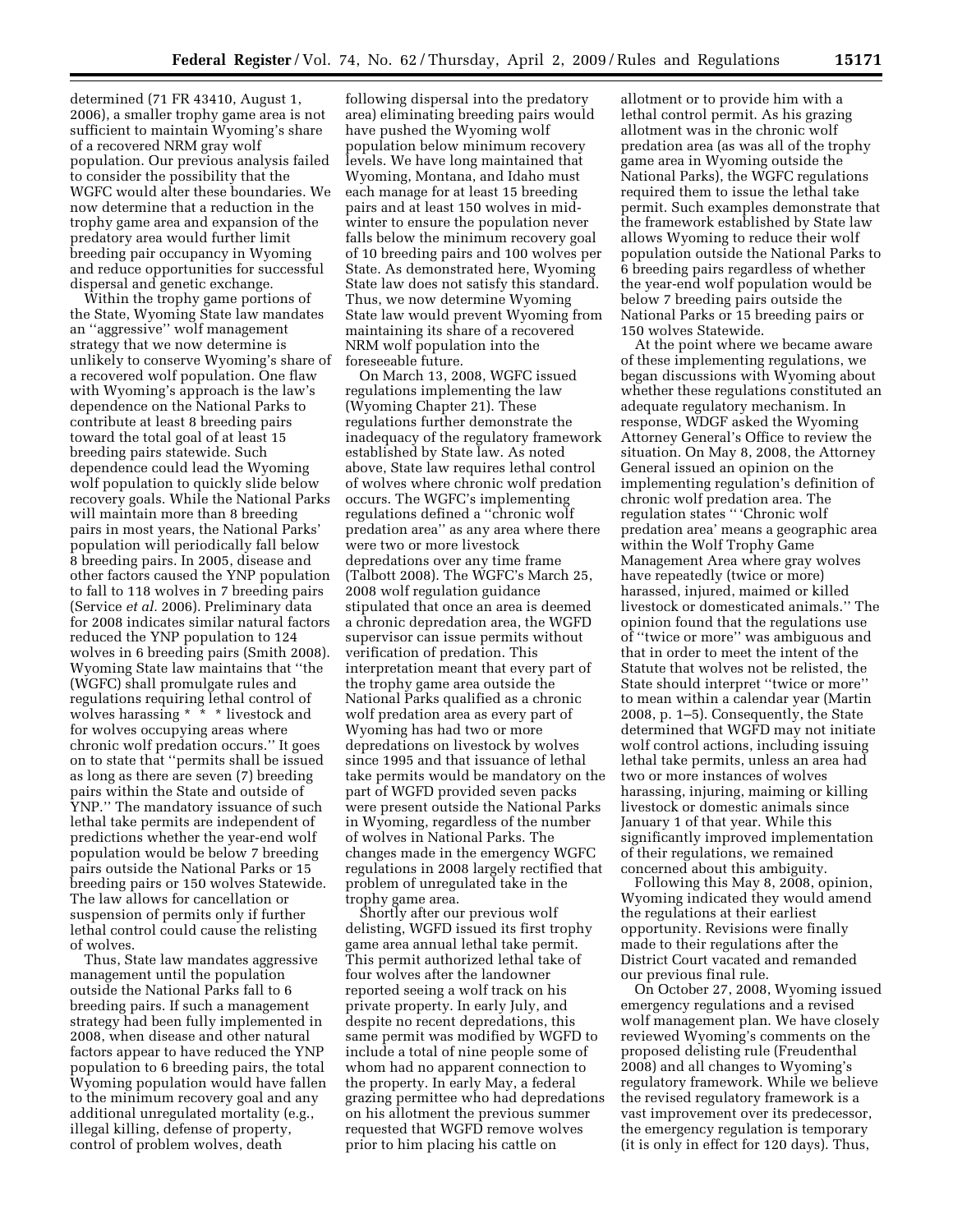we can not rely on it as an adequate regulatory mechanism. Most importantly, these regulatory improvements do not address the legislative shortcomings noted above (i.e., a trophy game area that can be diminished and a statute that encourages the WGFC to manage the population toward the minimum recovery goals in a manner that allows the possible reduction of the wolf population to below recovery levels.

We find that a regulatory framework for wolf management at minimum recovery levels is not adequate. Attempts to maintain any wildlife population at bare minimum levels are unlikely to be successful. As with all wildlife species, periodic disturbance or random events will occur. This fact was proven by the dramatic, but temporary changes, in wolves and breeding pairs in YNP in 2005 and 2008. Managing at minimal levels increases the likelihood that periodic disturbance or random events will leave the population below management objectives. Instead, the State wildlife agency should be given leeway in its management approach to compensate for periodic or random events, as Montana and Idaho have done. Managing to minimal recovery levels also increases the chances of genetic problems developing in the GYA population and would reduce the opportunities for demographic and genetic exchange in the WY portion to the GYA.

We also reviewed Wyoming's proposed 2008 hunting season regulation. While the proposed 2008 hunting season was not implemented, we determined it was well designed, biologically sound, and, by itself, it would not have threatened Wyoming's share of the recovered NRM wolf population. Wyoming's hunting season was designed around an allowable hunter-caused mortality in each of four hunting districts in the trophy game area. Hunting would end by November 30, or in each subquota as its individual quota is filled, or when 25 wolves had been harvested, whichever is sooner. This level of hunter-caused mortality would remove a small portion of the wolves in Wyoming outside the national parks. If other sources of mortality had been adequately regulated, this level of hunter harvest would likely have resulted in a Wyoming wolf population outside the national parks of just under 200 wolves by December 31, 2008 and nearly 400 wolves in the GYA. Because hunting harvest would end November 30, it would have had only minor negative impacts within the trophy game area on naturally dispersing wolves or the opportunity for effective

genetic migrants into Wyoming. Wolves in YNP would not be substantially affected by a regulated public hunt, as hunting is not allowed in national parks and wolves rarely leave YNP during the time period when the fall hunting season would occur.

Considering all of the above, we now determine that Wyoming's regulatory framework does not provide the adequate regulatory mechanisms to assure that Wyoming's share of a recovered NRM wolf population would be conserved if the protections of the Act were removed (Gould 2009). Until Wyoming revises their statutes, management plan, and associated regulations, and is approved by the Service, wolves in Wyoming remain listed as experimental population in this portion of the NRM DPS. Specific required revisions are discussed in the Conclusion of the 5-Factor Analysis section of the rule below.

*Washington*—Wolves in Washington are listed as endangered under the State's administrative code (WAC 232.12.014; these provisions may be viewed at: *http://apps.leg.wa.gov/wac/*). Under Washington's administrative code (WAC 232.12.297), ''endangered'' means any wildlife species native to the State of Washington that is seriously threatened with extinction throughout all or a significant portion of its range within the State. Endangered species in the State of Washington are protected from hunting, possession, and malicious harassment, unless such taking has been authorized by rule of the Washington Fish and Wildlife Commission (RCW 77.15.120; these provisions can be viewed at: *http://apps.leg.wa.gov/rcw/*). If the NRM DPS is delisted, those areas in Washington included in the NRM DPS would remain listed as endangered by Washington State law until the wolf meets the statewide conservation objectives in the Washington Wolf Conservation and Management Plan. The Conservation objectives will establish the targets for downlisting to threatened, downlisting to sensitive status, and then delisting from sensitive status. The areas in Washington not included in the NRM DPS would remain listed as endangered under both State and Federal law until further rulemaking is proposed.

Although we have received reports of individual and wolf family units in the North Cascades of Washington (Almack and Fitkin 1998), agency efforts to confirm them were unsuccessful until summer 2008 when a breeding pair (at least an adult male and female and 6 pups) were confirmed near Twisp, Washington. Genetic analysis indicated that neither adult was related to the

NRM wolves and had probably originated in central British Columbia. Intervening unsuitable habitat makes it highly unlikely that many wolves from the NRM population will disperse to the North Cascades of Washington in the future.

Washington State does not currently have a final wolf conservation and management plan for wolves. However, the State established a wolf working group advisory committee and is preparing a draft State gray wolf conservation and management plan (see *http://wdfw.wa.gov/wlm/diversty/soc/ gray*\_*wolf/*). That plan should be finalized in late 2009. Interagency Wolf Response Guidelines have been developed by the Service, Washington Department of Fish and Wildlife, and USDA WS to provide a checklist of response actions for five situations that may arise in the future (can be viewed at *http://wdfw.wa.gov/wlm/diversty/soc/ gray*\_*wolf/contacts.htm*. Wolf management in Washington may be beneficial to the NRM wolf population, but is not necessary for achieving or maintaining a population of wolves in the NRM DPS.

*Oregon*—The gray wolf has been classified as endangered under the Oregon Endangered Species Act (ORS 496.171–192) since 1987. The law requires the Oregon Fish and Wildlife Commission to conserve the species in Oregon. Anticipating the reestablishment of wolves in Oregon from the growing Idaho population, the Commission directed the development of a wolf conservation and management plan to meet the requirements of both the Oregon Endangered Species Act and the Oregon Wildlife Policy. ORS 496.012 states in part that ''It is the policy of the State of Oregon that wildlife shall be managed to prevent serious depletion of any indigenous species and to provide the optimum recreational and aesthetic benefits for present and future generations of the citizens of this State.''

In February 2005, the Oregon Fish and Wildlife Commission adopted the Oregon Wolf Conservation and Management Plan (Oregon 2005). The plan was built to meet the following five delisting criteria identified in State statutes and administrative rules: (1) The species is not now (and is not likely in the foreseeable future to be) in danger of extinction in any significant portion of its range in Oregon or in danger of becoming endangered; (2) the species' natural reproductive potential is not in danger of failure due to limited population numbers, disease, predation, or other natural or human-related factors affecting its continued existence;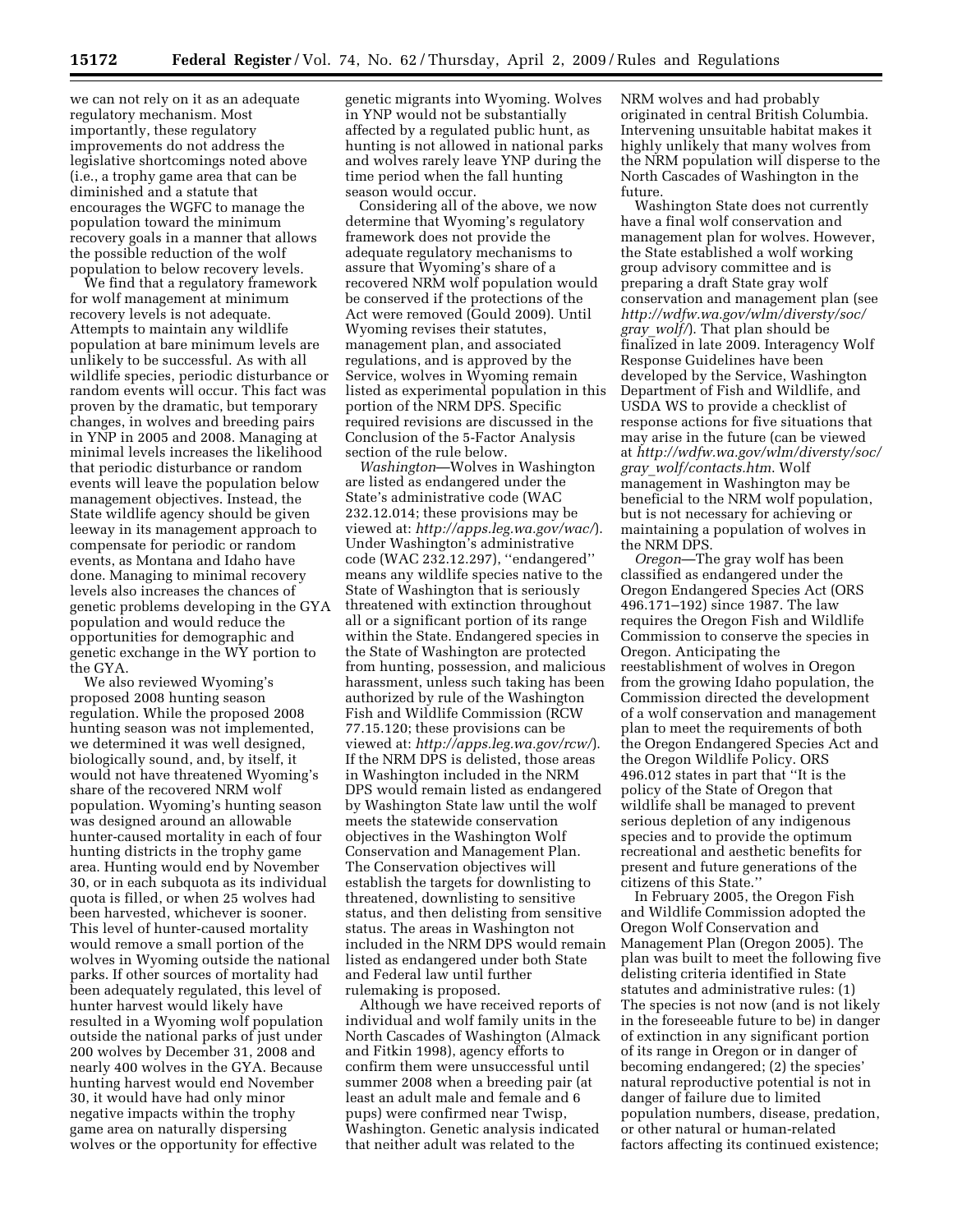(3) most populations are not undergoing imminent or active deterioration of range or primary habitat; (4) overutilization of the species or its habitat for commercial, recreational, scientific, or educational purposes is not occurring or likely to occur; and (5) existing State or Federal programs or regulations are adequate to protect the species and its habitat.

The Plan describes measures the Oregon Department of Fish and Wildlife (ODFW) will take to conserve and manage the species. These measures include actions that could be taken to protect livestock from wolf depredation and address human safety concerns. The following summarizes the primary components of the plan.

Wolves that naturally disperse into Oregon will be conserved and managed under the plan. Wolves will not be captured outside of Oregon and released in the State. Wolves may be considered for Statewide delisting once the population reaches four breeding pairs for 3 consecutive years in eastern Oregon. Four breeding pairs are considered the minimum conservation population objective, also described as Phase 1. The plan calls for managing wolves in western Oregon, as if the species remains listed, until the western Oregon wolf population reaches four breeding pairs. This means, for example, that a landowner would be required to obtain a permit to address depredation problems using injurious harassment.

While the wolf remains listed as a State endangered species, the following will be allowed: (1) Wolves may be harassed (e.g., shouting, firing a shot in the air) to distract a wolf from a livestock operation or area of human activity; (2) harassment that causes injury to a wolf (e.g., rubber bullets or bean bag projectiles) may be employed to prevent depredation, but only with a permit; (3) wolves may be relocated to resolve an immediate localized problem from an area of human activity (e.g., wolf inadvertently caught in a trap) to the nearest wilderness area; (4) relocation will be done by ODFW or USDA–WS personnel; (5) livestock producers who witness a wolf in the act of attacking livestock on public or private land must have a permit before taking any action that would cause harm to the wolf; and (6) wolves involved in chronic depredation may be killed by ODFW or USDA–WS personnel; however, nonlethal methods will be emphasized and employed first in appropriate circumstances.

Once the wolf is State-delisted, more options are available to address wolflivestock conflict. While there are five to seven breeding pairs (the management

population objective for Phase 2), landowners may kill a wolf involved in chronic depredation with a permit. Under Phase 3 (more than seven breeding pairs), a limited controlled hunt could be allowed to decrease chronic depredation or reduce pressure on wild ungulate populations.

The plan provides wildlife managers with adaptive management strategies to address wolf predation problems on wild ungulates if confirmed wolf predation leads to declines in localized herds. In the unlikely event that a person is attacked by a wolf, the plan describes the circumstances under which Oregon's criminal code and the Federal Act would allow harassing, harming or killing of wolves where necessary to avoid imminent, grave injury. Such an incident must be reported to law enforcement officials.

A strong information and education program will ensure anyone with an interest in wolves is able to learn more about the species and stay informed about wildlife management activities. The plan identifies several research projects as being necessary for future success of long-term wolf conservation and management in Oregon. Monitoring and radio-collaring wolves are listed as critical components of the plan both for conservation and communication with Oregonians. An economic analysis provides estimates of costs and benefits associated with wolves in Oregon and wolf conservation and management. Finally, the plan requires annual reporting to the Commission on program implementation.

The Oregon Wolf Management Plan, as approved by the Oregon Fish and Wildlife Commission in February 2005, called for three legislative actions which the 2005 Oregon Legislative Assembly considered, but did not adopt. In 2007, ODFW proposed the bill again in the state Legislature to make three legislative actions, but again they were not adopted. ODFW has no plans to reintroduce any wolf legislation in the 2009 session. These actions were: (1) Changing the legal status of the gray wolf from protected non-game wildlife to a ''special status mammal'' under the ''game mammal'' definition in ORS 496.004; (2) amending the wildlife damage statute (ORS 498.012) to remove the requirement for a permit to lethally take a gray wolf caught in the act of attacking livestock; and (3) creating a State-funded program to pay compensation for wolf-caused losses of livestock and to pay for proactive methods to prevent wolf depredation. As a result, the Fish and Wildlife Commission amended the Oregon Plan in December 2005 and rather than

dropping the proposals, moved them from the body of the Plan to an appendix. The Commission remains on record as calling for those legislative enhancements; however, implementation of the Oregon Plan does not depend upon them.

Under the Oregon Wolf Management Plan, the gray wolf will remain classified as endangered under State law until the conservation population objective for eastern Oregon is reached (i.e., four breeding pairs for 3 consecutive years). Once the objective is achieved, the State delisting process will be initiated. Following delisting from the State Endangered Species Act, wolves will retain their classification as nongame wildlife under ORS 496.375.

Compared to Montana, Idaho, and Wyoming, the portion of the DPS containing suitable habitat within Oregon is small. We acknowledge that a few packs may become established within the DPS in Oregon; however, their role in the overall conservation of the NRM DPS is inherently small given the limited number of packs that habitat there is likely to support. That said, we encourage State efforts to conserve wildlife that is locally rare or endangered and we expect Oregon's wolf management approach to be beneficial to the NRM wolf population. We determine wolf management in Oregon is adequate to facilitate the maintenance of, and in no way threatens, the NRM DPS's recovered status.

*Utah*—If federally delisted, wolves in Utah's portion of the NRM DPS would remain listed as protected wildlife under State law. In Utah, wolves fall under three layers of protection—(1) State code, (2) Administrative Rule and (3) Species Management Plan. The Utah Code can be found at: *http:// www.le.State.ut.us/*∼*code/TITLE23/ TITLE23.htm*. The relevant administrative rules that restrict wolf take can be found at *http:// www.rules.utah.gov/publicat/code/r657/ r657-003.htm* and *http:// www.rules.utah.gov/publicat/code/r657/ r657-011.htm*. These regulations restrict all potential taking of wolves in Utah, including that portion in the NRM DPS.

In 2003, the Utah Legislature passed House Joint Resolution 12, which directed the Utah Division of Wildlife Resources (UDWR) to draft a wolf management plan for the review, modification and adoption by the Utah Wildlife Board, through the Regional Advisory Council process. In April 2003, the Utah Wildlife Board directed UDWR to develop a proposal for a wolf working group to assist the agency in this endeavor. The UDWR created the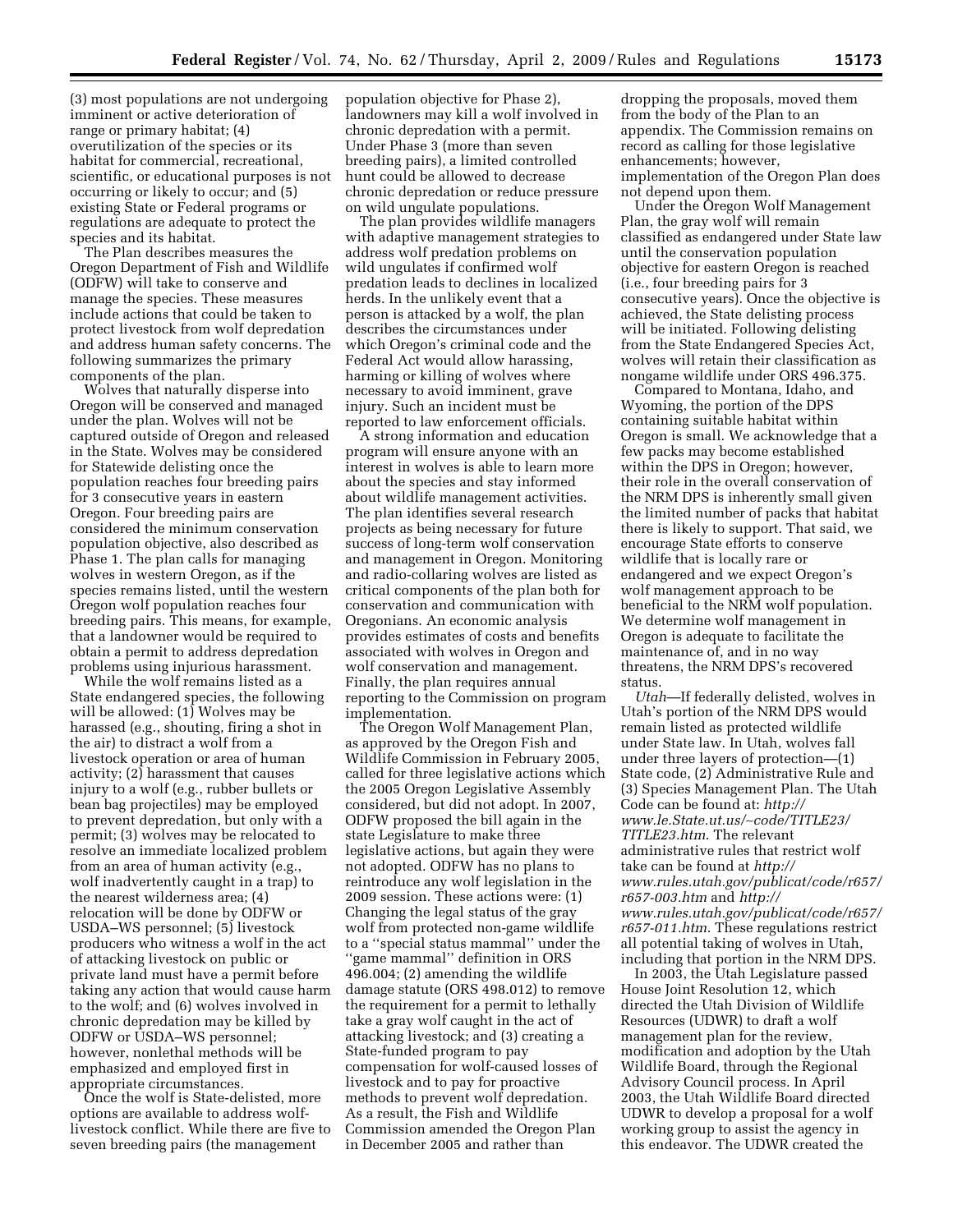Wolf Working Group in the summer of 2003. The Wolf Working Group is composed of 13 members that represent diverse public interests regarding wolves in Utah.

On June 9, 2005, the Utah Wildlife Board passed the Utah Wolf Management Plan (Utah 2005). The goal of the Plan is to manage, study, and conserve wolves moving into Utah while avoiding conflicts with the elk and deer management objectives of the Ute Indian Tribe; minimizing livestock depredation; and protecting wild ungulate populations in Utah from excessive wolf predation. The Utah Plan can be viewed at *http:// www.wildlife.utah.gov/wolf/*. Its purpose is to guide management of wolves in Utah during an interim period from Federal delisting until 2015, or until it is determined that wolves have become established in Utah, or the political, social, biological, or legal assumptions of the plan change. During this interim period, immigrating wolves will be studied to determine where they are most likely to settle without conflict.

Compared to Montana, Idaho, and Wyoming, the portion of the DPS containing suitable habitat within Utah is very small. Wolf management in Utah will have no effect on the recovered wolf population. We acknowledge that a few packs might become established within the DPS in Utah; however, their role in the overall conservation of the NRM DPS is inherently small given the limited number of packs that habitat there is likely to support. That said, we encourage State efforts to conserve wildlife that is locally rare or endangered and we expect Utah's wolf management approach to be beneficial to the NRM wolf population. We determine wolf management in Utah is adequate to facilitate the maintenance of, and in no way threatens, the NRM DPS's recovered status.

*Tribal Plans*—Approximately 20 Tribes are within the NRM DPS. Currently, perhaps only 1 or 2 wolf packs are entirely dependent on Tribal lands for their existence in the NRM DPS. In the NRM DPS about 32,942 km<sup>2</sup> (12,719 mi2) (3 percent) of the area is Tribal land. In the NRM wolf occupied habitat, about 4,696 km2 (1,813 mi2) (2 percent) is Tribal land (Service 2006; 71 FR 6645, February 8, 2006). Therefore, while Tribal lands can contribute some habitat for wolf packs in the NRM, they will be relatively unimportant to maintaining a recovered wolf population in the NRM DPS. Many wolf packs live in areas of public land where Tribes have various treaty rights, such as wildlife harvest. The States agreed to incorporate Tribal harvest into their

assessment of the potential surplus of wolves available for public harvest in each State, each year, to ensure that the wolf population is maintained above recovery levels. Utilization of those Tribal treaty rights will not significantly impact the wolf population or reduce it below recovery levels because a small portion of the wolf population could be affected by Tribal harvest or lives in areas subject to Tribal harvest rights.

The overall regulatory framework analyzed in this proposed rule depends entirely on State-led management of wolves that are primarily on lands where resident wildlife is traditionally managed primarily by the State. Any wolves that may establish themselves on Tribal lands will be in addition to those managed by the State outside Tribal reservations. At this point in time, only the Wind River Tribe (Wind River Tribe 2007) has an approved tribal wolf management plan for its lands. In addition, Nez Perce Tribe had a Service wolf management plan approved in 1995, but that plan only applied to listed wolves. It was approved by the Service so the Tribe could take a portion of the responsibility for wolf monitoring and management in Idaho under the special regulation under section 10(j). While the Blackfeet Tribe has a wolf management plan, Blackfeet Tribal lands are not in the experimental population area. Therefore, all wolf management on Blackfeet Tribal lands has been directed by Service guidelines (Service 1999). No other Tribe has submitted a wolf management plan.

In November 2005, the Service requested information from all Tribes in the NRM regarding their Tribal regulations and any other relevant information regarding Tribal management or concerns about wolves (Bangs 2004). All responses were reviewed and addressed, including incorporation into the rule where appropriate.

Compared to Montana, Idaho, and Wyoming, the portion of the DPS containing suitable habitat within Tribal lands is small. We acknowledge that a few packs may become established within the DPS on Tribal lands; however, their role in the overall conservation of the NRM DPS is inherently small given the limited number of packs that habitat there is likely to support. That said, we encourage State efforts to conserve wildlife that is locally rare or endangered and we expect Washington's wolf management approach to be beneficial to the NRM wolf population. We determine wolf management on Tribal lands is adequate to facilitate the maintenance of, and in

no way threatens, the NRM DPS's recovered status.

*Summary*—We have determined that adequate regulatory mechanisms are in place in all portions of the NRM DPS except Wyoming. Montana and Idaho have committed to manage for at least 15 breeding pairs and at least 150 wolves in mid-winter to ensure the population never falls below 10 breeding pairs and 100 wolves in either State. All sources of mortality will be carefully managed. State projections indicate that the NRM wolf population in Montana and Idaho will be managed for around 673 to 1,002 wolves in 52 to 79 breeding pairs. As long as populations are maintained well above minimal recovery levels, wolf biology (namely the species' reproductive capacity) and the availability of large, secure blocks of suitable habitat will maintain strong source populations capable of withstanding all other foreseeable threats.

Wyoming's regulatory framework does not provide the adequate regulatory mechanisms to assure that Wyoming's share of a recovered NRM wolf population would be conserved if the protections of the Act were removed. We determine that revision of Wyoming's wolf management law is necessary (Gould 2009). This revision will then provide the foundation for Wyoming's larger regulatory framework, including the State's wolf management plan and implementing regulations so that it assures conservation of the gray wolf rather than focus on aggressive control. Until Wyoming revises their statutes, management plan, and associated regulations, and is again Service approved, wolves in Wyoming continue to require the protections of the Act.

Compared to Montana, Idaho, and Wyoming, the portion of the DPS containing suitable habitat within Oregon, Washington, Utah, and Tribal lands is small. We acknowledge that a few packs may become established within these portions of the DPS; however, their role in the overall conservation of the NRM DPS is inherently small given the limited number of packs that habitat there is likely to support. That said, we encourage State and Tribal efforts to conserve wildlife that is locally rare or endangered and we expect wolf management in these areas to be beneficial to the NRM wolf population. Any wolf breeding pairs that do become established in these areas would be in addition to those necessary to maintain the wolf population above recovery levels. The adjacent States of Utah, Oregon, and Washington all have in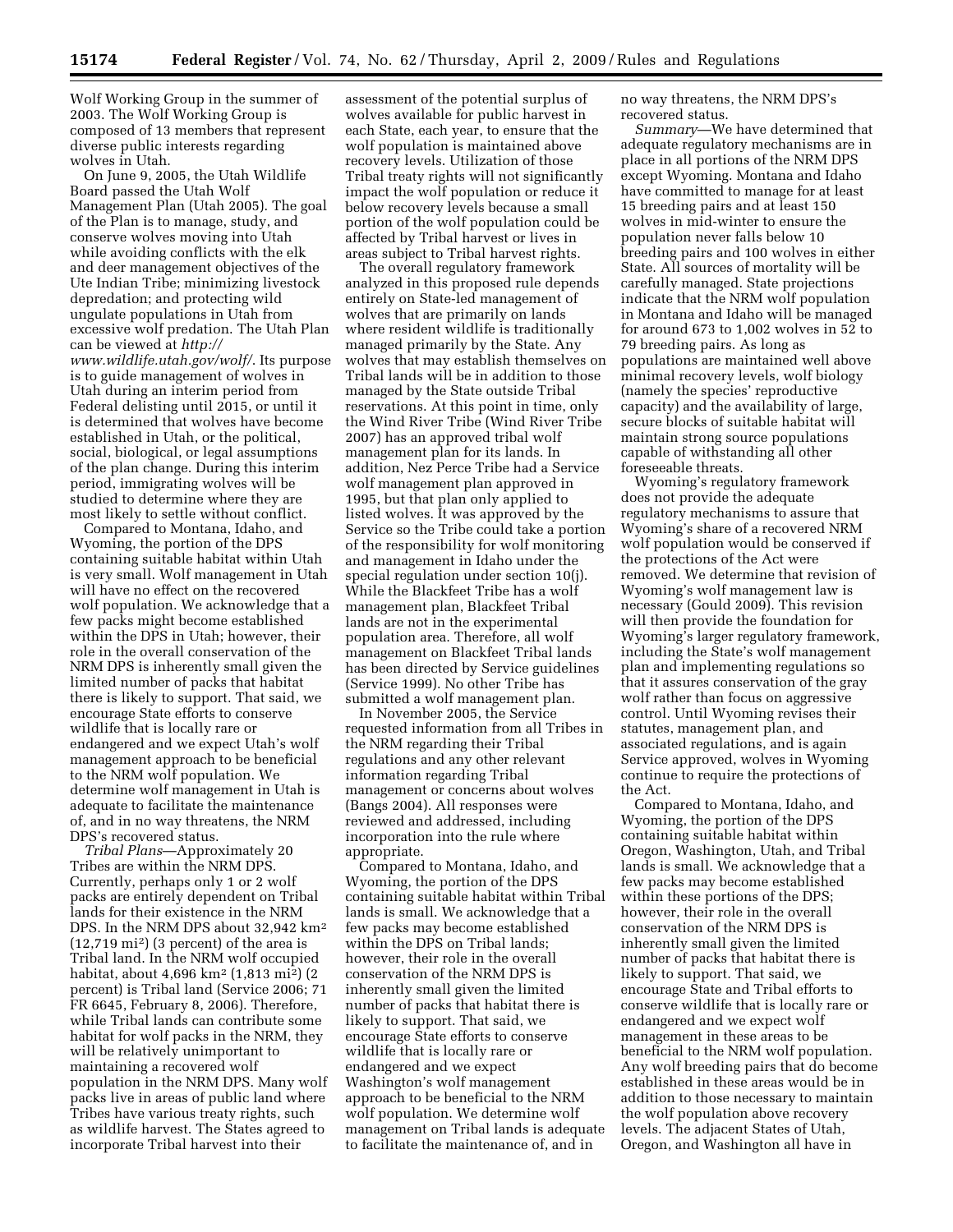place laws protecting wolves that would remain in effect after delisting. Utah, Oregon, and the Wind River Tribe have adopted beneficial wolf management plans and Washington is currently finalizing one. We determine wolf management in these areas is adequate to facilitate the maintenance of, and in no way threatens, the NRM DPS's recovered status.

## *E. Other Natural or Manmade Factors Affecting Its Continued Existence*

*Public Attitudes Toward the Gray Wolf*—Human attitudes toward wolves is the main reason the wolf was listed under the Act. These attitudes are largely based on the real and perceived conflicts between human activities and values and wolves, such as depredation on livestock and pets, competition for surplus wild ungulates between hunters and wolves, concerns for human safety, wolves' symbolic representation of wildness and ecosystem health, the economic costs and benefits, killing of wolves by people, and the wolf-related traditions of Native American Tribes or local culture.

Public hostility toward wolves led to the excessive human-caused mortality that extirpated the species from the NRM DPS in the 1930s. Such attitudes toward wolves are deeply ingrained in some individuals and continue to affect human tolerance of wolves. The predatory animal designation in Wyoming underscores this point. Wyoming's 2003 State law and wolf management plan essentially confined wolves to Wyoming's National Parks and wilderness areas. In 2007, Wyoming mandated wolves be classified as predatory animals in at least 88 percent of the State and allowed this area to be expanded if the WGFC ''determines the diminution does not impede the delisting of gray wolves and will facilitate Wyoming's management of wolves.'' Such a management strategy is not required to manage wolf density and distribution and was not used by other States.

Because of the impact that public attitudes can have on wolf recovery, we are requiring adequate regulatory mechanisms to be in place that will balance negative attitudes towards wolves in the places necessary for recovery. As discussed extensively in Factor D, we find that the management plans in Idaho and Montana adequately protect wolves from this threat. However, the regulatory mechanisms in Wyoming are currently insufficient to protect the wolves in that State from some of the outcomes that occur when the public has negative perceptions regarding wolf presence.

Outside of Wyoming, all the other States in the NRM DPS appear to have reached an acceptable compromise balancing the needs of the species and the diverse opinions of their citizens. Montana and Idaho have passed laws and regulations that implement a balanced and socially acceptable program that meets the legal requirements of the Act, promotes occupancy of suitable habitat in a manner that minimizes damage to private property, allows for continuation of traditional western land-uses such as grazing and hunting, and allows for direct citizen participation in and funding for State wolf management (State defense of property and hunting regulations). With the continued help of private conservation organizations, Montana, Idaho, and the Tribes will continue to foster public support to maintain recovered wolf populations in the NRM DPS. Post-delisting management by Montana and Idaho will further enhance local public support for wolf recovery (Bangs 2008). State management provides a larger and more effective local organization and a more familiar means for dealing with these conflicts (Mech 1995, pp. 275–276; Williams *et al.* 2002, p. 582; Bangs *et al.* 2004, p. 102; Bangs *et al.* in press, Bangs 2008). State wildlife organizations have specific departments and staff dedicated to providing accurate and science-based public education, information, and outreach (Idaho 2007, p. 23–24, Appendix A; Montana 2003, p. 90–91). The comprehensive approach to wolf management in Montana and Idaho ensures human attitudes toward wolves should not again threaten each state's contribution to a recovered wolf population. The neighboring States of Washington, Oregon, and Utah, as well as many of the Tribes, have also developed regulatory mechanisms that balance the needs of the species and the diverse opinions of their citizens in order to facilitate the maintenance of, and in no way threaten, the NRM DPS's recovered status.

*Genetic Considerations*—Currently, genetic diversity throughout the NRM DPS is very high (Forbes and Boyd 1996, p. 1084; Forbes and Boyd 1997, p. 226; vonHoldt *et al.* 2007, p. 19; vonHoldt *et al.* 2008). Contemporary statistics for genetic diversity from 2002–2004 for central Idaho, northwestern Montana, and the GYA, respectively are;  $n = 85$ , 104, 210; allelic diversity = 9.5, 9.1, 10.3; observed heterozygosity =  $0.723$ ,  $0.650$ ,  $0.708$ ; expected heterozygosity = 0.767, 0.728, 0.738. (vonHoldt *et al.* 2008). These

levels have not diminished since 1995. The high allelic diversity (a measure of the richness of genetic material available for natural selection to act on) and the high heterozygosity (a measure of how gene forms are packaged in an individual, with high heterozygosity tending to lead to higher fitness) demonstrate all subpopulations within the NRM wolf populations have high standing levels of genetic variability. In short, wolves in northwestern Montana and both the reintroduced populations are as genetically diverse as their vast, secure, healthy, contiguous, and connected populations in Canada; thus, inadequate genetic diversity is not a wolf conservation issue in the NRM at this time (Forbes and Boyd 1997, p. 1089; vonHoldt *et al.* 2007, p. 19; vonHoldt *et al.* 2008). This genetic health is the result of deliberate management actions by the Service and its cooperators since 1995 (Bradley *et al.*  2005).

Genetic exchange at one effective migrant (i.e., a breeding migrant that passes on its genes) per generation is enough to ensure that genetic diversity will remain high (Mills 2007, p. 193). Wolves have an unusual ability to rapidly disperse long distances across virtually any habitat and select mates to maximize genetic diversity. Thus, wolves are among the least likely species to be affected by inbreeding when compared to nearly any other species of land mammal (Fuller *et al.*  2003, 189–190; Paquet *et al.* 2006, p. 3; Liberg 2008, p. 1). The northwestern Montana and central Idaho core recovery areas are well connected to each other, and to large wolf populations in Canada, through regular dispersals (Boyd *et al.* 1995; Boyd and Pletscher 1999; Jimenez *et al.* 2008d; vonHoldt *et al.* 2007; vonHoldt *et al.*  2008).

While the GYA is the most isolated core recovery area within the NRM DPS (Oakleaf *et al.* 2005, p. 554; vonHoldt *et al.* 2007, p. 19), radio telemetry data demonstrate that the GYA is not isolated as wolves regularly disperse into the area from the other recovery areas. For example, in 2002, a collared wolf from Idaho dispersed into Wyoming and became the breeding male of the Greybull pack near Meeteetse. In 2009, a male disperser from central Idaho (whose father dispersed from YNP to central Idaho) likely bred with a female in the GYA and is establishing a new pack east of YNP. He also associated with the newly formed Evert pack in YNP in 2008 (Smith 2008). Since only about 30 percent of the NRM wolf population has been radio-collared, other unmarked wolves from Idaho or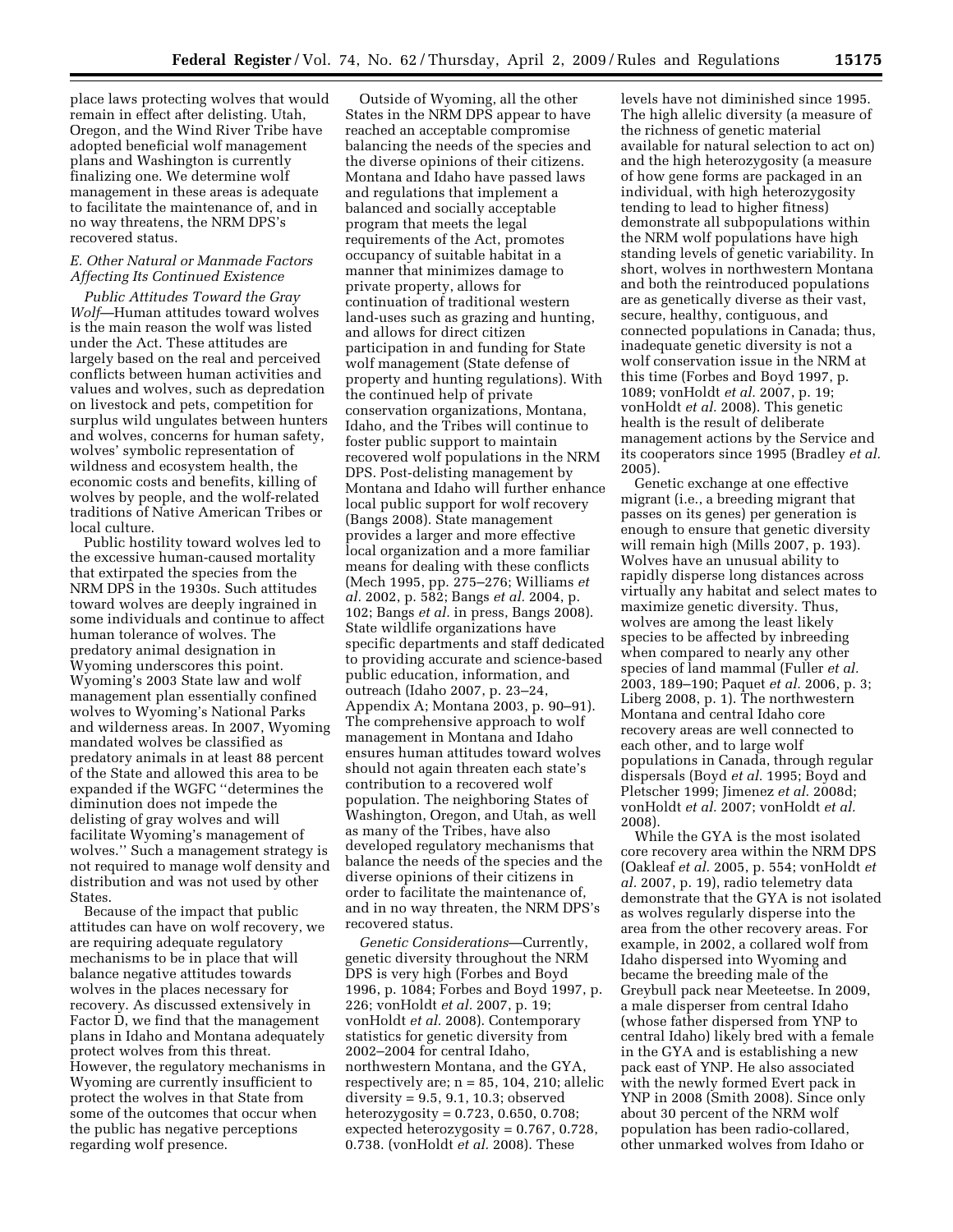northwestern Montana have undoubtedly made the journey to the GYA and successfully bred. While vonHoldt *et al.* (2007) found no evidence of gene flow into YNP, an expanded analysis by vonHoldt *et al.*  (2008) has demonstrated gene flow by naturally dispersing wolves form other recovery areas into the GYA.

Overall, data from radio-collared wolves indicates that at least one wolf naturally disperses into the GYA each year and at least 4 radio-collared non-GYA wolves have bred and produced offspring in the GYA in the past 12 years (1996–2008). Undoubtedly, other uncollared wolves have also naturally dispersed into and bred in the GYA (Wayne 2009, pers. comm.). Since a wolf generation is approximately 4 years, there has been over one effective migrant per generation in the GYA wolf population. This amount of migration exceeds the widely accepted effective migrant per generation rule. This rule, widely accepted by conservation biology and genetic literature, holds that one breeding immigrant per generation should allow for local evolutionary adaptation while minimizing negative effects of genetic drift and inbreeding depression (Mills 2008).

State and Federal management postdelisting will continue to ensure potential for natural genetic exchange. Wolves will be managed at high levels and human caused mortality will be purposely limited during peak periods of dispersal. Management practices, committed to in State management plans, will increase the potential to naturally incorporate effective migrants include: Reducing the rate of population turnover and fostering persistent wolf packs in all or select core recovery segments or all or select areas of suitable habitat (Oakleaf *et al.* 2005; 72 FR 6106, February 8, 2007); periodically creating localized disruptions of wolf pack structure or modified wolf density in select areas of suitable habitat to create social vacancies or space for dispersing wolves to fill; maintaining higher rather than lower overall wolf numbers in all or select recovery areas; maintaining more contiguous and broader wolf distribution instead of disjunction and limited breeding pair distribution; minimizing mortality between and around core recovery segments during critical wolf dispersal and breeding periods (December through April); and reducing the rates of mortality in core recovery segments during denning and pup rearing periods (April through September).

Montana and Idaho have already incorporated most of these types of management practices into their wolf management frameworks. Furthermore, Montana and Idaho have designed their management practices, especially hunting seasons, to maintain relatively high wolf numbers and distribution throughout suitable habitat and to protect dispersing wolves from harvest during peak dispersal, breeding and pup rearing periods. In addition, problem wolf control is restricted to recent depredation events which are uncommon during peak dispersal periods. These measures should ensure dispersal toward the GYA from northwest Montana and central Idaho continues.

Additionally, connectivity across the NRM will remain a high priority issue for the Service and our partner wildlife agencies. A process to identify, maintain and improve wildlife movement areas between the large blocks of public land in the NRM is ongoing (Servheen *et al.*  2003, p. 3). This interagency effort involves 13 State and Federal agencies working on linkage facilitation across private lands, public lands, and highways (Interagency Grizzly Bear Committee 2001, pp. 1–2; Brown 2006, p. 1–3). To date, this effort has included—(1) development of a written protocol and guidance document on how to implement linkage zone management on public lands (Public Land Linkage Taskforce 2004, pp. 3–5); (2) production of several private land linkage management documents (Service 1997; Parker and Parker 2002, p. 2); (3) analyses of linkage zone management in relation to highways (Geodata Services Inc. 2005, p. 2; Waller and Servheen 2005, p. 998); and (4) a workshop in the spring of 2006 on implementing management actions for wildlife linkage (the proceedings of which are available online at: *http:// www.cfc.umt.edu/linkage*). The objective of this work is to maintain and enhance movement opportunities for all wildlife species across the NRM. Although this linkage work is not directly associated with the wolf population, it should benefit wolves even after delisting.

Successful natural migration into the GYA is also dependant upon Wyoming. Specifically, wolves must not only be able to get to Wyoming but they must be able to traverse large portions of it for extended periods of time, to survive long enough to find a mate in suitable habitat and reproduce. Wyoming's current regulatory framework for delisted wolves minimizes the likelihood of successful migration into the GYA. Under current State law, wolves are classified as predatory animals in at least 88 percent of the State. Wolves are unlikely to survive

long in portions of Wyoming where they are regulated as predatory animals. As most wolves tend to disperse in winter, dispersing wolves tend to travel through valleys where snow depths are lowest and wild prey is concentrated. Likely wolf dispersal patterns indicate that dispersing wolves moving into the GYA from Idaho or Montana tend to move through the predatory area (Oakleaf *et al.* 2005, p. 559). Physical barriers (such as high-elevation mountain ranges that are difficult to traverse in winter) appear to discourage dispersal through the National Parks' northern and western boundaries. Limited social openings in the National Parks' wolf packs also direct wolves dispersing from Idaho and Montana around the National Parks and toward the predatory area portions of Wyoming. Furthermore, Wyoming's maintains 22 winter elk feeding grounds that support thousands of wintering elk. These areas attract and could potentially hold dispersing wolves in the predatory area. Many dispersing wolves in Wyoming, and even some established breeding pairs, temporarily leave their primary territory to visit the elk feed grounds in winter. Twelve of the 22 elk feed grounds are currently in Wyoming's predatory animal area. Potential expansion of the predatory animal area, as allowed by Wyoming's current statute, could further limit breeding pair occupancy in Wyoming and would reduce opportunities for successful dispersal and genetic exchange.

We believe Wyoming must institute additional protections to facilitate natural genetic exchange in order to constitute an adequate regulatory mechanism. Specifically, the State's regulatory framework should minimize take in all suitable habitat and across all of Wyoming's potential migration routes among NRM subpopulations. This management is particularly important during peak dispersal, breeding, and pup rearing periods. In addition to requiring that Wyoming manage for at least 15 breeding pairs and at least 150 wolves in mid-winter in their State, Wyoming must also manage for at least 7 breeding pairs and at least 70 wolves in Wyoming outside the National Parks. Such requirements are necessary to preserve connectivity and allow for a buffer to ensure that the population will not drop down below the minimum number of wolves necessary for recovery. This secondary goal will provide dispersing wolves more social openings and protection from excessive human-caused mortality. This strategy will also maintain a sufficiently large number of wolves in the GYA; larger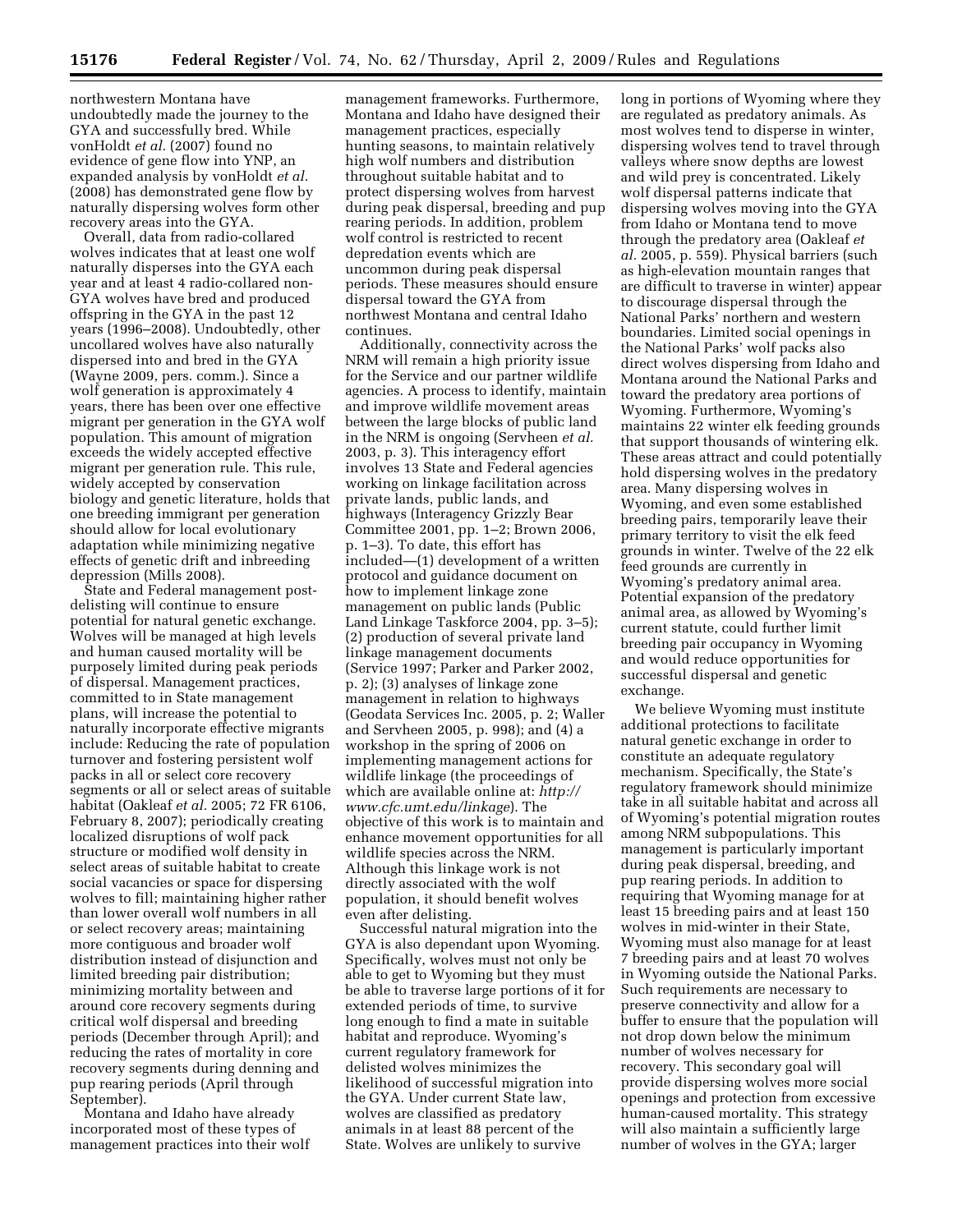population size is a proven remedy to genetic inbreeding.

Implementation of the recently completed MOU (Groen *et al.* 2008) makes it even more unlikely that agency-managed genetic exchange would be necessary in the foreseeable future. This MOU recognizes that genetic diversity is currently very high throughout the NRM DPS and commits to establish and maintain a monitoring protocol to ensure that necessary levels of gene flow occur so that the population retains high levels of genetic diversity and its recovered status (Groen *et al.* 2008).

Population levels across the NRM DPS could also impact gene flow. The delisted NRM DPS wolf population is likely to be reduced from its current levels of around 1,639 wolves by State management. However, wolf populations in the three States containing most of the occupied and most of the suitable habitat in the NRM DPS will be managed for at least 15 breeding pairs and at least 150 wolves so that the population never goes below recovery levels. State projections indicate they will manage the population at least two to three times this minimal recovery level and likely over 1,000 wolves.

Natural wolf dispersal between all recovery areas has occurred when the wolf population was far below 1,000 wolves (the first wolf to disperse from northwestern Montana to the GYA occurred in 1992 when there were only 41 wolves and 4 breeding pairs in the NRM, and in 2002 a radio-collared wolf from central Idaho dispersed into the GYA to form the Greybull pack when there were only 663 wolves in 49 breeding pairs). Therefore, we believe state management of a population below 1,000 wolves is unlikely to significantly reduce the overall rate of dispersal in the NRM. If the population is managed for over a thousand wolves, as expected, we believe the impact on dispersal and connectivity will be negligible. If the population is managed to the minimum recovery target of 150 wolves per State, we expect dispersal to noticeably decrease. Nevertheless, dispersal events still occurred even when wolf populations were low, and when mortality averaged 26 percent of the population annually. We expect adequate levels of dispersal will continue given the State's commitment to manage well above minimal recovery goals. Yearling and other young wolves must disperse to find unrelated mates (wolves strongly seek nonrelated wolves as mates). This social event is a basic function of wolf populations and occurs regardless of the numbers, density, or

presence of other wolves (Mech and Boitani 2003, p. 11–180).

Wolf biology also provides some assurance that levels of gene flow will be sufficient to avoid the threat of loss of genetic diversity. Natural wolf mate selection shows that future dispersers into a system experiencing some level of inbreeding would be much more likely to be selected for breeding and have their genes incorporated into the inbred population (Bensch *et al.* 2006, p. 72; vonHoldt *et al.* 2007, p. 1). Thus, introduction of just one or two new genetic lines can substantially benefit, although not completely remedy, conservation issues related to low genetic diversity (Vila *et al.* 2003, p. 9; Liberg *et al.* 2004; Liberg 2005, pp. 5– 6; Mills 2007, pp. 195–196; Fredrickson *et al.* 2007, p. 2365; Vila 2008).

We recognize additional research on the appropriate level of gene flow relative to the population size is ongoing. Post-delisting, we expect the GYA population will be managed for more than 300 wolves across portions of the GYA in Montana, Idaho, and Wyoming (63,700 km2 (24,600 mi2)). Maintenance at such levels, combined with expected levels of gene flow, indicates genetic diversity will not threaten this wolf population. The other recovery areas face even lower threat levels related to future genetic diversity. The recently completed memorandum of understanding ensures this issue will be appropriately managed into the foreseeable future by the NRM DPS's State and Federal partners as new information comes to light (Groen *et al.*  2008).

As with all models, theoretical predictions concerning viability rely upon the quality and accuracy of the data being inputted. In most cases, available theoretical predictions of genetic factors impacting wolf population viability have proven poor predictors of actual status of very small wolf populations (Fritts and Carbyn 1995; Boitani 2003; Fuller *et al.* 2003, 189–190). Review of the scientific literature shows that, throughout the world, truly isolated wolf populations that are far smaller and far less genetically diverse than the GYA population have persisted for many decades and even centuries (Fritts and Carbyn 1995, p. 33; Boitani 2003, pp. 322–23, 330–335; Fuller *et al.* 2003, p. 189–190; Liberg 2005, pp. 5–6; 73 FR 10514, February 27, 2008). Even the Mexican wolf with its extremely limited genetic diversity (only 7 founders) is not threatened by reduced genetic diversity where the addition of a single new genetic line reversed inbreeding depression (Fredrickson *et al.* 2007). A

wolf population on Isle Royale National Park that started from 2 or 3 founders in 1949 and remained very small (<50 wolves, long term effective population size 3.8) has persisted until the present time (Boitani 2003, p. 330). While this population's key demographic properties (Fuller *et al.* 2003) are comparable to outbred populations of wolves, being founded from such a small number of individuals and maintenance at such extremely low levels for such a long time has resulted in a congenital malformation in the vertebrae column and might eventually effect its population dynamics (Raikkonen *et al.* in review). This extreme case will not occur anywhere in the NRM DPS.

A more relevant example is the Kenai Peninsula wolf population. This area is somewhat developed and connected to the mainland by 16 km (10 mi) of glacier and rugged mountains. Wolves were extirpated there by 1919. A few wolves naturally recolonized it in the 1960's and bred in the mid- 1960's. The wolf population grew rapidly and within 10 years it occupied all suitable wolf habitat (roughly 15,500 km2 (6,000 mi2)). It has remained relatively stable for the past 35 years despite being isolated, small (<200 wolves), liberally hunted and trapped, and exposed to typical wolf diseases and parasites. The population is not threatened (Peterson *et al.* 1994, p. 1) and remains genetically fit (Talbot and Scribner 1997, p. 20–21). Because the NRM wolf population will be managed well above this level, we are confident that the theoretical predictions of inbreeding are highly unlikely to occur. We find that actual data concerning genetic diversity in wolves and wolf population persistence is a better predictor of future outcomes than theoretical models.

In all but the most extreme cases, small wolf populations are unlikely to be threatened solely by the loss of genetic diversity (Boitani 2003, p. 330). In fact, none of the highly inbred recovering populations from around the world have ever gone extinct or failed to recover because of low genetic diversity (Fuller *et al.* 2003, p. 189– 190). It is our current professional judgment that even in the highly unlikely event that no new genes enter YNP or the GYA in the next 100 years, that wolf population's currently high genetic diversity would be slightly reduced, but not to the point the GYA wolf population would be threatened. Even the totally isolate, highly inbred, and very small (never more than 50 wolves) Isle Royale wolf population has persisted for over 60 years and has still maintained similar demographics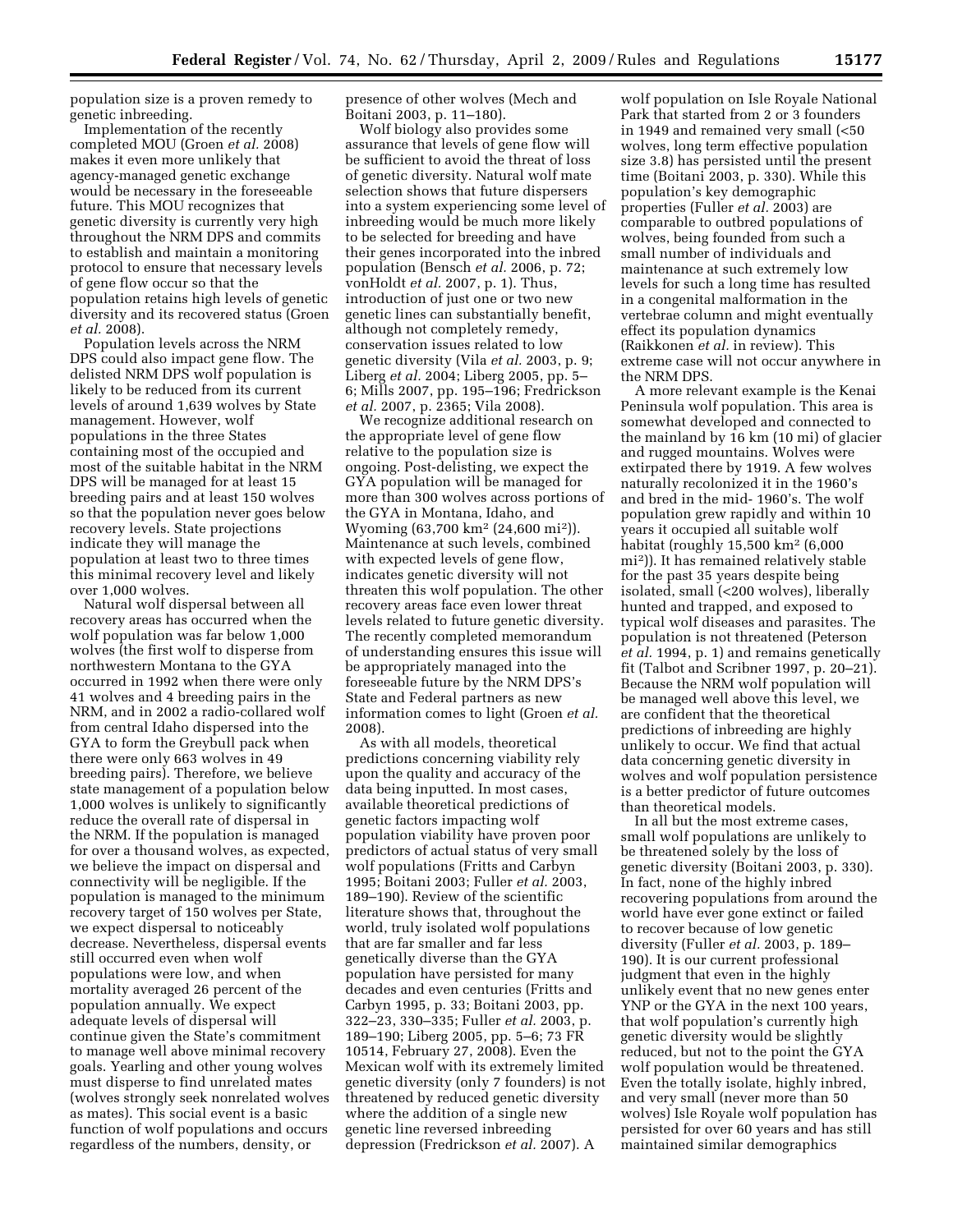compared to other non-inbred wolf populations. The NRM wolf population does not currently have and will not have such severe issues. Furthermore, from a purely biological perspective, the NRM DPS is a 400-mile southwestern extension of a North American wolf population consisting of many tens of thousands of individuals, and its recovery is not even remotely comparable to other situations where concerns about genetic diversity have been raised.

VonHoldt *et al.* (2007) concluded ''if the YNP wolf population remains relatively constant at 170 individuals (estimated to be YNP carrying capacity), the population will demonstrate substantial inbreeding effects within 60 years,'' resulting in an ''increase in juvenile mortality from an average of 23 to 40%, an effect equivalent to losing an additional pup in each litter.'' The vonHoldt *et al.* (2007) prediction of eventual inbreeding in YNP relies upon several unrealistic assumptions. One such assumption limited the wolf population analysis to YNP's (8,987 km2 (3,472 mi2)) carrying capacity of 170 wolves, instead of the 449 that currently occupy the GYA and the more than 300 wolves to be managed for in the entire GYA (63,700 km2 (24,600 mi2)) by Montana, Idaho, and Wyoming. YNP is only 14 percent of the area in the GYA and only contains about a third of the wolves in the GYA wolf population. Wolf pack territories in YNP are contiguous with those outside YNP in the GYA. The vonHoldt *et al.* (2007) predictive model also capped the population at the YNP population's winter low point, rather than at higher springtime levels when pups are born. Springtime levels are sometimes double the winter low.

As explained in the recovery section above, wolf recovery in the NRM never depended solely on natural dispersal. Should genetic issues ever materialize, an outcome we believe is extremely unlikely, the MOU provides a failsafe in that it ensures States will implement techniques to facilitate agency-managed genetic exchange (moving individual wolves or their genes into the affected population segment) (Groen *et al.* 2008). Human intervention in maintaining recovered populations is necessary for many conservation-reliant species and a well-accepted practice in dealing with population concerns (Scott *et al.* 2005). The 1994 wolf reintroduction EIS indicated that intensive genetic management might become necessary if any of the sub-populations developed genetic demographic problems (Service 1994, p. 6–74). The 1994 EIS stated that other wildlife management programs

rely upon such agency-managed genetic exchange and that the approach should not be viewed negatively (Service 1994, p. 6–75). Human-assisted genetic exchange is a proven technique that has created effective migrants in the NRM DPS. An example of successful managed genetic exchange in the NRM population was the release of 10 wolf pups and yearlings translocated from northwestern Montana to YNP in the spring of 1997. Two of those wolves become breeders and their genetic signature is common throughout YNP and the GYA (vonHoldt 2008). Wolves could easily be moved again in the highly unlikely event that inbreeding or other problems ever threaten any segment of the NRM wolf population. Other future agency-managed genetic exchange could include other means of introducing novel wolves or their genes into a recovery area if it were ever to be needed. At this time, such approaches remain unnecessary and are highly likely to remain unneeded in the future.

Given the NRM populations' current high genetic diversity, proven connectivity, the strong tendency of wolves to outbreed (choose mates not related to themselves), large area and distribution of core refugia, the vast amounts of suitable habitat, and future management options, including agencymanaged genetic exchange, the NRM wolf population will not be threatened by lower genetic diversity in the foreseeable future.

*Climate Change*—While there is much debate about the rates at which carbon dioxide levels, atmospheric temperatures, and ocean temperatures will rise, the Intergovernmental Panel on Climate Change (IPCC), a group of leading climate scientists commissioned by the United Nations, concluded there is a general consensus among the world's best scientists that climate change is occurring (IPCC 2001, pp. 2–3; IPCC 2007, p. 4). The twentieth century was the warmest in the last 1,000 years (Inkley *et al.* 2004, pp. 2–3) with global mean surface temperature increasing by 0.4 to 0.8 degrees Celsius (0.7 to 1.4 degrees Fahrenheit). These increases in temperature were more pronounced over land masses as evidenced by the 1.5 to 1.7 degrees Celsius (2.7 to 3.0 degrees Fahrenheit) increase in North America since the 1940s (Vincent *et al.* 1999, p.96; Cayan *et al.* 2001, p. 411). According to the IPCC, warmer temperatures will increase 1.1 to 6.4 degrees Celsius (2.0 to 11.5 degrees Fahrenheit) by 2100 (IPCC 2007, pp. 10–11). The magnitude of warming in the NRM has been greater, as indicated by an 8-day advance in the appearance of spring

phenological indicators in Edmonton, Alberta, since the 1930s (Cayan *et al.*  2001, p. 400). The hydrologic regime in the NRM also has changed with global climate change, and is projected to change further (Bartlein *et al.* 1997, p. 786; Cayan *et al.* 2001, p. 411; Stewart *et al.* 2004, pp. 223–224). Under global climate change scenarios, the NRM may eventually experience milder, wetter winters and warmer, drier summers (Bartlein *et al.* 1997, p. 786). Additionally, the pattern of snowmelt runoff also may change, with a reduction in spring snowmelt (Cayan *et al.* 2001, p. 411) and an earlier peak (Stewart *et al.* 2004, pp. 223–224), so that a lower proportion of the annual discharge will occur during spring and summer.

Even with these changes, climate change should not threaten the NRM wolf population. Wolves are habitat generalists and next to humans are the most widely distributed land mammal on earth. Wolves live in every habitat type in the Northern Hemisphere that contains ungulates, and once ranged from central Mexico to the Arctic Ocean in North America. The NRM DPS is roughly in the middle of historic wolf distribution in North America. Because historic evidence suggests gray wolves and their prey survived in hotter, drier environments, including some near desert conditions, we expect wolves could easily adapt to the slightly warmer and drier conditions that are predicted with climate change, including any northward expansion of diseases, parasites, new prey, or competitors or reductions in species currently at or near the southern extent of their range.

Changing climate conditions have the potential to impact wolf prey. There is new evidence that declining moose populations in the southern GYA are likely a result of global warming (Service 2008), a conclusion that has been reached in other parts of the southern range of moose in North America. However, the extent and rate to which most ungulate populations will be impacted is difficult to foresee with any level of confidence. One logical consequence of climate change could be a reduction in the number of elk, deer, moose, and bison dying over winter, thus maintaining a higher overall prey base for wolves (Wilmers and Getz 2005, p. 574; Wilmers and Post 2006, p. 405). Furthermore, increased over-winter survival would likely result in overall increases and more resiliency in ungulate populations, thereby providing more prey for wolves.

*Catastrophic Events*—The habitat model/PVA by Carroll *et al.* (2003, p.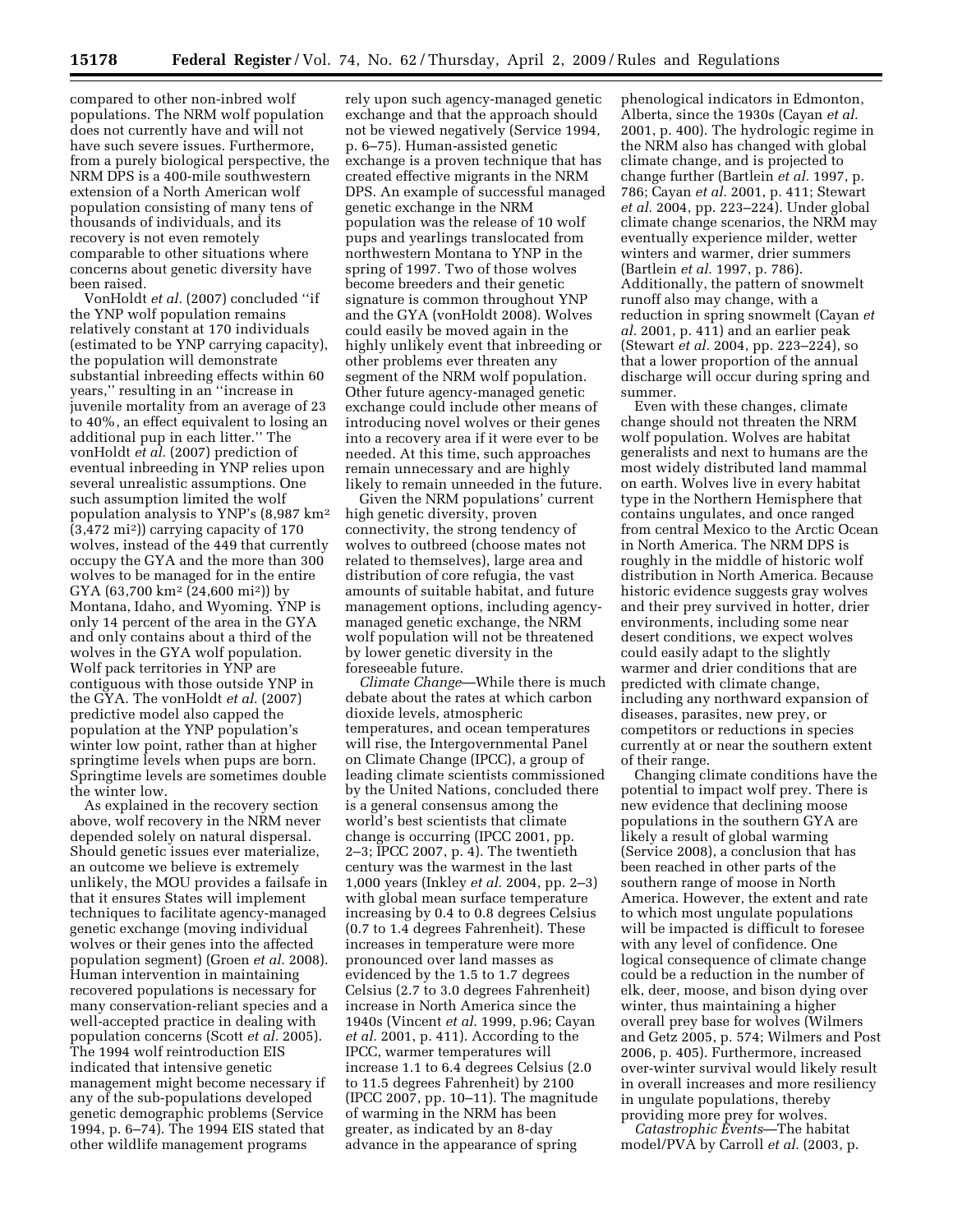543) analyzed environmental stochasticity and predicted it was unlikely to threaten wolf persistence in the GYA. We also considered catastrophic and stochastic events that might reasonably occur in the NRM DPS within the foreseeable future (for example we did not consider tidal waves) to the extent possible. None of these factors are thought to pose a significant risk to wolf recovery in the foreseeable future. With regard to wildfires, which humans often view as catastrophic events, large mobile species such as wolves and their ungulate prey usually are not adversely impacted. Wildfires in the NRM often lead to an increase in ungulate food supplies and an increase in ungulate numbers, which in turn supports increased wolf numbers. Wolves are an exceptionally resilient species.

*Impacts to Wolf Pack Social Structure*—When human-caused mortality rates are low, packs contain older individuals. Such ''natural'' pack structures are limited to National Parks and large, remote wilderness areas. These ''natural'' social structures will continue unaltered in those areas after wolves are delisted.

However, wolves in much of the NRM DPS constantly interact with livestock and people. These areas experience higher rates of mortality which alters pack structure. We have removed 988 problem wolves in the NRM since 1987 and have monitored the effect of removing breeders or other pack members on wolf packs structure and subsequent breeding. Those effects were minor and would certainly not affect wolf population recovery in the NRM (Brainerd *et al.* 2007). Although defense of property laws in Montana and Idaho are similar to current nonessential experimental regulations, such mortality may increase slightly after delisting in those States. In addition, regulated hunting will be allowed by the States which will increase wolf mortality rates.

Wolf packs frequently have high rates of natural turnover (Mech 2007, p. 1482) and quickly adapt to changes in pack social structure (Brainerd *et al.* 2007). Higher rates of human-caused mortality also may simply compensate for some forms of natural mortality (Fuller *et al.*  2003, p. 185–186). Thus, the potential effects caused by natural wolf pack dynamics in much of the NRM DPS will be moderated by varying degrees by conflicts with humans and rates of human-caused mortality (Campbell *et al.* 2006, p. 363; Garrott *et al.* 2005; p. 7–9). Higher rates of human-caused mortality outside protected areas will result in different wolf pack size and structure than that in protected areas,

but wolves in many parts of the world, including most of North America, experience various levels of humancaused mortality and the associated disruption in natural processes and wolf social structure without ever threatening the population (Boitani 2003). Therefore, while human caused mortality may alter pack structure, we have no evidence that indicates this in anyway threatens the NRM DPS.

*Summary of Factor E*—No other manmade and natural factors threaten wolf population recovery now or in the foreseeable future throughout the majority of the NRM DPS. Public attitudes toward wolves have improved greatly over the past 30 years. We expect that, given adequate continued management of conflicts, those attitudes will continue to support wolf restoration. As stated previously, the regulatory mechanisms in Wyoming are currently insufficient to protect the wolves in that State from some of the outcomes that occur when the public has negative perceptions regarding wolf presence. We find this threat to be closely tied with all mortality management as we discussed extensively in Factor D.

The State wildlife agencies have professional education, information, and outreach components and will continue to present balanced sciencebased information to the public that will continue to foster general public support for wolf restoration and the necessity of conflict resolution to maintain public tolerance of wolves.

We also have determined that wolf genetic viability, interbreeding coefficients, genetic drift, or changes in wolf pack social structure are unlikely to threaten the wolf population in the NRM DPS in the foreseeable future. But in the highly unlikely event that the GYA population segment was threatened by a loss of genetic diversity, that threat could be easily resolved by reintroduction or other deliberate management actions, as promised by Montana and Idaho, if it ever became necessary.

#### **Conclusion of the 5-Factor Analysis**

*Is the Species Threatened or Endangered throughout ''All'' of its Range*—As required by the Act, we considered the five potential threat factors to assess whether the gray wolf in the NRM DPS is threatened or endangered throughout all or a significant portion of its range. When considering the listing status of the species, the first step in the analysis is to determine whether the species is in danger of extinction throughout all of its range. If this is the case, then the species is listed in its entirety.

Human-caused mortality is the most significant issue to the long-term conservation status of the NRM DPS. Therefore, managing this source of mortality (i.e., overutilization of wolves for commercial, recreational, scientific and educational purposes and human predation) remains the primary challenge to maintaining a recovered wolf population into the foreseeable future. We have concluded that Montana and Idaho will maintain their share and distribution of the NRM wolf population above recovery levels for the foreseeable future. Both States have wolf management laws, plans, and regulations that adequately regulate human-caused mortality. Both States have committed to manage for at least 15 breeding pairs and at least 150 wolves in mid-winter to ensure the population never falls below 10 breeding pairs and 100 wolves in either State. State projections indicate that the NRM wolf population in Montana and Idaho will likely be managed for around 673 to 1,002 wolves in 52 to 79 breeding pairs.

As described in more detail in Factor D and below, Wyoming's regulatory framework does not provide the adequate regulatory mechanisms to assure that Wyoming's share of a recovered NRM wolf population would be conserved if the protections of the Act were removed. In order to constitute adequate regulatory mechanisms, Wyoming's regulatory framework needs to: Designate and manage wolves as a trophy game species statewide; manage for at least 15 breeding pairs and at least 150 wolves in mid-winter in their State and at least 7 breeding pairs and at least 70 wolves in mid-winter outside the National Parks; authorize defense of property take in a manner that is similar to the current regulatory scheme; consider all sources of mortality, including all hunting and defense of property mortality, in its total statewide allowable mortality levels; and manage the population to maintain high levels of genetic diversity and to continue ongoing genetic exchange. Until Wyoming revises their statutes, management plan, and associated regulations, and is again Service approved, wolves in Wyoming continue to require the protections of the Act.

Regulatory mechanisms in all surrounding States are adequate to facilitate the maintenance of, and in no way threaten, the NRM DPS's recovered status. All wolves in these surrounding areas will be regulated by the States as at least a game species (some provide greater protections). Violation of State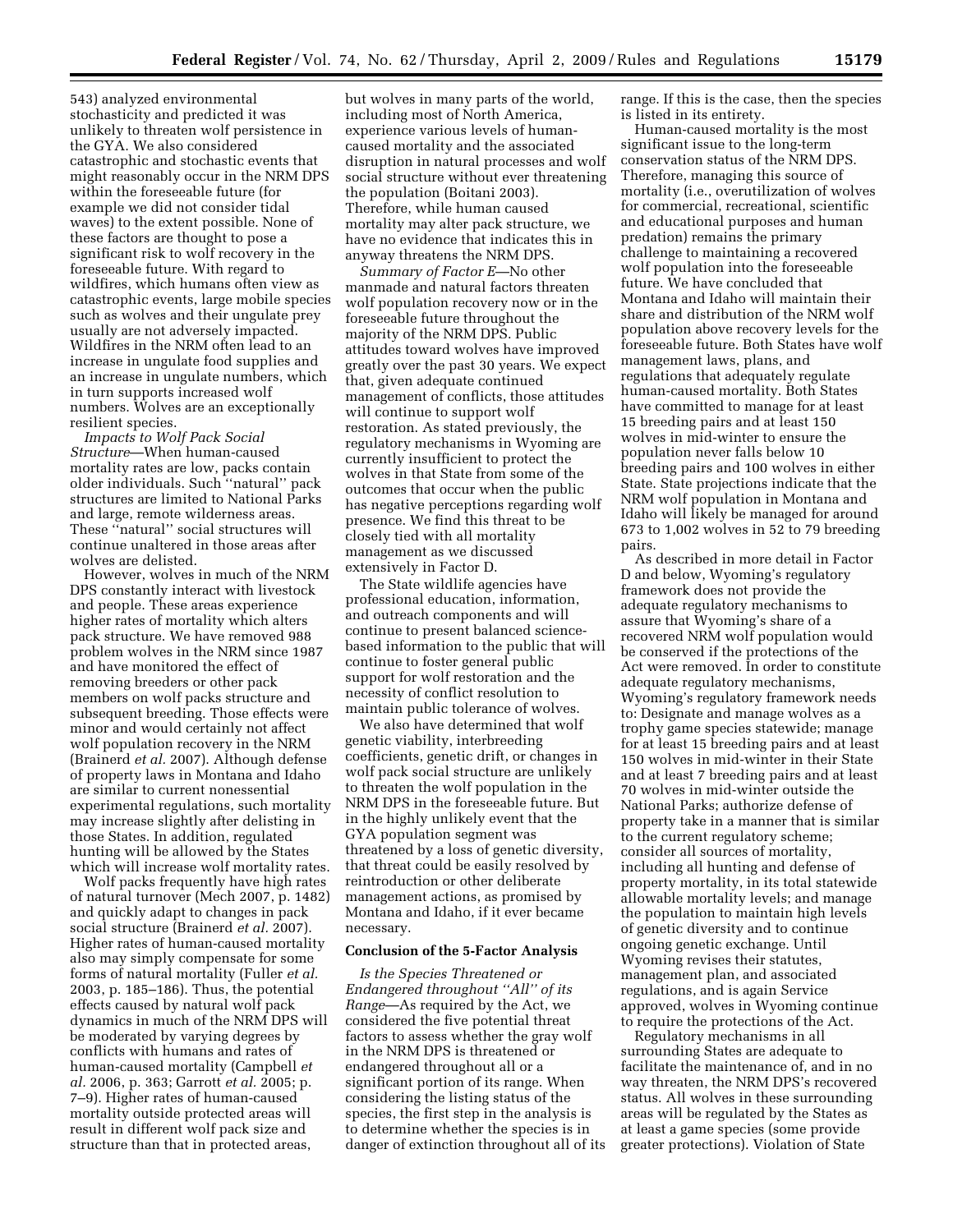regulations will be subject to prosecution.

As long as populations are maintained well above minimal recovery levels, wolf biology (namely the species' reproductive capacity) and the availability of large, secure blocks of suitable habitat will maintain strong source populations capable of withstanding all other foreseeable threats. In terms of habitat, the amount and distribution of suitable habitat in public ownership provides, and will continue to provide, large core areas that contain high-quality habitat of sufficient size to anchor a recovered wolf population. Our analysis of landuse practice shows these areas will maintain their suitability well into the foreseeable future, if not indefinitely. Connectivity among the central-Idaho and northwest Montana recovery areas and with wolves in Canada will provide further long-term stability to the NRM DPS. Populations in all of the NRM DPS, except Wyoming, will also be managed for continued genetic exchange with the GYA (Groen *et al.*  2008). If genetic problems ever materialize in any portion of the NRM DPS, which we believe is highly unlikely in the foreseeable future, they will be resolved by agency-managed genetic exchange. While disease and parasites can temporarily impact population stability, as long as populations are managed above recovery levels, these factors are not likely to threaten the wolf population at any point in the foreseeable future. Natural predation is also likely to remain an insignificant factor in population dynamics into the foreseeable future. Finally, we believe that other natural or manmade factors are unlikely to threaten the wolf population within the foreseeable future in all portions of the range with adequate regulatory mechanisms.

A lack of substantial threats to the NRM gray wolf population, except in Wyoming, indicates that this DPS is neither in danger of extinction, nor likely to become endangered within the foreseeable future in any of its range, except in Wyoming. Thus, the NRM DPS does not merit continued listing as threatened or endangered throughout "all" of its range. Retention of the Act's protections in any significant portions of the range that where the gray wolf is threatened or endangered ensures all significant portions of the range maintain adequate protection.

*Is the Species Threatened or Endangered in a Significant Portion of its Range*—Having determined that the NRM DPS of gray wolf does not meet the definition of threatened or

endangered in ''all'' of its range, we must next consider whether there are any significant portions of its range that are in danger of extinction or are likely to become endangered in the foreseeable future. On March 16, 2007, a formal opinion was issued by the Solicitor of the Department of the Interior, ''The Meaning of 'In Danger of Extinction Throughout All or a Significant Portion of Its Range''' (U.S. DOI 2007). We have summarized our interpretation of that opinion and the underlying statutory language below. A portion of a species' range is significant if it is part of the current range of the species and is important to the conservation of the species because it contributes meaningfully to the representation, resiliency, or redundancy of the species. The contribution must be at a level such that its loss would result in a decrease in the ability to conserve the species.

The first step in determining whether a species is threatened or endangered in a significant portion of its range is to identify any portions of the range of the species that warrant further consideration. The range of a species can theoretically be divided into portions in an infinite number of ways. However, there is no purpose to analyzing portions of the range that are not reasonably likely to be significant and either threatened or endangered. To identify only those portions that warrant further consideration, we determine whether there is substantial information indicating that (i) the portions may be significant and (ii) the species may be in danger of extinction there or likely to become so within the foreseeable future. In practice, a key part of this analysis is whether the threats are geographically concentrated in some way. If the threats to the species are essentially uniform throughout its range, no portion is likely to warrant further consideration. Moreover, if any concentration of threats applies only to portions of the range that are unimportant to the conservation of the species, such portions will not warrant further consideration.

If we identify any portions that warrant further consideration, we then determine whether in fact the species is threatened or endangered in any significant portion of its range. Depending on the biology of the species, its range, and the threats it faces, it may be more efficient for the Service to address the significance question first, or the status question first. Thus, if the Service determines that a portion of the range is not significant, the Service need not determine whether the species is threatened or endangered there; if the Service determines that the species is

not threatened or endangered in a portion of its range, the Service need not determine if that portion is significant.

The terms ''resiliency,'' ''redundancy,'' and ''representation'' are intended to be indicators of the conservation value of portions of the range (Shaffer and Stein 2000). Resiliency of a species allows the species to recover from periodic disturbance. A species will likely be more resilient if large populations exist in high-quality habitat that is distributed throughout the range of the species in such a way as to capture the environmental variability found within the range of the species. It is likely that the larger size of a population will help contribute to the viability of the species overall. Thus, a portion of the range of a species may make a meaningful contribution to the resiliency of the species if the area is relatively large and contains particularly high-quality habitat or if its location or characteristics make it less susceptible to certain threats than other portions of the range. When evaluating whether or how a portion of the range contributes to resiliency of the species, it may help to evaluate the historical value of the portion and how frequently the portion is used by the species. In addition, the portion may contribute to resiliency for other reasons—for instance, it may contain an important concentration of certain types of habitat that are necessary for the species to carry out its life-history functions, such as breeding, feeding, migration, dispersal, or wintering.

Redundancy of populations may be needed to provide a margin of safety for the species to withstand catastrophic events. This does not mean that any portion that provides redundancy is a significant portion of the range of a species. The idea is to conserve enough areas of the range such that random perturbations in the system act on only a few populations. Therefore, each area must be examined based on whether that area provides an increment of redundancy that is important to the conservation of the species.

Adequate representation insures that the species' adaptive capabilities are conserved. Specifically, the portion should be evaluated to see how it contributes to the genetic diversity of the species. The loss of genetically based diversity may substantially reduce the ability of the species to respond and adapt to future environmental changes. A peripheral population may contribute meaningfully to representation if there is evidence that it provides genetic diversity due to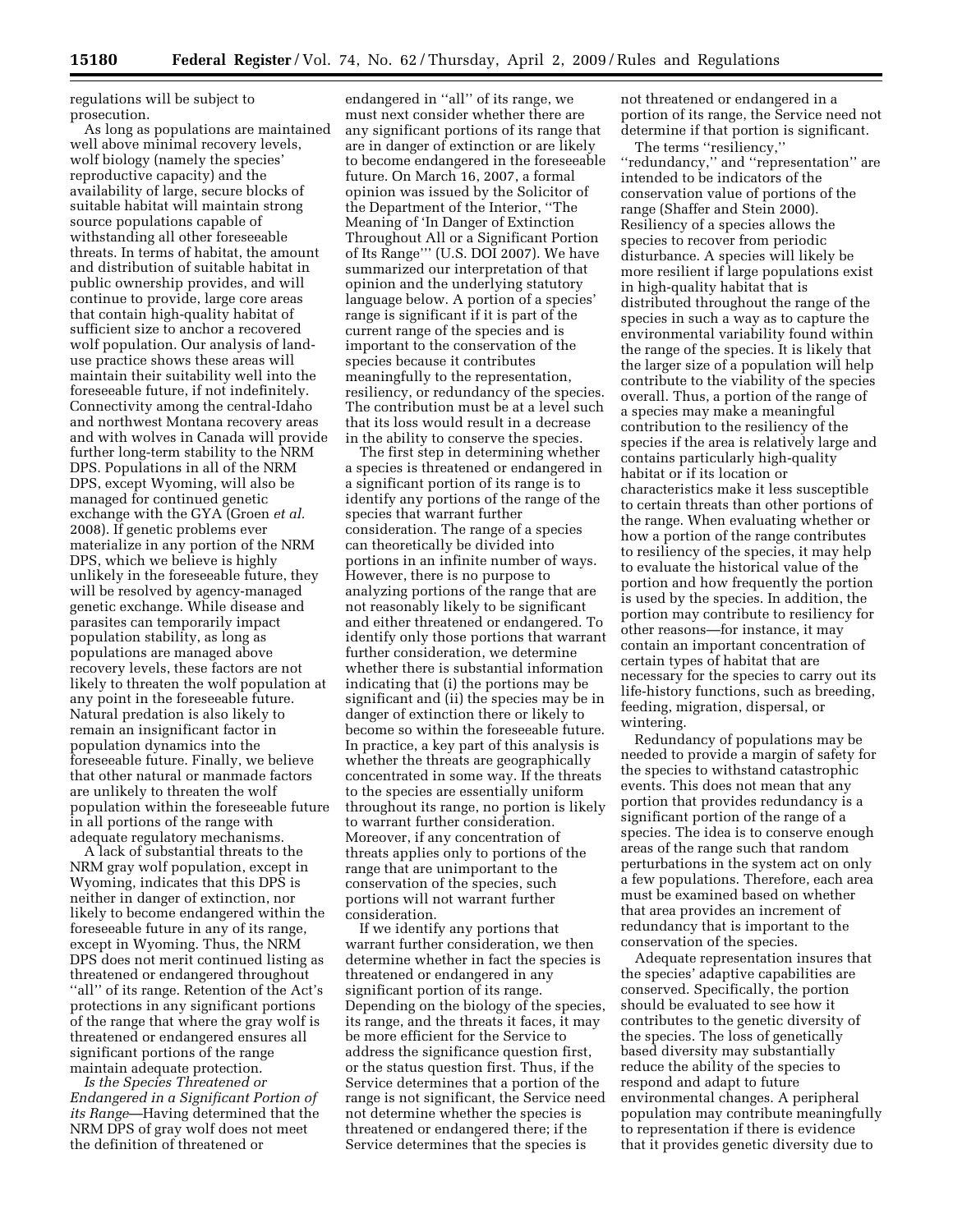its location on the margin of the species' habitat requirements.

To determine if a portion of the species' range contributes substantially to the resiliency of the species, the Service considered in this instance: (1) To what extent does this portion of the range contribute to the total of large blocks of high-quality habitat; (2) To what extent do the population size and characteristics within this portion of the range contribute to the ability of the species to recover from periodic disturbances; (3) To what extent does this portion of the range act as a refugium of the species; and (4) To what extent does this portion contain an important concentration of habitats necessary for certain life history functions?

To determine if a portion of the species' range contributes substantially to the redundancy of the species, the Service considered in this instance: (5) To what extent does this portion of the range contribute to the total [gross area] range of the species; (6) To what extent does this portion of the range contribute to the total population of the species; (7) To what extent does this portion of the range contribute to the total suitable habitat; and (8) To what extent does this portion of the range contribute to the geographical distribution of the species?

To determine if a portion of the species' range contributes substantially to the representation of the species, the Service considered in this instance: (9) To what extent does this portion of the range contribute to the genetic diversity of the species; (10) To what extent does this portion of the range contribute to the morphological/physiological diversity of the species; (11) To what extent does this portion of the range contribute to the behavioral diversity of the species; and (12) To what extent does this portion of the range contribute to the diversity of ecological settings in which the species is found?

These questions provide for a relative ranking of the level of the portion's contribution to the listable entity's (species, subspecies or DPSs) representation, resiliency, or redundancy. The above questions are tools to identify those factors that are important in considering a portion's contribution to resiliency, redundancy, and representation, and whether it is significant. The Service then reviews the results and the justifications to decide whether the portion contributes substantially to the representation, redundancy and resiliency of the listable entity (species, subspecies or DPS). In general, if the contribution to the representation, resiliency, or redundancy of all or nearly all the

questions is low, the portion likely does not contribute substantially to representation, resiliency, or redundancy; if the contribution to the representation, resiliency, or redundancy of most or multiple questions are high, the portion likely contributes substantially to representation, resiliency, or redundancy.

To determine whether the NRM DPS is threatened in any significant portion of its range, we first considered how the concepts of resiliency, representation, and redundancy apply to the conservation of this particular DPS. A number of available documents provide insight into this discussion including: The originally listed entity (39 FR 1171, January 4, 1974; 50 CFR 17.11 in 1975, 1976, 1977), the recovery plans (Service 1980; Service 1987), the 1994 reintroduction EIS (Service 1994), our designation of non-essential, experimental population areas (59 FR 60252, November 22, 1994; 59 FR 60266, November 22, 1994; 50 CFR 17.84 (i) & (n)), our 2001/2002 review of the recovery goals (Bangs 2002), Interagency Annual Reports (Service *et al.* 1989–2008), and numerous professional publications (see Service *et al.* 2007, pp. 213–230; Soule *et al.* 2003, p. 1238; Scott *et al.* 2005, p. 383; Vucetich *et al.* 2006, p. 1383; Carroll *et al.* 2006, pp. 369–371; Waples *et al.*  2007, p. 964).

Based on our 5-factor threats analysis above, we readily identified two areas within the NRM DPS as warranting further consideration to determine if they are significant portions of the range that may be threatened or endangered. These areas include: (1) All portions of Wyoming; and (2) unoccupied portions of Montana and Idaho as well as the portions of Utah, Washington and Oregon within the NRM DPS. For each of these areas we evaluate whether they are significant per the above definition and, if significant, we weigh whether they are threatened or endangered. If any of these areas constitute a significant portion of the range that is threatened or endangered, we then determine the appropriate boundaries where the protections of the Act should remain in place.

*Wyoming*—We have long considered Wyoming to be critical to the establishment and maintenance of NRM wolf population (39 FR 1171, January 4, 1974; 50 CFR 17.11 in 1975, 1976, 1977; Service 1980; Service 1987; Service *et al.* 1989–2008; Service 1994; 59 FR 60252, November 22, 1994; 59 FR 60266, November 22, 1994; 50 CFR 17.84 (i) & (n); Bangs 2002; Williams 2004; 71 FR 43410, August 1, 2006; Hall

2007). The following analysis considers all of Wyoming with a focus on northwest Wyoming which contains the vast majority of the State's suitable wolf habitat. While our proposed rule indicated we would consider excluding National Parks from the Wyoming significant portion of the range (72 FR 6106, February 8, 2007), we no longer believe this is warranted as it would excessively subdivide the Yellowstone recovery area into units so small as to meaningfully reduce their contribution to the representation, resiliency, or redundancy of the NRM DPS.

Northwest Wyoming meaningfully affects resiliency in that it contains a high percentage of the NRM DPS' large blocks of high quality habitat thereby contributing to the NRM DPS' long-term viability. Similarly, northwest Wyoming contains a population that is essential to the conservation of the NRM population. We view this portion of the NRM population as sufficiently robust to make a high contribution to the ability of the NRM DPS to recovery from periodic disturbance. Northwest Wyoming's National Parks also serve as a refugium protected from certain population events (such as human caused mortality). Northwest Wyoming also contains suitable habitat areas which provide all of the species' life history functions. Collectively, this information indicates that northwest Wyoming would allow the NRM DPS to recover from periodic disturbance and, thus, meaningfully contributes to the resiliency of the NRM DPS.

In terms of redundancy, we considered several factors. First, Wyoming includes approximately 25 percent of the total gross area of the NRM DPS. Second, northwest Wyoming includes approximately 25 percent of the NRM DPS' current population and a third of the minimum population recovery goal. Northwest Wyoming also includes approximately 17 percent of the NRM DPS' total suitable habitat. Finally, northwest Wyoming contains the majority and the core of the Yellowstone recovery area, one of three subpopulations in the NRM DPS. Collectively, this information indicates that northwest Wyoming provides a margin of safety for the species to withstand catastrophic events and, thus, meaningfully contributes to the redundancy of the NRM DPS.

In terms of representation, suitable habitat within northwest Wyoming's National Parks and some surrounding areas contain ecological settings that differ from the ecological setting of most of the rest of NRM DPS. This ecological setting results in some unique or unusual behavior. For example, the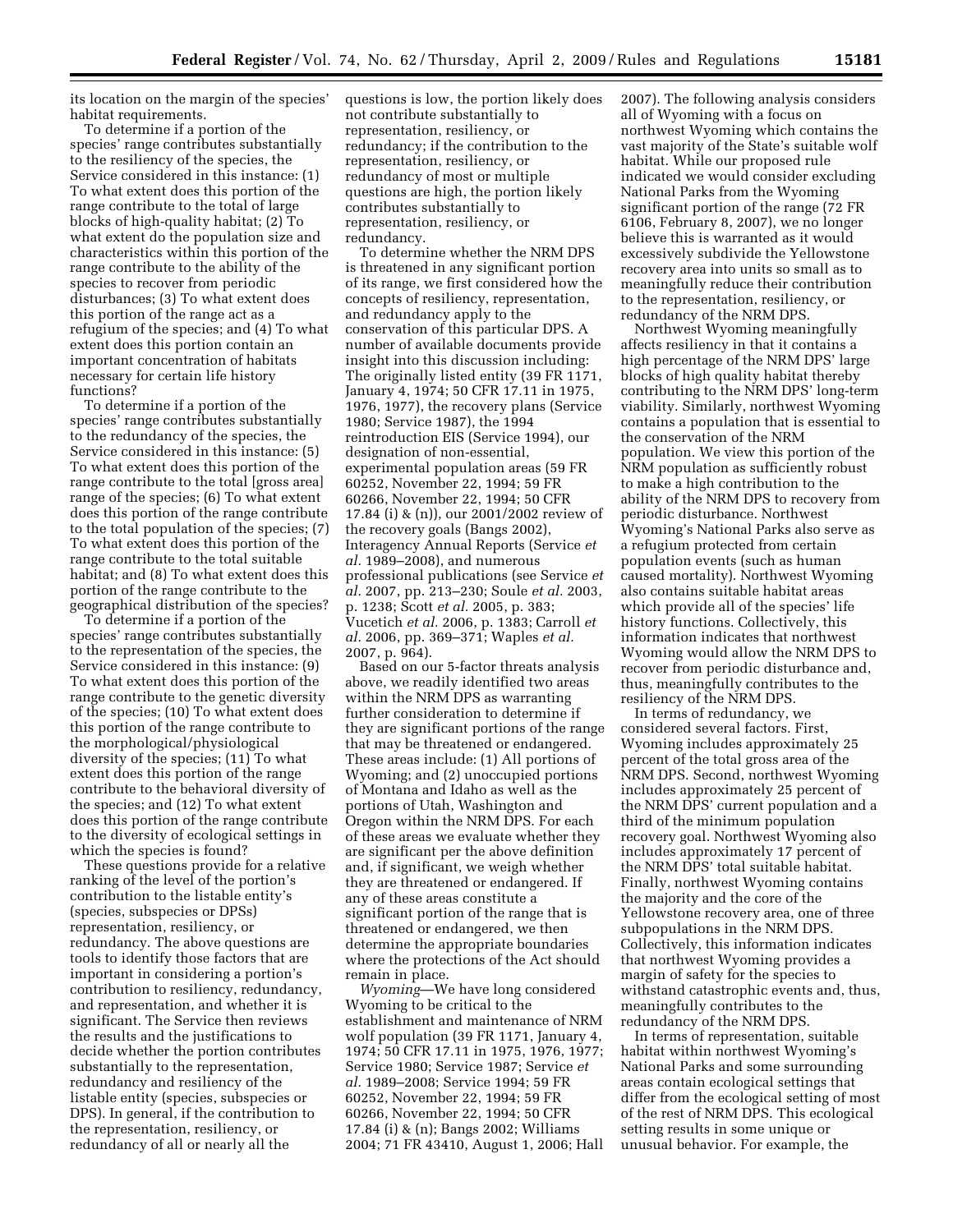presence of bison in these areas result in the unique, learned, group hunting behavior not required for other prey types. Other studies found that similar local adaptations to specific prey type resulted in genetic differences (Leonard *et al.* 2005). Collectively, this information indicates that northwest Wyoming's National Parks and some surrounding areas could play a role in conserving the species' adaptive capabilities and, thus, contributes to the representation of the NRM DPS.

We have determined that northwest Wyoming meaningfully contributes to NRM DPS' resiliency, redundancy, and representation at a level such that its loss would result in a decrease in the ability to conserve the NRM DPS. Thus, this portion of the range constitutes a significant portion of the NRM DPS' range as described in the Act.

If we identify any portion as significant, we then determine whether in fact the species is threatened or endangered in this significant portion of its range. Within this portion of the range, managing human-caused mortality remains the primary challenge to maintaining a recovered wolf population in the foreseeable future. If Wyoming's wolf population is managed above recovery levels, the species' biology (specifically its reproductive capacity) and the availability of a large, secure block of suitable habitat will maintain a strong source population capable of withstanding all other foreseeable threats. Unfortunately, Wyoming's current regulatory framework does not provide the adequate regulatory mechanisms to assure that Wyoming's share of a recovered NRM wolf population would be conserved if the protections of the Act were removed.

In 2004, we determined that problems with the 2003 Wyoming legislation and plan, and inconsistencies between the law and management plan did not allow us to approve Wyoming's approach to wolf management (Williams 2004). On August 1, 2006, we published a 12 month finding describing the reasons why the 2003 Wyoming State law and wolf management plan did not provide the necessary regulatory mechanisms to assure maintenance of Wyoming's numerical and distributional share of a recovered NRM wolf population (71 FR 43410). In 2007, the Wyoming legislature amended State law to address our concerns. Following the change in State law, the WGFC approved a revised wolf management plan (Cleveland 2007). This plan was then approved by the Service as providing adequate regulatory protections to conserve Wyoming's

portion of a recovered NRM DPS into the foreseeable future (Hall 2007). Following the July 18, 2008, U.S. District Court for the District of Montana's preliminary injunction order, we reconsidered this approval.

In its preliminary injunction order, the U.S. District Court stated that we acted arbitrarily in delisting a wolf population that lacked evidence of genetic exchange between subpopulations. We believe Wyoming's current regulatory framework for delisted wolves would further reduce the likelihood of natural genetic connectivity as wolves are unlikely to successfully traverse the 88 percent of Wyoming where wolves are considered predatory animals.

The court also stated that we acted arbitrarily and capriciously when we approved Wyoming's 2007 statute which allows the WGFC to diminish the trophy game area (which State law restricts to no more than 12 percent of Wyoming) if it ''determines the diminution does not impede the delisting of gray wolves and will facilitate Wyoming's management of wolves.'' Because wolves are unlikely to survive where they are classified as predatory animals, potential expansion of the predatory animal area would further limit occupancy in Wyoming and opportunities for natural connectivity.

Furthermore, the court stated that we acted arbitrarily and capriciously when we approved Wyoming's 2007 statute and wolf management plan because it determined that the State failed to commit to managing for at least 15 breeding pairs. Specifically, the court stated that Wyoming State law intends to rely on the National Park Services' ability to maintain 8 breeding pairs of wolves to satisfy Wyoming's obligation to preserve at least 15 breeding pairs as its share of the required wolf population. We have long maintained that Wyoming, Montana, and Idaho must each manage for at least 15 breeding pairs and at least 150 wolves in mid-winter to ensure the population never falls below the minimum recovery goal of 10 breeding pairs and 100 wolves per State.

Finally, the court raised concerns with Wyoming's depredation control law that it viewed as significantly more expansive than existing nonessential, experimental regulations (59 FR 60252, November 22, 1994; 59 FR 60266, November 22, 1994; 70 FR 1286, January 6, 2005; 73 FR 4720, January 28, 2008; 50 CFR 17.84(i) & (n)).

As outlined in detail in Factor D above, we have determined Wyoming's existing regulatory framework does not

provide the necessary regulatory mechanisms to assure that Wyoming's share of a recovered NRM wolf population would be conserved if the protections of the Act were removed. Revision of Wyoming's wolf management law, plan, and regulation are necessary to ensure the long-term conservation of Wyoming's share of a recovered NRM wolf population (Gould 2009). These revisions need to provide the foundation for necessary changes to the Wyoming gray wolf management plan and associated regulations. Until Wyoming revises their statutes, management plan, and associated regulations, and obtains Service approval, wolves in Wyoming shall remain protected by Act.

We may consider many factors in determining the boundaries of the significant portion of its range where the DPS remains listed including whether there is a biological basis for boundaries (e.g., population groupings, genetic differences, or differences in ecological setting) or if differences in threat management result in biological differences in status (e.g., International or State boundaries where the threats might be different on either side of the boundary). Significant portion of range boundaries may consist of geographical features, constructed features (e.g., roads), or administrative boundaries.

The boundaries used to legally define the extent of a significant portion of range are identified following these general principles: (1) Boundaries enclose and define the area where threats are sufficient to result in a determination that a portion of a DPS' range is significant, and is endangered or threatened; (2) Boundaries clearly define the portion of the range that is specified as threatened or endangered, and may consist of geographical or administrative features or a combination of both; and (3) Boundaries do not circumscribe the current distribution of the species so tightly that opportunities for recovery are foreclosed.

The scale of the boundaries is determined case-by-case to be appropriate to the size of the portion of the listed entities' range, and the availability of unambiguous geographic or administrative boundaries. The scale at which one defines the range of a particular species is fact and context dependant. In other words, whether one defines the range at a relatively course or fine scale depends on the life history of the species at issue, the data available, and the purpose for which one is considering range.

Our proposed rule (72 FR 6106, February 8, 2007) indicated that we found the only ''significant'' portion of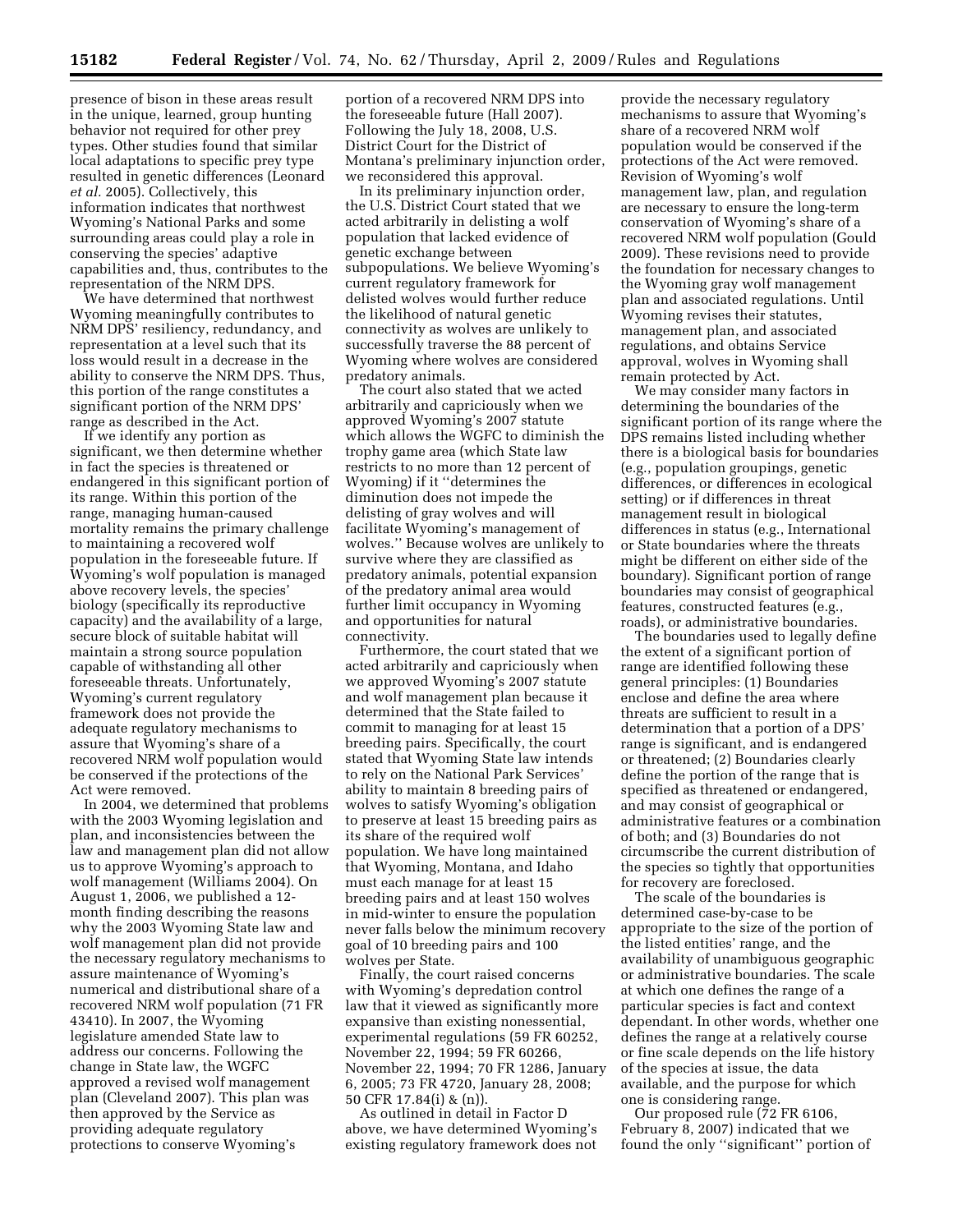Wyoming was the 12 percent of the State in northwestern Wyoming managed as a trophy game area (W.S. 11–6–302 *et seq*. and 23–1–101, *et seq*. in House Bill 0213). In its July 18, 2008, preliminary injunction order, the U.S. District Court for the District of Montana referred to this area ''small'' and questioned why we had reversed our position that Wyoming should designate wolves as trophy game statewide. Furthermore, the court expressed concern over the lack of genetic connectivity between wolves in Wyoming and wolves in the rest of the NRM DPS.

Our position on both Wyoming's 2003 and 2007 regulatory framework was based on the ability of the regulatory mechanisms to maintain the State's share of a recovered wolf population. In 2004, we recommended changes to Wyoming's 2003 State law and wolf management plan because the trophy game area (limited to northwest Wyoming's National Parks and wilderness areas) was not sufficient to assure the Service that the wolf population would remain above recovery levels. In our 2004 letter, we recommended statewide trophy game status. In 2007, Wyoming substantially expanded their trophy game area. While far short of our stated desire for a statewide trophy game area, we concluded the expanded area, which included 70 percent of the State's suitable wolf habitat, was large enough to support Wyoming's share of the minimum number of breeding pairs necessary for recovered wolf population.

Following the release of the July 18, 2008, Montana District Court preliminary injunction order, we reevaluated the adequacy of Wyoming's regulatory framework including the size of the trophy game area. We now believe all of Wyoming should be managed as a trophy game area. The record demonstrates that wolves are unlikely to survive where they are classified as predatory animals. Thus, the current regulatory framework is problematic for the reasons outlined below.

First, the current regulatory framework limits natural genetic connectivity. The GYA is the most isolated core recovery area within the NRM DPS (Oakleaf *et al.* 2005, p. 554; vonHoldt *et al.* 2007, p. 19). Wolf dispersal patterns indicate that dispersing wolves moving into the GYA from Idaho or Montana are likely to move through the predatory area (Boyd *et al.* 1995). Physical barriers (such as high-elevation mountain ranges that are difficult to traverse in winter) appear to discourage dispersal through the

National Parks' northern and western boundaries. Limited social openings in the National Parks' wolf packs also direct dispersing wolves from Idaho and Montana toward the predatory area portions of Wyoming. Finally, Wyoming's winter elk feeding grounds attract and could potentially hold dispersing wolves in the predatory area. Thus, we believe dispersal is more likely to lead to genetic exchange if dispersers have safe passage through the predatory area. While natural connectivity is not and has never been required to achieve our recovery goal, we believe it should be encouraged so as to minimize the need for agencymanaged genetic exchange. Because exact migratory corridors are not known, WGFD should be given regulatory authority over the entire State to adaptively manage this issue as new information comes to light over time.

A statewide trophy game area is also advisable given the dispersal capabilities of wolves. Wolves have large home ranges (518 to 1,295 km2 (200 to 500 mi2)) with average longdistance dispersal events of 97 km (60 mi) (Boyd and Pletscher 1997, p. 1094; Boyd *et al.* 2007; Thiessen 2007, p. 33), unusually long-distance dispersal events of 290 km (180 mi) (Jimenez *et al.* 2008d, Figures 2 and 3), and dispersal potential of over 1,092 km (680 mi). Some of these wolves may disperse and return to the core of suitable habitat. A statewide trophy game status will allow for routine and unusual dispersal events without near certain mortality (although pack establishment in areas of unsuitable habitat is extremely unlikely).

Furthermore, statewide trophy game status will allow more flexibility to devise a management strategy, including regulated harvest that provides for selfsustaining populations above recovery goals. For example, having management authority over the entire State could allow for strategic use of all suitable habitat if necessary during years of disease outbreak. Such an approach could also allow managers to strategically shift wolf distribution and densities in response to localized impacts to native ungulate herds and livestock.

Additionally, we believe statewide trophy game status prevents a patchwork of different management statuses; will be easier for the public to understand and, thus, will be easier to regulate; is similar to State management of other resources like mountain lions and blackbears; and is consistent with the current regulatory scheme in that the entire State is currently nonessential, experimental. Finally,

maintenance of the Act's protections Statewide will assist Service Law Enforcement efforts that might otherwise be difficult if predatory animal status was allowed in portions of Wyoming.

We believe the entire State of Wyoming should be managed as a trophy game area. Continuation of the current regulatory framework in Wyoming would meaningfully affect the DPS's resiliency, redundancy, and representation, and decrease the ability to conserve the species. For the purposes of this rule, the entire State shall be considered a significant portion of the range with the understanding that different portions of the range contribute different biological benefits. This boundary: Encompasses the area where threats are sufficient to result in a determination that a portion of a DPS' range is significant, and is endangered or threatened; clearly defines the portion of the range that is specified as threatened or endangered; and does not circumscribe the current distribution of the species so tightly that opportunities to maintain recovery are foreclosed. Retaining the Act's protections Statewide also is inclusive of the area where a lack of threat management results in biological differences in status (i.e., it covers the State's entire predatory animal area). By identifying the entire State as a significant portion of the range we are not suggesting wolves could or should reoccupy or establish packs in unsuitable habitat.

*Unoccupied portions of Montana and Idaho as well as the portions of Utah, Washington and Oregon within the NRM DPS*—Finally, we decided to analyze the remaining portions of the NRM DPS in our significant portion of range analysis out of an abundance of caution and based on the controversy concerning the status of the wolf in this area. Specifically, we considered: The portion of Montana east of I–15 and north of I–90; the portion of Idaho south of I–84; and the portions of Oregon, Washington, and Utah within the NRM DPS. These boundaries are based largely upon our understanding of suitable habitat and the location of easily identifiable and understandable manmade markers and boundaries. The following provides our analysis of whether these portions of the range are significant.

This portion of the range does not meaningfully contribute to the resiliency, redundancy, and representation of the NRM DPS. In terms of resiliency, the area: Does not contain any large blocks of high-quality habitat; does not contain, nor is it capable of containing, a population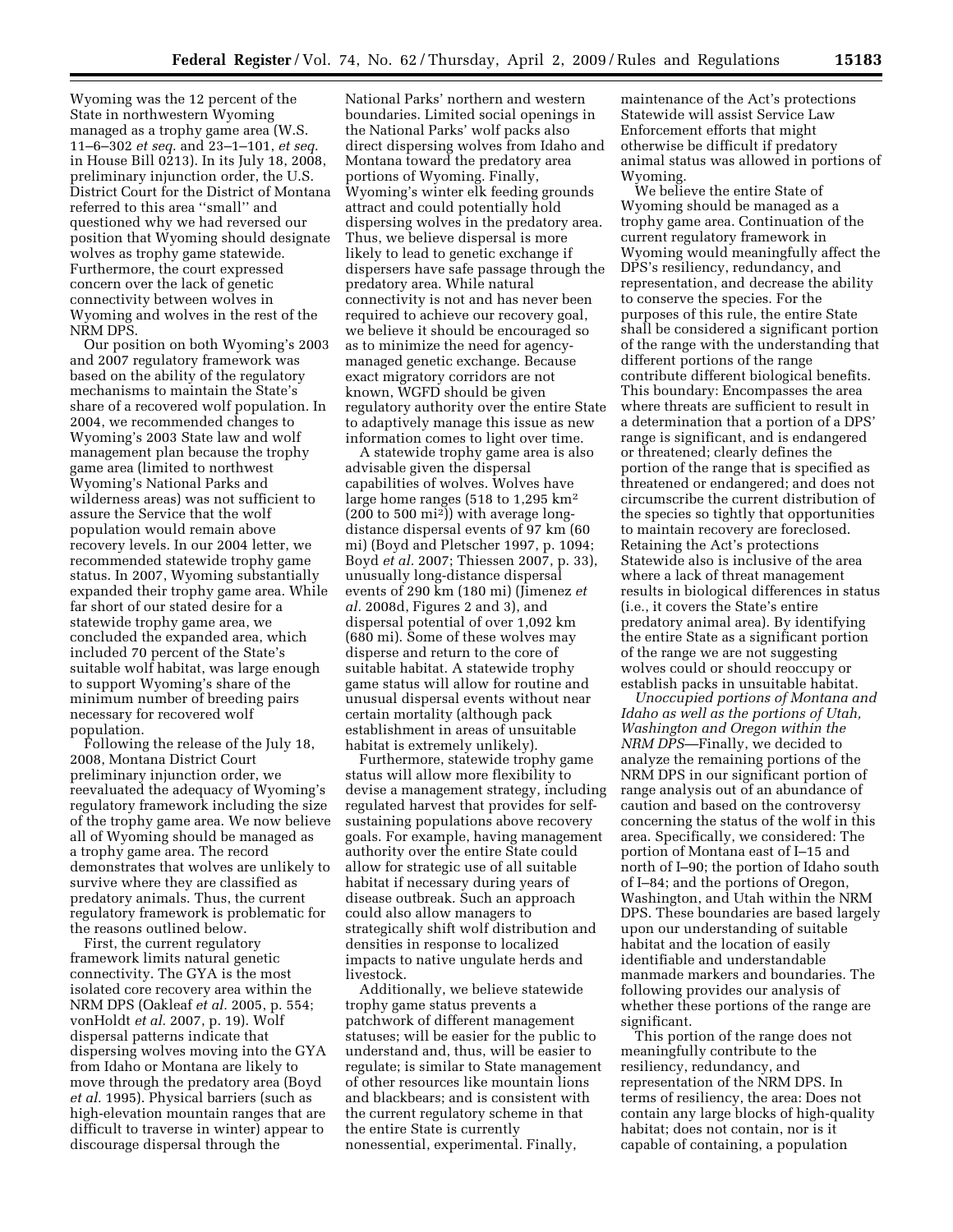substantial enough to contribute to the ability of the NRM DPS to recover from periodic disturbance; does not act, nor is it capable of acting, as a refugium for the NRM DPS; and does not contain an important concentration of habitats necessary to carry out life-history functions (a possible exception is the ability to traverse these areas which may play a role in the conservation of the species). In terms of redundancy, the area: Makes a moderate contribution to the total range of the NRM DPS; does not contribute, nor is it capable of contributing, meaningfully to the total population of the NRM DPS; contains only about 8 percent of theoretical suitable wolf habitat (as described by Oakleaf *et al.* 2005, p. 561); and is not capable of contributing largely to the geographic representation of the species. In terms of representation, the area: Is unlikely to have wolves that are genetically, morphologically or physiologically unique; is unlikely to have wolves that exhibit behavior indicative of local adaptations that contributes to the overall diversity of the NRM DPS; and does not represent a unique ecological setting. With only a minor contribution the resiliency, redundancy, and representation of the NRM DPS, we determine these areas are not a significant portion of range in the NRM DPS.

Most of these areas have been so modified by humans that they are no longer able to support viable wolf populations or persistent breeding pairs. To the extant that any of these areas contain suitable habitat, they are small, fragmented areas where wolf packs are unlikely to persist. Only a few wolves have established themselves in these areas. Most of these have eventually become problem wolves requiring control. This lack of suitability is why wolf recovery was never envisioned for these areas (Service 1987; Service 1994).

To the extant that the ability to traverse these areas may play a role in the conservation of the species, all wolves in these areas will be regulated by the States as a game species. Violation of game rules will be subject to prosecution. We believe this is an appropriate level of protection for these largely unsuitable habitats and the same level of protection recommended for southern and eastern Wyoming.

We have determined that these areas are insignificant to maintaining the NRM wolf population's viability as they make only minor contributions to the species' representation, resiliency, or redundancy. These contributions are not at a level that meaningfully impacts the ability to conserve the species. To the extant that the ability to traverse these

areas may play a role in the conservation of the species, they will be appropriately regulated.

In conclusion, based on the best scientific and commercial data available, we recognize a DPS of the gray wolf (*C. lupus*) in the NRM. The NRM gray wolf DPS encompasses the eastern one-third of Washington and Oregon, a small part of north-central Utah, and all of Montana, Idaho, and Wyoming. Recent estimates indicate the NRM DPS contains approximately 5 times more wolves than the minimum population recovery goal requires and about 3 times more wolves than the breeding pair recovery goal requires. The end of 2008 will mark the ninth consecutive year the population has exceeded our numeric and distributional recovery goals. The States of Montana and Idaho have adopted State laws, management plans, and regulations that meet the requirements of the Act and will conserve a recovered wolf population into the foreseeable future. However, wolf populations in Wyoming continue to face high magnitude of threats that would materialize imminently in the absence of the Act's protections because of a lack of effective regulatory mechanisms in the State. We determine that the best scientific and commercial data available demonstrates that (1) the NRM DPS is not threatened or endangered throughout ''all'' of its range (i.e., not threatened or endangered throughout all of the DPS); and (2) the Wyoming portion of the range represents a significant portion of range where the species remains in danger of extinction because of inadequate regulatory mechanisms. Thus, this final rule removes the Act's protections throughout the NRM DPS except for Wyoming. Wolves in Wyoming will continue to be regulated as a nonessential, experimental population per 50 CFR 17.84 (i) and (n).

#### **Effects of the Rule**

Promulgation of this final rule will affect the protections afforded to the NRM gray wolf population under the Act, except for the significant portion of the range (SPR) in Wyoming. Taking, interstate commerce, import, and export of these wolves are no longer prohibited under the Act, except for the SPR in Wyoming. Other State and Federal laws will still regulate take. In addition, with the removal of the Act's protection in most of the NRM DPS, Federal agencies are no longer required to consult with us under section 7 of the Act to ensure that any action authorized, funded, or carried out by them is not likely to jeopardize the species' continued

existence, except for the SPR in Wyoming. No critical habitat has been designated for the NRM DPS: Thus, 50 CFR 17.95 is not modified by this regulation. Removing the Act's protections in most of the NRM DPS is expected to have positive effects in terms of management flexibility to the State, Tribal, and local governments.

Because the SPR in Wyoming shall remain protected under the Act, this regulation leaves in place the nonessential experimental regulations in Wyoming designed to reduce the regulatory burden. Until Wyoming revises their statute, regulations, and management plan, and it is again Service approved, most wolves in Wyoming will continue be regulated by the 1994 experimental rule (59 FR 60252, November 22, 1994; 50 CFR 17.84(i)). Wolves on Wind River Tribal lands will be regulated by the 2005 and 2008 experimental rule (70 FR 1286, January 6, 2005; 73 FR 4720, January 28, 2008; 50 CFR 17.84(n)) because the Tribe has a Service approved postdelisting wolf management plan.

Elsewhere in today's **Federal Register**, we also identify the Western Great Lakes (WGL) DPS and removed the gray wolves in that DPS from the List of Endangered and Threatened Wildlife. As the Service is taking these regulatory actions with respect to the NRM DPS and WGL DPS at the same time, this final rule includes regulatory revisions under § 17.11(h) that reflect the removal of the protections of the Act for both the WGL DPS and most of the NRM DPS, and reflect that gray wolves in Wyoming, an SPR of the NRM DPS range, continue to be listed as an experimental population. However, only that portion of the revised gray wolf listing in § 17.11(h) that pertains to the NRM DPS is attributable to this final rule.

The separate experimental population listing in portions of Arizona, New Mexico, and Texas continues unchanged.

Once this rule goes into effect, if a NRM wolf goes beyond the NRM DPS boundary, it attains the listing status of the area it has entered.

# **Post-Delisting Monitoring**

Section  $4(g)(1)$  of the Act, added in the 1988 reauthorization, requires us to implement a system, in cooperation with the States, to monitor for not less than 5 years, the status of all species that have recovered and been removed from the Lists of Endangered and Threatened Wildlife and Plants (50 CFR 17.11 and 17.12). The purpose of this post-delisting monitoring is to verify that a recovered species remains secure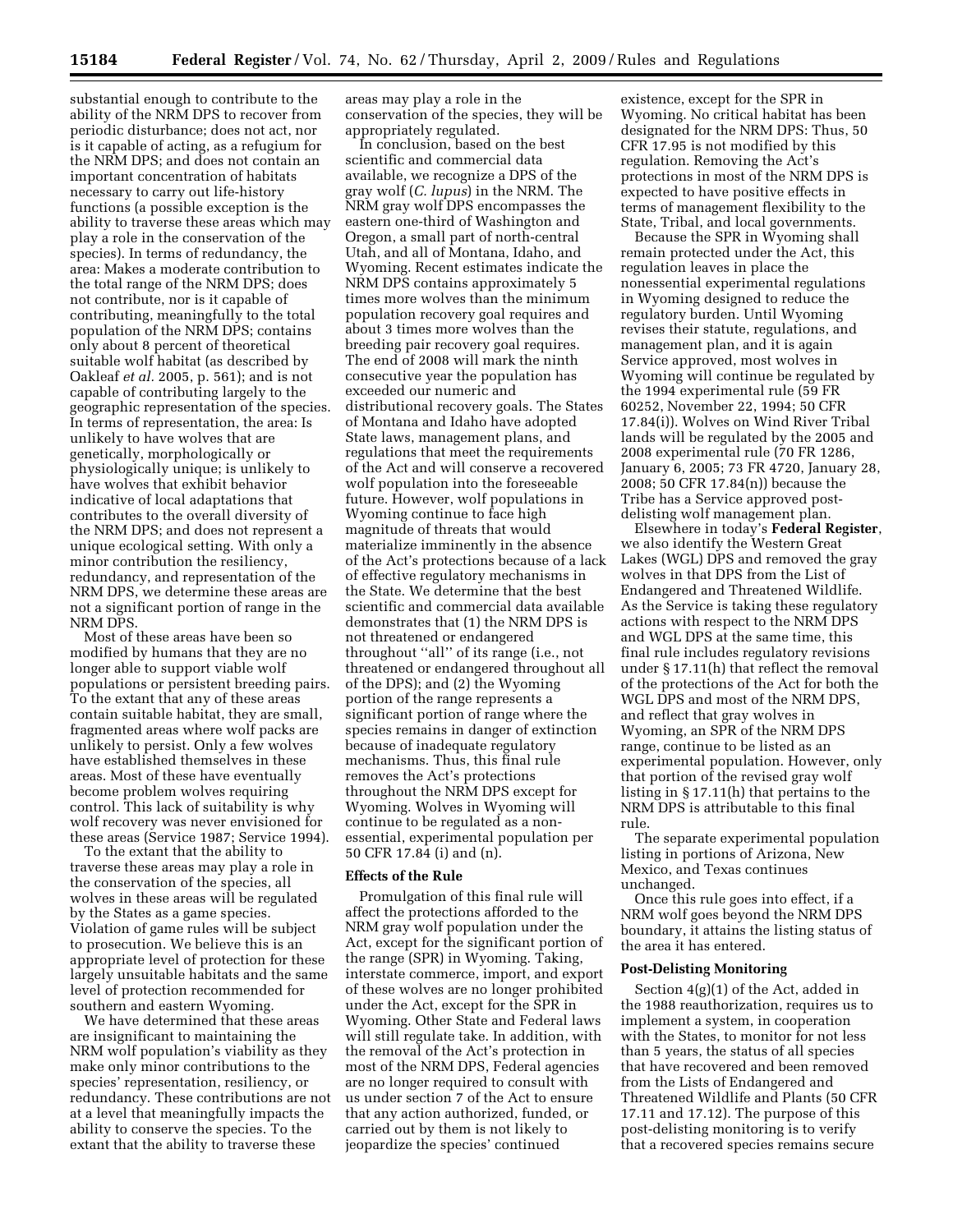from risk of extinction after it no longer has the protections of the Act. Should relisting be required, we may make use of the emergency listing authorities under section  $4(b)(7)$  of the Act to prevent a significant risk to the wellbeing of any recovered species.

*Monitoring Techniques*—The NRM area was intensively monitored for wolves even before wolves were documented in Montana in the mid-1980s (Weaver 1978; Ream and Mattson 1982, p. 379–381; Kaminski and Hansen 1984, p. v). Numerous Federal, State, and Tribal agencies, universities, and special interest groups assisted in those various efforts. Since 1979, wolves have been monitored using standard techniques including collecting, evaluating, and following-up on suspected observations of wolves or wolf signs by natural resource agencies or the public; howling or snow tracking surveys conducted by the Service, our university and agency cooperators, volunteers, or interested special interest groups; and by capturing, radiocollaring, and monitoring wolves. We only consider wolves and wolf packs as confirmed when Federal, State, or Tribal agency verification is made by field staff that can reliably identify wolves and wolf signs.

The wolf monitoring system works in a hierarchical nature. Typically we receive a report (either directly or passed along by another agency) that wolves or their signs were observed. We make no judgment whether the report seems credible or not and normally just note the general location of that observation. Unless breeding results, reports of single animals are not important unless tied to other reports or unusual observations that elicit concern (e.g., a wolf reported feeding on a livestock carcass). Lone wolves can wander long distances over a short period of time (Mech and Boitani 2003, pp. 14–15) and may be almost impossible to find again or confirm. However, the patterns and clusters of those individual reports are very informative and critical to subsequent agency decisions about where to focus agency searches for wolf pack activity.

When we receive multiple reports of multiple individuals that indicate possible territoriality and pair bonding (the early stage of pack formation), or a report of multiple wolves that seems highly credible (usually made by a biologist or experienced outdoorsperson), we typically notify the nearest Federal, State, or Tribal natural resource/land management agency and ask them to be on the alert for possible wolf activity during the normal course of their field activities. Once they locate areas of suspected wolf activity, we may ask experienced field biologists to search the area for wolf signs (tracks, howling, scats, ungulate kills). Depending on the type of activity confirmed, field crews may decide to capture and radio-collar the wolves. Radio-collared wolves are then relocated from the air 1 to 4 times per month dependent on a host of factors including funding, personnel, aircraft availability, weather, and other priorities. At the end of the year, we compile agency-confirmed wolf observations to estimate the number and location of adult wolves and pups that were likely alive on December 31 of that year. These data are then summarized by packs to indicate overall population size, composition, and distribution. This level of wildlife monitoring is intensive and the results are relatively accurate estimates of wolf population distribution and structure (Service *et al.*  2009, Table 1–4, Figure 1–4). This monitoring strategy has been used to estimate the NRM wolf population for over 20 years.

Montana and Idaho, as well as Washington, Oregon and Utah, committed to continue monitoring wolf populations, according to their State wolf management plans (See State plans in Factor D) or in other cooperative agreements, using similar techniques as the Service and its cooperators (which has included the States, Tribes, and USDA–WS—the same agencies that will be managing and monitoring wolves post-delisting) have used. Montana and Idaho have committed to continue to conduct wolf population monitoring through the post-delisting monitoring period (Montana 2003, p. 63, 78; Idaho 2002, p. 35). Montana and Idaho also have committed to publish the results of their monitoring efforts in annual wolf reports as has been done since 1989 by the Service and its cooperators (Service *et al.* 1989–2009). The Service and the National Park Service will continue to monitor wolves in Wyoming. Other States and Tribes within the DPS adjacent to Montana, Idaho, and Wyoming also have participated in this interagency cooperative wolf monitoring system for at least the past decade, and their plans commit them to continue to report wolf activity in their State and coordinate those observations with other States. The annual reports also have documented all aspects of the wolf management program including staffing and funding, legal issues, population monitoring, control to reduce livestock and pet damage, research (predator-prey interactions, livestock/wolf conflict prevention, disease and health

monitoring, publications, etc.) and public outreach.

*Service Review of the Post-Delisting Status of the Wolf Population*—To ascertain wolf population distribution and structure and to analyze if the wolf population might require a Service-led status review (to determine whether it should again be listed under the Act), we intend to review the State and any Tribal annual wolf reports for at least 5 years after delisting. The status of the NRM wolf population will be estimated by estimating the numbers of packs, breeding pairs, and total numbers of wolves in mid-winter by State and by recovery area throughout the postdelisting monitoring period (Service *et al.* 2009, Table 4, Figure 1). By evaluating the techniques used and the results of those wolf monitoring efforts, the Service can decide whether further action, including relisting is warranted. In addition, the States and Tribes are investigating other, perhaps more accurate and less expensive, ways to help estimate and describe wolf pack distribution and abundance (Service *et al.* 2009, Figure 1, Table 4; Kunkel *et al.*  2005; Mitchell *et al.* 2008).

Other survey methods and data can become the 'biological equivalents' of the breeding pair definition currently used to measure recovery (Mitchell *et al.* 2008). Those State and Tribal investigations also include alternative ways to estimate the status of the wolf population and the numbers of breeding pairs that are as accurate, but less expensive, than those that are currently used (Mitchell *et al.* 2008). Although not compelled by the Act, the State will likely continue to publish their annual wolf population estimates, in cooperation with National Parks and Tribes, after the mandatory wolf population monitoring required by the Act is over because of mandatory reporting requirements in Federal funding and grant programs and the high local and national public and scientific interest in NRM wolves.

We fully recognize and anticipate that State and Tribal laws regarding wolves and State and Tribal management will change through time as new knowledge becomes available as the State and Tribes gain additional experience at wolf management and conservation. We will base any analysis of whether a status review and relisting are warranted upon the best scientific and commercial data available regarding wolf distribution, abundance, and threats in the NRM DPS. For the postdelisting monitoring period, the best source of that information will be the State's annual or other wolf reports and publications. We intend to post those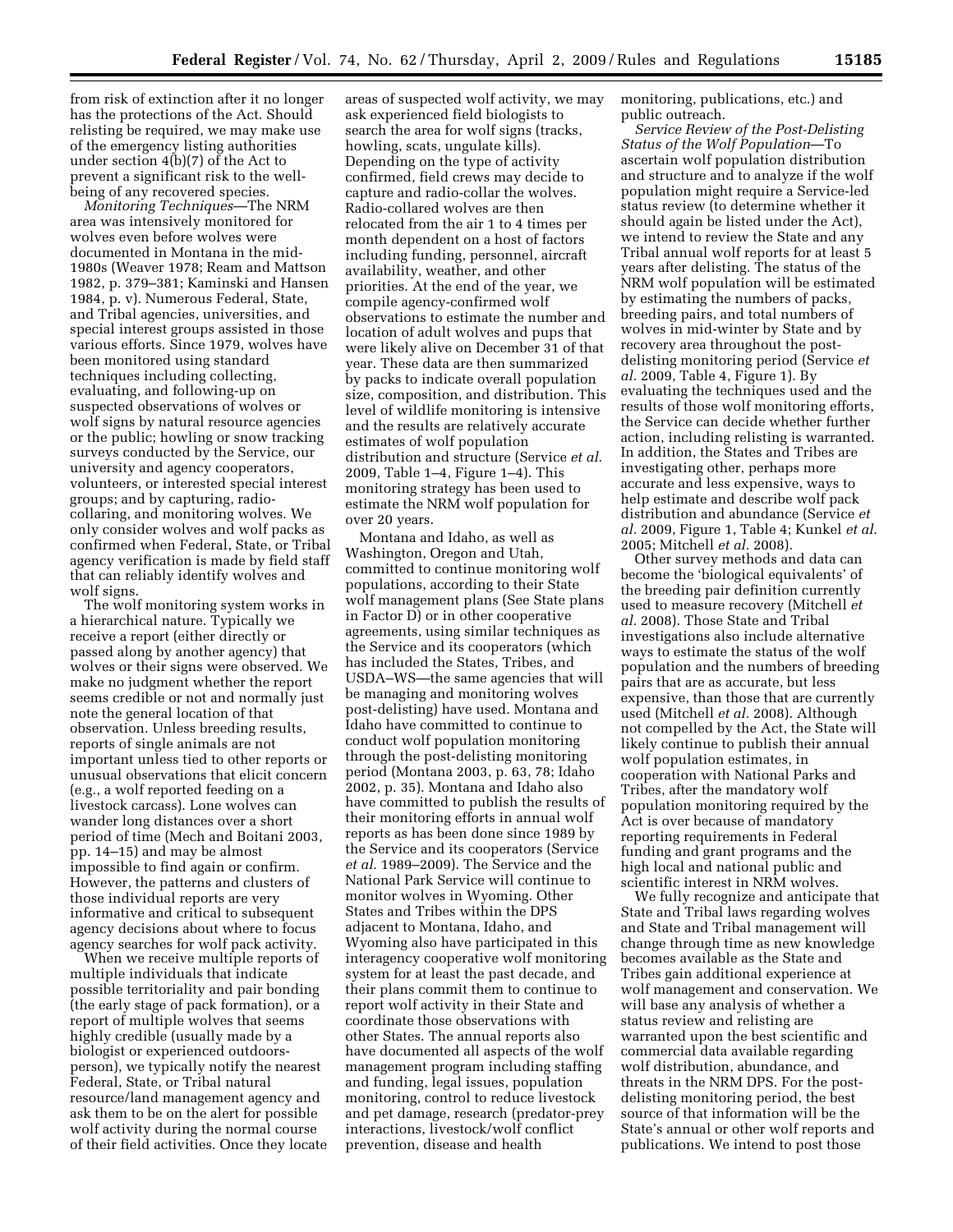annual State wolf reports and our annual review and comment on the status of the wolf population in the NRM DPS on our website (*http:// westerngraywolf.fws.gov/*) by approximately April 1 of each following year. During our annual analysis of the State's annual reports (which will continue for at least 5 years), we also intend to comment on any threats that may have increased during the previous year, such as significant changes in a State regulatory framework, habitat, diseases, decreases in prey abundance, increases in wolf-livestock conflict, or other natural and man-caused factors.

Our analysis and response for postdelisting monitoring is to track changes in wolf abundance, distribution, and threats to the population. Three scenarios could lead us to initiate a status review and analysis of threats to determine if relisting was warranted including: (1) If the wolf population falls below the minimum NRM wolf population recovery level of 10 breeding pairs of wolves and 100 wolves in either Montana or Idaho at the end of the year; (2) if the wolf population segment in Montana or Idaho falls below 15 breeding pairs or 150 wolves at the end of the year in any one of those States for 3 consecutive years; or (3) if a change in State law or management objectives would significantly increase the threat to the wolf population. All such reviews would be made available for public review and comment, including peer review by select species experts. Additionally, if any of these scenarios occurred during the mandatory 5-year post-delisting monitoring period, the post-delisting monitoring period would be extended 5 additional years from that point in that State.

### **Regulatory Planning and Review (Executive Order 12866)**

The Office of Management and Budget (OMB) has determined that this rule is not significant and has not reviewed this rule under Executive Order 12866 (E.O. 12866). OMB bases its determination upon the following four criteria: (a) Whether the rule will have an annual effect of \$100 million or more on the economy or adversely affect an economic sector, productivity, jobs, the environment, or other units of the government; (b) Whether the rule will create inconsistencies with other Federal agencies' actions; (c) Whether the rule will materially affect entitlements, grants, user fees, loan programs, or the rights and obligations of their recipients; (d) Whether the rule raises novel legal or policy issues.

# **Paperwork Reduction Act**

OMB regulations at 5 CFR 1320 implement provisions of the Paperwork Reduction Act (44 U.S.C. 3501 *et seq*.). The OMB regulations at 5 CFR 1320.3(c) define a collection of information as the obtaining of information by or for an agency by means of identical questions posed to, or identical reporting, recordkeeping, or disclosure requirements imposed on, 10 or more persons. Furthermore, 5 CFR 1320.3(c)(4) specifies that ''ten or more persons'' refers to the persons to whom a collection of information is addressed by the agency within any 12-month period. For purposes of this definition, employees of the Federal government are not included. The Service may not conduct or sponsor, and you are not required to respond to, a collection of information unless it displays a currently valid OMB control number.

This rule does not contain any collections of information that require approval by OMB under the Paperwork Reduction Act. As proposed under the Post-Delisting Monitoring section above, populations will be monitored by the States and Tribes in accordance with their Wolf Management Plans. We do not anticipate a need to request data or other information from 10 or more persons during any 12-month period to satisfy monitoring information needs. If it becomes necessary to collect information from 10 or more non-Federal individuals, groups, or organizations per year, we will first obtain information collection approval from OMB.

# **National Environmental Policy Act**

The Service has determined that Environmental Assessments and EIS, as defined under the authority of the NEPA, need not be prepared in connection with actions adopted pursuant to section 4(a) of the Act. A notice outlining the Service's reasons for this determination was published in the **Federal Register** on October 25, 1983 (48 FR 49244).

#### **Executive Order 13211**

On May 18, 2001, the President issued Executive Order 13211 on regulations that significantly affect energy supply, distribution, and use. Executive Order 13211 requires agencies to prepare Statements of Energy Effects when undertaking certain actions. As this final rule is not expected to significantly affect energy supplies, distribution, or use, this action is not a significant energy action and no Statement of Energy Effects is required.

# **Government-to-Government Relationship With Tribes**

In accordance with the President's memorandum of April 29, 1994, Government-to-Government Relations with Native American Tribal Governments (59 FR 22951), Executive Order 13175, and 512 DM 2, we have coordinated the proposed rule and this final rule with the affected Tribes. Throughout several years of development of earlier related rules and the proposed rule, we have endeavored to consult with Native American tribes and Native American organizations in order to both (1) provide them with a complete understanding of the proposed changes, and (2) to understand their concerns with those changes. We have fully considered their comments during the development of this final rule. If requested, we will conduct additional consultations with Native American tribes and multi-tribal organizations subsequent to this final rule in order to facilitate the transition to State and tribal management of gray wolves within the NRM DPS.

### **References Cited**

A complete list of all references cited in this document is available upon request from the Western Gray Wolf Recovery Coordinator (see **ADDRESSES** above).

# **List of Subjects in 50 CFR Part 17**

Endangered and threatened species, Exports, Imports, Reporting and recordkeeping requirements, Transportation.

### **Regulation Promulgation**

■ Accordingly, we amend part 17, subchapter B of chapter I, title 50 of the Code of Federal Regulations, as set forth below:

### **PART 17—[AMENDED]**

■ 1. The authority citation for part 17 continues to read as follows:

**Authority:** 16 U.S.C. 1361–1407; 16 U.S.C. 1531–1544; 16 U.S.C. 4201–4245; Pub. L. 99– 625, 100 Stat. 3500; unless otherwise noted.

 $\blacksquare$  2. In § 17.11(h), the entry for "Wolf, gray'' under MAMMALS in the List of Endangered and Threatened Wildlife is revised to read as follows:

# **§ 17.11 Endangered and threatened wildlife.**

\* \* \* \* \*  $(h) * * * *$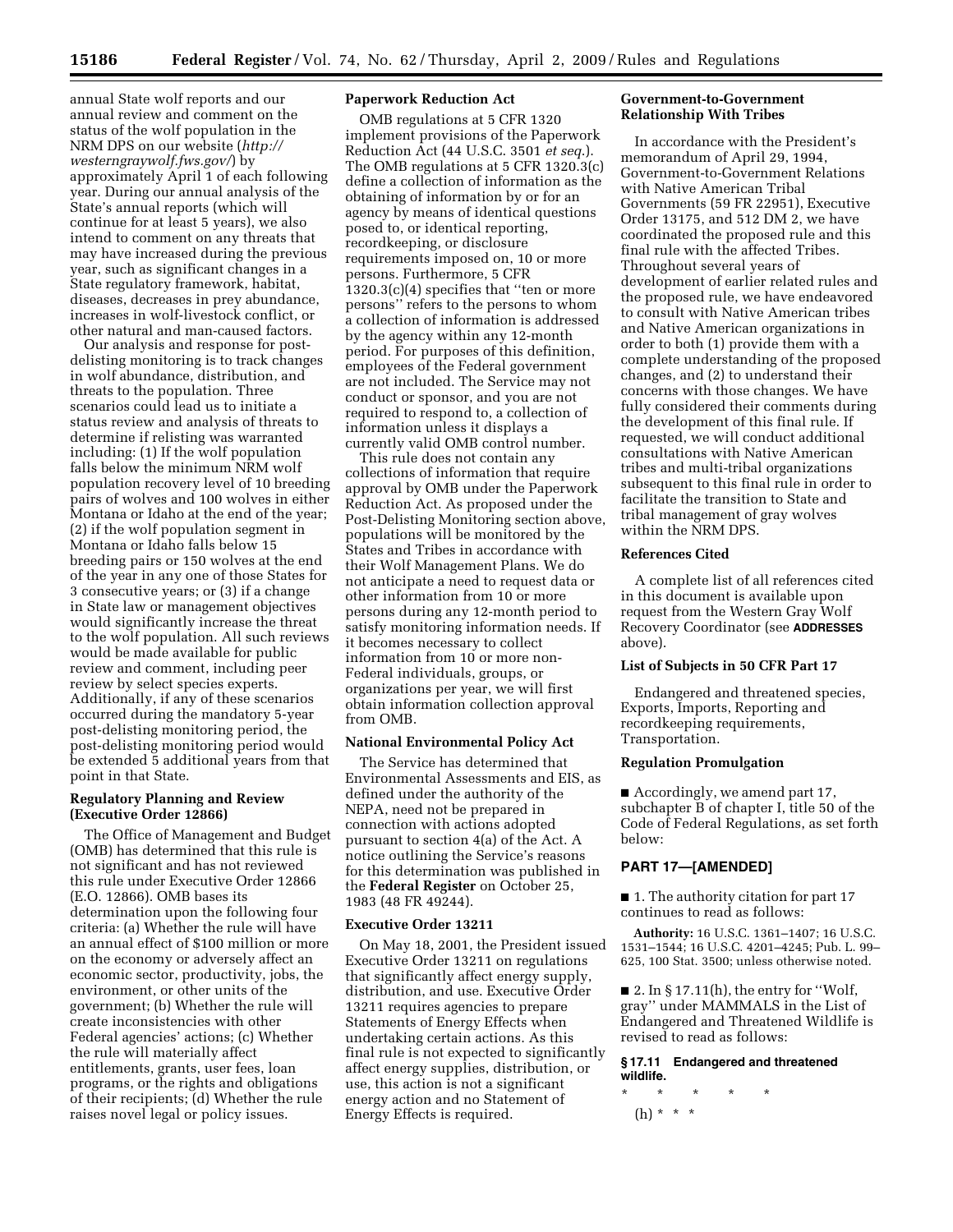| Species                                                                       |                 |                                               | Vertebrate population where                                                                                                                                                                                                                                                                                                                                                                                                                                                                                                                                                                                                                                                                                                                                                                                                                                                                                                                                                                                                                                                                                                                                                                                                                                                                                                                                                                                                                                                                                                               |        | When                                   | Critical          | Special                                                 |
|-------------------------------------------------------------------------------|-----------------|-----------------------------------------------|-------------------------------------------------------------------------------------------------------------------------------------------------------------------------------------------------------------------------------------------------------------------------------------------------------------------------------------------------------------------------------------------------------------------------------------------------------------------------------------------------------------------------------------------------------------------------------------------------------------------------------------------------------------------------------------------------------------------------------------------------------------------------------------------------------------------------------------------------------------------------------------------------------------------------------------------------------------------------------------------------------------------------------------------------------------------------------------------------------------------------------------------------------------------------------------------------------------------------------------------------------------------------------------------------------------------------------------------------------------------------------------------------------------------------------------------------------------------------------------------------------------------------------------------|--------|----------------------------------------|-------------------|---------------------------------------------------------|
| Common name                                                                   | Scientific name | Historic range                                | endangered or threatened                                                                                                                                                                                                                                                                                                                                                                                                                                                                                                                                                                                                                                                                                                                                                                                                                                                                                                                                                                                                                                                                                                                                                                                                                                                                                                                                                                                                                                                                                                                  | Status | listed                                 | habitat           | rules                                                   |
| <b>MAMMALS</b>                                                                |                 |                                               |                                                                                                                                                                                                                                                                                                                                                                                                                                                                                                                                                                                                                                                                                                                                                                                                                                                                                                                                                                                                                                                                                                                                                                                                                                                                                                                                                                                                                                                                                                                                           |        |                                        |                   |                                                         |
| Wolf, gray  Canis lupus  Holarctic<br>Wolf, gray<br>[Northern]<br>Rocky Moun- | Canis lupus     | U.S.A. (MT, ID,<br>WY, eastern<br>WA, eastern | U.S.A., conterminous (lower 48)<br>States, except: (1) Where list-<br>ed as an experimental popu-<br>lation below; (2) Minnesota,<br>Wisconsin, Michigan, eastern<br>North Dakota (that portion<br>north and east of the Missouri<br>River<br>upstream to Lake<br>Sakakawea and east of the<br>centerline of Highway 83 from<br>Lake Sakakawea to the Cana-<br>dian border), eastern South<br>Dakota (that portion north and<br>east of the Missouri River),<br>northern Iowa, northern Illi-<br>nois, and northern Indiana<br>(those portions of IA, IL, and<br>IN north of the centerline of<br>Interstate Highway 80), and<br>northwestern Ohio (that por-<br>tion north of the centerline of<br>Interstate Highway 80 and<br>west of the Maumee River at<br>Toledo); (3) MT, ID, WY (how-<br>ever, see experimental popu-<br>designation below),<br>lation<br>eastern WA (that portion of<br>WA east of the centerline of<br>Highway 97 and Highway 17<br>north of Mesa and that portion<br>of WA east of the centerline of<br>Highway 395 south of Mesa),<br>eastern OR (portion of OR<br>east of the centerline of High-<br>way 395 and Highway 78<br>north of Burns Junction and<br>that portion of OR east of the<br>centerline of Highway 95<br>south of Burns Junction), and<br>north central UT (that portion<br>of UT east of the centerline of<br>Highway 84 and north of High-<br>way 80). Mexico.<br>U.S.A. (portions of AZ, NM, and XN<br>TX—see $\S$ 17.84(k)).<br>U.S.A. (WY-see $§ 17.84(i)$ and XN<br>$\S$ 17.84(n)). | Е      | 1, 6, 13, 15,<br>35<br>631<br>561, 562 | N/A<br>N/A<br>N/A | $\star$<br>N/A<br>17.84(k)<br>17.84(i).<br>$17.84(n)$ . |
| tain DPS].                                                                    |                 | OR, and north<br>central UT).                 |                                                                                                                                                                                                                                                                                                                                                                                                                                                                                                                                                                                                                                                                                                                                                                                                                                                                                                                                                                                                                                                                                                                                                                                                                                                                                                                                                                                                                                                                                                                                           |        |                                        |                   |                                                         |
| $\star$                                                                       |                 |                                               |                                                                                                                                                                                                                                                                                                                                                                                                                                                                                                                                                                                                                                                                                                                                                                                                                                                                                                                                                                                                                                                                                                                                                                                                                                                                                                                                                                                                                                                                                                                                           |        |                                        |                   |                                                         |

■ 3. Amend § 17.84 by:

■ a. Revising paragraphs (i)(7)(i) and (ii) and removing paragraph (i)(7)(iii); ■ b. Revising the first sentence of paragraph (n)(1); and ■ c. Revising paragraphs (n)(9)(i) and (ii) and removing paragraph (n)(9)(iii).

The revisions read as follows:

# **§ 17.84 Special rules—vertebrates.**

\* \* \* \* \* (i) \* \* \*  $(7) * * * *$ 

(i) The nonessential experimental population area includes all of Wyoming.

(ii) All wolves found in the wild within the boundaries of this paragraph (i)(7) will be considered nonessential experimental animals. In the conterminous United States, a wolf that is outside an experimental area (as defined in paragraph (i)(7) of this section) would take on the status for wolves in the area in which it is found

unless it is marked or otherwise known to be an experimental animal; such a wolf may be captured for examination and genetic testing by the Service or Service-designated agency. Disposition of the captured animal may take any of the following courses:

(A) If the animal was not involved in conflicts with humans and is determined likely to be an experimental wolf, it may be returned to the reintroduction area.